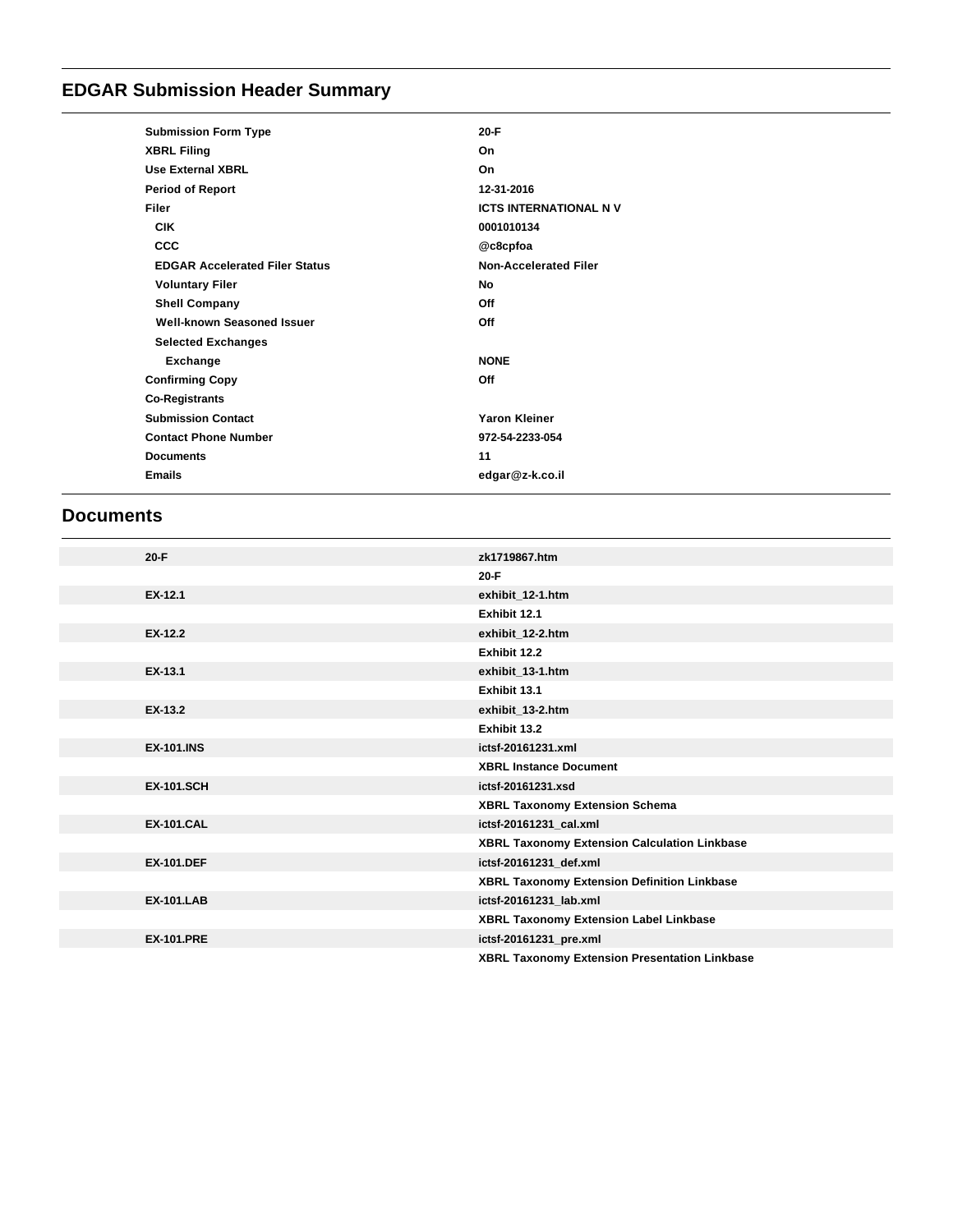# **UNITED STATES SECURITIES AND EXCHANGE COMMISSION**

WASHINGTON, D.C. 20549

# **FORM 20-F**

 $\Box$  REGISTRATION STATEMENT PURSUANT TO SECTION 12(b) OR (g) OF THE SECURITIES EXCHANGE ACT OF 1934 OR ☒ ANNUAL REPORT PURSUANT TO SECTION 13 OR 15(d) OF THE SECURITIES EXCHANGE ACT OF 1934 FOR THE FISCAL YEAR ENDED DECEMBER 31, 2016 OR ☐ TRANSITION REPORT PURSUANT TO SECTION 13 OR 15(d) OF THE SECURITIES EXCHANGE ACT OF 1934 OR ☐ SHELL COMPANY REPORT PURSUANT TO SECTION 13 OR 15(d) OF THE SECURITIES EXCHANGE ACT OF 1934 Date of event requiring this shell company report . . . . . . .

For the transition period from  $\frac{1}{\sqrt{2}}$  =

COMMISSION FILE NUMBER 0-28542

# **ICTS INTERNATIONAL N.V.**

(Exact Name of Registrant as specified in its charter)

Not Applicable

(Translation of Registrant's name into English)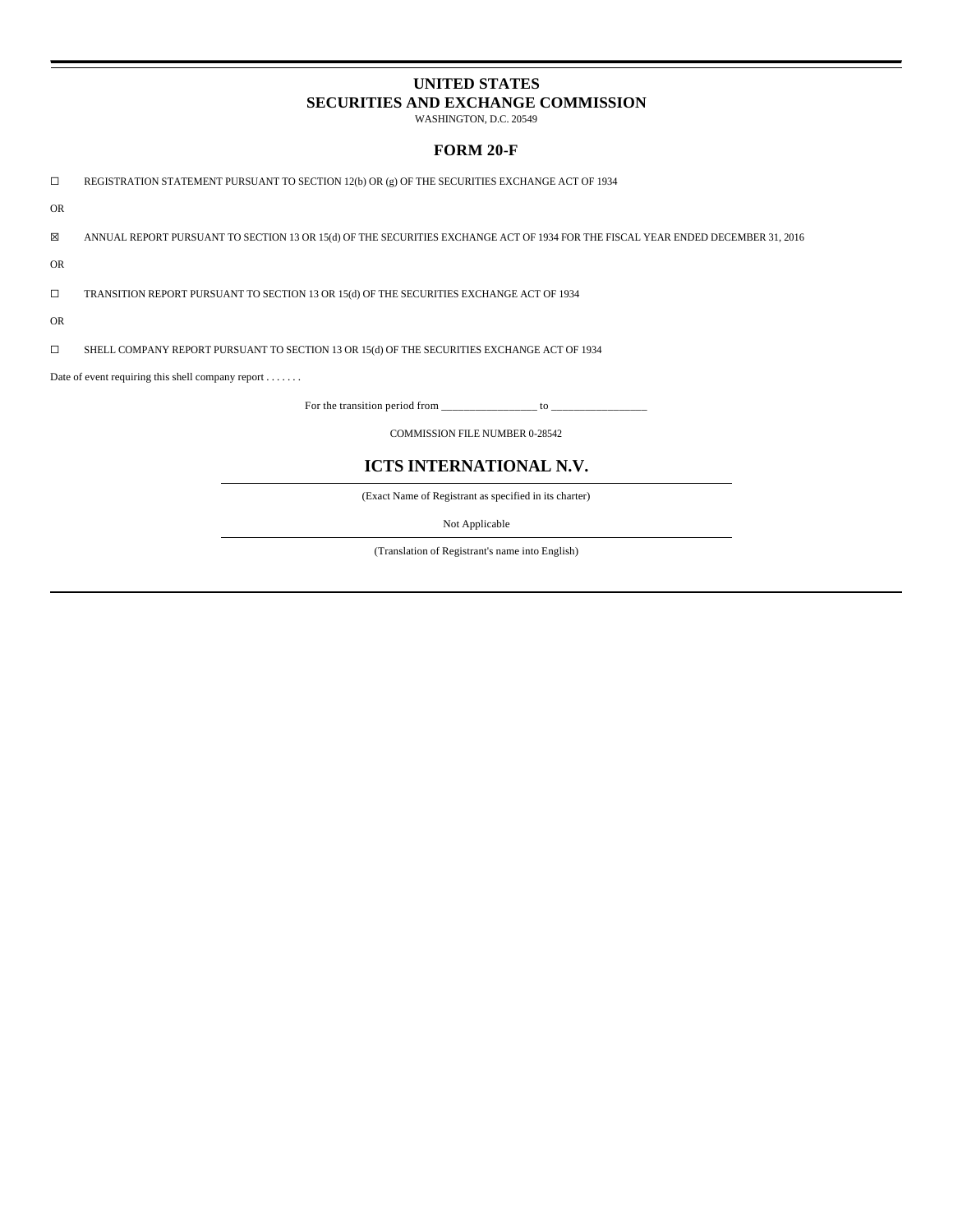The Netherlands

# (Jurisdiction of incorporation or organization)

# Walaardt Sacréstraat 425-4, 1117 BM Schiphol-Oost, The Netherlands

(Address of principal executive offices)

Alon Raich, Tel: +31-20-7163420, Email: alon@ictsinternational.com, Address: Same as above

(Name, Telephone, E-mail and/or Facsimile number and Address of Company Contact Person)

Securities registered or to be registered pursuant to Section 12(b) of the Act:

Title of each Class: None

Name of each exchange on which registered: None

Securities registered or to be registered pursuant to Section 12(g) of the Act:

Common Stock, par value 0.45 Euro per share

(Title of Class)

Securities for which there is a reporting obligation pursuant to Section 15(d) of the Act:

None

(Title of Class)

Indicate the number of outstanding shares of each of the issuer's classes of capital or common stock as of the close of the period covered by the annual report: 21,000,000.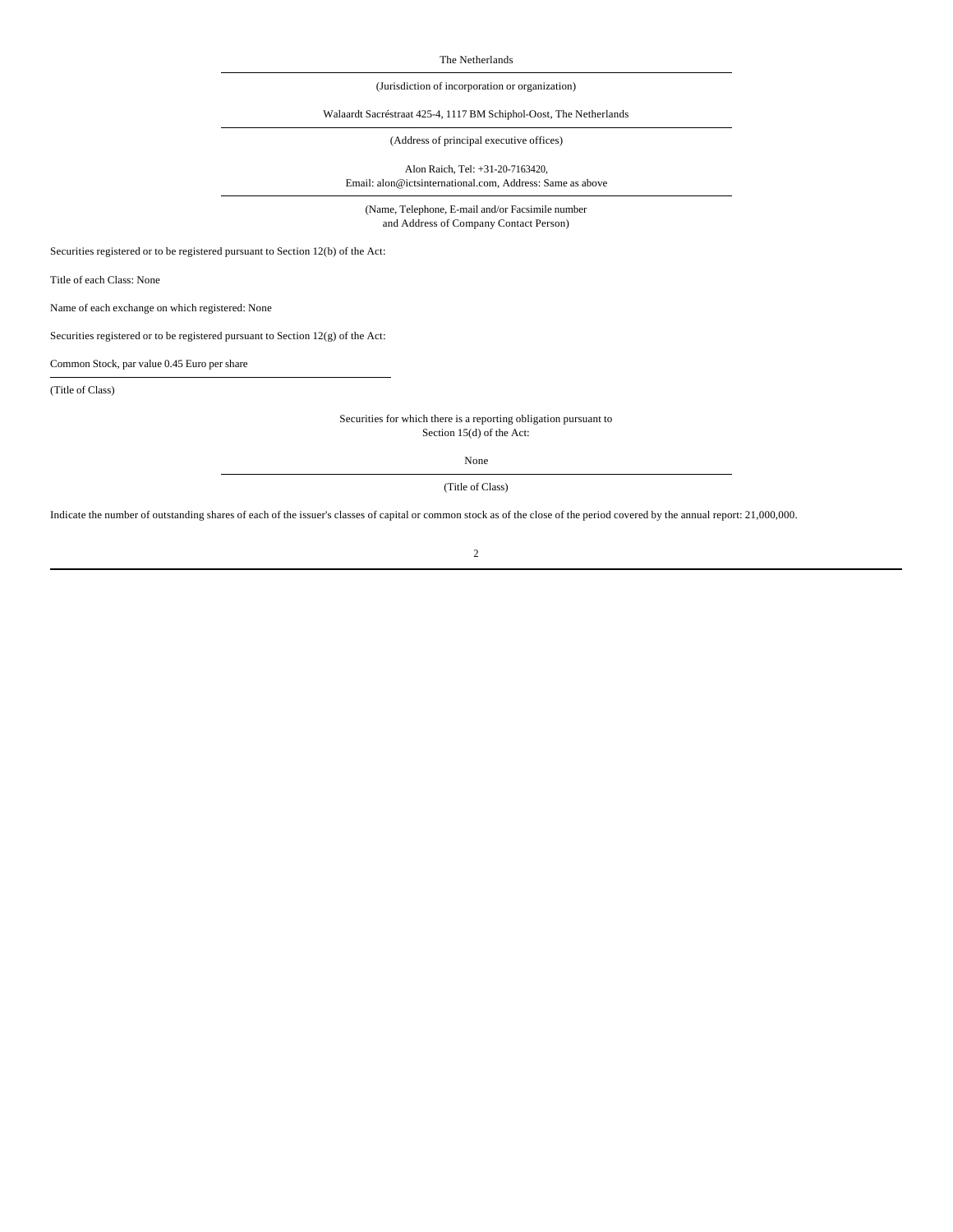YES □ NO ⊠ If this report is an annual or transition report, indicate by check mark if the registrant is not required to file reports pursuant to Section 13 or 15(d) of the Securities Exchange Act of 1934. YES □ NO ⊠ Note - Checking the box above will not relieve any registrant required to file reports pursuant to Section 13 or 15(d) of the Securities Exchange Act of 1934 from their obligations under those sections. Indicate by check mark whether the registrant (1) has filed all reports required to be filed by Section 13 or 15(d) of the Securities Exchange Act of 1934 during the preceding 12 months (or for such shorter period that the registrant was required to file such reports), and (2) has been subject to such filing requirements for the past 90 days. YES  $\boxtimes$  NO  $\Box$ Indicate by check mark whether the registrant has submitted electronically and posted on its corporate Website, if any, every Interactive Data File required to be submitted and posted pursuant to Rule 405 of Regulation S-T during the preceding 12 months (or for such shorter period that the registrant was required to submit and post such files). YES  $\boxtimes$  NO  $\Box$ Indicate by check mark whether the registrant is a large accelerated filer, am accelerated filer, or a non-accelerated filer. See definition of "accelerated filer and large accelerated filer" in Rule 12b-2 of the Exchange Act. (Check one): Large accelerated filer □ Accelerated filer □ Non-accelerated filer ⊠ Indicate by check mark which basis of accounting the registrant has used to prepare the financial statements included in this filing: U.S. GAAP ⊠ International Financial Reporting Standards as issued by the International Accounting Standards Board □ Other □

If "Other" has been checked in response to the previous question, indicate by check mark which financial statement item the registrant has elected to follow.

Indicate by check mark if the registrant is a well-known seasoned issuer, as defined in Rule 405 of the Securities Act.

Item  $17 \Box$  Item  $18 \Box$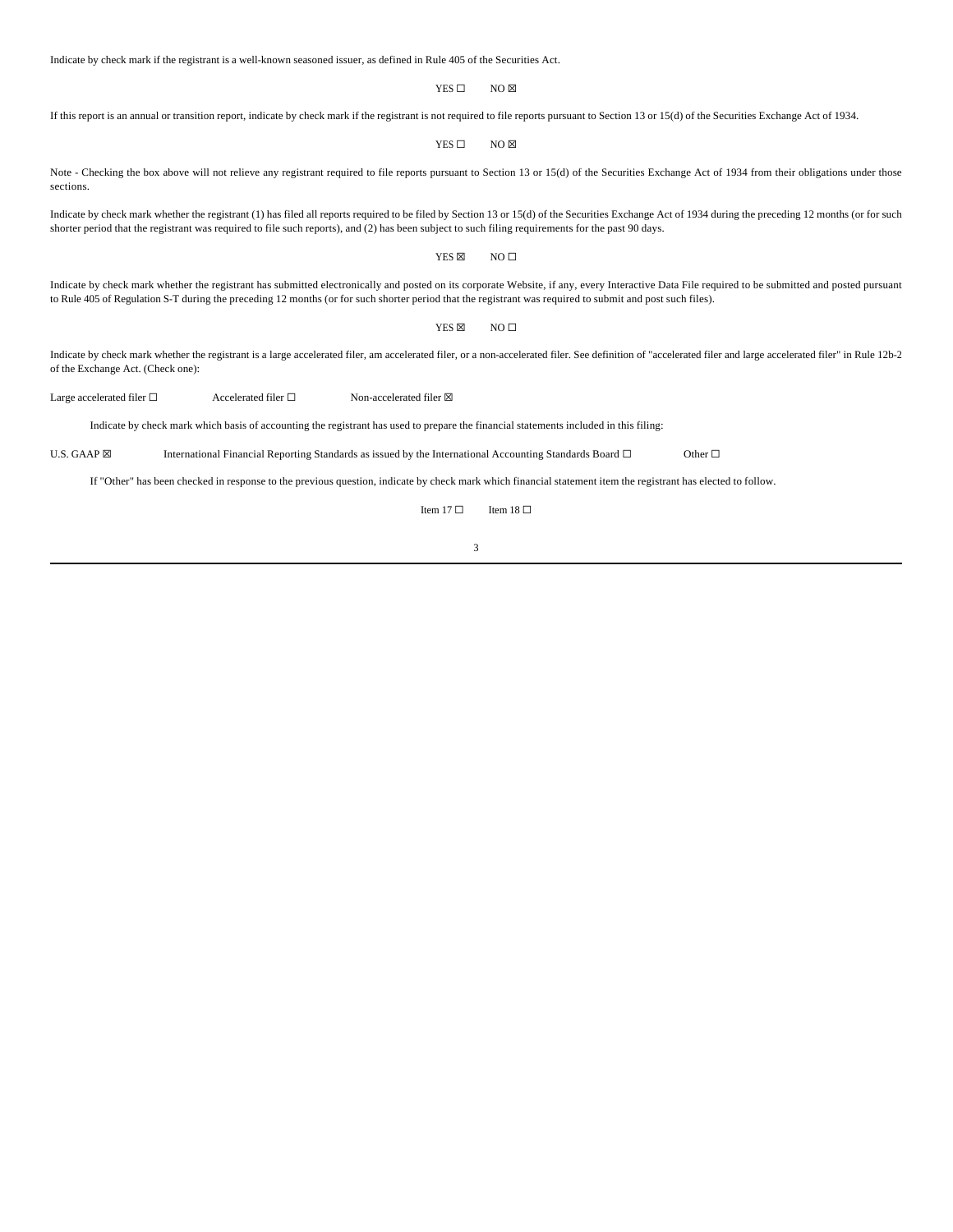If this is an annual report, indicate by check mark whether the registrant is a shell company (as defined in Rule 12b-2 of the Exchange Act).

# YES □ NO ⊠

# (APPLICABLE ONLY TO ISSUERS INVOLVED IN BANKRUPTCY PROCEEDINGS DURING THE PAST FIVE YEARS)

Indicate by check mark whether the registrant has filed all documents and reports required to be filed by Sections 12, 13 or 15(d) of the Securities Exchange Act of 1934 subsequent to the distribution of securities under a plan confirmed by a court.

# YES  $\Box$  NO  $\Box$

When used in this Form 20-F, the words "may", "will", "expect", "anticipate", "continue", "estimates", "project", "intend" and similar expressions are intended to identify Forward-Looking Statements within the meaning of Section 27A of the Securities Act of 1933 and Section 21E of the Securities Exchange Act of 1934 regarding events, conditions and financial trends that may affect the Company's future plans of operations, business strategy, operating results and financial position. Prospective investors are cautioned that any Forward-Looking Statements are not guarantees of future performance and are subject to risks and uncertainties and those actual results may differ materially from those included within the Forward-Looking Statements as a result of various factors.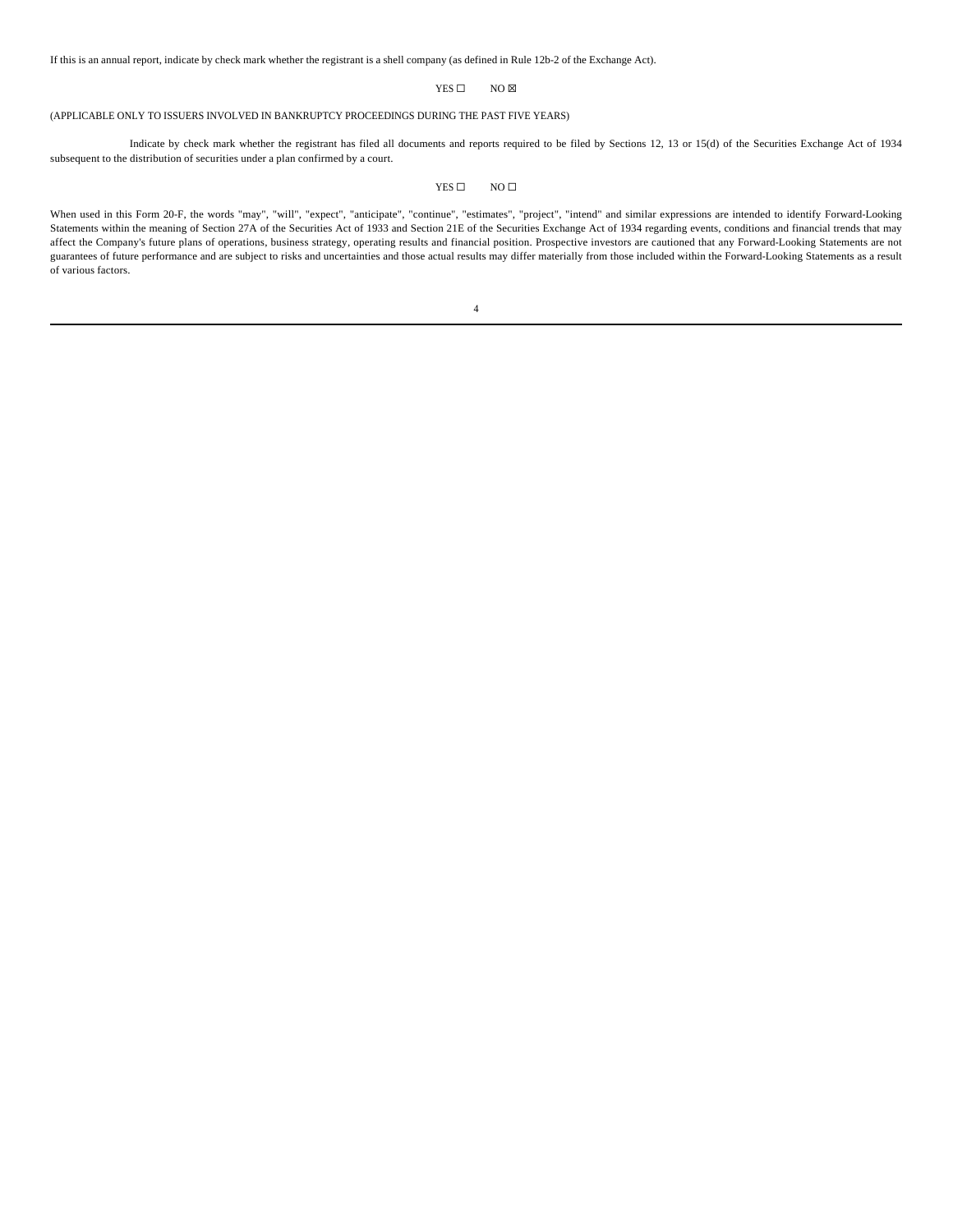# Table of Contents

| ------<br><b>Identity of Directors, Senior Management and Advisers</b><br>6<br><u>Item 1</u><br><b>Offer Statistics and Expected Timetable</b><br>6<br>Item 2<br><b>Key Information</b><br>6<br>Item 3<br><b>Information on the Company</b><br>14<br>Item 4<br><b>Operating and Financial Review and Prospects</b><br>26<br>Item <sub>5</sub><br>41<br>Directors, Senior Management and Employees<br>Item 6<br>Major Shareholders and Related Party Transactions<br>48<br>Item 7<br>50<br><b>Financial Information</b><br>Item 8<br>The Offer and Listing<br>51<br>Item 9<br>52<br><b>Additional Information</b><br>Item 10<br>Quantitative and Qualitative Disclosures about Market Risk<br>64<br>Item 11<br>Description of Securities other than Equity Securities<br>64<br>Item 12<br>Part II<br>------<br>Defaults, Dividend Arrearages and Delinquencies<br>Item $13$<br>64<br>Material Modifications to the Rights of Security Holders and the Use of Proceeds<br>64<br>Item 14<br><b>Controls and Procedures</b><br>65<br>Item 15<br>65<br><b>Audit Committee Financial Expert</b><br>Item 16A<br>65<br>Item 16B<br><b>Code of Ethics</b><br>65<br>Fees Paid to our Independent Registered Public Accounting Firm<br>Item 16C<br>Purchases of Equity Securities by the Issuer and Affiliated Purchasers<br>66<br>Item 16D<br>Item 16E<br><b>Change in Accountant's Disclosure</b><br>66<br>Item 16F<br><b>Corporate Governance</b><br>66<br>Part III<br>--------<br>67<br><b>Financial Statements</b><br>Item 17<br>Item 18<br><b>Financial Statements</b><br>67<br>67<br>Item $19$<br><b>Exhibits</b><br>Exhibits<br>--------<br>Exhibit 12.1<br>Certification<br>Exhibit 12.2<br>Certification<br>Exhibit 13.1<br>Certification | Part I |  |
|------------------------------------------------------------------------------------------------------------------------------------------------------------------------------------------------------------------------------------------------------------------------------------------------------------------------------------------------------------------------------------------------------------------------------------------------------------------------------------------------------------------------------------------------------------------------------------------------------------------------------------------------------------------------------------------------------------------------------------------------------------------------------------------------------------------------------------------------------------------------------------------------------------------------------------------------------------------------------------------------------------------------------------------------------------------------------------------------------------------------------------------------------------------------------------------------------------------------------------------------------------------------------------------------------------------------------------------------------------------------------------------------------------------------------------------------------------------------------------------------------------------------------------------------------------------------------------------------------------------------------------------------------------------------------------------------------------------------------------------|--------|--|
|                                                                                                                                                                                                                                                                                                                                                                                                                                                                                                                                                                                                                                                                                                                                                                                                                                                                                                                                                                                                                                                                                                                                                                                                                                                                                                                                                                                                                                                                                                                                                                                                                                                                                                                                          |        |  |
|                                                                                                                                                                                                                                                                                                                                                                                                                                                                                                                                                                                                                                                                                                                                                                                                                                                                                                                                                                                                                                                                                                                                                                                                                                                                                                                                                                                                                                                                                                                                                                                                                                                                                                                                          |        |  |
|                                                                                                                                                                                                                                                                                                                                                                                                                                                                                                                                                                                                                                                                                                                                                                                                                                                                                                                                                                                                                                                                                                                                                                                                                                                                                                                                                                                                                                                                                                                                                                                                                                                                                                                                          |        |  |
|                                                                                                                                                                                                                                                                                                                                                                                                                                                                                                                                                                                                                                                                                                                                                                                                                                                                                                                                                                                                                                                                                                                                                                                                                                                                                                                                                                                                                                                                                                                                                                                                                                                                                                                                          |        |  |
|                                                                                                                                                                                                                                                                                                                                                                                                                                                                                                                                                                                                                                                                                                                                                                                                                                                                                                                                                                                                                                                                                                                                                                                                                                                                                                                                                                                                                                                                                                                                                                                                                                                                                                                                          |        |  |
|                                                                                                                                                                                                                                                                                                                                                                                                                                                                                                                                                                                                                                                                                                                                                                                                                                                                                                                                                                                                                                                                                                                                                                                                                                                                                                                                                                                                                                                                                                                                                                                                                                                                                                                                          |        |  |
|                                                                                                                                                                                                                                                                                                                                                                                                                                                                                                                                                                                                                                                                                                                                                                                                                                                                                                                                                                                                                                                                                                                                                                                                                                                                                                                                                                                                                                                                                                                                                                                                                                                                                                                                          |        |  |
|                                                                                                                                                                                                                                                                                                                                                                                                                                                                                                                                                                                                                                                                                                                                                                                                                                                                                                                                                                                                                                                                                                                                                                                                                                                                                                                                                                                                                                                                                                                                                                                                                                                                                                                                          |        |  |
|                                                                                                                                                                                                                                                                                                                                                                                                                                                                                                                                                                                                                                                                                                                                                                                                                                                                                                                                                                                                                                                                                                                                                                                                                                                                                                                                                                                                                                                                                                                                                                                                                                                                                                                                          |        |  |
|                                                                                                                                                                                                                                                                                                                                                                                                                                                                                                                                                                                                                                                                                                                                                                                                                                                                                                                                                                                                                                                                                                                                                                                                                                                                                                                                                                                                                                                                                                                                                                                                                                                                                                                                          |        |  |
|                                                                                                                                                                                                                                                                                                                                                                                                                                                                                                                                                                                                                                                                                                                                                                                                                                                                                                                                                                                                                                                                                                                                                                                                                                                                                                                                                                                                                                                                                                                                                                                                                                                                                                                                          |        |  |
|                                                                                                                                                                                                                                                                                                                                                                                                                                                                                                                                                                                                                                                                                                                                                                                                                                                                                                                                                                                                                                                                                                                                                                                                                                                                                                                                                                                                                                                                                                                                                                                                                                                                                                                                          |        |  |
|                                                                                                                                                                                                                                                                                                                                                                                                                                                                                                                                                                                                                                                                                                                                                                                                                                                                                                                                                                                                                                                                                                                                                                                                                                                                                                                                                                                                                                                                                                                                                                                                                                                                                                                                          |        |  |
|                                                                                                                                                                                                                                                                                                                                                                                                                                                                                                                                                                                                                                                                                                                                                                                                                                                                                                                                                                                                                                                                                                                                                                                                                                                                                                                                                                                                                                                                                                                                                                                                                                                                                                                                          |        |  |
|                                                                                                                                                                                                                                                                                                                                                                                                                                                                                                                                                                                                                                                                                                                                                                                                                                                                                                                                                                                                                                                                                                                                                                                                                                                                                                                                                                                                                                                                                                                                                                                                                                                                                                                                          |        |  |
|                                                                                                                                                                                                                                                                                                                                                                                                                                                                                                                                                                                                                                                                                                                                                                                                                                                                                                                                                                                                                                                                                                                                                                                                                                                                                                                                                                                                                                                                                                                                                                                                                                                                                                                                          |        |  |
|                                                                                                                                                                                                                                                                                                                                                                                                                                                                                                                                                                                                                                                                                                                                                                                                                                                                                                                                                                                                                                                                                                                                                                                                                                                                                                                                                                                                                                                                                                                                                                                                                                                                                                                                          |        |  |
|                                                                                                                                                                                                                                                                                                                                                                                                                                                                                                                                                                                                                                                                                                                                                                                                                                                                                                                                                                                                                                                                                                                                                                                                                                                                                                                                                                                                                                                                                                                                                                                                                                                                                                                                          |        |  |
|                                                                                                                                                                                                                                                                                                                                                                                                                                                                                                                                                                                                                                                                                                                                                                                                                                                                                                                                                                                                                                                                                                                                                                                                                                                                                                                                                                                                                                                                                                                                                                                                                                                                                                                                          |        |  |
|                                                                                                                                                                                                                                                                                                                                                                                                                                                                                                                                                                                                                                                                                                                                                                                                                                                                                                                                                                                                                                                                                                                                                                                                                                                                                                                                                                                                                                                                                                                                                                                                                                                                                                                                          |        |  |
|                                                                                                                                                                                                                                                                                                                                                                                                                                                                                                                                                                                                                                                                                                                                                                                                                                                                                                                                                                                                                                                                                                                                                                                                                                                                                                                                                                                                                                                                                                                                                                                                                                                                                                                                          |        |  |
|                                                                                                                                                                                                                                                                                                                                                                                                                                                                                                                                                                                                                                                                                                                                                                                                                                                                                                                                                                                                                                                                                                                                                                                                                                                                                                                                                                                                                                                                                                                                                                                                                                                                                                                                          |        |  |
|                                                                                                                                                                                                                                                                                                                                                                                                                                                                                                                                                                                                                                                                                                                                                                                                                                                                                                                                                                                                                                                                                                                                                                                                                                                                                                                                                                                                                                                                                                                                                                                                                                                                                                                                          |        |  |
|                                                                                                                                                                                                                                                                                                                                                                                                                                                                                                                                                                                                                                                                                                                                                                                                                                                                                                                                                                                                                                                                                                                                                                                                                                                                                                                                                                                                                                                                                                                                                                                                                                                                                                                                          |        |  |
|                                                                                                                                                                                                                                                                                                                                                                                                                                                                                                                                                                                                                                                                                                                                                                                                                                                                                                                                                                                                                                                                                                                                                                                                                                                                                                                                                                                                                                                                                                                                                                                                                                                                                                                                          |        |  |
|                                                                                                                                                                                                                                                                                                                                                                                                                                                                                                                                                                                                                                                                                                                                                                                                                                                                                                                                                                                                                                                                                                                                                                                                                                                                                                                                                                                                                                                                                                                                                                                                                                                                                                                                          |        |  |
|                                                                                                                                                                                                                                                                                                                                                                                                                                                                                                                                                                                                                                                                                                                                                                                                                                                                                                                                                                                                                                                                                                                                                                                                                                                                                                                                                                                                                                                                                                                                                                                                                                                                                                                                          |        |  |
|                                                                                                                                                                                                                                                                                                                                                                                                                                                                                                                                                                                                                                                                                                                                                                                                                                                                                                                                                                                                                                                                                                                                                                                                                                                                                                                                                                                                                                                                                                                                                                                                                                                                                                                                          |        |  |
|                                                                                                                                                                                                                                                                                                                                                                                                                                                                                                                                                                                                                                                                                                                                                                                                                                                                                                                                                                                                                                                                                                                                                                                                                                                                                                                                                                                                                                                                                                                                                                                                                                                                                                                                          |        |  |
|                                                                                                                                                                                                                                                                                                                                                                                                                                                                                                                                                                                                                                                                                                                                                                                                                                                                                                                                                                                                                                                                                                                                                                                                                                                                                                                                                                                                                                                                                                                                                                                                                                                                                                                                          |        |  |
|                                                                                                                                                                                                                                                                                                                                                                                                                                                                                                                                                                                                                                                                                                                                                                                                                                                                                                                                                                                                                                                                                                                                                                                                                                                                                                                                                                                                                                                                                                                                                                                                                                                                                                                                          |        |  |
|                                                                                                                                                                                                                                                                                                                                                                                                                                                                                                                                                                                                                                                                                                                                                                                                                                                                                                                                                                                                                                                                                                                                                                                                                                                                                                                                                                                                                                                                                                                                                                                                                                                                                                                                          |        |  |
|                                                                                                                                                                                                                                                                                                                                                                                                                                                                                                                                                                                                                                                                                                                                                                                                                                                                                                                                                                                                                                                                                                                                                                                                                                                                                                                                                                                                                                                                                                                                                                                                                                                                                                                                          |        |  |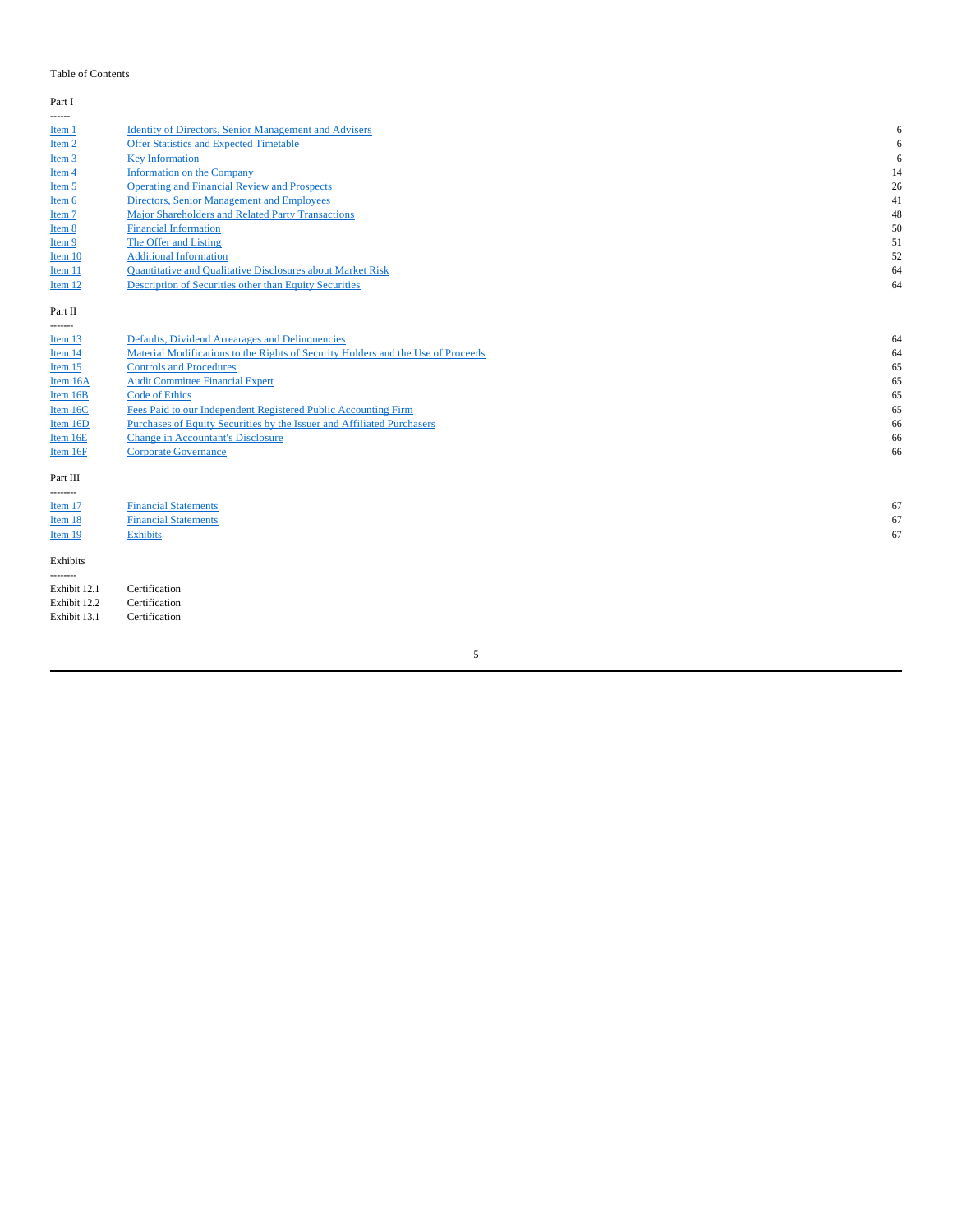## **PART I**

# **Item 1. Identity of Directors, Senior Management and Advisers**

Not Applicable

# **Item 2. Offer Statistics and Expected Timetable**

Not Applicable

# **Item 3. Key information**

# **Operations**

ICTS International N.V. was registered at the Department of Justice in Amstelveen, Netherlands on October 9, 1992. ICTS and subsidiaries (collectively referred to as "ICTS" or "Company") operate in three reportable segments: (a)corporate (b) aviation security and other aviation services and (c) technology. The corporate segment does not generate revenue and contains primarily non-operational expenses. The airport security and other aviation services business provide security and other services to airlines and airport authorities, predominantly in Europe and the United States. The technology segment is predominantly involved in the development and sale of identity security software to financial and other institutions, in Europe and the United States.

# **Selected Financial Data**

Selected data set forth below have been derived from the ICTS Consolidated Financial Statements, which have been prepared in accordance with generally accepted accounting principles in the United States of America ("US GAAP"). The Selected Consolidated Financial Data set forth below should be read in conjunction with Item 5 Operating and Financial Review and Prospects and the ICTS Consolidated Financial Statements and the Notes to those Consolidated Financial Statements included in Item 18 in this Annual Report.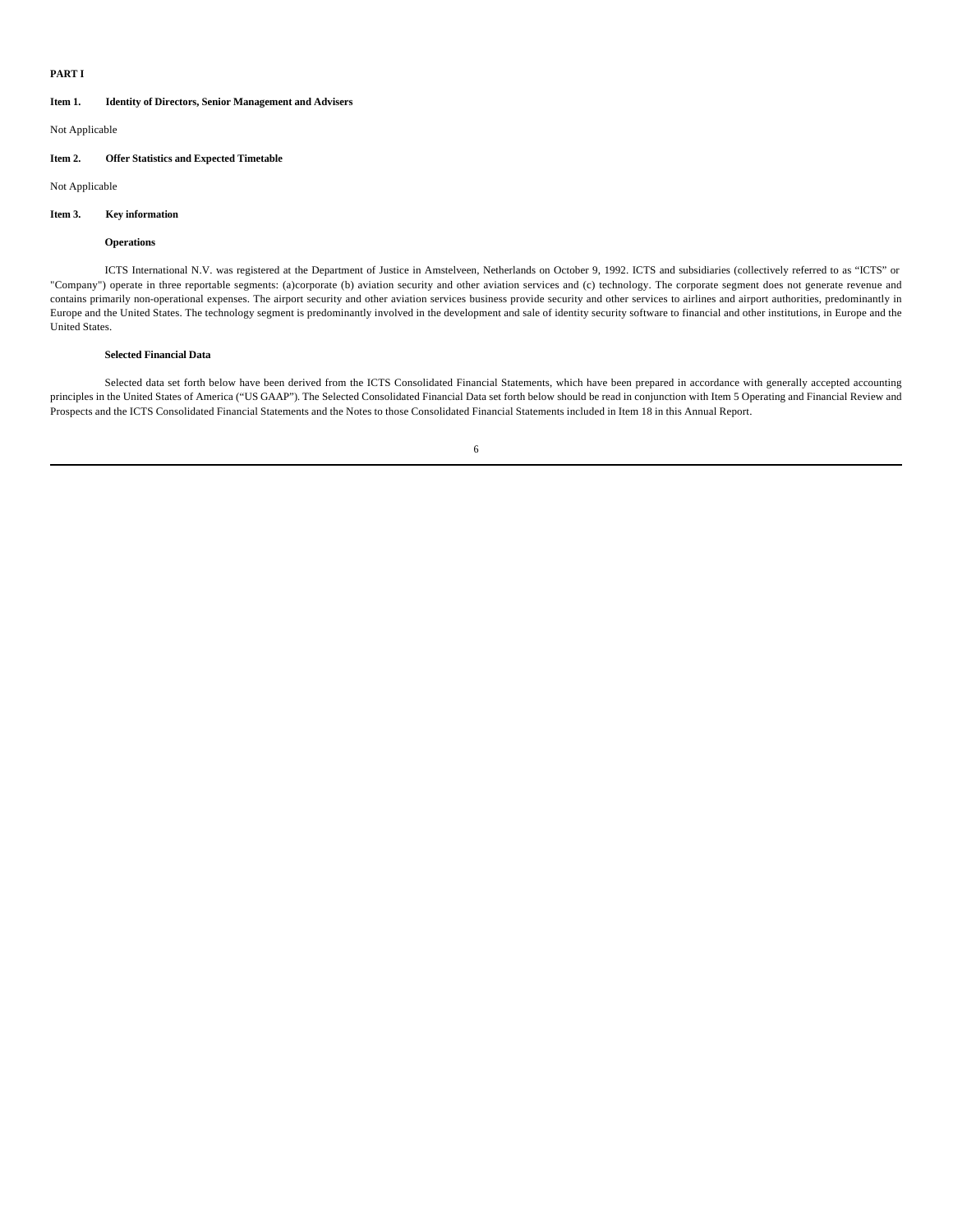The following table summarizes certain balance sheet data for the Company for the years ended December 31, 2016, 2015, 2014, 2013, and 2012:

|                                                | (U.S. dollars in Thousands) |                          |  |          |  |              |  |           |  |          |
|------------------------------------------------|-----------------------------|--------------------------|--|----------|--|--------------|--|-----------|--|----------|
|                                                |                             |                          |  |          |  | December 31. |  |           |  |          |
|                                                |                             | 2016                     |  | 2015     |  | 2014         |  | 2013      |  | 2012     |
| Cash and cash equivalents                      |                             | 3,892                    |  | 7.912    |  | 5.973        |  | 3,134     |  | 945      |
| Total current assets                           |                             | 43,908                   |  | 40,002   |  | 32,893       |  | 26,938    |  | 20,154   |
| Total assets from discontinued operations      |                             |                          |  |          |  | 134          |  | 484       |  | 1,404    |
| Total assets                                   |                             | 47,156                   |  | 42.349   |  | 35,005       |  | 29.139    |  | 22,559   |
| Total current liabilities                      |                             | 45,365                   |  | 45,007   |  | 35,479       |  | 32,115    |  | 30,461   |
| Total liabilities from discontinued operations |                             | $\overline{\phantom{a}}$ |  |          |  | 102          |  | 464       |  | 3,148    |
| <b>Total liabilities</b>                       |                             | 80,633                   |  | 84.557   |  | 74.064       |  | 69,495    |  | 59,245   |
| Shareholders' deficit                          |                             | (33, 477)                |  | (42,208) |  | (39,059)     |  | (40, 356) |  | (36,686) |

The following table summarizes certain statement of operations data for the Company for the years ended December 31, 2016, 2015, 2014, 2013, and 2012:

|                                                 | (U.S. dollars in Thousands) |            |    |           |               |           |              |           |    |           |
|-------------------------------------------------|-----------------------------|------------|----|-----------|---------------|-----------|--------------|-----------|----|-----------|
|                                                 | Year ended December 31,     |            |    |           |               |           |              |           |    |           |
|                                                 |                             | 2016       |    | 2015      |               | 2014      |              | 2013      |    | 2012      |
| Revenue                                         |                             | 255,576    | \$ | 187,022   | \$            | 172,929   | $\mathbb{S}$ | 124,497   | \$ | 96,346    |
| Cost of revenue                                 |                             | 222,927    |    | 167,844   |               | 152,224   |              | 108,995   |    | 84,531    |
| Gross profit                                    |                             | 32,649     |    | 19,178    |               | 20,705    |              | 15,502    |    | 11,815    |
| Operating expenses:                             |                             |            |    |           |               |           |              |           |    |           |
| Research and development                        |                             | 2.660      |    | 2.565     |               | 2,207     |              | 2,182     |    | 2.264     |
| Selling, general and administrative             |                             | 22,142     |    | 20,406    |               | 17,316    |              | 16,925    |    | 14,047    |
| forgiveness of debt                             |                             |            |    |           |               |           |              | (1,312)   |    |           |
| Total operating expenses                        |                             | 24,802     |    | 22,971    |               | 19,523    |              | 17,795    |    | 16,311    |
| <b>OPERATING INCOME (LOSS)</b>                  |                             | 7,847      |    | (3,793)   |               | 1,182     |              | (2,293)   |    | (4, 496)  |
| Other income (expenses), net                    |                             | (4,501)    |    | (760)     |               | 448       |              | (3,987)   |    | (3,107)   |
| INCOME (LOSS) BEFORE INCOME TAX EXPENSE         |                             | 3,346      |    | (4, 553)  |               | 1,630     |              | (6,280)   |    | (7,603)   |
| Income tax expense                              |                             | 1,004      |    | 149       |               | 90        |              | 1,026     |    | 223       |
| INCOME (LOSS) FROM CONTINUING OPERATIONS        |                             | 2,342      |    | (4,702)   |               | 1,540     |              | (5,254)   |    | (7, 826)  |
| Income (loss) from discontinued operations      |                             |            |    |           |               | (109)     |              | 1,821     |    | (1,190)   |
| <b>NET INCOME (LOSS)</b>                        |                             | 2,342      |    | (4,702)   | S             | 1,431     |              | (3, 433)  |    | (9,016)   |
| NET INCOME (LOSS) PER SHARE, BASIC AND DILUTED: |                             |            |    |           |               |           |              |           |    |           |
| Continuing operations                           | \$                          | 0.20       | \$ | (0.58)    | <sup>\$</sup> | 0.19      | \$           | (0.66)    | \$ | (0.97)    |
| Discontinuing operations                        |                             |            |    |           |               | (0.01)    |              | 0.23      |    | (0.15)    |
| Net income (loss) per share                     |                             | 0.20       |    | (0.58)    | S             | 0.18      | S            | (0.43)    | S  | (1.12)    |
| Weighted average number of shares outstanding   |                             | 11.518.929 |    | 8,085,599 |               | 8,054,390 |              | 8,036,780 |    | 8,036,698 |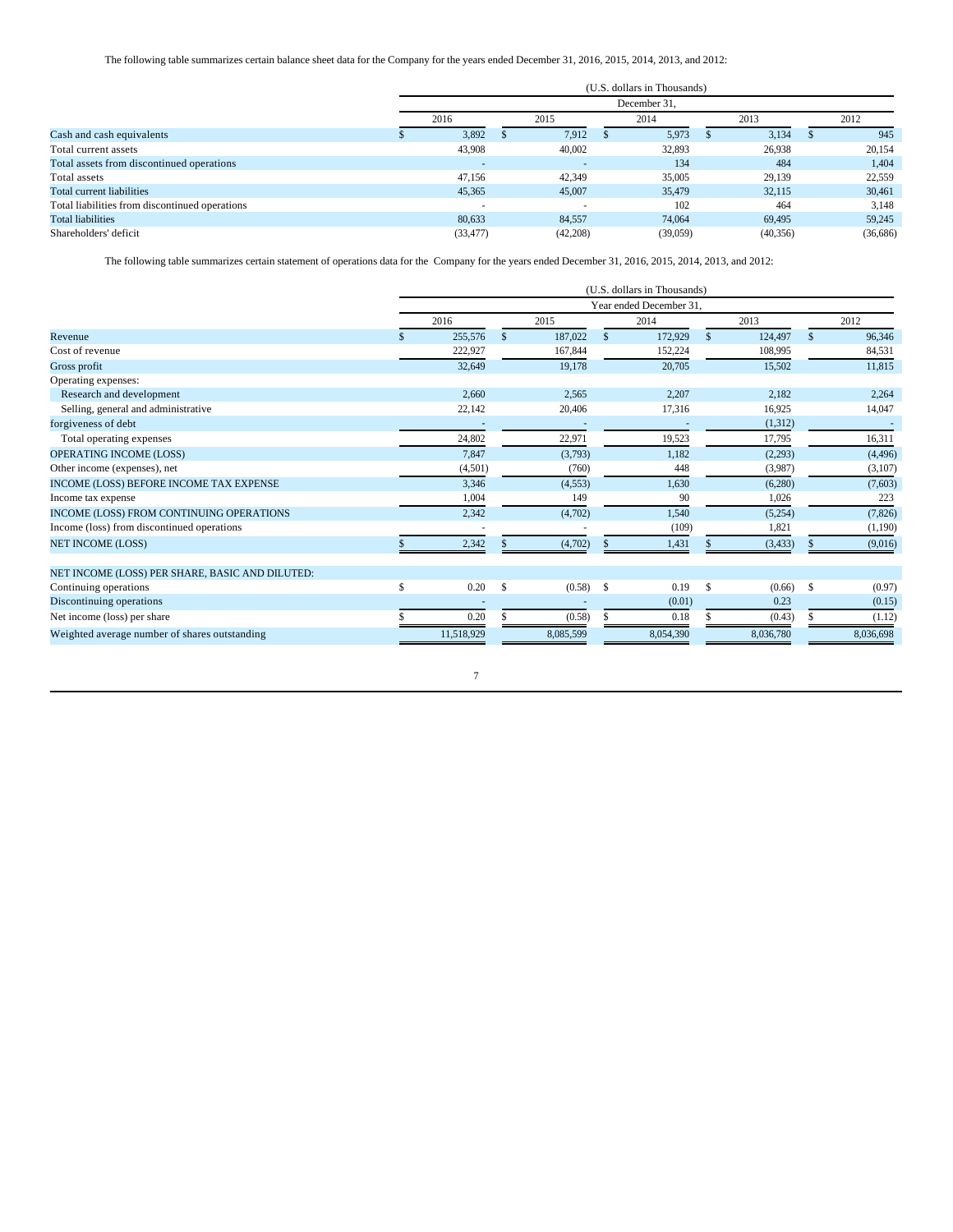# **Risk Factors**

You should carefully consider the risks described below regarding the business and the ownership of our shares. If any of the risks are realized, our business, financial condition or results of operations could be adversely affected, and the price of our common stock could decline significantly.

#### **Labor concerns**

Several of our subsidiaries operate in many different jurisdictions in the U.S, Europe and Asia and are therefor subject to labor laws of such jurisdictions. Any changes in such laws, as an example, the establishment of minimum wages, could have an adverse effect on the business of the Company. If any of such changes have a financial impact on the Company and the Company is not able to adjust its fees for its services to accomodate such changes, of which there is no assurance, there could be a material adverse effect on our business. In addition, some of our employees are covered by collective bargaining agreements with unions and our relationship with those unions, including work stoppages, changes in work rules, could have an adverse impact on our financial results. Further, escalating costs of providing employee benefis and other labor issues may lead to labor disputes and disruption of our business.

## **Potential liability claims**

As a result of the September 11th terrorist attacks, numerous lawsuits have been commenced against the Company and our U.S. subsidiary. The cases arise out of airport security services provided for United Flight 175 out of Logan Airport in Boston, Massachusetts, which crashed into the World Trade Center. Most of these cases have been settled at no cost to the Company. There is one case remaining and the outcome of this case is uncertain. If there is an adverse outcome with respect to any of these claims which is not covered by insurance, then there may be a significant adverse impact on the Company.

# **Losses in recent years**

The Company incurred income (loss) from continuing operations of \$2.3 million, \$(4.7) million and \$1.5 million in 2016, 2015 and 2014, respectively. The Company has a shareholders' deficit of \$33.5 million and \$42.2 million as of December 31, 2016, and 2015, respectively. If we are unable to obtain new service contracts, increase revenues and increase profitability, our financial condition and results of operations will be affected and our share price may decline.

#### **Liquidity and Financial Condition**

As of December 31, 2016 and 2015, the Company has a working capital deficit of \$1.5 million and \$5.0 million, respectively and shareholders' deficit of \$33.5 and \$42.2 million respectively. During the years ended December 31, 2016, 2015 and 2014, the Company incurred income (loss) from continuing operations of \$2.3 million, \$(4.7) million and \$1.5 million, respectively, and positive cash flows from operations of \$3.5 million, \$1.5 million, \$4.1 million, respectively.

There can be no assurances that management's plans to generate sufficient cash flows from operations and obtain additional financing from related parties or third parties will be successful.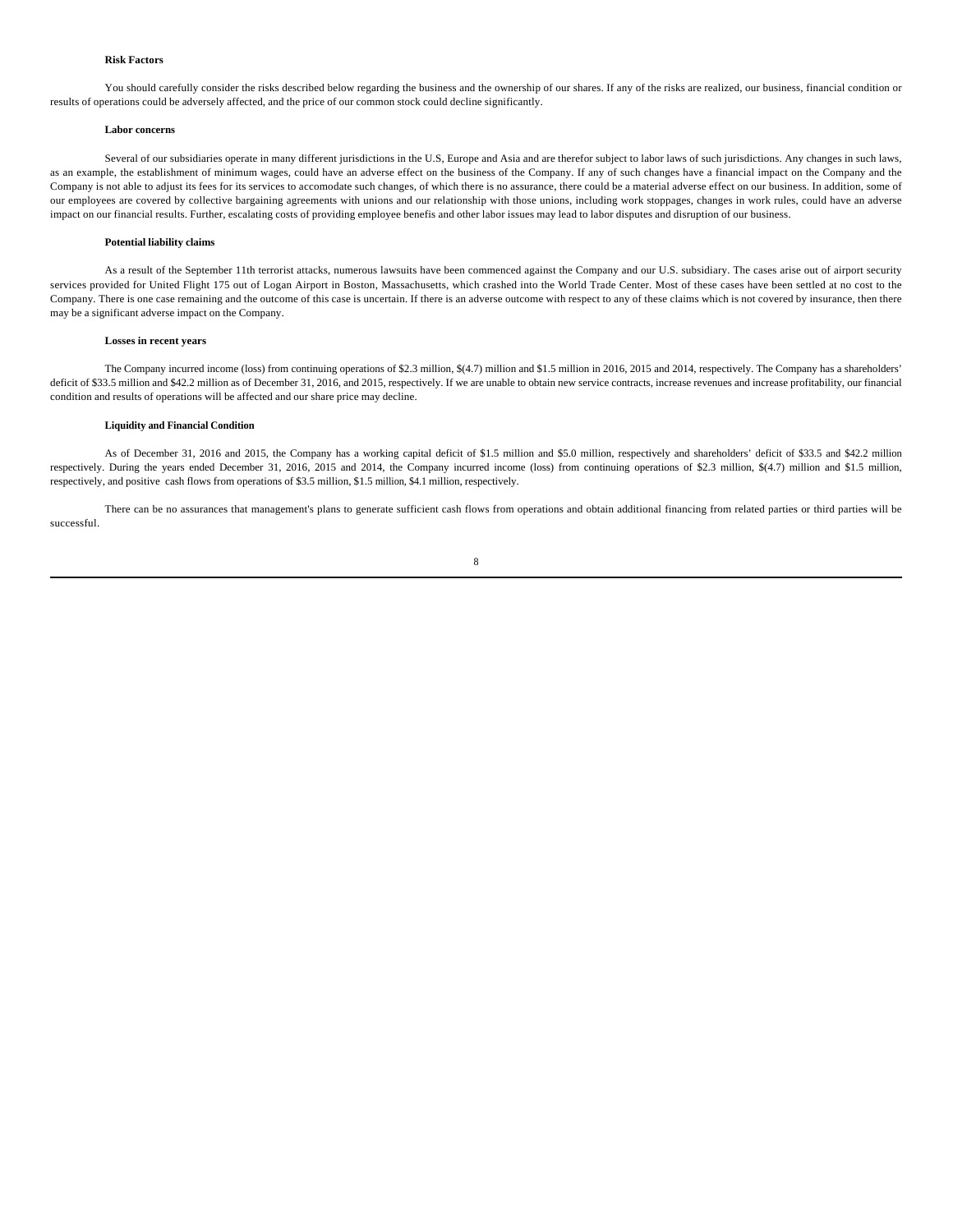#### **Loans from an entity related to our principal stockholder**

Our financing activities have consisted primarily of convertible loans from an entity related to our principal shareholder. There is no assurance that our principal shareholder will continue making loans to the Company and even if loans are made, there is no assurance that the terms will be favorable to the Company.

# **Key personnel**

Our success will largely depend on the services of our senior management and executive personnel. The loss of the services of one or more of such key personnel could have an adverse impact on our operations. Our success will also be dependent upon our ability to hire and retain additional qualified executive personnel. We cannot assure you that we will be able to attract, assimilate and retain personnel with the attributes necessary to execute our strategy. We cannot assure you that one or more of our executives will not leave our employment and either work for a competitor or otherwise compete with us.

#### **Our contracts with airports or airlines may be canceled or not renewed**

Our revenues are primarily provided from services pursuant to contracts, which are cancelable on short notice at any time, with or without cause. We cannot assure you that existing clients will decide not to terminate us or fail to renew a contract. In addition, consolidation in the airline industry could also result in a loss of customers. Any such termination or failure to renew a contract with us could have a material adverse effect on our results of operations and financial condition.

If our relationships with our major customers are impaired, then there may be a material adverse effect on our results of operations and financial condition. Our major customers include airports in Europe and major airlines servicing the United States. The airline industry might encounter difficulties and this may have a material adverse impact on our business.

#### **Terrorism, war or risk of war**

Our business is affected by numerous factors outside of our control, such as terrorist attacks and acts of war. Future terrorist attacks against the countries where the Company has a presence, rumors or threats of war, actual conflicts involving those countries or their allies, or military or trade disruptions affecting customers may materially adversely affect operations. Our facilities, and equipment could be direct targets or indirect casualties of terrorist attacks and acts of war. As a result, there could be delays or losses in transportation and deliveries of products and services to customers, decreased sales of products and services and extension of time for payment of accounts receivable from customers. Strategic targets such as high-technology aviation security assets may be at greater risk of future terrorist attacks than other targets. It is possible that any, or a combination, of these occurrences could have a material impact on cash flows, results of operations or financial condition. In addition, insurance premiums for some or all of our current coverages could increase dramatically, or certain coverages may not be available to us in the future.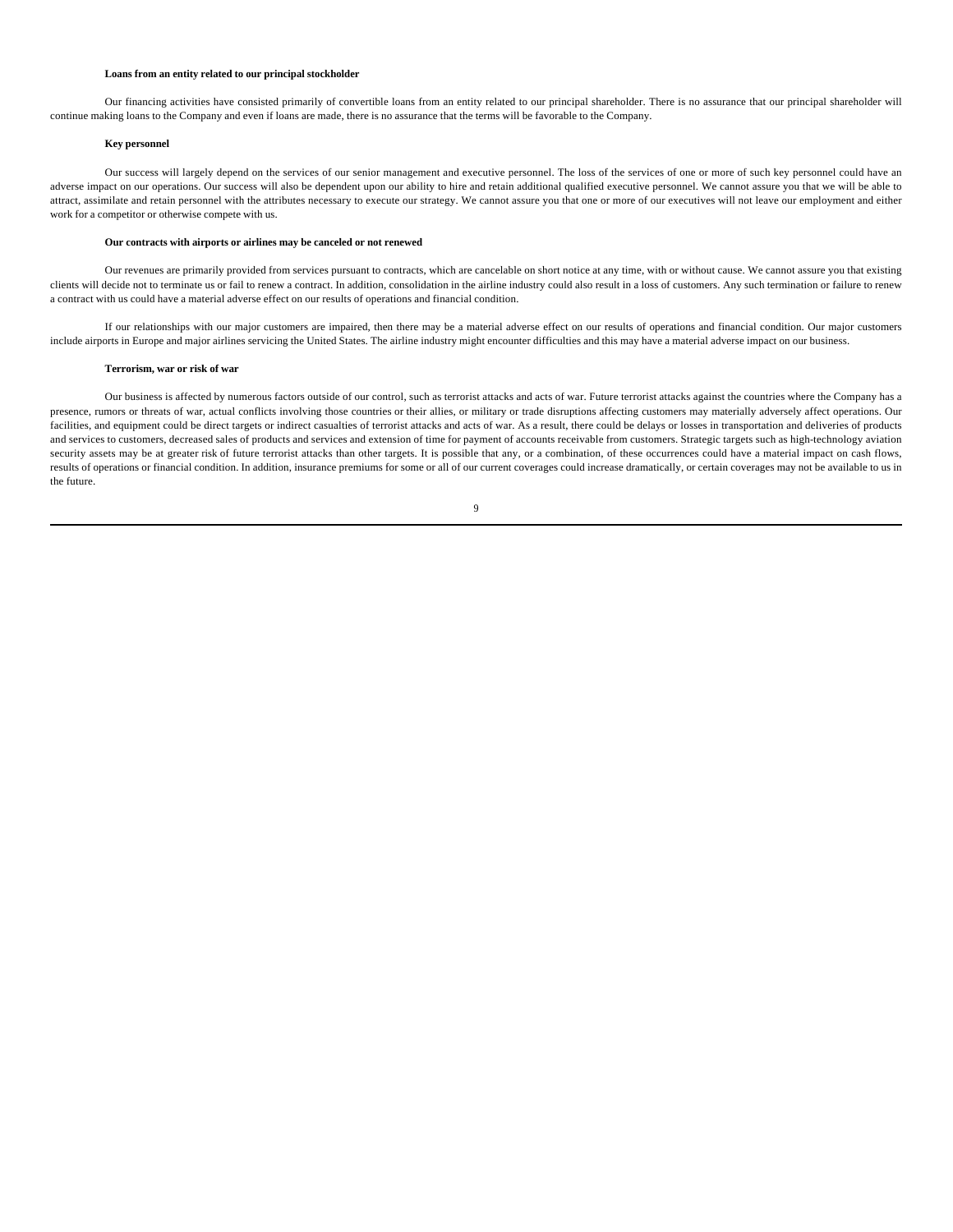#### **Development of new technology**

As part of our technology business strategy, we develop technological solutions and systems for financial and other industries and seek other revenue producing business and business opportunities.

We cannot assure you that we will be able to develop new systems or develop systems that are commercially viable. Our success in developing and marketing our systems will also depend on our ability to adapt to rapid technology changes in the industry and to integrate such changes into our systems.

We cannot assure you that we will be successful in our attempts to change or implement our business strategy. We may not have the expertise to be successful in developing our business in areas that are not related to the security industry.

We compete in a highly competitive industry and our competitors may be more successful in developing new technology and achieving market acceptance of their products.

# **Acquiring or Investing in Ohter Businesses**

From time to time the Company may seek to acquire or invest in other business, which may or may not be related to the business of the Company. No assurance can be given that the Company will acquire or invest in any companies. If the Company decides to acquire or invest, no assurance can be given that such acquisition or investment will be successful.

## **Cyber Security Measures**

We rely on computer systems and information technology in our business and have established security programs for protection. Despite our security measures, our systems may be vulnerable to interruption or damage from computer hackings, viruses, worms or other destructive or disruptive software, process breakdowns, denial of servicer attacks, social engineering or other malicious activities or any combination of the foregoing.

# **Competition**

Competition in the aviation security and other aviation services industry as well as in the technology industry is intense. Many of our competitors have greater financial, technical and marketing resources. We expect that our competitors will develop and market alternative systems and technologies that may have greater functionality or be more cost effective than the services we provide or the systems that we may develop. If our competitors develop such systems we may not be able to successfully market our systems. Even if we are able to develop systems with greater functionality, which are more cost effective than those developed by our competitors, we may not be able to achieve market acceptance of our systems.

#### **Operations in international environments risk**

The Company is currently engaged in direct operations in numerous countries and is therefore subject to risks associated with international operations (including economic and/or political instability and trade restrictions). Such risks can cause the Company to have significant difficulties in connection with the sale or provision of its services in international markets and have a material impact on the Company's consolidated financial position, results of operations and cash flows.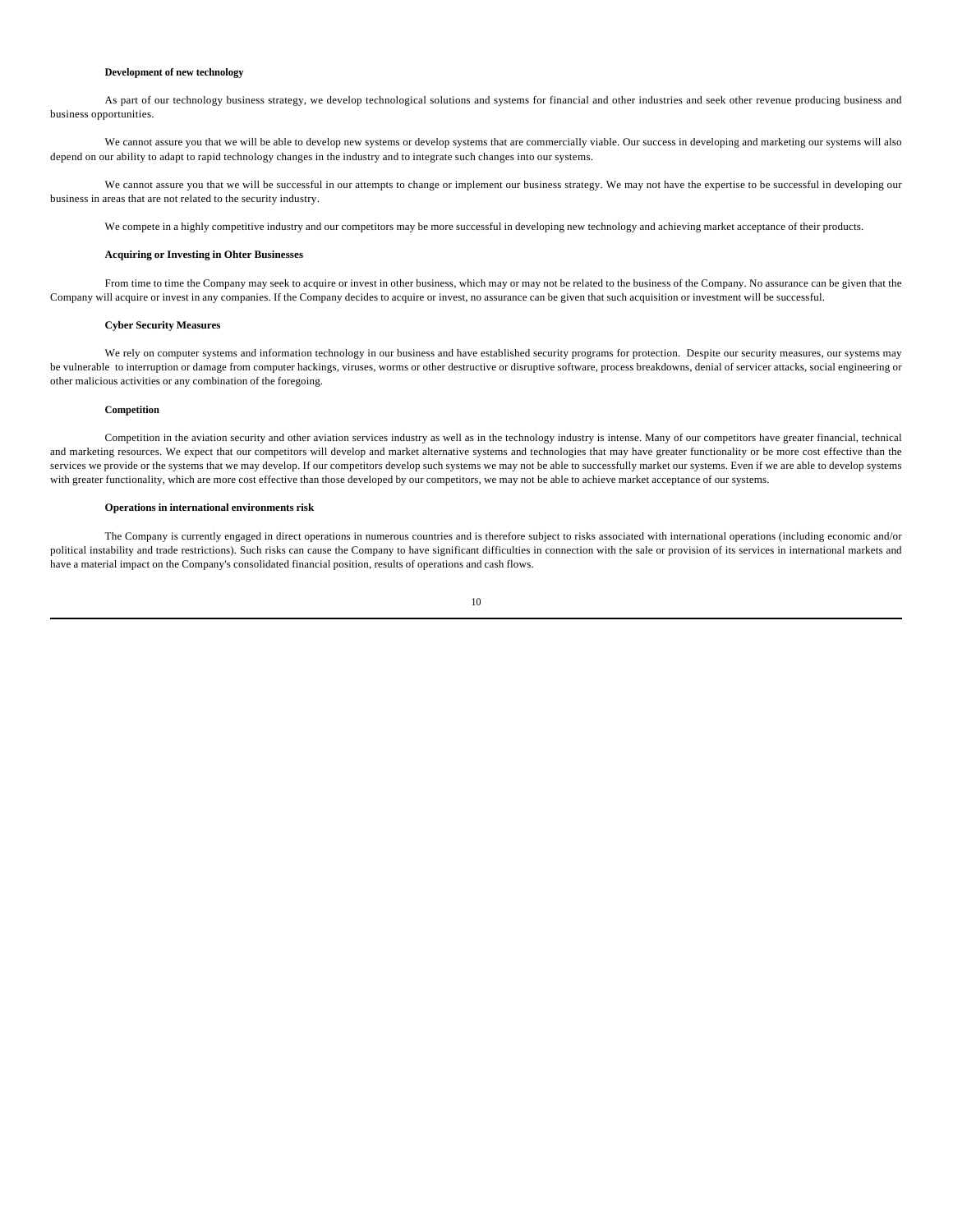#### **Governmental regulation**

The aviation security industry is subject to extensive governmental regulation, the impact of which is difficult to predict.

The Aviation and Transportation Security Act (the "Security Act") has had a significant negative impact on our aviation security business in the USA. In addition, our ability to successfully market new systems will be dependent upon government regulations over which we have no control. Any existing or new regulation may cause us to incur increased expenses or impose substantial liability upon us. The likelihood of such new legislation is difficult to predict.

# **Legislation designed to protect privacy rights**

From time to time, personal identity databases and technologies utilizing such databases have been the focus of organizations and individuals seeking to curtail or eliminate the use of personal identity information technologies on the grounds that personal information and these technologies may be used to diminish personal privacy rights. In the event that such initiatives result in restrictive legislation, the market for our products may be adversely affected. In addition, in the event that the Company fails to detect terrorist activity as a result of legislation designed to protect privacy rights, the market for our products may be adversely affected.

#### **Licenses for operations**

A license to operate is required from the airport authority in the airports in which we currently operate. The loss of, or failure to obtain, a license to operate in one or more of such airports could result in the loss of, or the inability to compete for, contracts in the airports in which we have licenses.

#### **Poor Economic Conditions**

Current economic conditions could adversely affect our business. Deterioration in the global economic environment may result in decreased demand for our services. Weakening economic conditions could also affect our customers, which may result in redirection of their request for our reviews.

#### **Currency risk**

A substantial portion of our revenue is generated in foreign countries. We generally retain our income in local currency at the location the funds are received. Since our financial statements are presented in United States dollars, any significant fluctuation in the currency exchange rate between such currency and the United States dollar would affect our results of operations and financial condition.

#### **Limitations in price share**

The market price of our common stock may from time to time be significantly affected by a large number of factors, including, among others, variations in our operating results, the depth and liquidity of the trading market for our shares, and differences between actual results of operations and the results anticipated by investors and securities analysts. Many of the factors which affect the market price of our common stock are outside of our control and may not even be directly related to us.

The market price of our common stock may be volatile, which may make it more difficult for you to resell your shares when you want at prices you find attractive.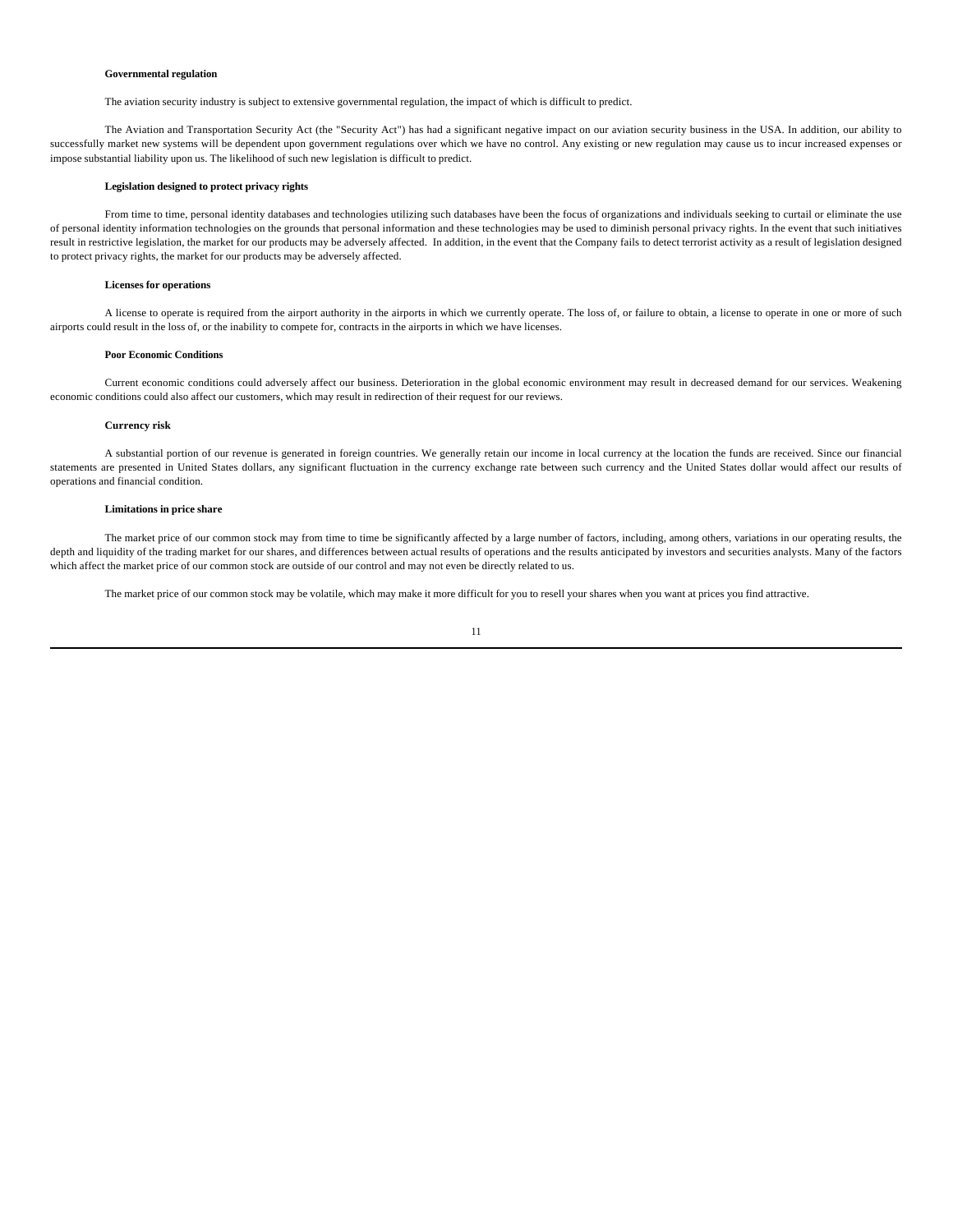## **Main shareholders**

As of December 31, 2016, there are three shareholders who individually hold more than 5% of the Company's shares. All of them together hold approximately 77.6% of our shares (excluding conversion rights). Their interests could conflict with yours. In addition, significant sales of shares held by them could have a negative effect on our stock price.

The MacPherson Trust and Mr. M.J. Atzmon, own or control together approximately 71.8% of our issued and outstanding common stock (excluding conversion rights). As a result of such ownership and conversion rights, the MacPherson Trust together with Mr. Atzmon are able to significantly influence and / or control all matters requiring shareholder approval, including the election of directors and approval of significant corporate transactions. Such concentration may also have the effect of delaying or preventing a change in control. Mr. Atzmon, the Chairman of the Supervisory Board, disclaims any benefit or interest in the MacPherson Trust.

#### **Dividends**

We do not expect to pay any cash dividends on our common stock in the foreseeable future.

#### **Laws in the Netherlands**

Our corporate affairs are governed by our Articles of Association and by the laws governing corporations incorporated in the Netherlands. Our public shareholders may have more difficulty in protecting their interests in the face of actions by the Supervisory Board or the Management Board, or their members, or controlling shareholders, than they would as shareholders of a company incorporated in the United States. Pursuant to mandatory Dutch corporate law, adoption of our annual accounts by the general meeting of shareholders does not automatically discharge the Supervisory Board and Management Board and their members from liability in respect of the exercise of their duties for the particular financial year. In order to discharge the Supervisory Board and Management Board and their members from liability a separate resolution thereto needs to be adopted by the general meeting of shareholders (which resolution can be adopted in the same meeting in which the annual accounts will be adopted). Such discharge of the Supervisory Board and the Management Board and their members by the shareholders is subject to the provisions of Dutch law, including provisions relating to liability of members of supervisory boards and management boards upon the bankruptcy of a company pursuant to the relevant provisions of the Dutch Civil Code and is furthermore not absolute and will not be effective as to matters misrepresented or not disclosed to the shareholders. Nor will such discharge shield managing or supervisory directors from external liablility i.e. by creditors or trustee for matters of tort or maladministration. An individual member of the Supervisory Board or the Management Board who can prove that he is not at fault for such an omission or misrepresentation would not be liable, or in case of external liability if he additionally can prove that he has taken measures to prevent the consequences of the shortcomings of the Board.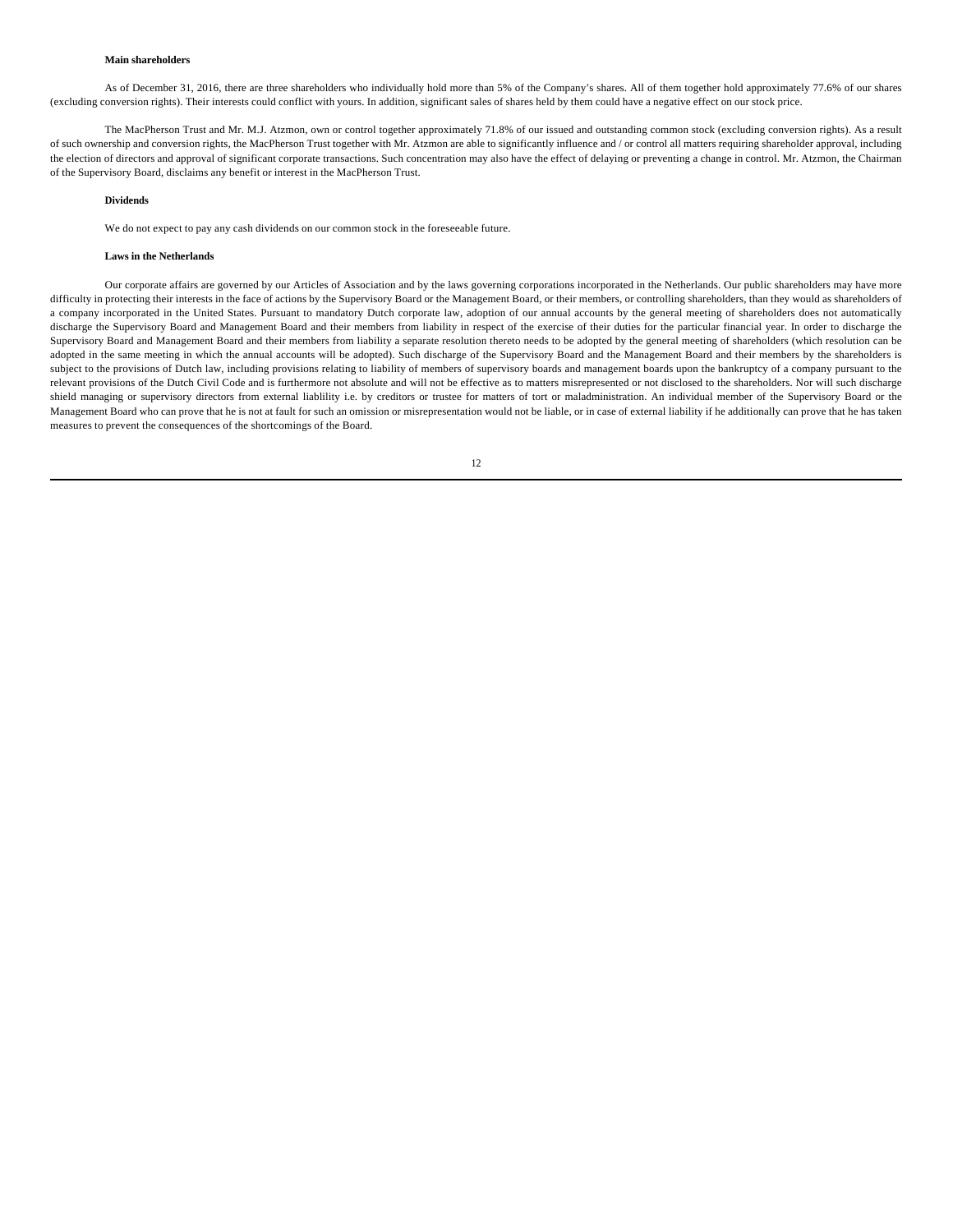#### **U.S. judgments may not be enforceable in the Netherlands**

A significant number of our activities are located outside the United States. In addition, members of the Management and Supervisory Boards and certain experts named herein are residents of countries other than the United States. As a result, it may not be possible for investors to effect service of process within the United States upon such persons or to enforce against such persons judgments of courts of the United States predicated upon civil liabilities under the United States federal securities laws.

There is no treaty between the United States and the Netherlands for the mutual recognition and enforcement of judgments (other than arbitration awards) in civil and commercial matters. Therefore, a final judgment for the payment of money rendered by any federal or state court in the United States based on civil liability, whether or not predicated solely upon the federal securities laws, would not be directly enforceable in the Netherlands. The party that wishes to enforce such judgment in the Netherlands will have to institute second proceedings before a competent court in the Netherlands in order to obtain a similar decision that is capable of enforcement. A court in the Netherlands will, under current practice, normally issue a judgment incorporating the judgment rendered by the United States court if it finds that (i) the United States court assumed jurisdiction on international recognized grounds, (ii) the judgment was obtained in compliance with principles of due process, (iii) the judgment is final and conclusive and (iv) recognition of the judgment does not contravene the public policy or public order of the Netherlands. We cannot assure you that United States investors will be able to enforce any judgments in civil and commercial matters, including judgments under the federal securities laws against us or members of the Management or Supervisory Board (or certain experts named herein) who are residents of the Netherlands or countries other than the United States. In addition, a court in the Netherlands might not impose civil liability on us or on the members of the Management or Supervisory Boards in an original action predicated solely upon the federal securities laws of the United States brought in a court of competent jurisdiction in the Netherlands.

| I<br>$\sim$ |
|-------------|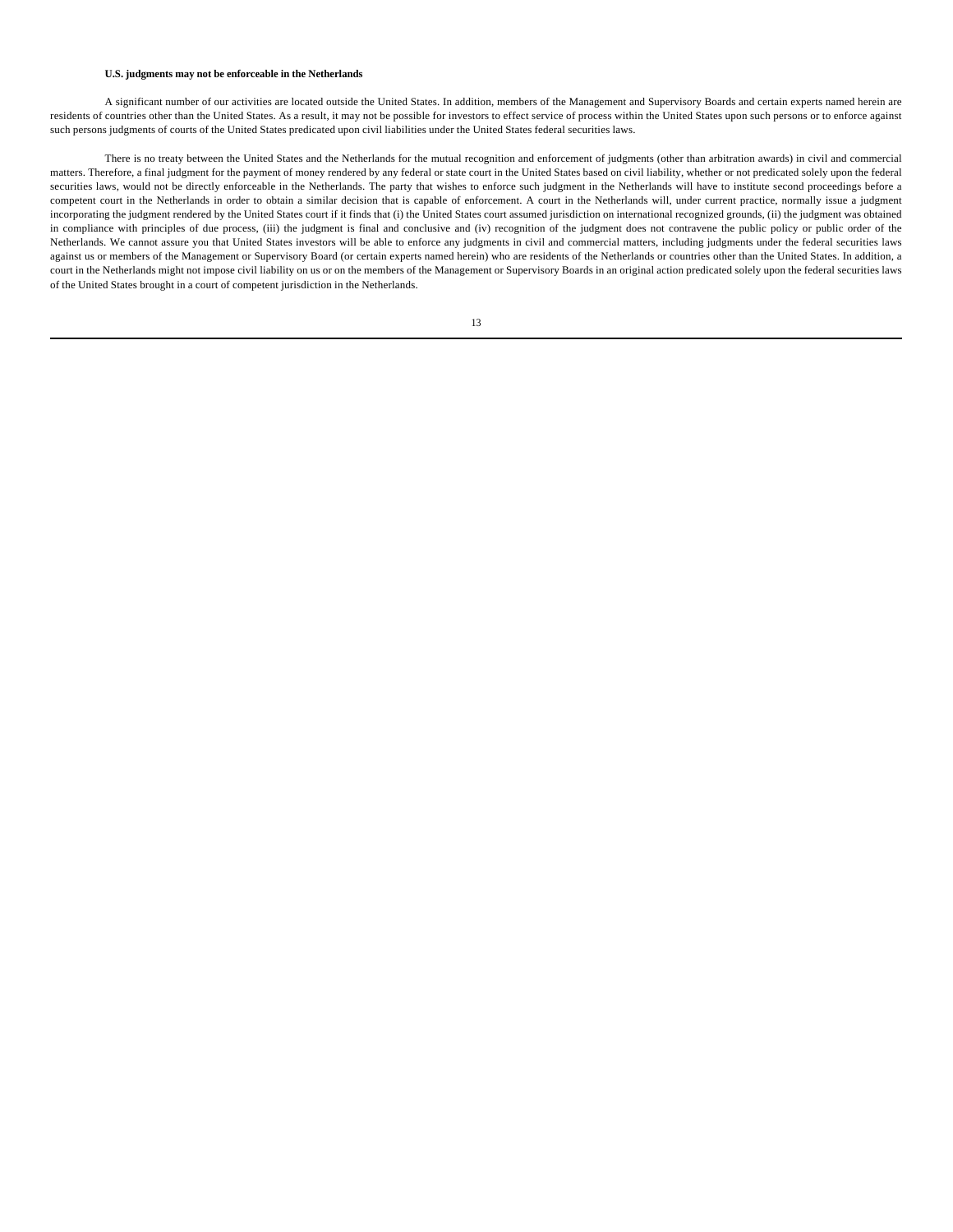#### **Item 4. Information on the Company**

Unless the context indicates otherwise, all references herein to the "Company" or "ICTS" include ICTS International N.V., and its subsidiaries.

#### **History and Development of the Company**

## **Aviation Security and Other Aviation Services Business**

ICTS is a public limited liability company organized under the laws of The Netherlands in 1992. Our offices are located at Walaardt Sacréstraat 425-4, 1117 BM Schiphol-Oost, The Netherlands and its telephone number is +31-20-347-1077.

In the wake of the events which occurred on September 11, 2001, the Federal Government of the United States, in November, 2001, enacted the Security Act Public Law 107-71. Under the Security Act, entities may provide aviation security services in the United States only if they are owned and controlled at least 75% by U.S. citizens. As a company organized under the laws of the Netherlands, ICTS is not able to comply with the ownership requirements under the Security Act. The Security Act is administered through the TSA.

In the fourth quarter of 2002, pursuant to the Security Act, the Federal government through the TSA, took over substantially all of the aviation security operations in U.S. airports. As a result, ICTS, through its wholly owned subsidiary, Huntleigh, provides limited aviation security services in the United States.

In 2001 and 2002, ICTS sold substantially all of its European operations in two stages, for an aggregate purchase price of \$103 million. As a result of the sale, ICTS fully divested itself at that time from its European operations, except for its operations in the Netherlands and Russia.

In February 2005 the Company re-entered the European aviation security market. In March 2005, the Company established a wholly owned subsidiary, I-SEC International Security B.V. ("I-SEC"), under which all the European aviation security activities provided by ICTS are operated. Since then I-SEC established new subsidiaries throughout Europe and the Far East.

#### **Technology Business**

Our technology business is primarily involved in the development and sale of identity security software to financial and other institutions, in Europe and the United States.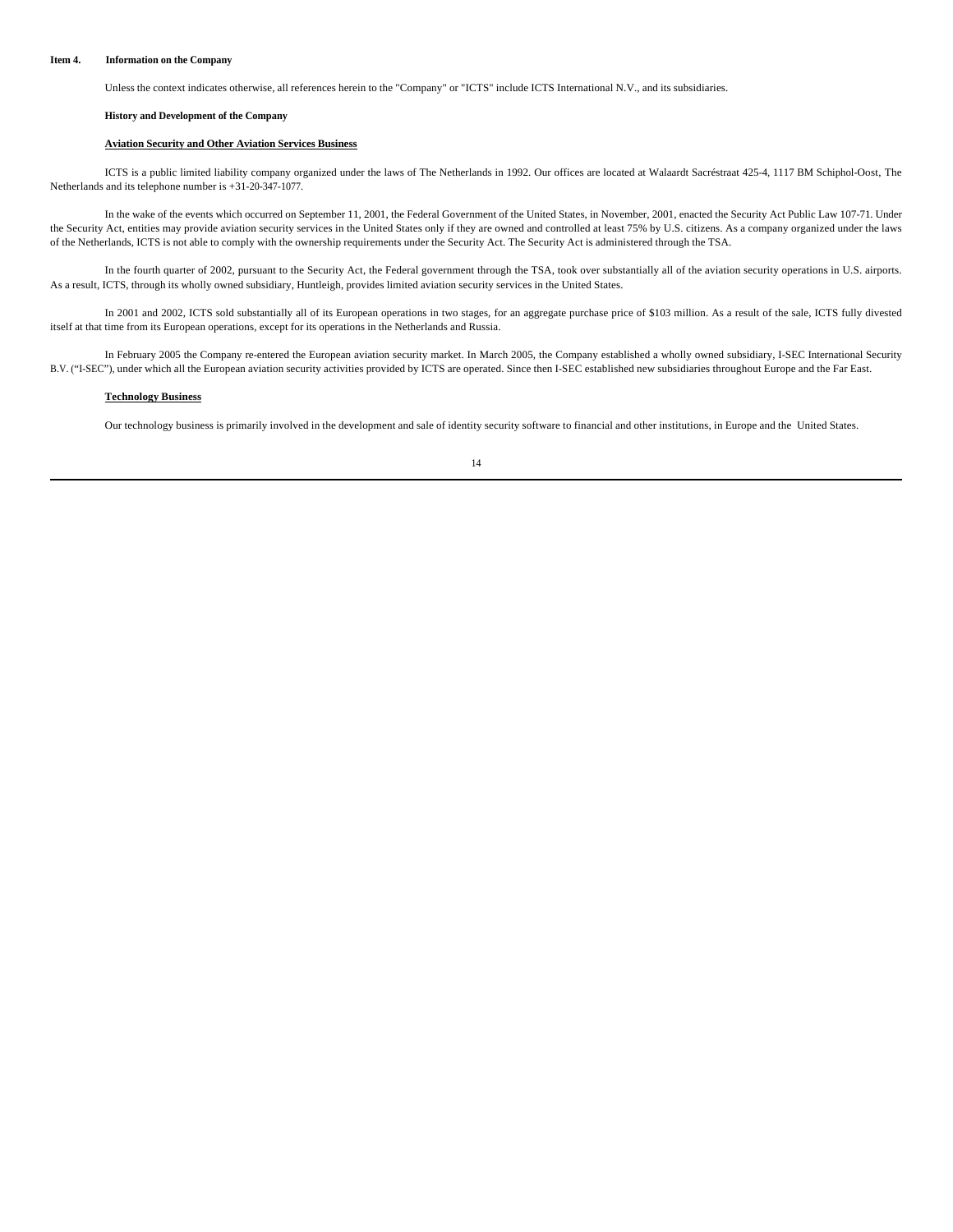#### **Business Overview**

# **General**

ICTS specializes in the provision of aviation security and other aviation services. Following the taking of its aviation security business in the United States by the TSA in 2002, ICTS through its subsidiary Huntleigh, engages primarily in non-security related activities in the USA.

ICTS, through I-SEC International Security B.V. and its subsidiaries supplies aviation security services at airports in Europe and the Far East.

ICTS, through Au10tix Limited and it subsidiaries ("Au10Tix") develops technological systems and solutions for financial and other institutions.

# **Business Strategy**

We are currently pursuing the following business strategy:

# Aviation Security Operations in Europe and the Far East

Through the I-SEC subsidiaries, we supply aviation security to airports, airlines and governments in Europe and the Far East.

# Other Aviation Services in the U.S.

We continue to provide limited security services and non-security aviation services in the U.S. through our subsidiary, Huntleigh.

#### Developing Security Related Technology

We are focusing on developing security systems and technology for financial and other markets. ICTS is using the know-how and expertise it has acquired in the provision of enhanced aviation security services to develop such security systems and technologies.

#### **Services**

# **Services offered in Europe and the Far East**

I-SEC specializes in the provision of advanced aviation security services worldwide. These include security consulting and security handling: security screening, checkpoint screening, hold baggage screening ("HBS"), X-ray operator training and integrated services.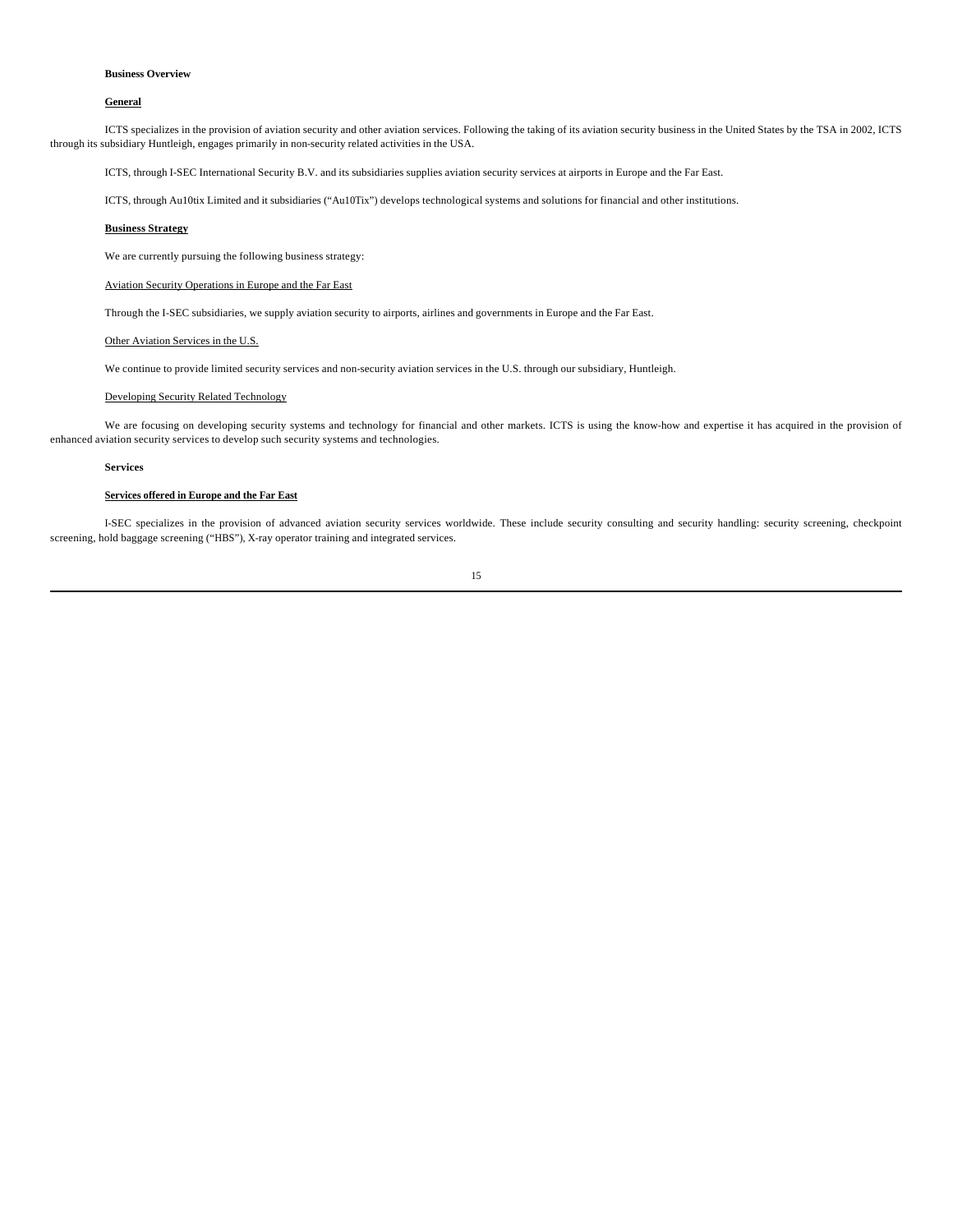The Company benefits from the broad know-how and international operational experience it has acquired in more than two decades of intensive activity in the field of aviation security.

I-SEC's management and key personnel are widely recognized in the industry as developers of pioneering aviation security concepts, methods and technologies, focusing primarily on high-risk environments.

With its highly skilled and experienced professional staff, supported by proprietary technological innovations, I-SEC is ideally positioned to deliver cost-effective aviation security solutions and services to airlines and airports with varying operational volumes and needs.

I-SEC has operations in The Netherlands, Germany, Spain, Italy, Portugal, Cyprus and Russia, and is continuing to expand to other countries in Europe. Additionally, I-SEC currently operates at the five major airports in Japan.

Building on its management's strong reputation and on its broad know-how and experience, I-SEC is committed to provide its clients with security services at the highest professional level, while offering unprecedented cost savings, due, in part, to the integration of advanced, proprietary technologies.

## **I-SEC aviation security services**

## Checkpoint screening

I-SEC provides trained checkpoint operators and supervisors to airline and airport clients in many countries.

The Company trains its staff to perform passenger screening at checkpoints, both efficiently and effectively, fully complying with international and national regulatory requirements on the one hand, and with airline customer service requirements, on the other hand.

# Hold Baggage Operation (HBS)

Regulatory agencies in Europe and the USA require airlines and airports to perform 100% hold baggage screening. I-SEC provides the trained manpower required to carry out these tasks, as well as training services for the airport's own staff.

## Integrated Services

I-SEC provides a wide variety of integrated services, combining security with customer service. These integrated services which combine security processing based on numerous years of experience and expertise, fully complying with all local and international regulatory requirements, with a wide variety of customer service functions, enables airlines to improve customer services while reducing manpower needs and operational costs.

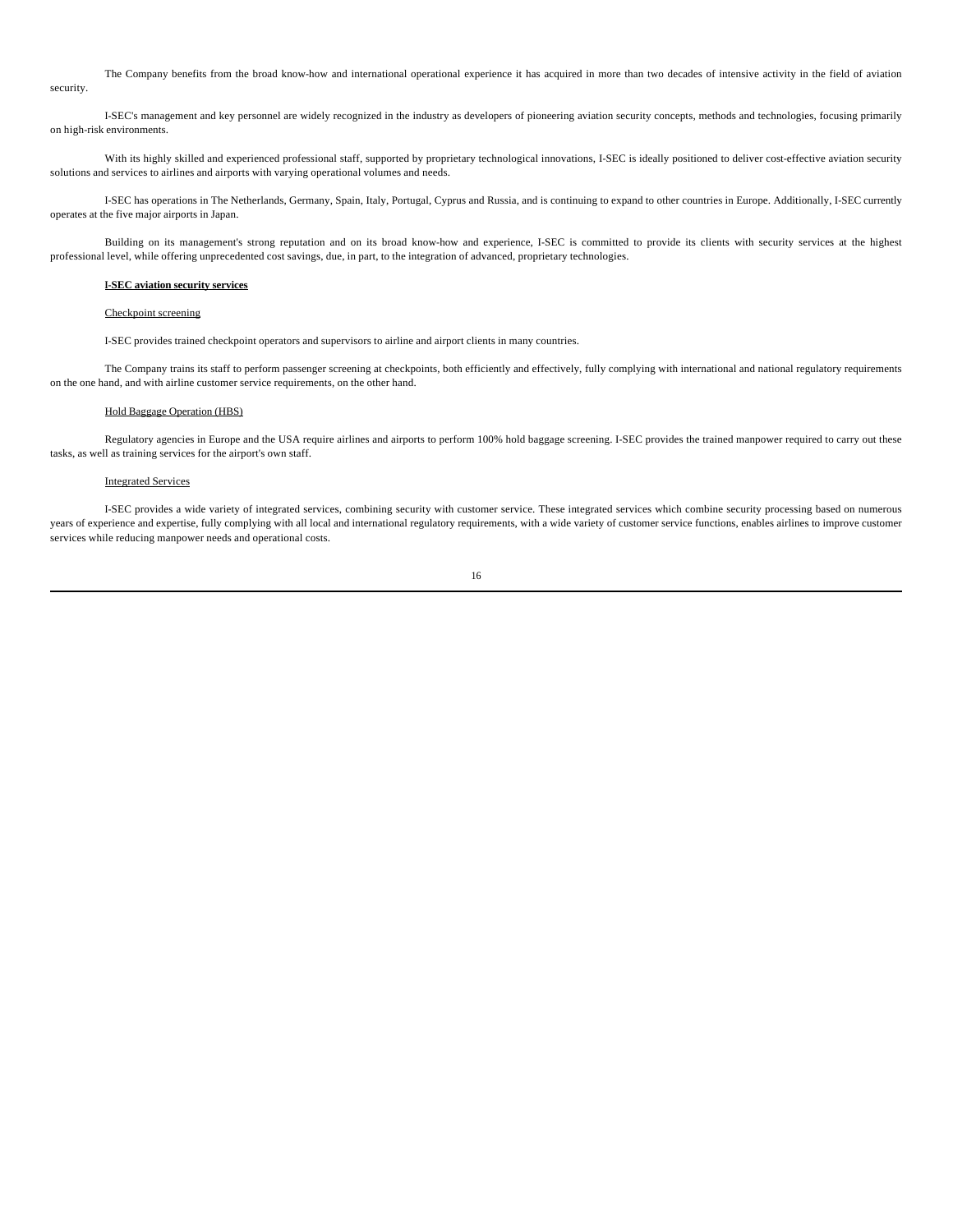## Passengers Security Screening

I-SEC's unique passenger screening method, developed in the 1980s, has since been upgraded several times, and adapted to comply with amendments in regulatory requirements, as well as with changes in the threat environment and developing needs.

Passenger privacy and confidentiality are strictly maintained at all times, in accordance with all relevant regulations issued by both US and EU regulators.

# Cargo Security

I-SEC provides a range of services that focuses on cargo security. Company assessment: Analyzing the cargo security program currently employed; identifying gaps in coverage and points of non-compliance with regulations; and recommending requisite actions.

Security program implementation: Planning and implementation of a cargo security program; training the client's management team.

Staff training: Training the client's employees to operate in accordance with the relevant security requirements, while maintaining flexibility with regard to course content, scope, duration, location and the number of trainees.

#### **I-SEC aviation security training services**

# Training programs and seminars

I-SEC's training programs are the product of over 25 years of expertise and experience in the development of training materials covering every aspect of airline and airport security operations and their implementation worldwide.

Aviation security and security awareness training courses are offered, within the framework of training programs that are modular in nature, and are adapted to meet the specific needs of each client. The courses are constantly being updated to ensure that they cover all relevant material relating to new regulations, new threats, etc. Many of the courses include simulations, role play, situational exercises, case studies, etc. Sophisticated training aids are employed to make the training experience more efficient and interesting, thus ensuring optimal results.

# **I-SEC aviation security consulting services**

#### Risk analysis

A comprehensive risk analysis is the essential, primary component of any security system.

The identification of the risks relevant to the particular site or operation, and their grading according to their potential damage and probability enables to develop the security concept and design the security system that will effectively deal with these risks.

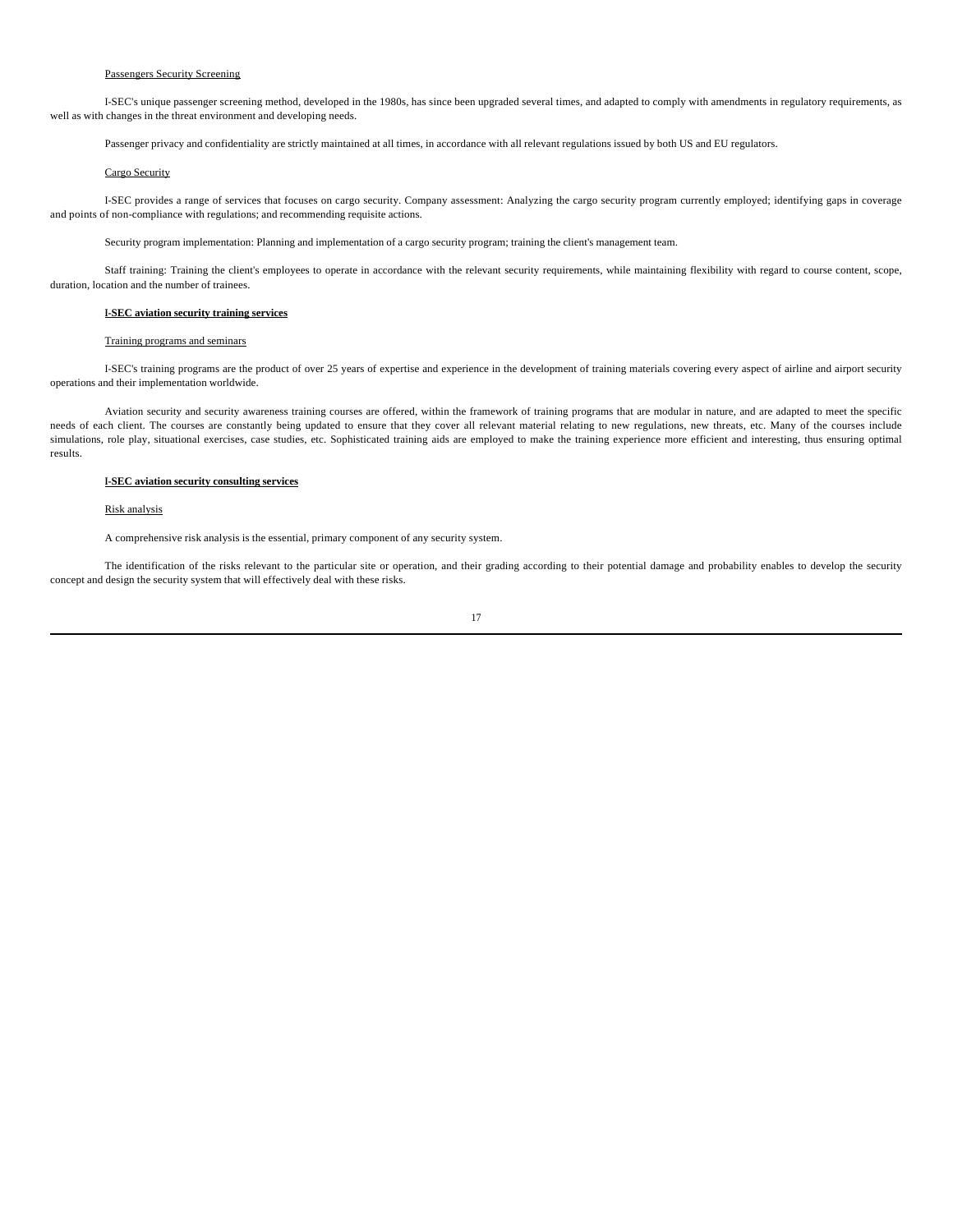I-SEC employs security experts specializing in the performance of risk analyses in a variety of threat environments. When analysing risks, all relevant factors relating to the client, the operation, the environment, and potentially hostile elements are taken into account, to ensure the risks are fully and accurately mapped.

# Security Concept Development

In order to enable the development of a cost-effective security system, that optimally meets the client's specific needs, an aviation security system must be constructed on the basis of a well thought-out security concept, which takes into consideration all relevant aspects and variables.

As the development and implementation of a comprehensive security system requires substantial resources, it is crucial that these be invested in the most productive way, in accordance with predetermined priorities.

When developing the aviation security concept, I-SEC specialists take into account the results of the risk analysis and the developing and anticipated changes and trends in the threat environment, to arrive at a concept that will be suitable for the predictable future, and easy to adapt in later years.

#### Security system design

I-SEC security experts possess broad experience in the design and development of modular, aviation security systems, customized to meet local needs and complying with international standards. Designed systems are both flexible and dynamic in nature, ensuring that any adaptations required to meet changes in the threat environment in the future can be carried out quickly, with minimal investment of effort and funds.

System development also covers the definition of needs in the areas of manpower, technical means and advanced technologies, with the aim of attaining the optimal balance, thus maximizing both efficiency and savings in operational and staffing costs. Our experts also assist the client to determine priorities in implementation, as a function of the prioritized needs and the available resources. Assistance in the recruitment of security managers and staff based on predefined standards is also offered.

#### Implementation and assimilation

For over two decades, I-SEC specialists have been assisting their clients to implement and assimilate proven work methods and security solutions designed on the basis of extensive know-how and experience, and tailored to meet their specific needs.

The client's staff members, at all levels, are trained to perform their relevant tasks, and are provided with ongoing consulting and support to ensure the smooth running of security operations.

## Security surveys and audits

I-SEC's expert security consultants specializes in the performance of airports security surveys, the scope of which is determined together with the client, and can range from individual aspects of airport security to comprehensive, all-encompassing surveys.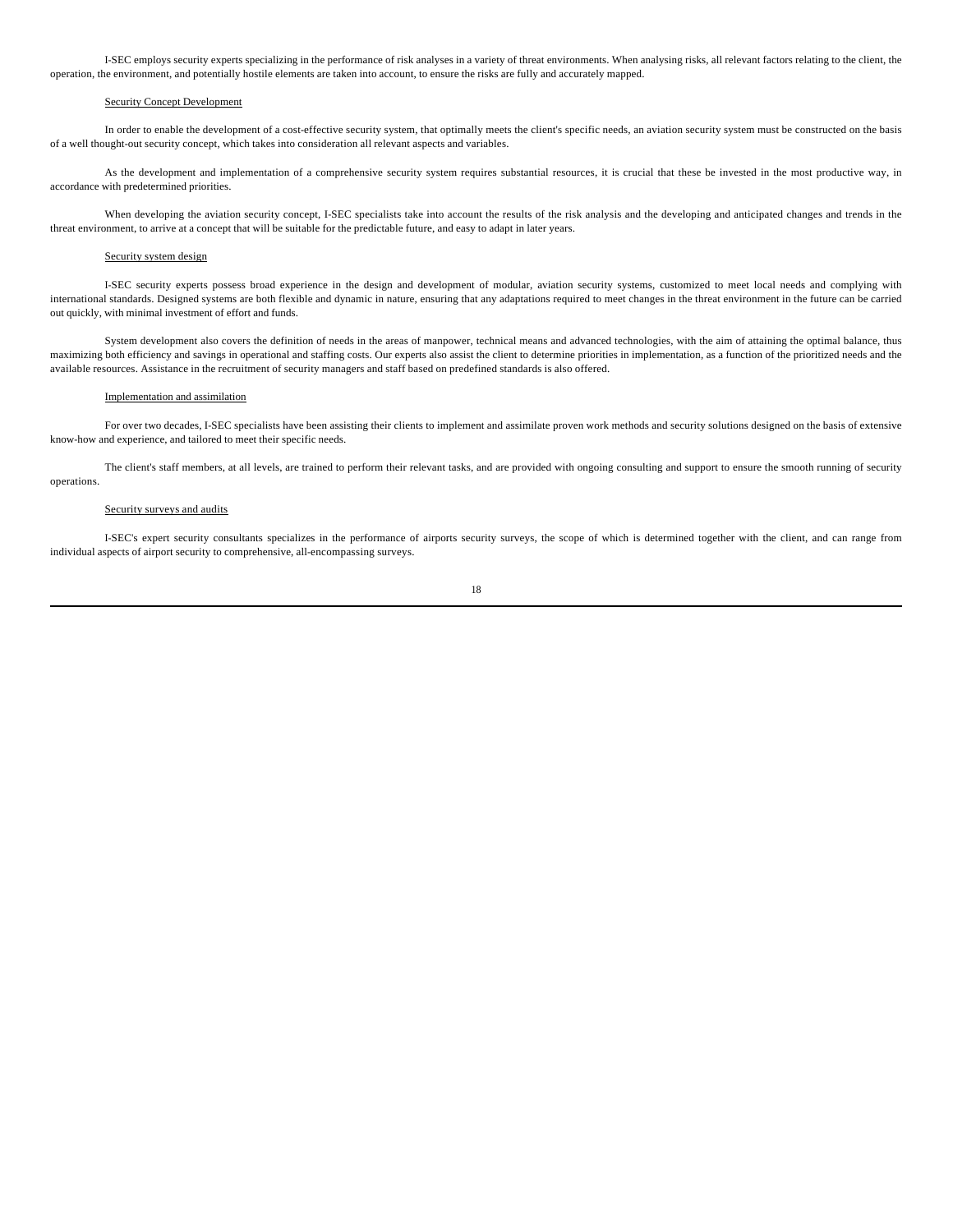Special attention is focused on verification of compliance with all applicable regulations and presentation of recommendations regarding any amendments that may be required. Security surveys are particularly important as a step in the upgrading of an existing system – only by accurately mapping the existing system, all its components, strengths and weaknesses, is it possible to determine the required modifications.

As security systems are only effective if they continue to address existing and anticipated threats, and to fully comply with international and local regulatory requirements, periodical aviation security audits are of vital importance. I-SEC experts possess vast international experience in the performance of such audits, and recommending steps that must be taken to ensure full compliance and suitability of the aviation security system at all times.

# **Aviation Security Technology**

In the interest of enabling its client to maintain the required level of security while reducing operational costs, I-SEC utilizes several innovative, proprietary means.

# NAPS (New Advanced Passenger Screening)

NAPS is a sophisticated IT system that enables pre-departure analysis of passenger information and is designed to help screen airline passengers in a faster and more efficient manner. It was developed based on the extensive experience and knowledge accumulated by the Company's professionals.

## Eye Family products (Eye-BOX and Eye-Check)

The Eye-BOX and Eye -CHECK are revolutionary devices that take security into the future. The device allows you to combine biometric authentication and verification into an existing security process. With an intuitive interface users are guided through the security process, which is remotely screened by security agents. The Eye-BOX is mobile and can be used as an agent only operated tool or turned around and be used as a KIOSK for clients directly in any access control or security environment. The Eye-CHECK is the KIOSK only version that can be fixed on a designated spot.

#### SARA (Security Airport Realtime Application)

SARA is the spider in the web in any security operation. SARA gathers information out of multiple sources and presents them on a portable device or in any browser. SARA is a tool that provides the missing link between HR and the operational daily business of running a security operation. SARA allows you to make an operational environment paperless. You can create, sign update forms on the fly while viewing a live overview of the security situation. Employees can be tracked on their trainings, certifications and overall performance. A comprehensive chat and task system is part of the SARA suite.

## OPA (Operational Planning Application)

OPA is a vital dispatch application for a large 24/7 manpower company. It allows you to import a roster with shifts and assign agents to tasks within their shifts. It includes a sign in and out clock and provides a clear overview for a dispatcher where people are and how to plan them more efficiently. All daily changes can later on be synced back to a payroll application.

## **Services offered in the United States**

Prior to the enactment of the Security Act, Huntleigh was one of the leading providers of security and non-security aviation services in the United States. Huntleigh currently provides limited aviation security services and other separate services at approximately 29 airports in 21 states.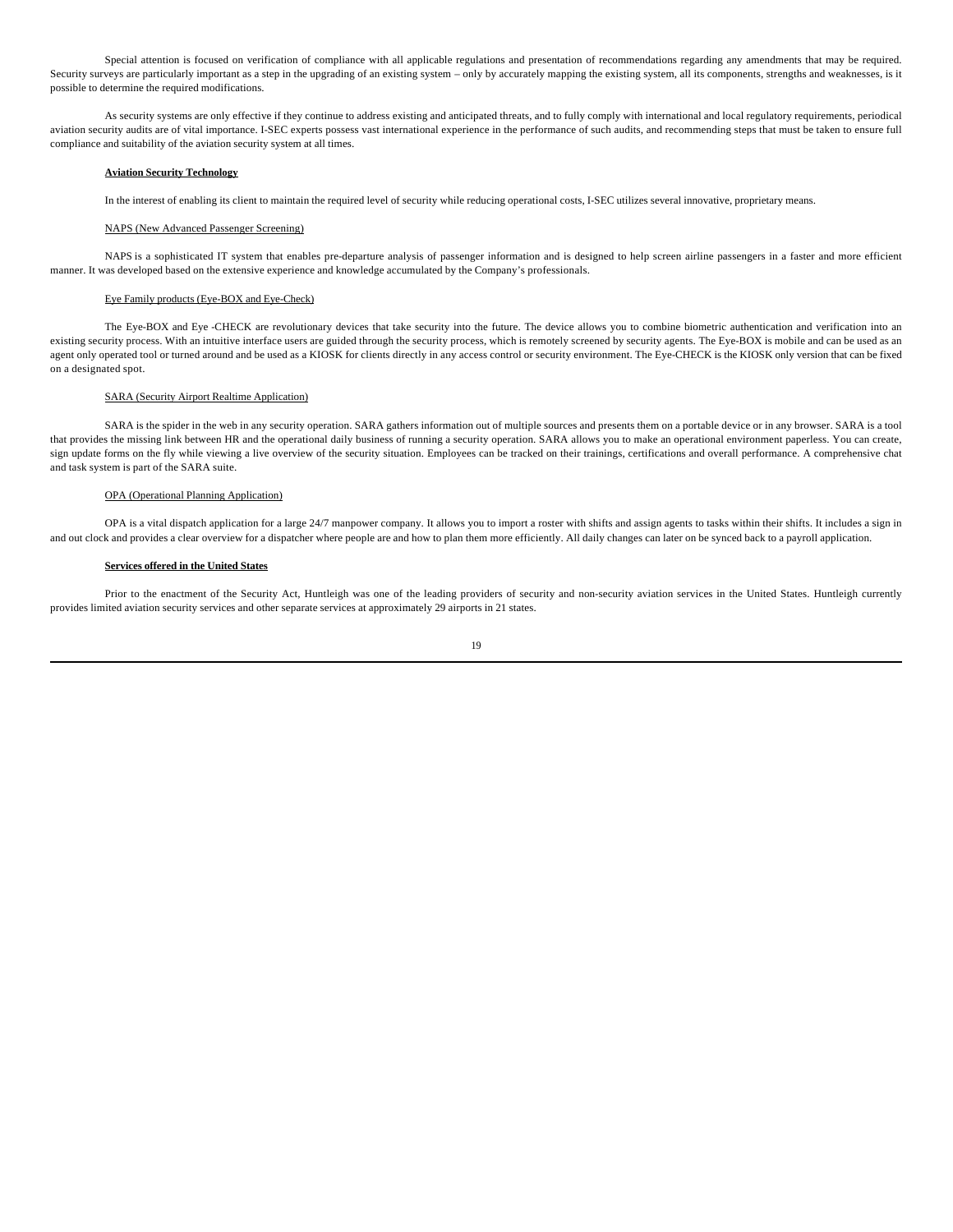#### The limited security services provided by Huntleigh involve the following:

Charter Flight Screening for Airlines - which includes security check of passengers' body and carry-on items.

Cargo Security Screening - for some international and domestic carriers.

Aircraft Security Screening – for some international and domestic carriers.

Aircraft Search – Search of the entire aircraft to detect dangerous objects.

Each of the non-security services involves one of the following specific job classifications:

# Agent Services for Airlines

Agent services include: passenger service, ground handling, vendor behind counters, passenger service representative (PSR) and baggage service (BSO). Although an agent is a Huntleigh employee, the employee is considered a representative of specific airlines.

# Guard Services

Guard services involve guarding secured areas, including aircraft. Huntleigh also provides guard services to schools, shopping malls, etc.

# Queue Monitors

Huntleigh provides queue monitors assisting passengers before the checkpoint.

#### Aircraft Cleaning

Huntleigh provides employees who perform aircraft cleaning services such as the following:

cleaning the aircraft interior

conducting cabin searches

# **Janitorial**

Huntleigh provides janitorial services to airline airport offices, airline terminal areas, airline gates, police stations and office buildings.

# GSE Maintenance

Huntleigh provides mechanics to maintain Ground Service Equipment ("GSE") in a dedicated GSE Shop.

#### Shuttle Service

Huntleigh provides shuttle services to airline crews between hotels and airports.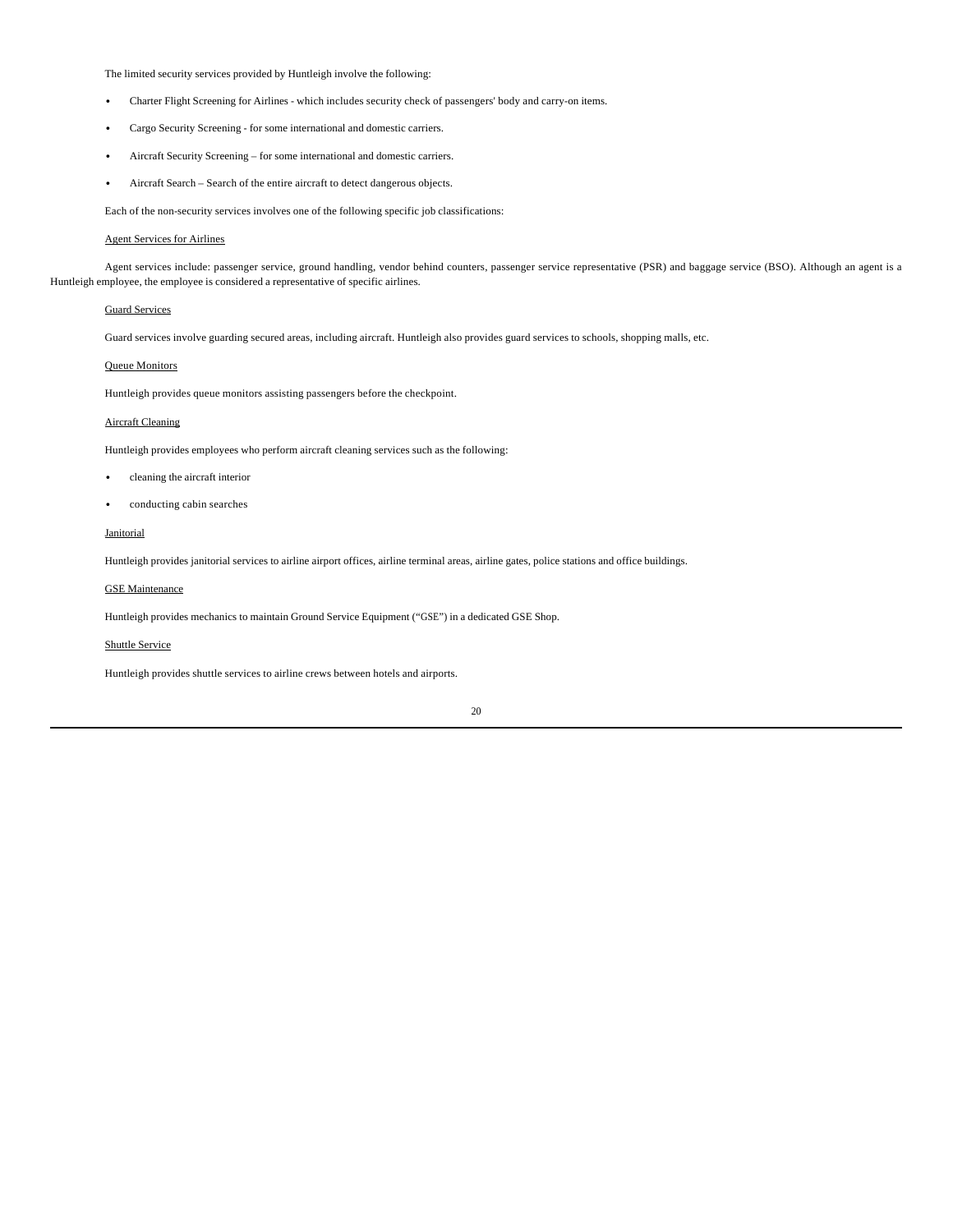## Skycap Services Provider

A skycap assists passengers with their luggage. Located at the curbside of the check-in at airports, a skycap checks in passengers' luggage and meets security requirements established by the TSA to screen passengers. A skycap also assists arriving passengers with transporting luggage from the baggage carousel to ground transportation or other designated areas.

A skycap also may transport checked baggage from the curbside check-in to the airline counter. Concierge Service involves a skycap monitoring the baggage carousel to ensure that passengers do not remove luggage not belonging to them.

#### Wheelchair attendants

Wheelchair attendants transport passengers through the airport in airline and/or Company owned wheelchairs and may also operate electric carts for transporting passengers through the airport. Working closely with the attendants are dispatch agents who monitor requests and assignments for wheelchairs and dispatch the attendants as needed.

#### Baggage Handling Services

Huntleigh provides employees who move passengers' baggage from the check- in counter to screening machines and/or vice versa, as well as moving oversized baggage from check-in to appropriate bag belts.

# **Authentication Systems and Solutions**

The Company, through its subsidiaries, is involved in the development and sales of the technology listed below.

#### Front-end Identity Document Authentication and Management System (FDI)

FDI automates the capture, authentication and content retrieval from physical ID documents.

FDI speeds up customer screening and enrollment while enhancing ID fraud preventionin security- and business-sensitive environments such as airports, border control, financial services, etc.

FDI solutions can be used with 3-illumination professional scanners for high security requirements or with regular TWAIN scanners and even mobile devices for standard security requirements, thus enabling broad usability for different markets.

Key Features: Hi-Resolution document imaging, auto image optimization, readable + encoded content extraction, photograph extraction, multi-layer identity authentication (according to scanner type), immediate detailed exception alerts, ability to integrate with chip readers and barcode readers, ability to integrate with biometric inputs, ability to query date against databases or watch-lists and ability to operate in stand-alone or networked modes.

FDI is relevant for a broad range of commercial and government markets.

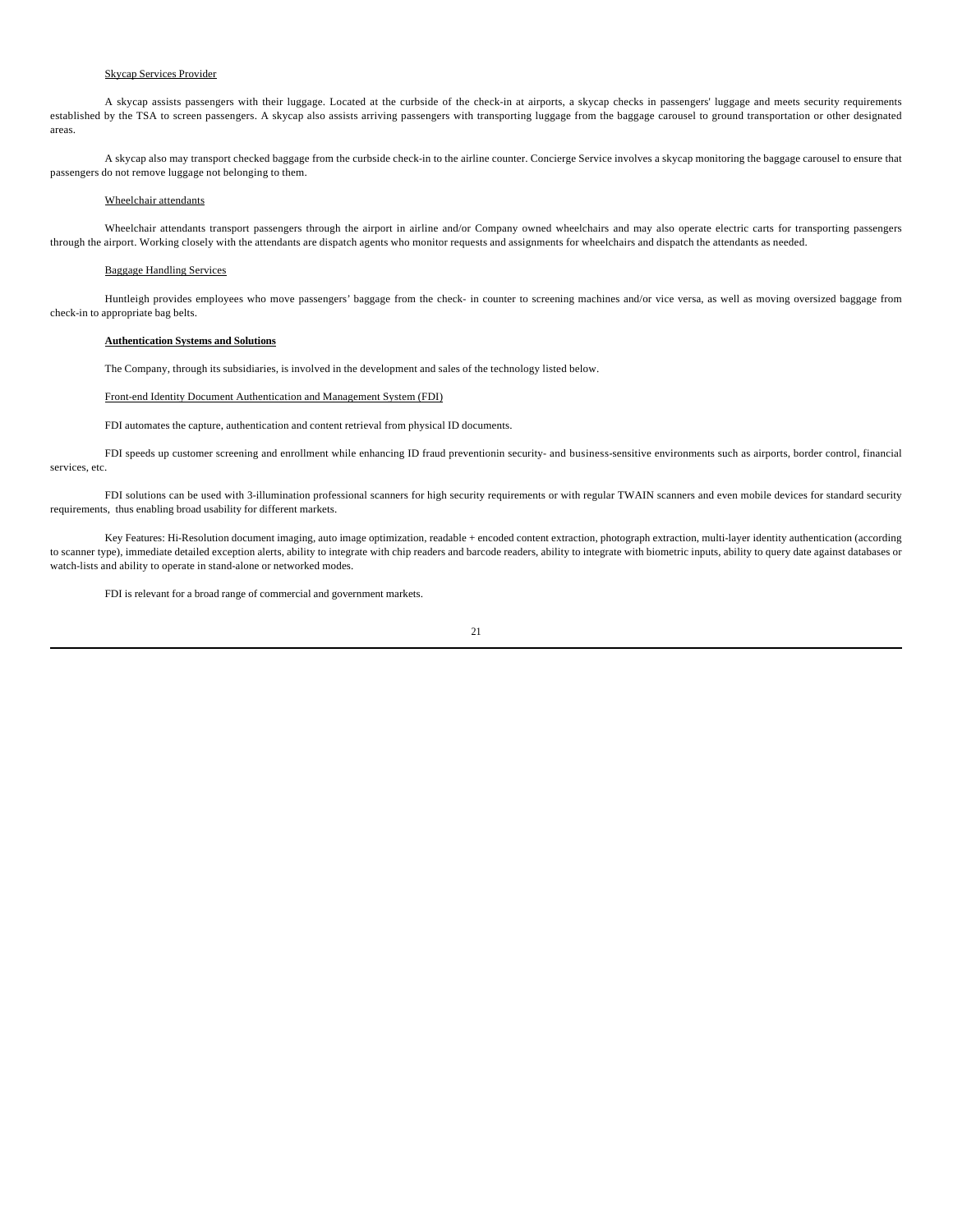#### Key markets for FDI are airports, airlines, bank branches, motor, financing dealerships, HR departments, etc.

# Back office Identity Document Authentication and Management System (BOS)

BOS automates the authentication and retrieval of content from ID document image files (i.e. not the physical documents).

BOS is typically designed for Customer-Not-Present channels, namely online and mobile environments.

BOS speeds up customer screening and enrollment using 2<sup>nd</sup> generation technology that offers multi factor, deep forgery, counterfeiting and risk detection in customer submitted ID images. BOS is designed to handle images of ID documents in a variety of quality levels and languages. BOS also offers biometric Selfie-to-ID face matching functionality and collateral onboarding capabilities and services that are designed to meet regulatory and risk policy reuirements.

Key features: 100% automated (Click & Go, data entry free), seconds-fast processing, 3-way, multifactor authentication(logical data integrity checks, advanced image tampering forensics incl. synthetic ID detection, collateral risk factor checks), actionable exception reporting and superior capacity to handle sub-optimal image qualities.

BOS is designed to handle images that originate from any standard imaging device such as mobile phones, tablets, computer cams, etc. BOS is available as cloud (SaaS) or internal service and can be integrated with additional services such as data referencing, address verification, etc.

BOS is relevant for a broad range of commercial and government markets many of which are required to comply with KYC regulations.

Key markets for BOS are financial services including payments, wallets, money transfer, lending, remittance, online investments, trading & forex, etc.

#### Marketing of Security Systems and Technology

We market our technologies by establishing projects with airports, airlines, financial services (including banks, leasing and car financing companies), telecom, and other existing and potential customers.

#### **Investments**

The Company owns 198,311 shares or 14.2% of the outstanding common stock of Artemis Therapeutics, Inc. (formerly New York Global Innovations).

On February 2017 the Company committed to invest an aggregate amount of \$3.5 million 12,000 shares or 10.0% of the outstanding common stock of White Line B.V., a limited company incorporated in the Netherlands. White Line is engaged in the field of plastic additives. The investment will be guaranteed by an entity related to the Company's main shareholder.

# **Discontinued Operations**

During the year ended December 31, 2013, the Company ceased the operations of its subsidiaries in the United Kingdom (I-SEC UK) and Denmark (I-SEC Denmark). In addition, the Company committed to a plan to cease operations of its subsidiary in Belgium (I-SEC Belgium). All of the subsidiaries provided aviation security services in the respective countries.

During the year ended December 31, 2014, the Company committed to a plan to cease the operations of its subsidiary in Switzerland (I-SEC Switzerland) which provided aviation security services.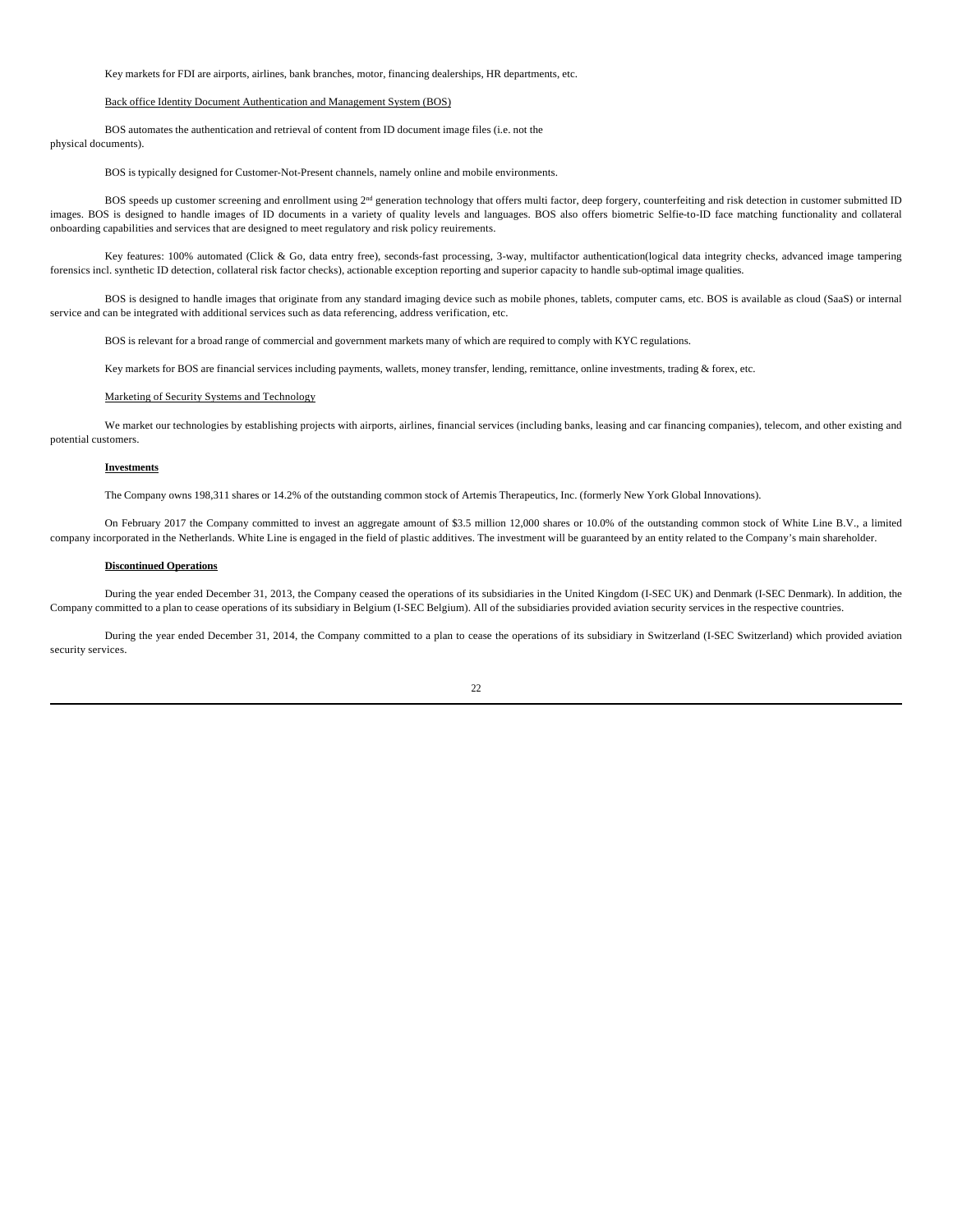### **Major Customers**

Revenue from two customers represented 75% of total revenue during the year ended December 31, 2016 of which one customer accounted for 42% of total revenue. Accounts receivable from these two customers represented 70% of total accounts receivable as of December 31, 2016.

Revenue from two customers represented 70% of total revenue during the year ended December 31, 2015, of which one customer accounted for 37% and the other customer accounts for 33% of total revenue. Accounts receivable from these two customers represented 64% of total accounts receivable as of December 31, 2015.

Revenue from two customers represented 67% of total revenue during the year ended December 31, 2014, of which one customer accounted for 38% of total revenue and the other customer accounted for 29% of total revenue. Accounts receivable from these two customers represented 65% of total accounts receivable as of December 31, 2014.

Both customers mentioned above, have been principle customers in the last three years.

#### **Revenue**

# Revenue in the U.S.

Our revenue in the United States during the years 2016, 2015 and 2014 totaled \$47.7 million (19% of total revenue), \$41.8 million (22% of total revenue) and \$40 million (23% of total revenue), respectively.

# Revenue in Europe, Japan and other locations

Our revenue in Europe, Japan and other locations during the years 2016, 2015 and 2014 totaled \$207.8 million (81% of total revenue), \$145.2 million (78% of total revenue) and \$132.9 million (77% of total revenue), respectively.

# **Competition**

Competition in the aviation security and aviation related services industry as well as in the technology industry is intense. Many of our competitors have greater financial, technical and marketing resources.

We expect that our competitors will develop and market alternative systems and technologies that may have greater functionality or be more cost effective than the services we provide or the systems that we may develop. If our competitors develop such systems we may not be able to successfully market our systems. Even if we are able to develop systems with greater functionality, which are more cost effective than those developed by our competitors, we may not be able to achieve market acceptance of our systems because our competitors have greater financial and marketing resources.

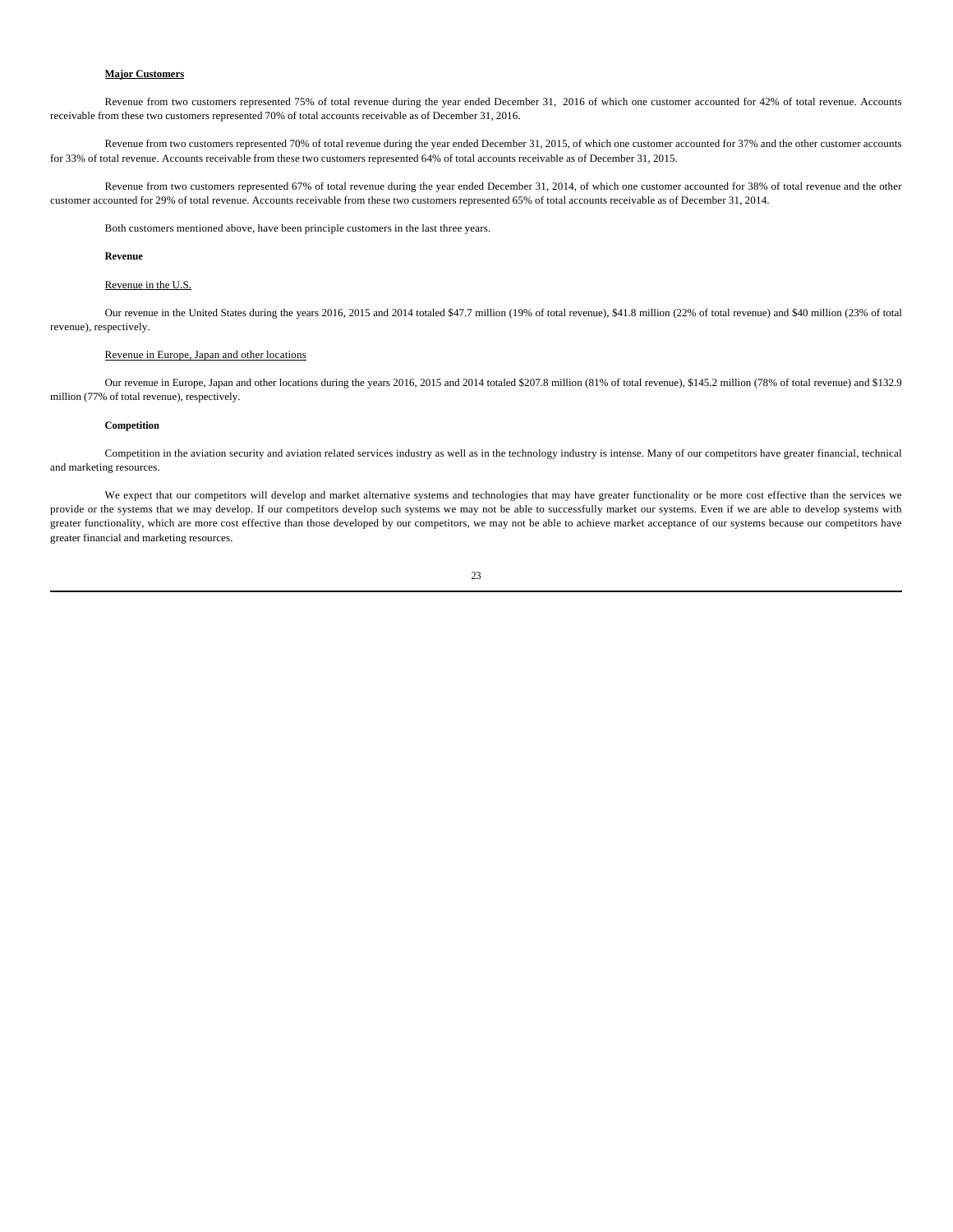#### **Aviation Security Regulatory Matters**

Our aviation security activities are subject to various regulations imposed by authorities and various local and federal agencies having jurisdiction in the serviced area. The Company, on behalf of its clients, is responsible for adherence to such regulations relating to certain security aspects of their activities. The Company is also responsible to prevent passengers without proper travel documentation from boarding a flight, thereby avoiding fines otherwise imposed on its clients by immigration authorities.

We are subject to random periodic tests by government authorities with regard to the professional level of its services and training. Any failure to pass such a test may result in the loss of a contract or a license to perform services or a fine or both.

In the airports in which we operate, a license to operate is required from the respective airport authority. The Company currently holds the licenses required to operate in such locations.

#### **Climate Change Regulation**

Our business is not affected directly or indirectly in any way by existing and pending, local, state, regional, federal or international legal requirements and agreements related to climate change.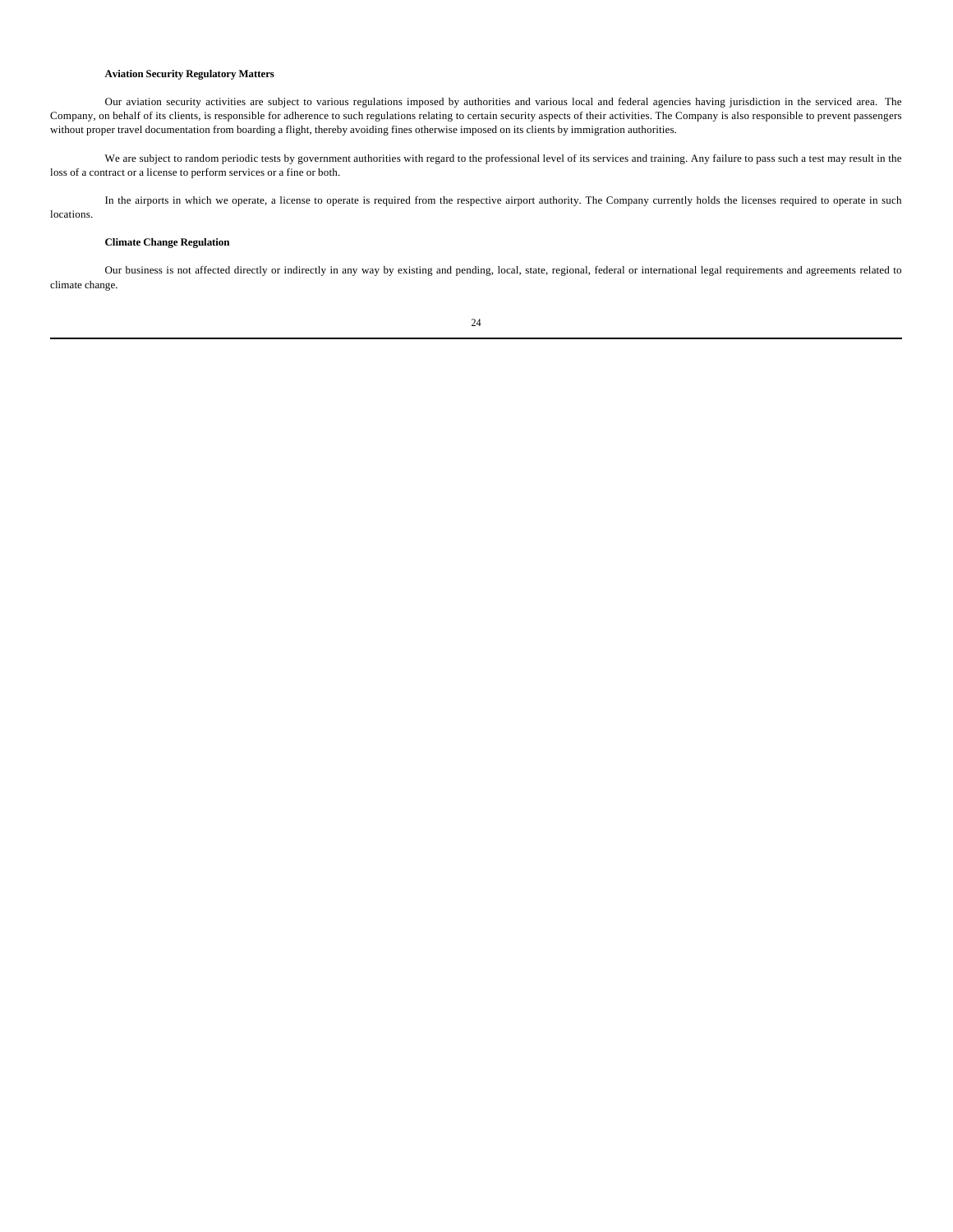# **Organizational Structure**

The following are the active subsidiaries of ICTS as of December 31, 2016:

I-SEC Global Security B.V. (The Netherlands - 100%) and its wholly-owned subsidiaries:

I-SEC International Security B.V. (The Netherlands - 100%), which holds the shares of:

Procheck International B.V. (The Netherlands - 100%)

I-SEC Nederland B.V. (Netherlands - 100%)

I-SEC Advanced Systems B.V. (Netherlands - 100%)

I-SEC Russia LLC (Russia - 99%) \*

I-SEC Spain Services Management S.L. ( Spain - 100%)

I-SEC Spain Security Management S.L. (Spain - 100%)

I-SEC Italia s.r.l. (Italy - 100%), which holds the shares of:

I-SEC Services Italia s.r.l. (Italy – 100%)

I-SEC Japan K.K. (Japan - 100%)

I-SEC International Security Portugal Unipessoal, Lda (Portugal - 100%)

I-SEC Cyprus Limited(Cyprus – 51%)

I-SEC Security Services Private Limited (India – 67%)

I-SEC Infrastruktur GmbH (Germany – 100%)

I-SEC Nord GmbH (Germany – 100%)

I-SEC Germany GmbH (Germany - 100%) which holds the shares of:

I-SEC Deutsche Luftsicherheit GmbH (Germany - 100%)

I-SEC Nord GmbH (Germany - 100%)

ICTS USA, Inc. (New York - 100%) which holds the shares of:

Huntleigh USA, Corp. (New York - 100%)

AU10TIX Limited ( Cyprus – 100%) which holds the shares of:

AU10TIX B.V. (The Netherlands – 100%) which holds the shares of:

10TIX Authentication and Identification Advanced Systems Ltd. (Israel – 100%)

Broadcasting Security Directive Limited ( Ireland – 100%)

I-SEC Infrastruktur &CO. KG (Germany – 80%) \*\*

\* Addtional 1% is held by ICTS International N.V..

\*\* Additional 20% held by I-SEC Infrastruktur GmbH, a Company fully owned, indirectly by ICTS International N.V.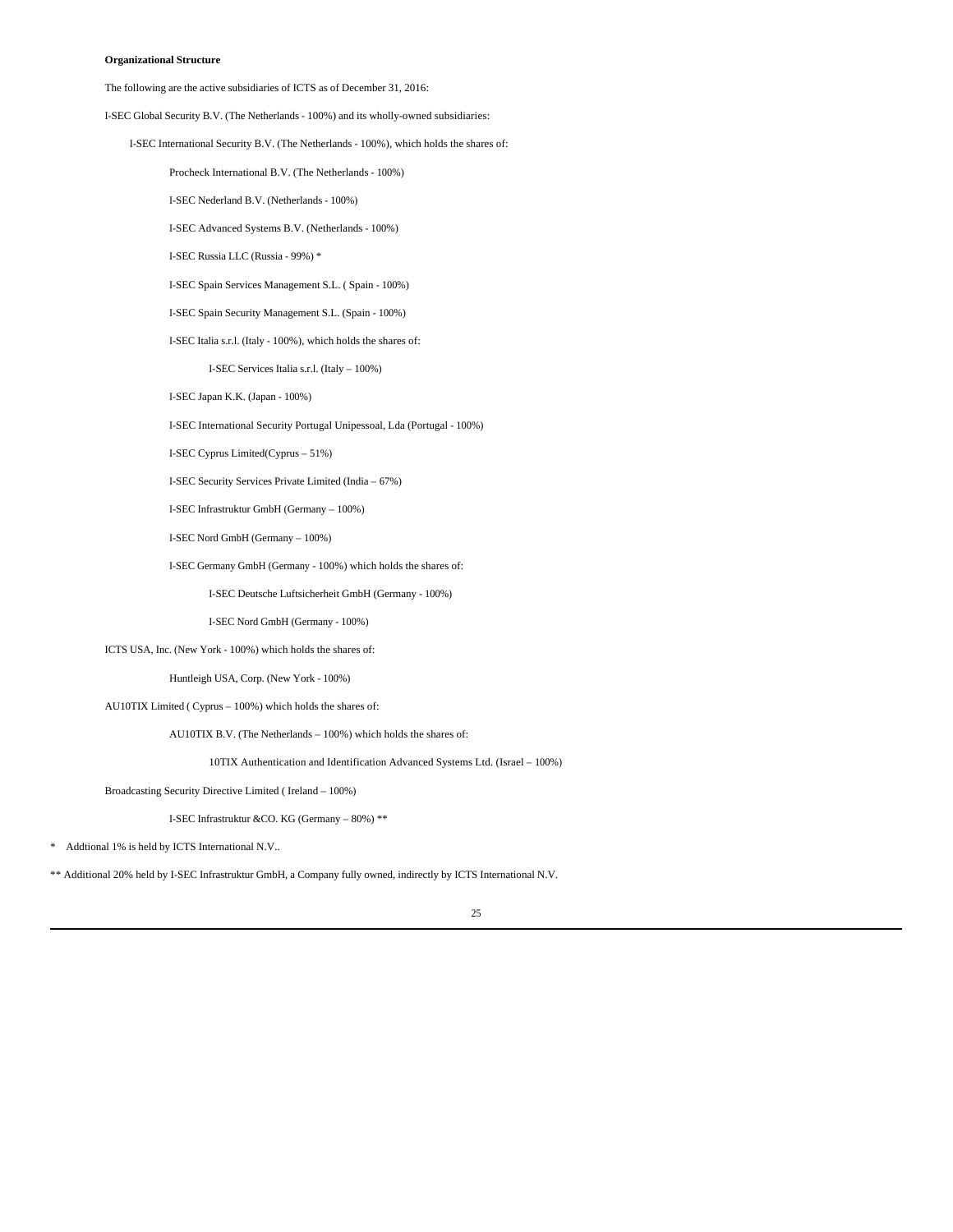#### **Property, Plant and Equipment**

The Company leases certain premises under various operating leases. Future minimum lease payments under such operating leases are as follows:

| Year ended<br>December 31, |             |
|----------------------------|-------------|
| 2017                       | \$<br>1,929 |
| 2018                       | 740         |
| 2019                       | 582         |
| 2020                       | 334         |
| 2021                       | 13          |
|                            | 3.598       |

Rent expense for the years ended December 31, 2016, 2015 and 2014 is \$3.9 million, \$3.4 million and \$3.3 million, respectively.

#### **Item 5. Operating and Financial Review and Prospects**

This section contains forward-looking statements within the meaning of the U.S. Private Securities Litigation Reform Act of 1995 concerning our business, operations and financial condition. All statements other than statements of historical facts included in this annual report on Form 20-F regarding ICTS's strategy, future operations, financial position, costs, prospects, plans and objectives of management are forward-looking statements. When used in this annual report on Form 20-F the words "expect", "anticipate", "intend", "plan", "believe", "seek", "estimate", and similar expressions are intended to identify forward-looking statements, although not all forward-looking statements contain these identifying words. Because these forwardlooking statements involve risks and uncertainties, actual results could differ materially from those expressed or implied by these forward-looking statements for a number of important reasons, including those discussed under "Risk Factors" and elsewhere in this annual report on Form 20-F.

We cannot guarantee any future results, levels of activity, performance or achievements. The forward-looking statements contained in this annual report on Form 20-F represent management's expectations as of the date of this annual report on Form 20-F and should not be relied upon as representing ICTS's expectations as of any other date. Subsequent events and developments will cause management's expectations to change. However, while we may elect to update these forward-looking statements, ICTS specifically disclaims any obligation to do so, even if its expectations change.

#### **Overview**

The Company operates in three reportable segments (a) corporate (b) airport security and other aviation services and (c) technology. The corporate segment does not generate revenue and contains primarily non-operational expenses. The airport security and other aviation services segment provide security and other services to airlines and airport authorities, predominantly in Europe and the United States. The technology segment is predominantly involved in the development and sale of identity security software to financial and other institutions, in Europe and the United States. All inter-segment transactions are eliminated in consolidation. The accounting policies of the segments are the same as the accounting policies of the Company as a whole.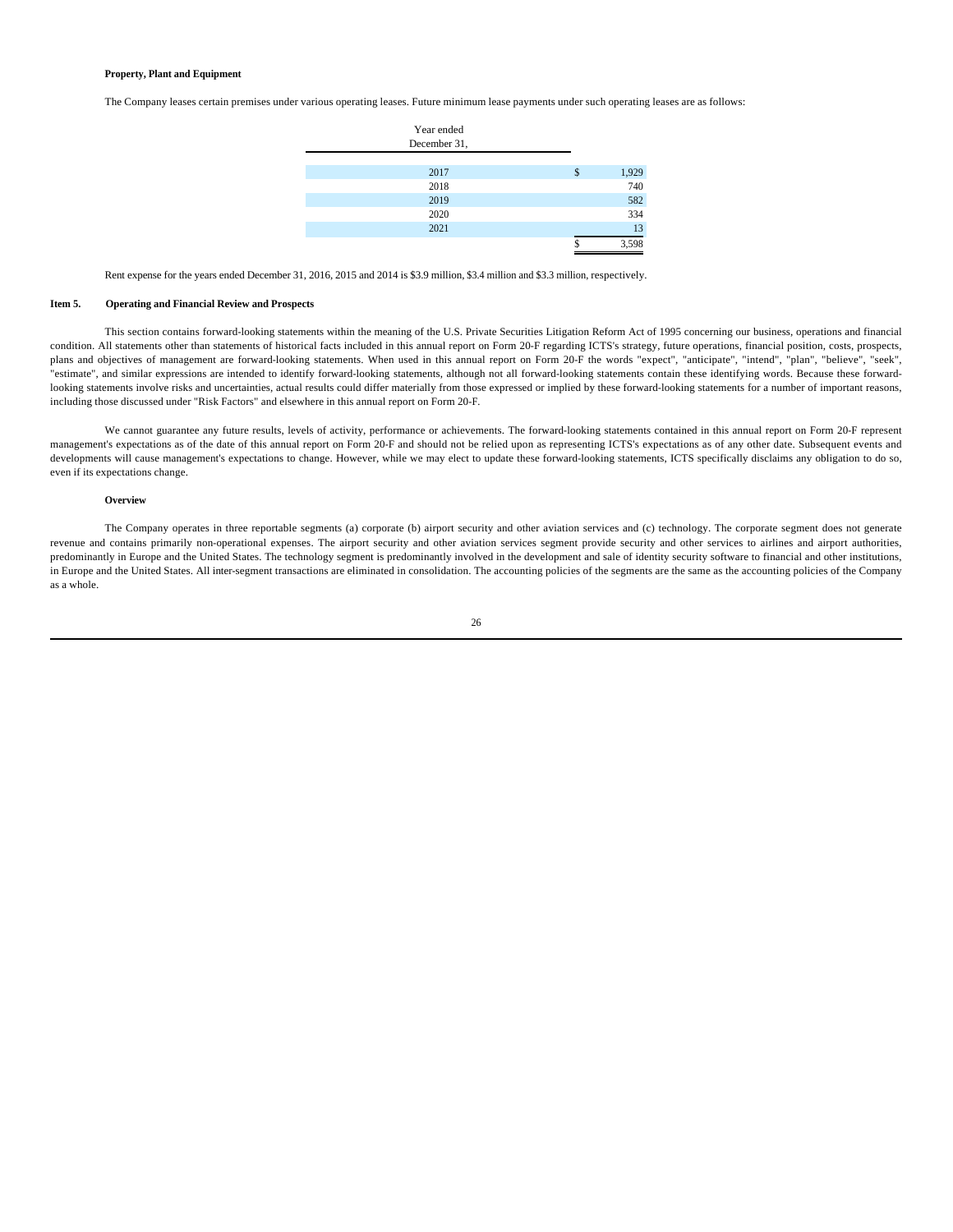#### **Critical Accounting Policies**

The consolidated financial statements have been prepared in accordance with U.S. GAAP. The preparation of financial statements in conformity with US GAAP requires management to make estimates and assumptions that affect the reported amounts of assets and liabilities and disclosure of contingent assets and liabilities at the dates of the financial statements and the reported amounts of revenue and expenses during the reporting periods. Actual results could differ from those estimates. Our critical accounting policies that require the use of judgment and estimates are listed below. Please refer to Note 2 of ICTS's consolidated financial statements included in this Annual Report for the year ended December 31, 2016 for a summary of ICTS's significant accounting policies.

# Accounts Receivable

Accounts receivable represent amounts due to the Company for services rendered and are recorded net of an allowance for doubtful accounts. The allowance for doubtful accounts is based on historical collection experience, factors related to a specific customer and current economic trends. The Company writes off accounts receivable against the allowance for doubtful accounts when the balance is determined to be uncollectible.

# **Investments**

The Company follows Topic 820, "Fair Value Measurement", of FASB ASC. Topic 820 defines fair value, establishes a framework for measuring fair value and expands disclosures about fair value measurements. Topic 820 defines fair value as the price that would be received to sell an asset or paid to transfer a liability in an orderly transaction between market participants at the measurement date. The fair value should be based on assumptions that market participants would use.

In determining the fair value, the Company assesses the inputs used to measure fair value using a three-tier hierarchy, as follows:

Level 1 - Inputs to the valuation methodology are unadjusted quoted prices for identical assets or liabilities in active markets that the Companies have the ability to access at the measurement date.

Level 2 - Inputs to the valuation methodology include:

Quoted prices for similar assets or liabilities in active markets; Quoted prices for identical or similar assets or liabilities in inactive markets; Inputs other than quoted prices that are observable for the asset or liability; Inputs that are derived principally from or corroborated by observable market data by correlation or other means.

If the asset or liability has a specified (contractual) term, the Level 2 input must be observable for substantially the full term of the asset or liability.

Level 3 - Inputs to the valuation methodology are unobservable and significant to the fair value measurement.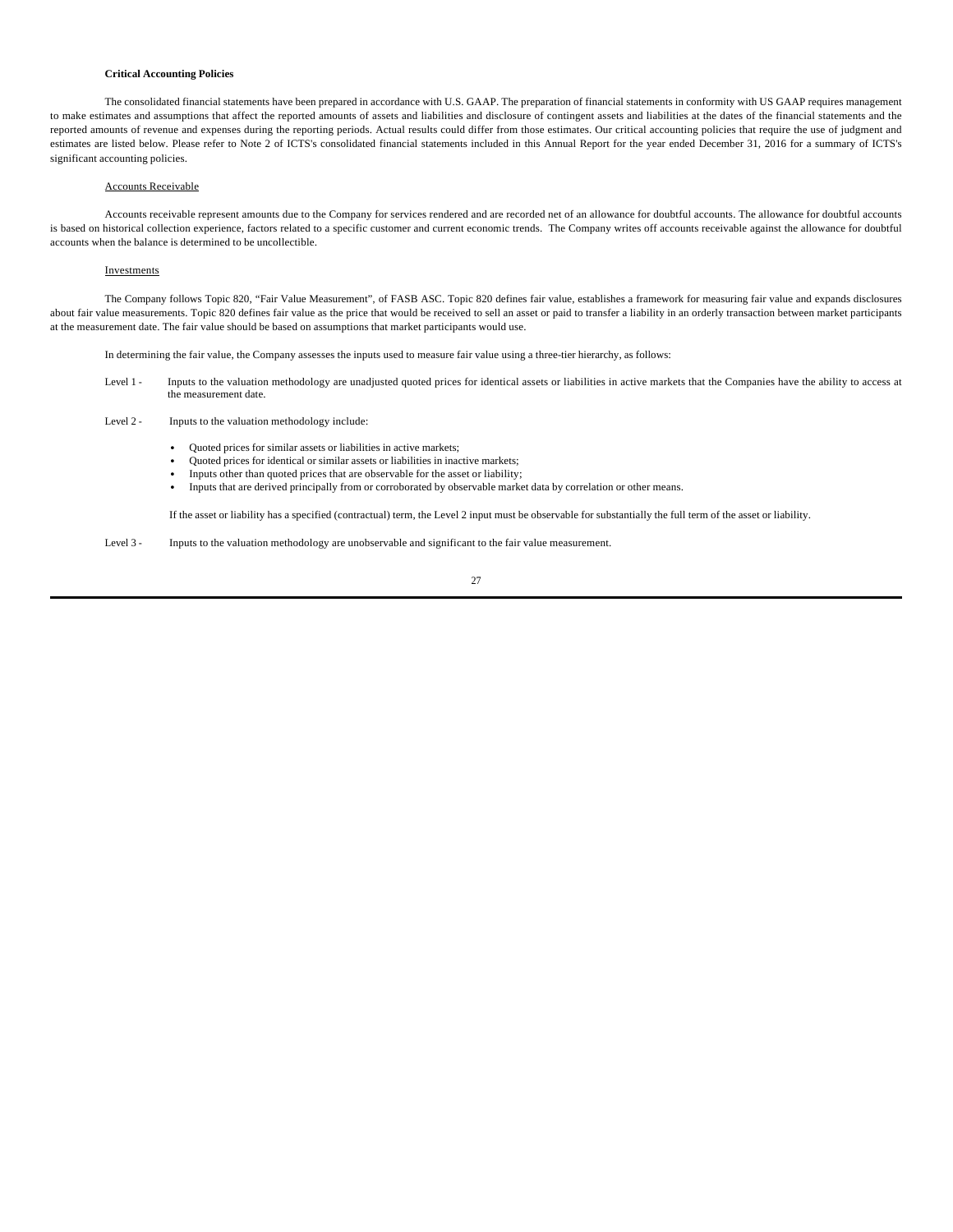## Long-Lived Assets

The Company reviews long-lived assets, other than goodwill, for impairment whenever events or changes in circumstances indicate that the carrying value of an asset may not be recoverable. The Company assesses recoverability by determining whether the net book value of the related asset will be recovered through the projected undiscounted future cash flows of the asset. If the Company determines that the carrying value of the asset may not be recoverable, it measures any impairment based on the fair value of the asset as compared to its carrying value.

#### Goodwill

Goodwill represents the excess purchase price over the fair value of the net tangible and intangible assets of an acquired business. Goodwill is assessed for impairment by reporting unit on an annual basis or when events or changes in circumstances indicate that the carrying value may not be recoverable. The assessment begins with an analysis of qualitative factors as a basis for determining whether it is necessary to perform the two-step goodwill impairment test. If it is determined that goodwill should be reviewed for impairment, then a discounted cash flow analysis is performed to determine whether the goodwill is recoverable. If the carrying value of the goodwill is not recoverable based upon the discounted cash flow analysis, then an impairment charge is recorded for the difference between the carrying value and the fair value of the goodwill.

#### Contingent Liabilities

The Company is subject to various investigations, claims and legal proceedings covering a wide range of matters that arise in the normal course of its business activities. Liabilities for such contingencies are recognized when: (a) information available prior to the issuance of the consolidated financial statements indicates that it is probable that a liability had been incurred at the date of the consolidated financial statements and (b) the amount of loss can reasonably be estimated.

#### Stock-Based Compensation

Stock-based compensation to employees, including stock options, are measured at the fair value of the award on the date of grant based on the estimated number of awards that are ultimately expected to vest. The compensation expense resulting from stock-based compensation to management and administrative employees is recorded over the vesting period of the award in selling, general and administrative expense on the accompanying consolidated statements of operations and comprehensive income (loss). Compensation expense resulting from stock based compensation to operational employees is recorded over the vesting period of the award in cost of revenue.

Stock-based compensation issued to non-employees for services rendered are recorded at either the fair value of the services rendered or the fair value of the stock-based compensation, whichever is more readily determinable.

## Revenue Recognition

Revenue is recognized as services are rendered based on the terms contained in the Company's contractual arrangements with customers, provided that services have been rendered, the fee is fixed or determinable, and collection of the related receivable is reasonably assured.

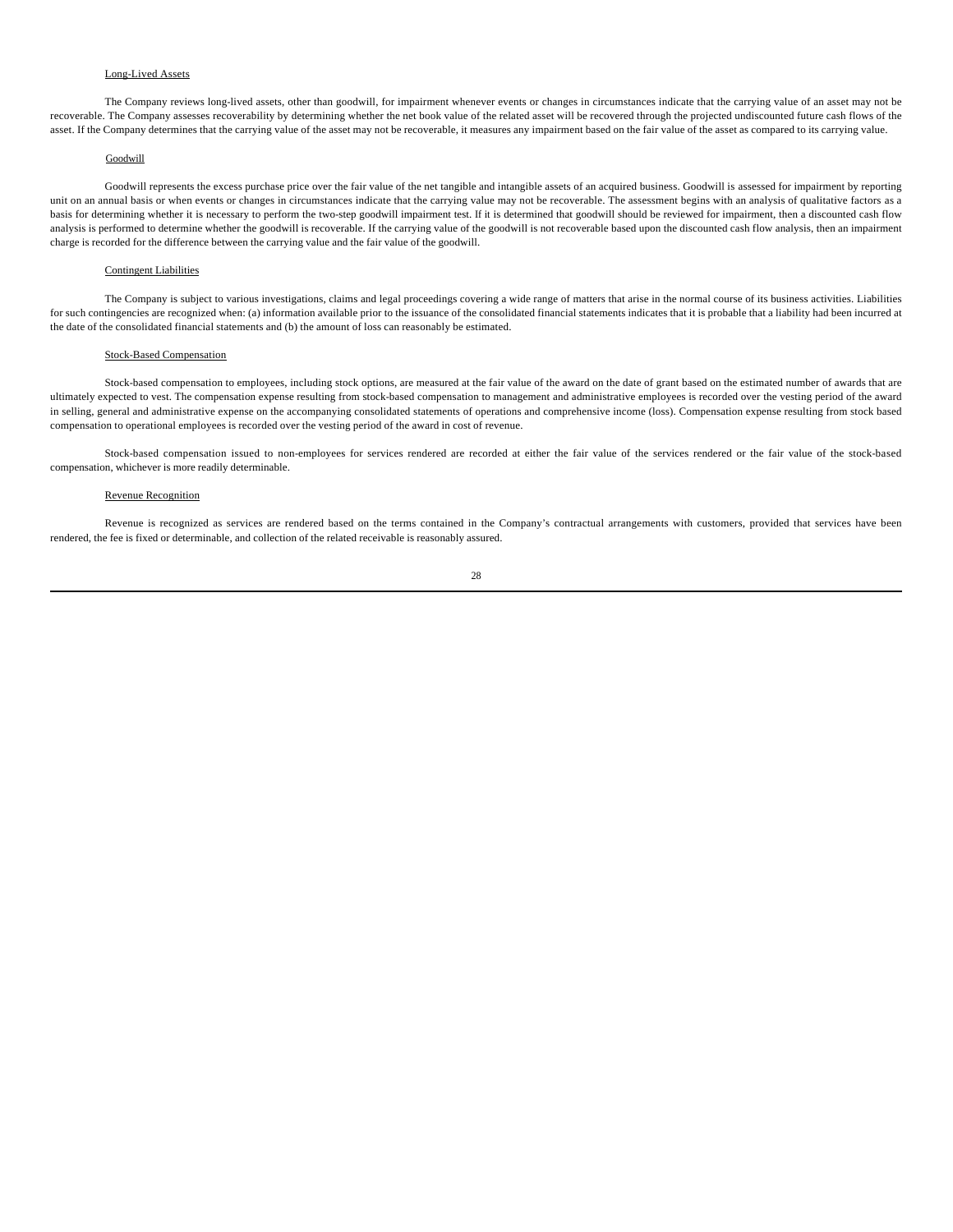## Income Taxes

The Company accounts for income taxes using the liability method. Under this method, deferred tax assets and liabilities are recognized for the future tax consequences attributable to temporary differences between the financial statement carrying amounts of existing assets and liabilities and their respective tax bases. Deferred tax assets and liabilities are measured using enacted tax rates expected to apply to taxable income in the years in which those temporary differences are expected to be recovered or settled. The effect on deferred tax assets and liabilities of a change in tax rates is recognized in the period that includes the enactment date. A valuation allowance is established when realization of net deferred tax assets is not considered more likely than not.

Uncertain income tax positions are determined based upon the likelihood of the positions being sustained upon examination by taxing authorities. The benefit of a tax position is recognized in the consolidated financial statements in the period during which management believes it is more likely than not that the position will not be sustained. Income tax positions taken are not offset or aggregated with other positions. Income tax positions that meet the more-likely-than-not recognition threshold are measured as the largest amount of income tax benefit that is more than 50 percent likely of being realized if challenged by the applicable taxing authority. The portion of the benefits associated with income tax positions taken that exceeds the amount measured is reflected as income taxes payable.

## **Results of Operations**

The following table summarizes our results of operations for the years ended December 31, 2016, 2015 and 2014:

|                                          |         | (U.S. dollars in Thousands) |          |  |         |  |  |  |  |
|------------------------------------------|---------|-----------------------------|----------|--|---------|--|--|--|--|
|                                          |         | Year ended December 31,     |          |  |         |  |  |  |  |
|                                          | 2016    |                             | 2015     |  | 2014    |  |  |  |  |
| Revenue                                  | 255,576 |                             | 187,022  |  | 172,929 |  |  |  |  |
| Cost of revenue                          | 222,927 |                             | 167,844  |  | 152,224 |  |  |  |  |
| Gross profit                             | 32,649  |                             | 19,178   |  | 20,705  |  |  |  |  |
| Operating expenses:                      |         |                             |          |  |         |  |  |  |  |
| Research and development                 | 2,660   |                             | 2,565    |  | 2,207   |  |  |  |  |
| Selling, general and administrative      | 22,142  |                             | 20,406   |  | 17,316  |  |  |  |  |
| Total operating expenses                 | 24,802  |                             | 22,971   |  | 19,523  |  |  |  |  |
| OPERATING INCOME (LOSS)                  | 7,847   |                             | (3,793)  |  | 1,182   |  |  |  |  |
| Other income (expenses), net             | (4,501) |                             | (760)    |  | 448     |  |  |  |  |
| INCOME (LOSS) BEFORE INCOME TAX EXPENSE  | 3,346   |                             | (4, 553) |  | 1,630   |  |  |  |  |
| Income tax expense                       | 1,004   |                             | 149      |  | 90      |  |  |  |  |
| INCOME (LOSS) FROM CONTINUING OPERATIONS | 2,342   |                             | (4,702)  |  | 1,540   |  |  |  |  |
| Loss from discontinued operations        |         |                             |          |  | 109     |  |  |  |  |
| <b>NET INCOME (LOSS)</b>                 | 2,342   |                             | (4,702)  |  | 1,431   |  |  |  |  |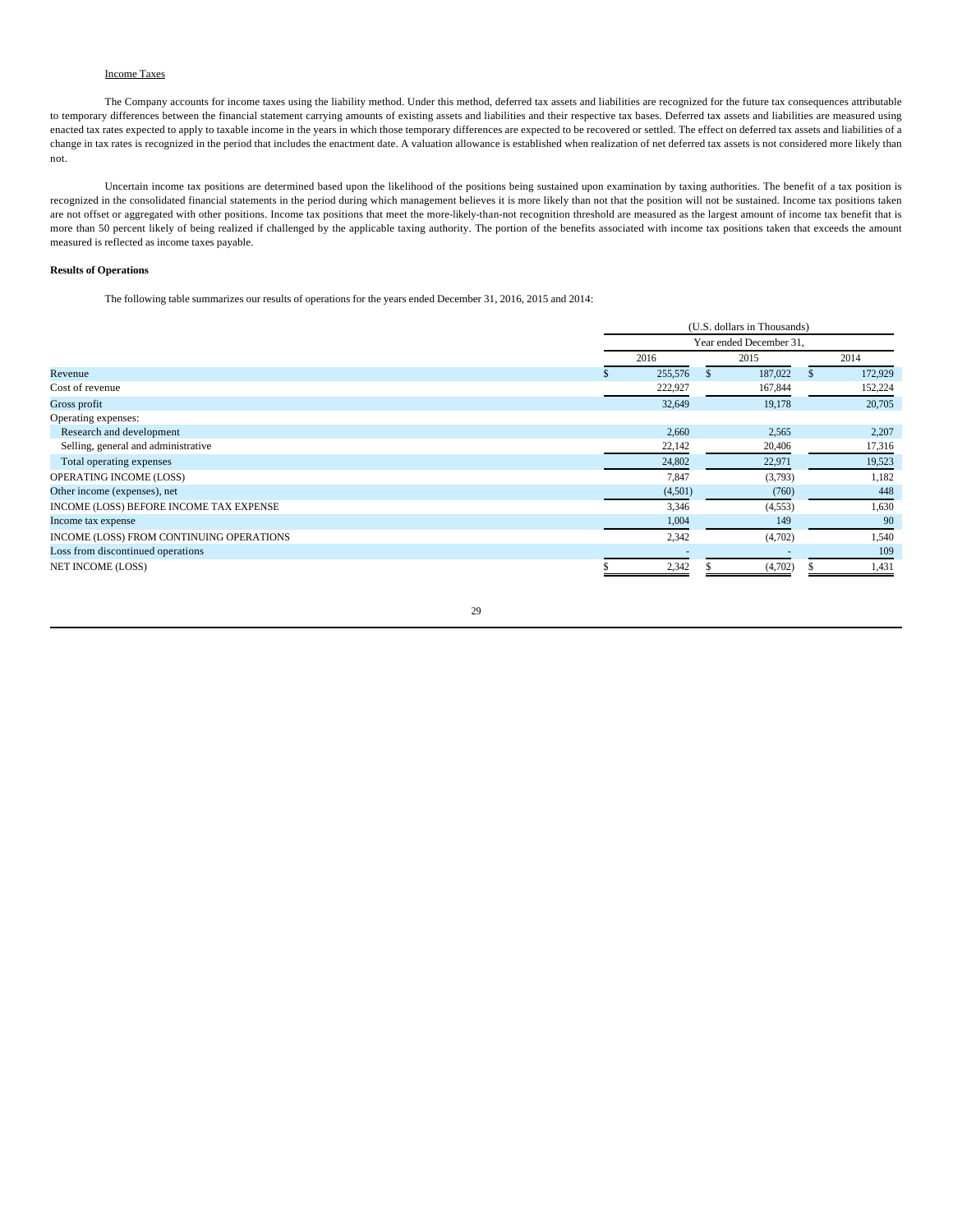The following table sets forth, for the annual periods indicated, certain results of operations data as a percentage of revenue for the years ended December 31, 2016, 2015 and 2014:

|                                          |        | Year ended December 31. |        |  |  |  |
|------------------------------------------|--------|-------------------------|--------|--|--|--|
|                                          | 2016   | 2015                    | 2014   |  |  |  |
| Revenue                                  | 100.0% | 100.0%                  | 100.0% |  |  |  |
| Cost of revenue                          | 87.2%  | 89.7%                   | 88.0%  |  |  |  |
| Gross profit                             | 12.8%  | 10.3%                   | 12.0%  |  |  |  |
| Research and development                 | 1.0%   | 1.4%                    | 1.3%   |  |  |  |
| Selling, general and administrative      | 8.7%   | 10.9%                   | 10.0%  |  |  |  |
| Total operating expenses                 | 9.7%   | 12.3%                   | 11.3%  |  |  |  |
| <b>OPERATING INCOME (LOSS)</b>           | 3.1%   | (2.0)%                  | 0.7%   |  |  |  |
| Other income (expenses), net             | (1.8)% | (0.5)%                  | 0.2%   |  |  |  |
| INCOME (LOSS) BEFORE INCOME TAX EXPENSE  | 1.3%   | (2.5)%                  | 0.9%   |  |  |  |
| Income tax expense                       | 0.4%   | $-9/0$                  | $-9/6$ |  |  |  |
| INCOME (LOSS) FROM CONTINUING OPERATIONS | 0.9%   | (2.5)%                  | 0.9%   |  |  |  |
| Loss from discontinued operations        | $-9/6$ | $-9/0$                  | (0.1)% |  |  |  |
| <b>NET INCOME (LOSS)</b>                 | 0.9%   | (2.5)%                  | 0.8%   |  |  |  |

The following table sets forth, for the annual periods indicated, revenue generated by country:

|                          | (U.S. Dollars in Thousands) |  |         |  |         |  |  |
|--------------------------|-----------------------------|--|---------|--|---------|--|--|
|                          | Year ended December 31,     |  |         |  |         |  |  |
|                          | 2016                        |  | 2015    |  | 2014    |  |  |
| United States of America | 47.733                      |  | 41,817  |  | 39,983  |  |  |
| Netherlands              | 87,348                      |  | 72,231  |  | 69,667  |  |  |
| Germany                  | 108,692                     |  | 61,765  |  | 49,771  |  |  |
| Other                    | 11,803                      |  | 11,209  |  | 13,508  |  |  |
| Total                    | 255,576                     |  | 187,022 |  | 172,929 |  |  |

**Year Ended December 31, 2016 Compared to Year Ended December 31, 2015**

# Revenue

Total revenue increased from \$187.0 million in 2015 to \$255.6 million in 2016.

Revenue generated in the Netherlands was \$87.3 million in 2016 compared to \$72.2 million in 2015. The increase in revenue generated in the Netherlands was primarily a result of additional services provided to Schiphol Airport.

Revenue generated in Germany was \$108.7 million in 2016 compared to \$61.8 million in 2015. The increase in revenue generated in Germany was a combination of additional services provided to Frankfurt and Hamburg Airports and increases the hourly rates charged to customers.

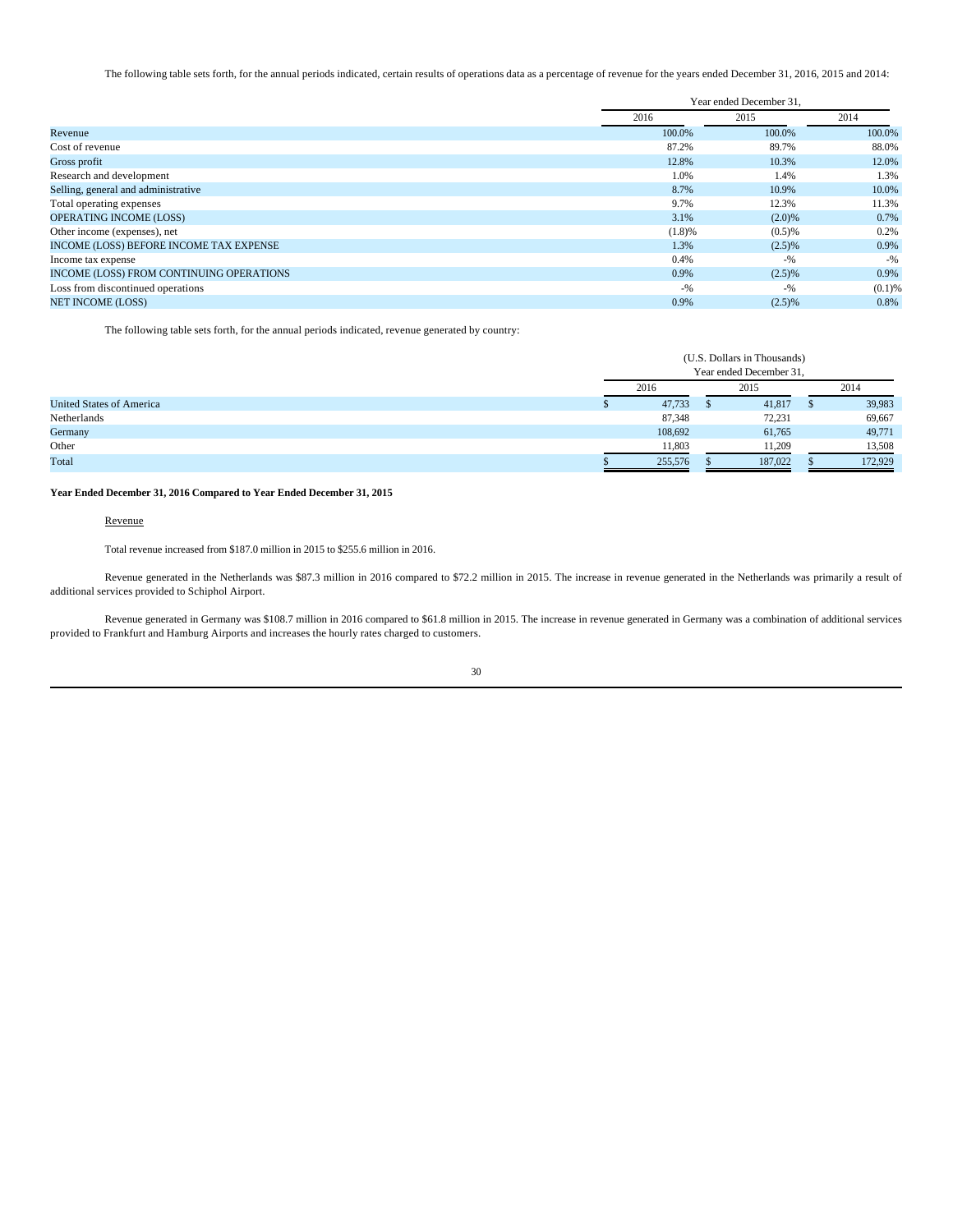Revenue generated in the United States of America was \$47.7 million in 2016, compared to \$41.8 million in 2015. The increase in revenue generated in the United States was primarily a result of additional services provided to customers and increase in prices of certain services provided by the Company.

Revenue outside the Netherlands, Germany and the United States totaled \$11.8 million in 2016 compared to \$11.2 million in 2015.

# Cost of revenue

Cost of revenue increased from \$167.8 million or 89.7% in 2015 to \$222.9 million or 87.2% in 2016. Increases in cost of revenue primarily relates to increases in revenues in the Netherlands, Germany and the United States of America. Increases in cost of revenue in those countries increased both because of additional services provided to the customers and as a result of increases in labor costs which are charged to the customers.

# Research and Development expenses ("R&D")

R&D expenses increased from \$2.6 million or 1.4% in 2015 to \$2.7 million or 1.0% in 2016.

# Selling, General and Administrative Expenses ("SG&A")

SG&A expenses increased from \$20.4 million or 10.9% in 2015 to \$22.1 million or 8.7% in 2016. Increase in SG&A expenses is a result of increase of the Company's operations during

2016.

#### Other expenses, net

Other expenses, net, totaled \$4.5 million or 1.8% in 2016 compared to \$0.8 million or 0.5% in 2015. Interest expense to a related party increased from \$2.6 million in 2015 to \$4.2 million in 2016. In 2016, the members of the Supervisory Board approved an increase of the interest rate by one percent retroactively, since the first day of the loan from the related party. The interest expense which was recorded in 2016 and related to previous years was \$1.2 million.

Interest expense and bank charges were stable and totaled \$1.4 million both in 2016 and 2015.

Foreign currency gain was \$1.0 million in 2016 compared to \$3.1 million in 2015. The exchange rate between the Dollar and the Euro changed from 1.09 Dollar per Euro as of December 31, 2015 to 1.06 Dollar per Euro as of December 31, 2016, a decrease of 3.2%. The decrease between the Dollar and the Euro in 2015 was 9.9%. As substantial balances of the Company's liabilities are in Euros, the Company recorded foreign currency gains in 2016 and 2015 accordingly.

# Income Tax Expense

Income tax expense increased from \$0.1 million or 0.1% to \$1.0 millon 0.4% in 2016. Increase in income tax expense relates primarily to our operations in one of the European countries in which the Company used all its losses for tax purposes from previous years and as its operations are profitable, income taxes are due.

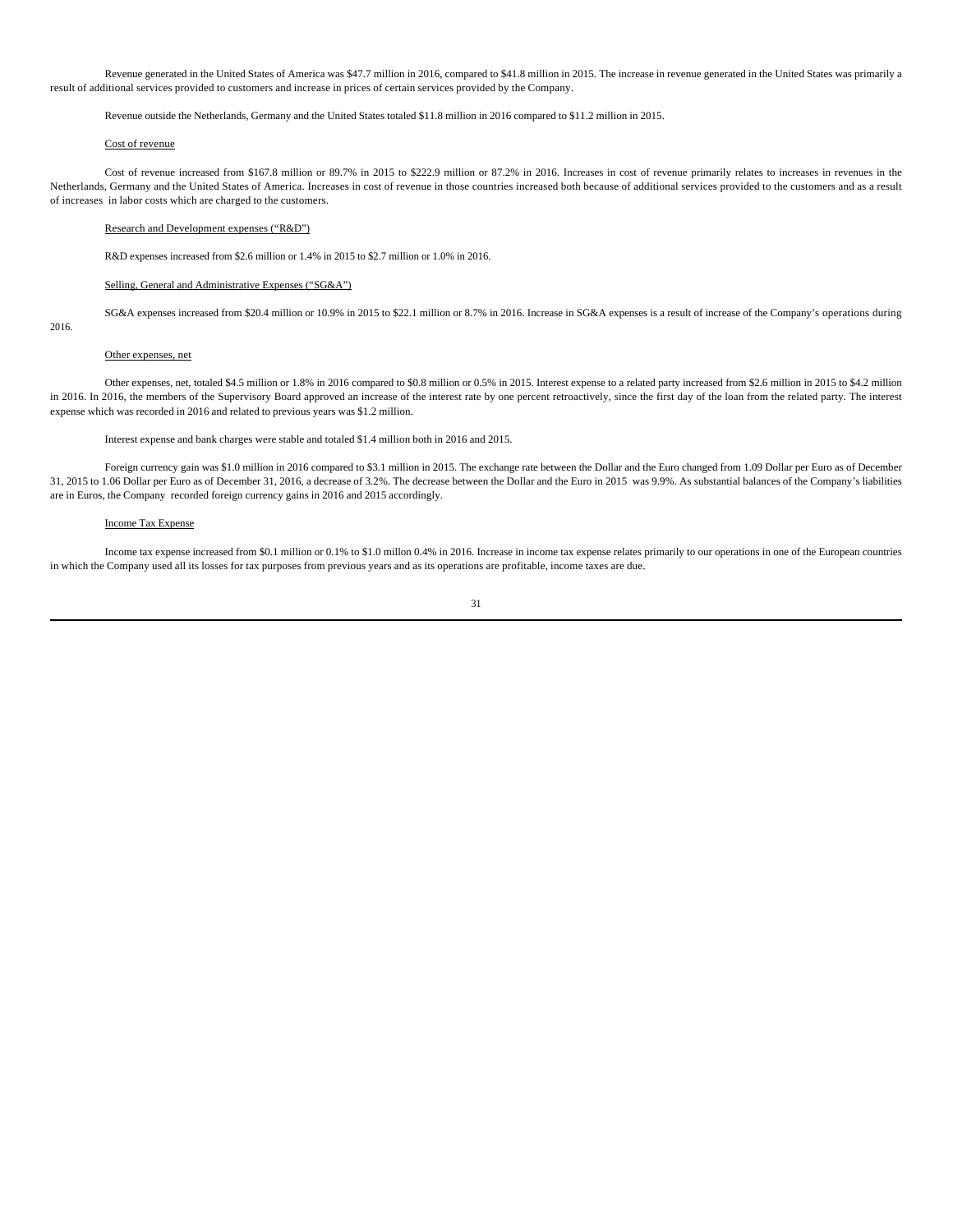#### **Year Ended December 31, 2015 Compared to Year Ended December 31, 2014**

# Revenue

Total revenue increased from \$172.9 million in 2014 to \$187.0 million in 2015.

Revenue generated in the Netherlands was \$72.2 million in 2015 compared to \$69.7 million in 2014. The increase in revenue generated in the Netherlands was primarily a result of additional services provided to Schiphol Airport. The average exchange rate Euro-Dollar went down by 16.5%. Revenue generated in the Netherlands in 2015 based on the 2014 exchange rate would have totaled \$86.4 million compared to \$72.2 million according to the current exchange rate.

Revenue generated in Germany was \$61.8 million in 2015 compared to \$49.8 million in 2014. The increase in revenue generated in Germany was primarily a result of additional services provided to Frankfurt Airport. The average exchange rate Euro-Dollar went down by 16.5%. Revenue generated in Germany in 2015 based on the 2014 exchange rate would have totaled \$74.0 million compared to \$61.8 million according to the current exchange rate.

Revenue generated in the United States of America was \$41.8 million in 2015 compared to \$40.0 million in 2014. The increase of revenue generated in the United States was primarily a result of additional services provided to different customers and increases in prices of certain services provided by the Company.

Revenue outside the Netherlands, Germany and the United States totaled \$11.2 million in 2015 compared to \$13.5 million in 2014. The decrease in revenue from other locations was primarily a result of fewer services required by customers in certain locations.

#### Cost of revenue

Cost of revenue increased from \$152.2 million or 88.0% in 2014 to \$167.8 million or 89.7% in 2015. Increases from \$152.2 million to \$167.8 million relates primarily to increase in revenues in the Netherlands and Germany and costs relating to the extended contracts in those countries. In addition, in August 2015, following a decision of the State Supreme Court of Washington regarding increase of the minimum wages for the town of SeaTac, Washington, effective January 1, 2014, the Company recorded an accrual for this liability of which \$3.0 million is expensed in cost of revenue.

#### Research and Development expenses ("R&D")

R&D expenses increased from \$2.2 million or 1.3% in 2014 to \$2.6 million or 1.4% in 2015. The increase relates mostly to increases in the number of employees working in our technology segment.

## Selling, General and Administrative Expenses ("SG&A")

SG&A expenses increased from \$17.3 million or 10.0% in 2014 to \$20.4 million or 10.9% in 2015. The increase from 10.0% in 2014 to 10.9% in 2015 is mostly a result of bonuses to certain officers in 2015 totaling \$1.6 million compared to \$0 in 2014.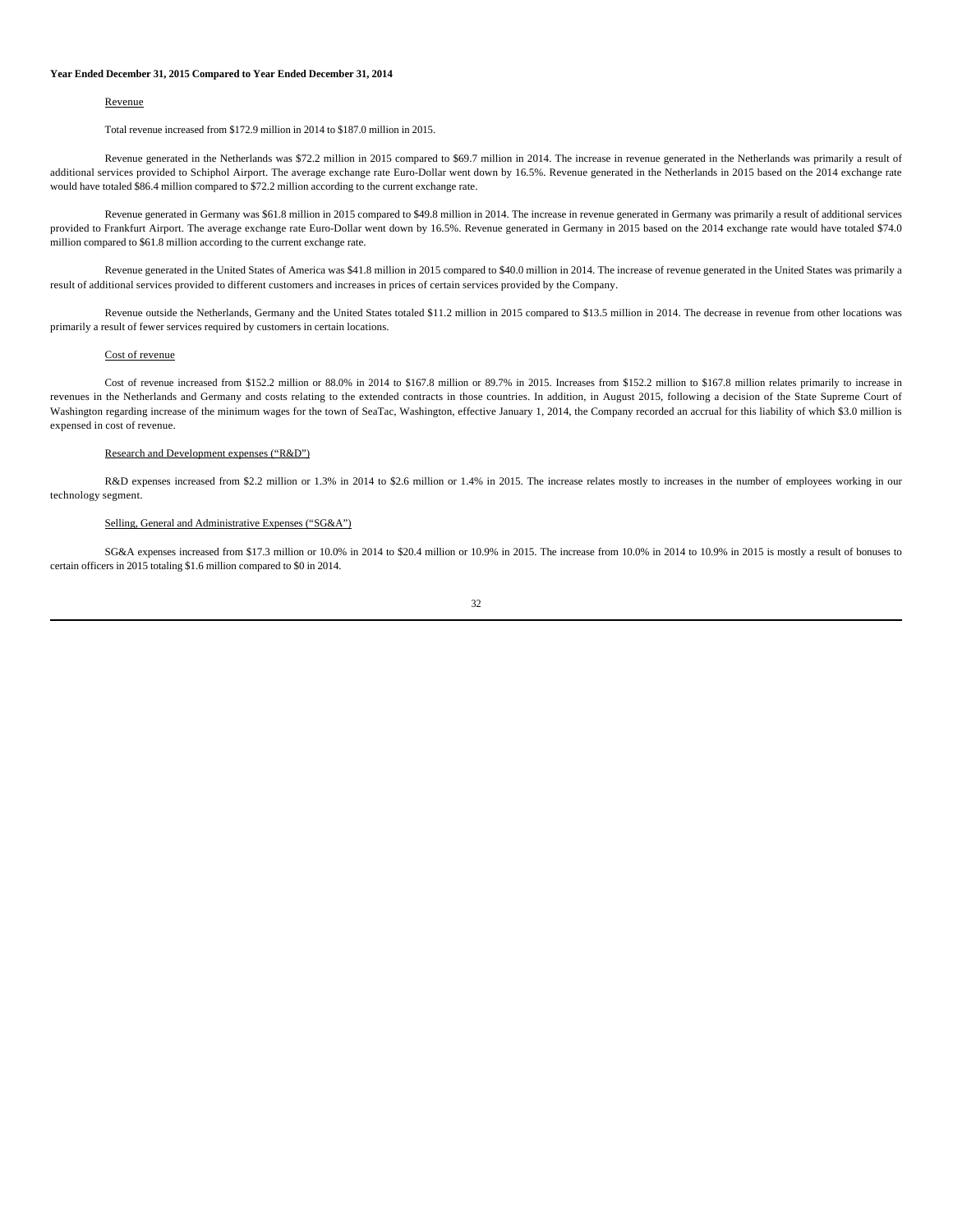# Other income (expense), net

Other income (expense), net totaled \$(0.8) million in 2015 compared to \$0.4 million in 2014. Interest expense to a related party increased from \$2.3 million in 2014 to \$2.6 million in 2015. Borrowings from a related party continued to increase during the year 2015 thus increasing the interest expense related to that loan.

Interest expense and bank charges increased from \$1.1 million in 2014 to \$1.4 million in 2015, primarily because of an increase in the usage of the lines of credit in Europe and the United States.

Foreign currency gain in 2015 was \$3.1 million in 2015 compared to \$3.7 million in 2014. During 2015 the exchange rate between the Dollar and the Euro dropped from 1.21 Dollar per Euro as of December 31, 2014 to 1.09 Dollar per Euro as of December 31, 2015, a decrease of approximately 10%. As substantial balances of the Company's liabilities are in Euro's, the Company recorded a foreign currency gain in 2015. In 2014 the exchange rate between the Dollar and the Euro decreased by 12% which created higher foreign currency profit.

# Income Tax Benefit (Expense)

The Company had income tax expense of \$(0.1) million both in 2015 and 2014.

The following table sets forth, for the annual periods indicated, certain financial data related to the Company's reportable segments.

|                                          |    |                | Airport<br>Security<br>and Other |                    |            |    |         |
|------------------------------------------|----|----------------|----------------------------------|--------------------|------------|----|---------|
|                                          |    | Corporate      | Aviation<br>Services             |                    | Technology |    | Total   |
| Year ended December 31, 2016:            |    |                |                                  |                    |            |    |         |
| Revenue                                  | S  | $\sim$         | \$<br>252,878                    | -S                 | 2,698      | -S | 255,576 |
| Depreciation and amortization            |    | 10             | 846                              |                    | 37         |    | 893     |
| Income (loss) from continuing operations |    | (6,052)        | 10,654                           |                    | (2,260)    |    | 2,342   |
| Total assets from continuing operations  |    | 431            | 45,945                           |                    | 780        |    | 47,156  |
| Year ended December 31, 2015:            |    |                |                                  |                    |            |    |         |
| Revenue                                  | S  | $\sim$         | \$<br>185,519                    | -S                 | 1,503      | -S | 187,022 |
| Depreciation and amortization            |    |                | 655                              |                    | 57         |    | 713     |
| Income (loss) from continuing operations |    | (3,182)        | 1,597                            |                    | (3,117)    |    | (4,702) |
| Total assets from continuing operations  |    | 440            | 41,056                           |                    | 853        |    | 42,349  |
| Year ended December 31, 2014:            |    |                |                                  |                    |            |    |         |
| Revenue                                  | \$ | $\sim$         | \$<br>172,102                    | $\mathbf{\hat{s}}$ | 827        | -S | 172,929 |
| Depreciation and amortization            |    | $\overline{3}$ | 689                              |                    | 69         |    | 761     |
| Income (loss) from continuing operations |    | (99)           | 5,106                            |                    | (3, 467)   |    | 1,540   |
| Total assets from continuing operations  |    | 404            | 34,006                           |                    | 461        |    | 34,871  |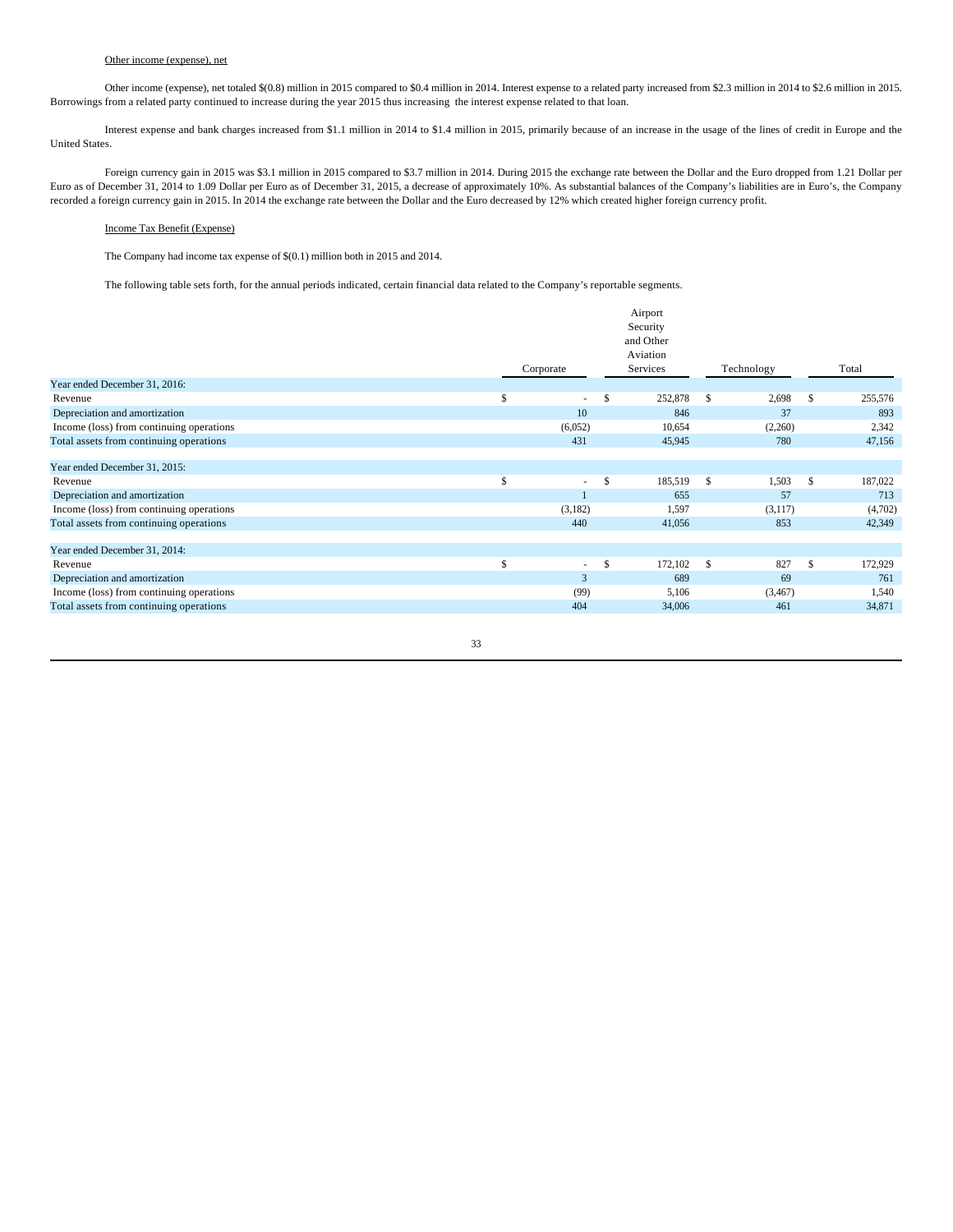### Corporate Segment

The Company's loss from continuing operations in the corporate segment increased from \$3.2 million in 2015 to \$6.1 million in 2016. The increase is primarily due to the following: (a) increase in the interest rate to related party. Total interest to related party was \$4.2 million in 2016 compared to \$2.6 million in 2015. (b) In 2015 the Company had a foreign currency gain of \$3.1 million compared to \$1.0 million in 2016.

The Company's loss from continuing operations in the corporate segment increased from \$0.1 million in 2014 to \$3.2 million in 2015. The increase is primarily due to the following: (a) bonuses granted to certain officers in 2015 totaling \$1.6 million compared to \$0 in 2014.(b) Grant of \$0.7 million to the Chairman of the Supervisory Board as compensation for the last eleven years. (c) Decrease of exchange rate income by \$0.6 million.

# Airport Security and Other Aviation Services Segment

Increases in revenue from \$185.5 million in 2015 to \$252.9 million in 2016 relates primarily to: (a) an increase of revenues in Germany from \$61.8 million in 2015 to \$108.7 million in 2016. (b) An increase of revenues in the Netherlands from \$72.2 million in 2015 to \$87.3 million in 2016. (c) An increase of revenues in the United States of America from \$41.8 million in 2015 to \$47.7 million in 2016**.**

In 2016, the Company's income from continuing operations related to aviation services was \$10.7 million compared to \$1.6 million in 2015. As the Company increases its revenue in existing locations, its able to better utilize its manpower and its expenses and by that, increases its profitability.

Increase in revenue from \$172.1 million in 2014 to \$185.5 million in 2015 relates primarily to: (a) an increase of revenues in Germany from \$49.8 million in 2014 to \$61.8 million in 2015. (b) An increase of revenues in the Netherlands from \$69.7 million in 2014 to \$72.2 million in 2015.

Revenue generated in the Netherlands, Germany and some other European countries was affected by exchange rate fluctuations as the average rate of the Euro-Dollar decreased by 16.5% in 2015 compared to 2014.

In 2015, the Company's income from continuing operations related to aviation services was \$1.6 million compared to \$5.1 million in 2014. The 2015 profit includes an expense of \$3.3 million relating to a minimum wage increase in SeaTac Airport, Washington, USA, following a recent decision of the Washington State Supreme Court. According to the court's decision, the minimum wage increase is effective from January 1, 2014. The Company has estimated that it has a liability of approximately \$3.3 million for back wages and accrued interest and has recorded in 2015 an accrual for this liability.

## Technology Segment

Revenue in 2016 was \$2.7 million compared to \$1.5 million in 2015. The loss from continuing operations amounted to \$2.3 million in 2016 compared to \$3.1 million in 2015.

Revenue in 2015 was \$1.5 million compared to \$0.8 million in 2014. The loss from continuing operations amounted to \$3.1 million in 2015 compared to \$3.5 million in 2014.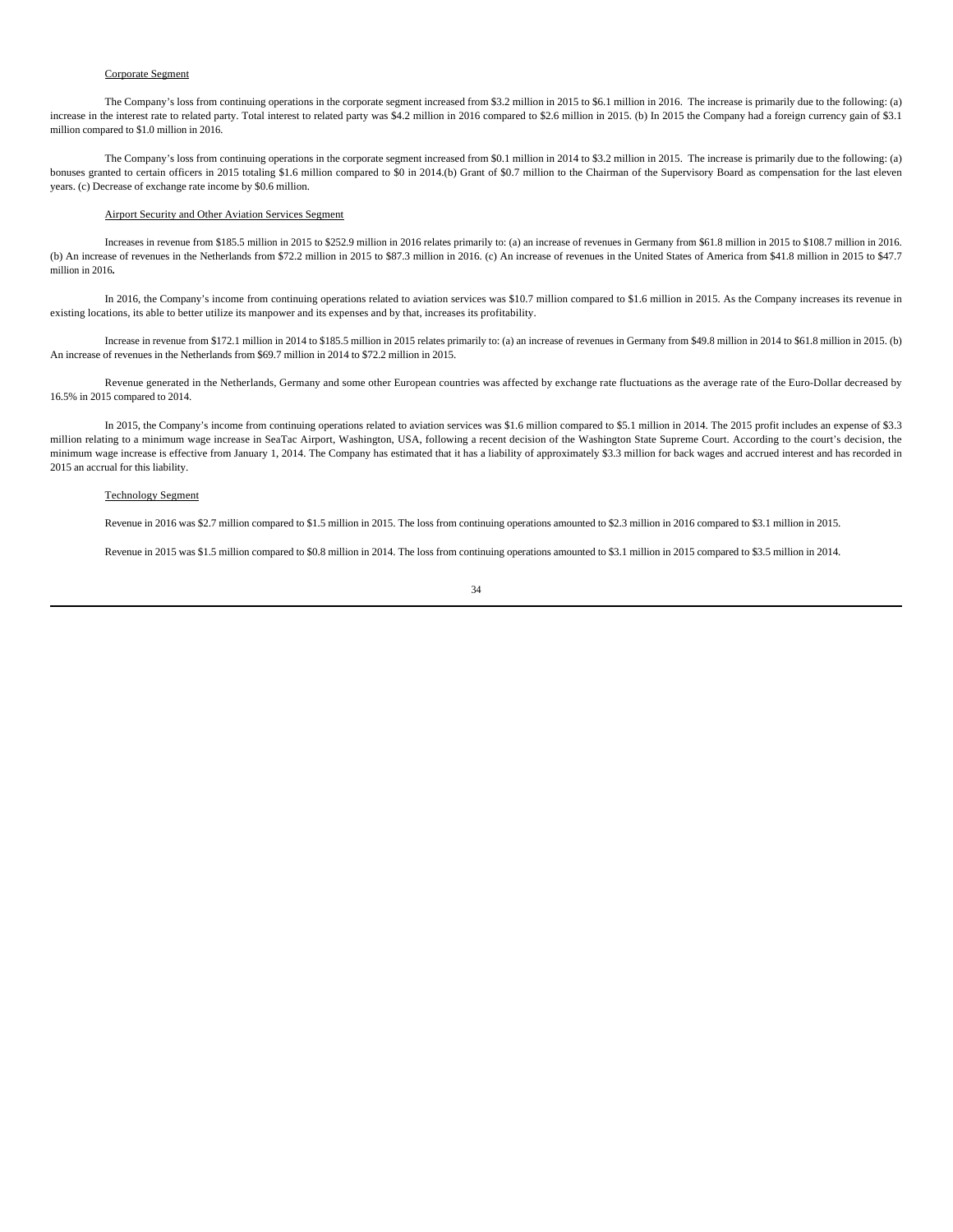## Liquidity and Capital Resources

The Company's most significant expenditures consist of payroll, related costs, interest and professional fees. The Company has historically financed such expenditures through cash flows from operations, funding received from lines of credit with lenders in the United States and Europe and borrowings from a convertible note arrangement with a related party.

As of December 31, 2016 and 2015, the Company had cash on hand of \$3.9 million and \$7.9 million, respectively, not including restricted cash of \$3.8 million and \$4.4 million as of December 31, 2016 and 2015, respectively. As of December 31, 2016 and 2015 the restricted cash serves as collateral for our letters of credit in the United States and restricted bank accounts in the Netherlands, which are restricted for payments to local tax authorities.

The Company has a working capital and shareholders' deficits. As of December 31, 2016 and 2015, the Company had a working capital deficit of \$1.5 million and \$5.0 million, respectively and shareholders' deficit of \$33.5 million and \$42.2 million, respectively. During the years ended December 31, 2016, 2015 and 2014, the Company incurred net income (loss) from continuing operations of \$2.3 million, \$(4.7) million and \$1.5 million, respectively, and provided cash flows from operations of \$3.5 million, \$1.5 million and \$4.1 million, respectively.

The Company's business plan projects income from operations and compliance with all financial covenants. Management believes that this plan is achievable and that they will continue to generate positive cash flows from operations. Management also believes that it will receive continued support from their lenders and majority shareholder in financing operations. Ther can be no assurance that management will be successful in achieving its bussiness plan.

In May 2014, the Company increased its borrowing capacity under the convertible notes payable to related party to \$37.0 million. In January 2016 the Company signed a new line of credit arrangement to replace the previous agreement with a commercial bank. According to the new agreement the line of credit increased up to €10.0 million. In December 2016 the Company and the commercial bank agreed to increase the Company's line of credit to €12.0 million (\$12.7 million as of December 31, 2016)

#### Cash Flows from Operating Activities

Our cash flows from operating activities vary significantly from year to year, depending on our operating results and timing of cash receipts and disbursements on accounts receivable, accounts payable, accrued expenses and other current liabilities.

Net cash provided by operating activities in 2016 was \$3.5 million. This provided cash resulted primarily from net income of \$2.3 million, non-cash accrued interest convertible notes payable to related party of \$4.8 million and a non-cash charge of \$0.9 million for depreciation and amortization. Net cash used in continuing operating assets and liabilities of \$4.3 million is primarily attributable to an increase in accounts receivable of \$8.8 million.

This was offset mainly by increase in accrued expenses and other current liabilities of \$2.0 million, increases in income taxes payable of \$1.0 million and increases in VAT payable of \$0.9 million.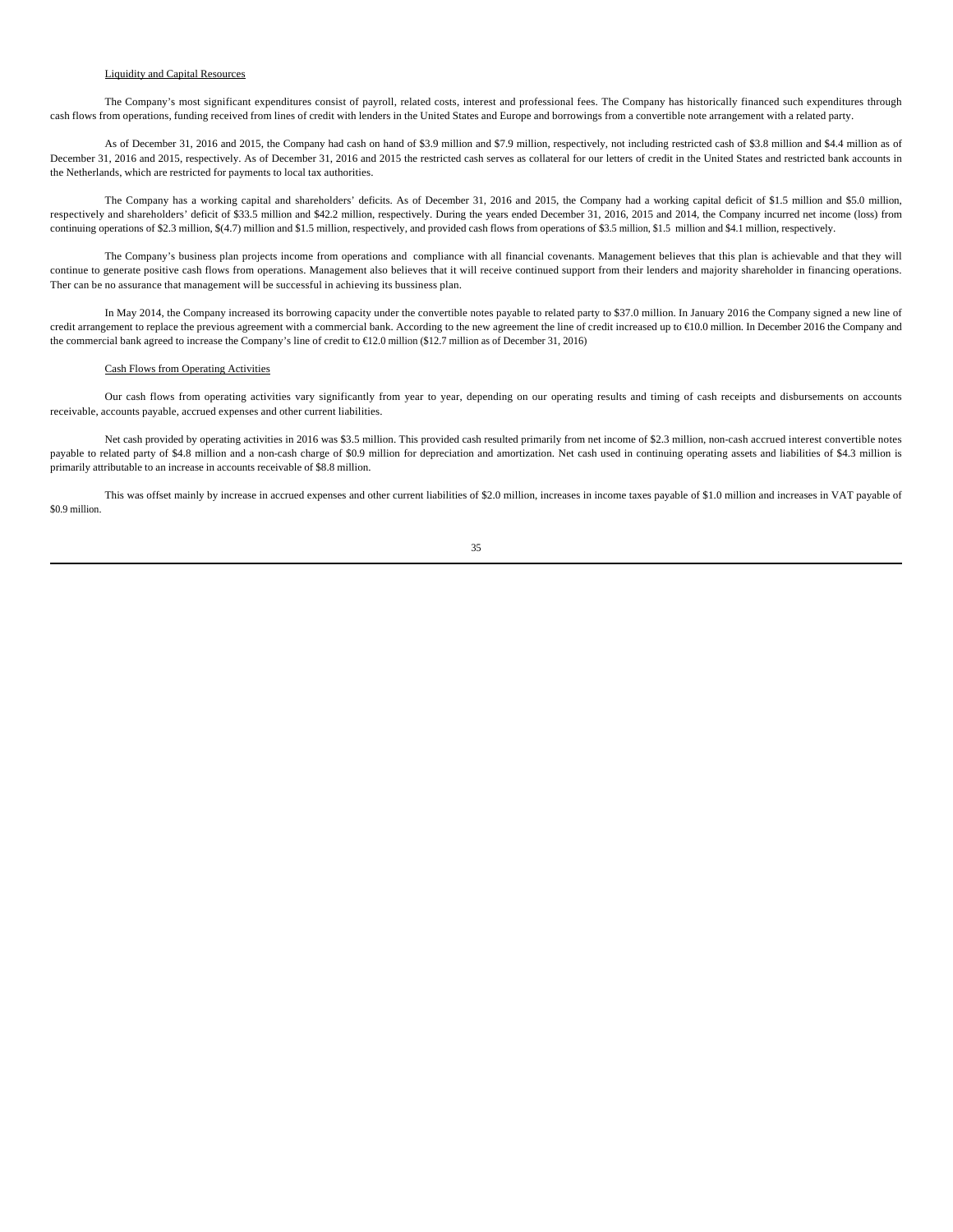Net cash provided by operating activities in 2015 was \$1.5 million. This provided cash resulted primarily from net loss of \$4.7 million, a non-cash accrued interest on convertible notes payable to a related party of \$2.6 million and a non-cash charge of \$0.7 million for depreciation and amortization. Net cash provided by continuing operating assets and liabilities of \$2.8 million is primarily attributable to an increase in accrued expenses and other current liabilities of \$9.1 million, increase of accounts payable of \$0.5 million and increase of VAT payable of \$0.5 million. This was offset by an increase in accounts receivable, net, of \$6.3 million and an increase in prepaid expenses and other current assets of \$1.0 million.

Net cash provided by operating activities in 2014 was \$4.1 million. This provided cash resulted primarily from net income from continuing operations of \$1.5 million, non-cash accrued interest on convertible notes to a related party of \$2.3 million and a non-chash charge of \$0.8 million for depreciation and amortization. Net cash used in continuing operating assets and liabilities of \$0.4 million is primarily attributable to an increase in accounts receivable, net of \$6.9 million, payments made to the U.S. Department of Labor of \$0.3 million and decrease in other liabilities of \$0.4 million. This was offset by an increase in accrued expenses and other current liabilities of \$5.4 million increase of accounts payable of \$0.7 million and increase of VAT payable of \$1.2 million. Net cash used in discontinued operations in 2014 was \$0.1 million.

#### Cash Flows from Investing Activities

Net cash used in investing activities for the year ended December 31, 2016 was \$0.9 million and consisted primarily of capital expenditures of \$1.2 million offset by decrease in restricted cash of \$0.5 million.

Net cash used in investing activities for the year ended December 31, 2015 was \$1.1 million and consisted primarily of capital expenditures of \$1.0 million.

Net cash provided by investing activities for the year ended December 31, 2014 was \$1.2 million and consisted primarily of a decrease in restricted cash of \$1.9 million, offset by capital expenditures of \$ 0.6 million.

#### Cash Flows from Financing Activities

Net cash used in financing activities in 2016 was \$5.2 million, which consisted primarily of repayments under lines of credit of \$2.9 million, repayment of \$3.3 million of the convertible notes to a related party and \$1.2 million proceeds from stock issuance.

Net cash provided by financing activities in 2015 was \$5.2 million, which consisted primarily of an increase of \$1.4 million, net, from the Company's convertible note arrangement with a related party, an increase of \$1.9 million on our line of credit in Europe and the United States and stock issuance for \$1.7 million.

Net cash provided by financing activities in 2014 was \$2.0 million, which consisted primarily of an increase of \$3.4 million of proceeds from our convertible note arrangement with a related party, a decrease in net borrowings on our lines of credit in Europe and the United States of \$2.2 million and increase of cash overdraft of \$0.8 million.

### Borrowings

### **United States**

The Company was a party to a credit facility with a commercial lender, which provided it with up to \$10.5 million in borrowings subject to a borrowing base limitation. The borrowing base limitation was equivalent to: (i) 80% of eligible accounts receivable, as defined, plus (ii) 70% of eligible unbilled receivables, as defined, plus (iii) 100% of the Company's \$3.5 million in cash collateral plus (iv) 95% of a \$1.0 million standby letter of credit that was provided to the lender by an entity related to the Company's main shareholder (see note 12). Borrowings under the credit facility were secured by the Company's accounts receivable, unbilled receivables, equipment, cash, a \$3.5 million certificate of deposit, and the \$1.0 million letter of credit that was provided to the lender by an entity related to the Company's main shareholder.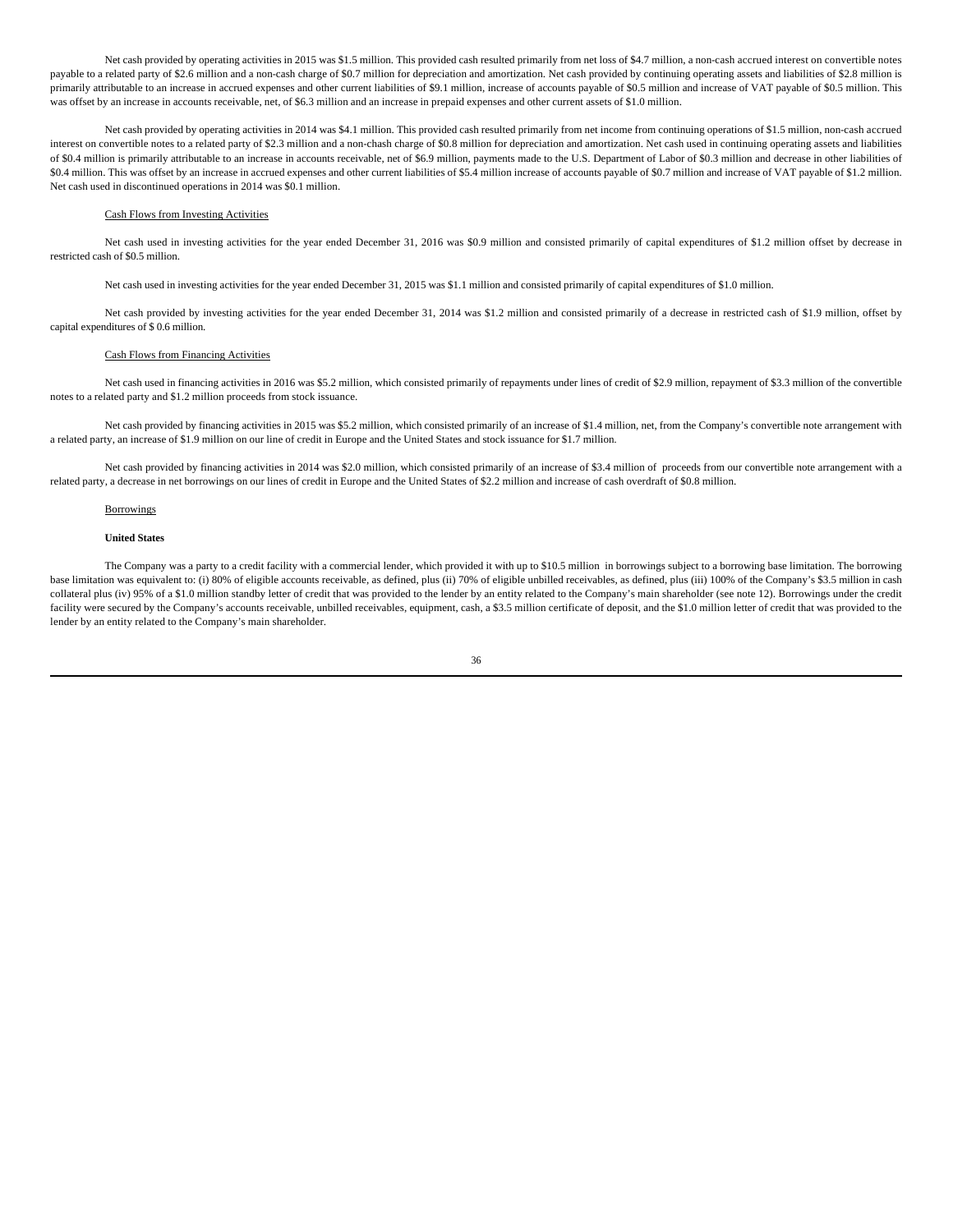In June 2014, the Company amended the credit facility to decrease the maximum borrowing capacity to \$6.5 million and amend existing financial and non-financial covenants, including the maintenance of a specified fixed charge coverage ratio. The borrowing base limitation was also amended and is equivalent to: (i) 85% of eligible accounts receivable, as defined, plus (ii) 75% of eligible unbilled receivables, as defined, plus (iii) 95% of a \$1.0 million standby letter of credit that was provided to the lender by an entity related to the Company's main shareholder. In addition, as part of the amendment, the Company's \$3.5 million cash collateral was released and used to reduce outstanding borrowings under the credit facility.

In March 2015, the Company amended it's credit facility with its lender. The amendment revised existing financial covenants, including the maintenance of a specified fix charge coverage ratio and maintenance of minimum monthly EBITDA requirements. As of December 31, 2015 the Company was in violation of its financial covenants. As of March 2016, the lender waived the violation.

On July 2016, the Company amended the credit facility to increase the maximum borrowing capacity to \$8.5 million. The amendment also revised the existing fixed charge coverage ratio financial covenant. The credit facility expires on June 24, 2018. As of December 31, 2016, the company was in compliance with all required debt covenants.

Borrowings made under the credit facility bear interest, which is payable monthly, at LIBOR (subject to a floor of 1.375%) plus 4.25% per annum (5.625% as of December 31, 2016).

The Company's weighted average interest rate in the United States during the years ended December 31, 2016, 2015 and 2014 is 5.76%, 5.88% and 6.02% respectively.

The company evaluated the terms of the amendments and concluded that they do not constitute substantive modification.

As of December 31, 2016 and 2015, the Company had approximately \$6.3 million and \$5.6 million respectively, outstanding under line of credit arrangements. As of December 31, 2016 and 2015, the Company had \$0.8 million and \$0.6 million, respectively, in unused borrowing capacity under the line of credit facility.

### **Europe**

In June 2014, the Company extended a line of credit arrangement with a commercial bank to provide it with up to €1.5 million (\$1.6 million as of December 31, 2016) in borrowings. Borrowings under the line of credit arrangement bear interest at 1.2% per annum, which is payable quarterly. The line of credit is secured by a guarantee provided by an entity related to the Company's main shareholder.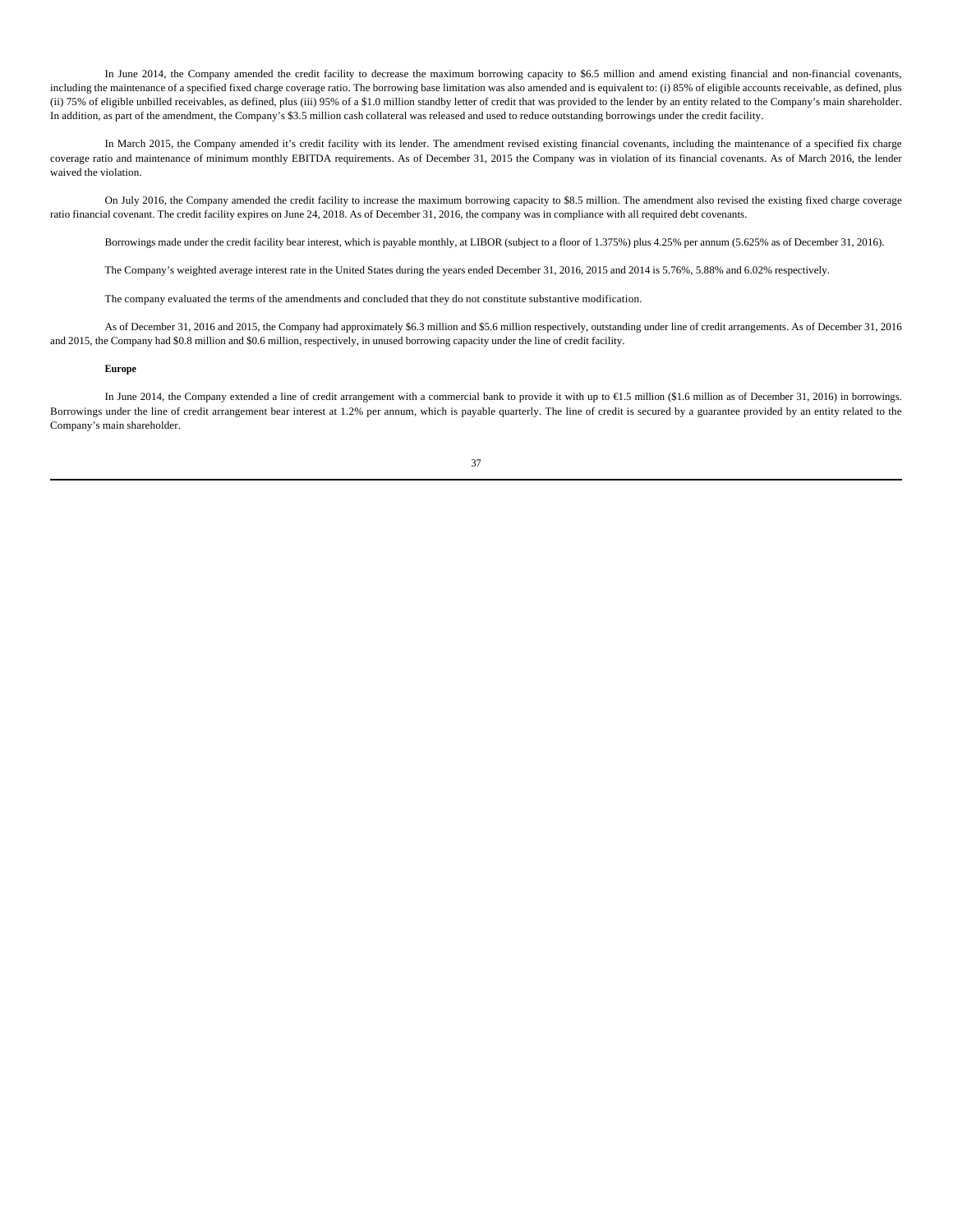As of December 31, 2015 the Company had  $(0.4)$  million (\$0.4 million as of December 31, 2016) in outstanding borrowings under the line of credit arrangement. There were no outstanding borrowings as of December 31, 2016. The line of credit expired in January 2017.

In April 2015, the Company entered into a line of credit arrangement with a commercial bank, replacing all previous lines of credit, to provide it with up to €5.5 million (\$5.9 million as of December 31, 2015) in borrowings until further notice.

Borrowings under the line of credit bear interest at EURIBOR plus 3.75% (3.75% as of December 31, 2015) per annum. The Company is also subject to an unused line fee of 0.75% per annum, which is payable quarterly. The line of credit is secured by the accounts receivable of five of the Company's European subsidiaries and tangible fixed assets of three of the Company's European subsidiaries. The line of credit cannot exceed 80% of the borrowing base. As of December 31, 2015 the Company had €5.0 million (\$5.5 million as of December 31, 2015) in outstanding borrowings under the line of credit arrangement.

In January 2016, the Company entered into a new line of credit arrangement with the same commercial bank, replacing the previous line of credit, to provide it with up to €10.0 million (\$10.5 million as of December 31, 2016) in borrowings until further notice. Borrowings under the line of credit bear interest at one month EURIBOR plus 3.75% with a minimum of 3.5% per annum (3.5% as of December 31, 2016). The Company is also subject to an unused line fee of 0.75% per annum, which is payable quarterly. The line of credit is secured by the accounts receivable of five of the Company's European subsidiaries and tangible fixed assets of three of the Company's European subsidiaries. The line of credit cannot exceed 80% of the borrowing base. As of December 31, 2016 the Company had €1.9 million (\$2.1 million as of December 31, 2016) in outstanding borrowings under the line of credit arrangement. In December 2016, the Company and the same commercial bank agreed under the same terms and conditions to raise the existing line of credit to €12.0 million (\$12.7 million as of December 31, 2016).

In addition to this line of credit arrangement a guarantee facility of  $\mathcal{L}$ .5 million (\$2.6 million as of December 31, 2016) is provided to the Company by the same commercial bank. As of December 31, 2016 the Company had €2.3 million (\$2.4 million as of December 31, 2016) of outstanding guarantees under the guarantee facility.

The Company's weighted average interest rate in Europe during the years ended December 31, 2016, 2015 and 2014 is 3.5%, 3.2% and 3.5%, respectively.

#### **Related party financing**

In May 2014, the Company entered into an arrangement with an entity related to its main shareholder, which replaced all previous arrangements between the parties, to provide it with up to \$37 million in revolving loans through December 2016. The term of the arrangement can be automatically extended for four additional six-month periods at the option of the holder. All outstanding borrowings from previous arrangements were applied to the borrowing capacity of the new arrangement. Loans received under the arrangement bear interest, which is compounded semi-annually and payable at maturity, at the interest rate charged by the Company's European commercial bank (LIBOR plus 6% for U.S. dollar-denominated loans and the base rate plus 2% for Euro-denominated loans). The arrangement is secured by a 26% interest in one of the Company's European subsidiaries. In connection with the arrangement, the holder was granted an option to convert outstanding notes payable (including accrued interest) under the arrangement into the Company's common stock at a price of \$1.50 per share.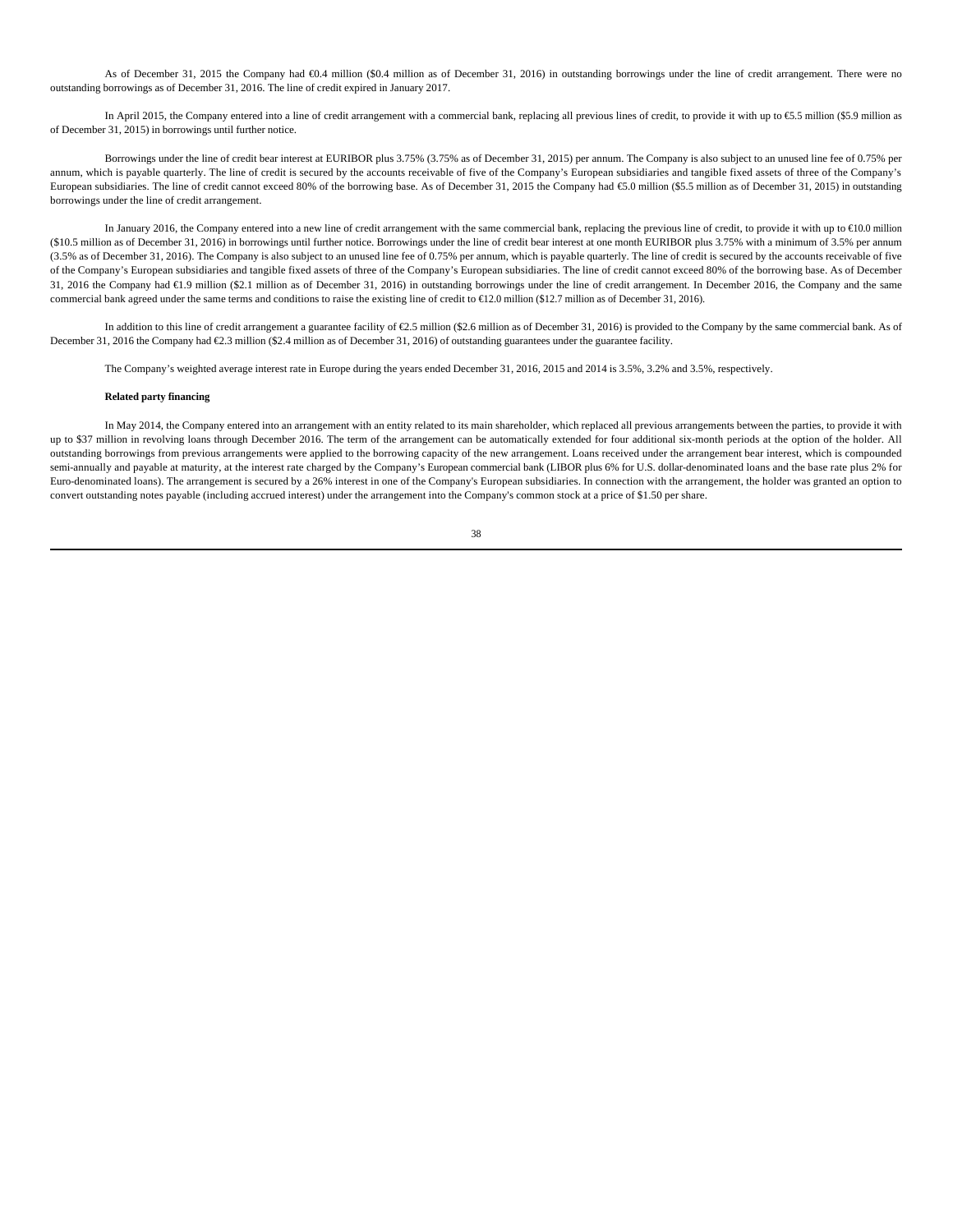In October 2015, the Supervisory Board of Directors approved to reduce the convertible price of the unpaid interest from \$1.50 per share to \$0.75 per share. In addition, the loan period was extended until January 1, 2018. The terms of the arrangement can be automatically extended for four additional six months periods at the option of the holder.

In September 2016, the Supervisory Board of Directors approved an increase in the interest rate of the loan from the entity related to the main shareholder, by one percent, retroactively for the whole period of the loan. The interest recognized in 2016 regarding increase of the previous years interest rate totaled \$1.2 million.

In December 2016, the entity related to the main shareholder converted \$5.4 million accrued interest into 7,238,302 shares per share of common stock at a price of \$0.75 per share.

The Company's weighted average interest during the years ended December 31, 2016, 2015 and 2014 is 7.05% 5.99% and 6.06%, respectively.

At December 31, 2016 and 2015, convertible notes payable to a related party consist of \$25.0 million and \$29.0 million, respectively, in principal and \$9.4 million and \$10.4 million respectively, in accrued interest. Interest expense related to these notes is \$4.2 million, \$2.6 million and \$2.3 million for the years ended December 31, 2016, 2015 and 2014, respectively

### **Research and Development Costs**

Research and development costs are expensed as incurred and consist primarily of payroll and related costs. Research and development costs are \$2.7 million, \$2.6 million and \$2.2 million during the years ended December 31, 2016, 2015 and 2014, respectively.

### **Trend Information**

Labor market conditions may require the Company to increase its prices. Cost of labor is the main variable in determining any cost increases.

The Company might be affected by a worldwide economic slowdown, which might affect the aviation industry. As the Company is a service provider to this industry, such trends can affect the results of the Company.

### **Off-Balance Sheet Arrangements**

The Company is a party to a consulting arrangement, an agency agreement and various operating lease arrangements. In addition, the Company has no unconsolidated special purpose entities.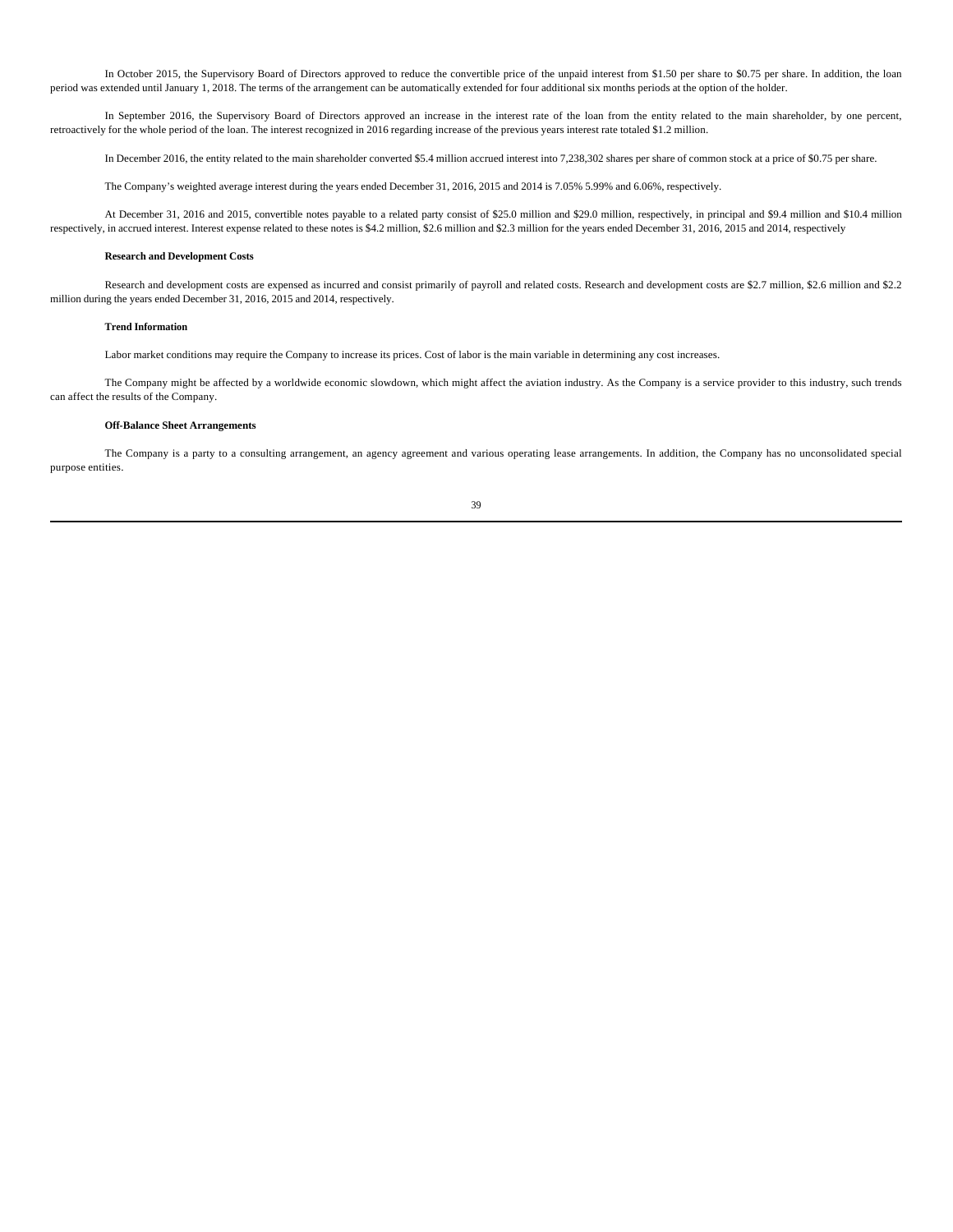## **Future Contractual Obligations**

The following table summarizes our future contractual obligations as of December 31, 2016:

| <b>Contractual Obligations</b>                                                | Payments due by Period (U.S. Dollars in Thousands) |        |  |           |  |         |  |                          |  |           |
|-------------------------------------------------------------------------------|----------------------------------------------------|--------|--|-----------|--|---------|--|--------------------------|--|-----------|
|                                                                               |                                                    |        |  | Less than |  | $1 - 3$ |  | $4 - 5$                  |  | more than |
|                                                                               |                                                    | Total  |  | 1 year    |  | years   |  | years                    |  | 5 years   |
| Line of credit in the U.S.                                                    |                                                    | 6,301  |  | $\sim$    |  | 6,301   |  | $\sim$                   |  |           |
| Lines of credit in Europe                                                     |                                                    | 2,051  |  |           |  | 2,051   |  | $\overline{\phantom{a}}$ |  |           |
| Consulting agreements                                                         |                                                    | 983    |  | 191       |  | 475     |  | 317                      |  |           |
| Purchase of subsidiary in Cyprus                                              |                                                    | 158    |  |           |  | 158     |  |                          |  |           |
| Convertible notes payable to a related party                                  |                                                    |        |  |           |  |         |  |                          |  |           |
| including accrued interest                                                    |                                                    | 34,511 |  |           |  | 34,511  |  |                          |  |           |
| Future interest and fees on line of credit and convertible notes payable to a |                                                    |        |  |           |  |         |  |                          |  |           |
| related party $(1)$                                                           |                                                    | 9,000  |  |           |  | 9,000   |  |                          |  |           |
| Operating lease obligations                                                   |                                                    | 3,598  |  | 1,929     |  | 1,656   |  | 13                       |  |           |
|                                                                               |                                                    | 56,602 |  | 2,120     |  | 54,152  |  | 330                      |  |           |

(1) Interest and fees are estimated based on future interest rates expected to be applicable.

The following table summarizes the Company's other future commercial obligations as of December 31, 2016:

| <b>Contractual Obligations</b> | Payments due by Period (U.S. Dollars in Thousands) |       |  |                   |  |             |  |                  |                      |
|--------------------------------|----------------------------------------------------|-------|--|-------------------|--|-------------|--|------------------|----------------------|
|                                |                                                    | Total |  | Less than<br>year |  | ŀз<br>years |  | $4 - 5$<br>years | more than<br>5 years |
| Guarantees                     |                                                    | 2,416 |  | $\sim$            |  | 1,862       |  | $\sim$           | 554                  |
| Letters of credit              |                                                    | 233   |  | 233               |  |             |  |                  | $\sim$               |
|                                |                                                    | 2.649 |  | 233               |  | 1,862       |  | $\sim$           | 554                  |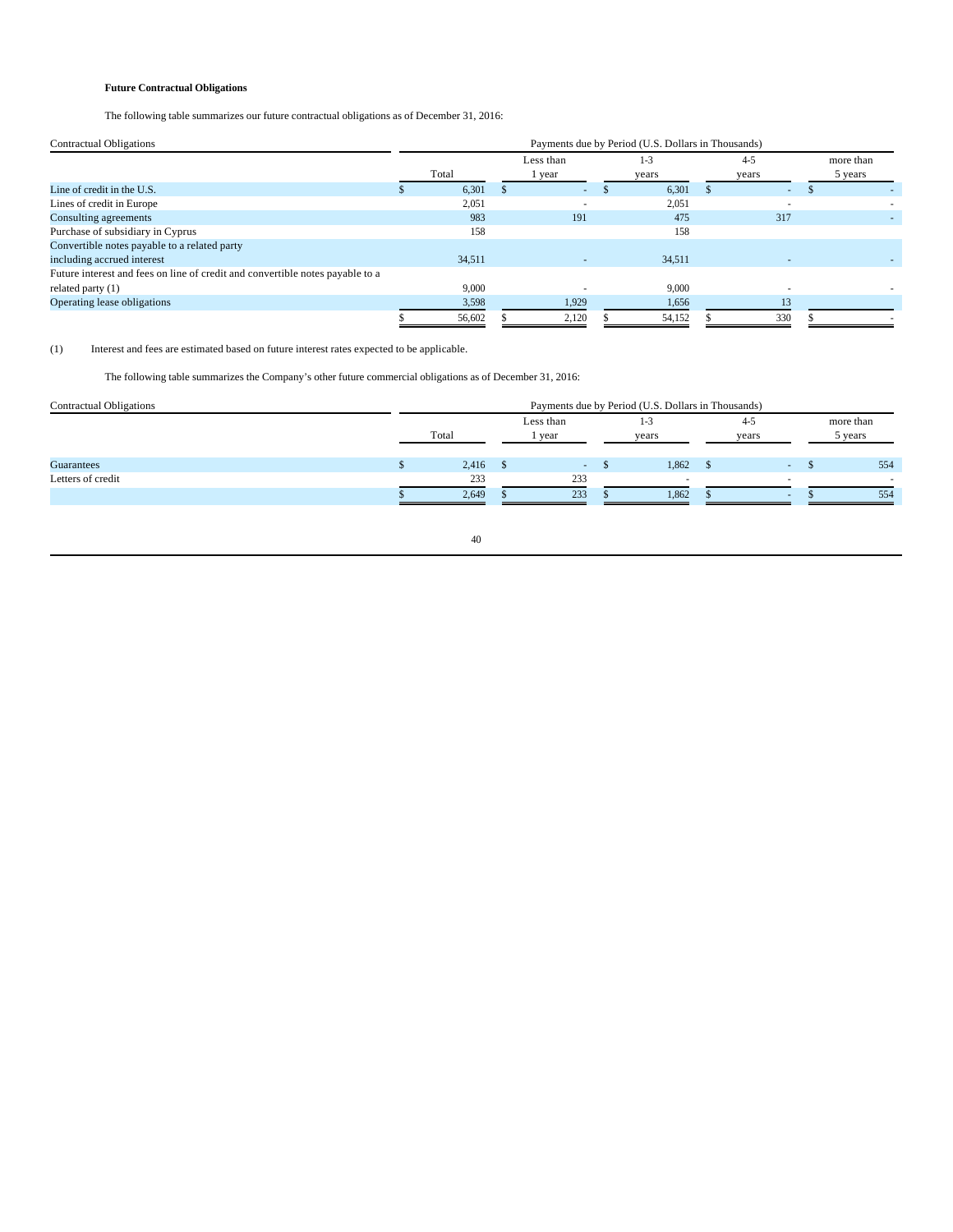### **Item 6. Directors, Senior Management and Employees**

The following table lists the directors and executive officers of ICTS:

|                   | Age | Position                                                                                                  |
|-------------------|-----|-----------------------------------------------------------------------------------------------------------|
|                   |     |                                                                                                           |
| Menachem Atzmon   | 72  | Chairman of the Supervisory Board                                                                         |
| David W. Sass     | 81  | Member of the Supervisory Board                                                                           |
| Gail F. Lieberman | 73  | Member of the Supervisory Board, Member of the Audit Committee and Chairman of the Compensation Committee |
| Gordon Hausmann   | 71  | Member of the Supervisory Board, Member of the Compensation Committee and Member of the Audit Committee   |
| Philip M. Getter  | 80  | Member of the Supervisory Board, Chairman of the Audit Committee                                          |
| Ran Langer        | 71  | <b>Managing Director</b>                                                                                  |
| <b>Alon Raich</b> | 41  | <b>Chief Financial Officer</b>                                                                            |

Menachem J. Atzmon is a CPA (Isr). From 1996 until 2012 Mr. Atzmon has been the managing director of Albermale Investment Ltd., an investment company. Since 1998 until 2012 he has served as the Chairman of the Management Board of Seehafen Rostock, Umschlagsgesellschaft GmbH and its Holding Company. Mr. Atzmon has been a member of the Supervisory Board of ICTS since 1999 and acts as the Chairman of the Supervisory Board since 2004. Since 2010 he serves as the Chairman of the of Arrow Ecology & Engineering Overseas (1999) Ltd, an advance recycling company. During 2014 Mr. Atzmon was appointed in addition to his role of Chairman of the Supervisory Board to CEO of the Arrow Ecology & Engineering Overseas Ltd.

David W. Sass for the past 55 years has been a practicing attorney in New York City and is currently a Special Council in the law firm of McLaughlin & Stern, LLP. He has been a director of ICTS since 2002 and is also a director of several privately held corporations. He is an Honorary Trustee of Ithaca College and a director of the TCI College of Technology.

Gail F. Lieberman is the founder and Managing Partner of Rudder Capital, LLC, which provides financial and strategic advisory services for middle-market companies in the services & technology sectors. Previously, she was the Chief Financial Officer for Thomson Corporation's Financial & Professional Publishing division, Moody's Investor Service, Inc. and Scali, McCabe, Sloves, Inc. (Ogilvy Group). Ms. Lieberman is a director of Tradeworx, a private financial technology company. Formerly she served as board member for the South Central Connecticut Regional Water Authority, board member, Compensation Committee Chair and Audit Committee Member for Dara Biosciences (NASDAQ: DARA), board member and Audit Committee Chair for I-Trax Inc. (Amex: DMX), board member and Audit and Governance Committee Member for TriPath Imaging Inc. (NASDAQ: TPTH) and board member and Audit Committee Chair for Breeze-Eastern Corporation (Amex: BZC). She also served on the board of FTEN, a financial technology company. Ms. Lieberman holds a BA in Mathematics and Physics and an MBA in Finance from Temple University.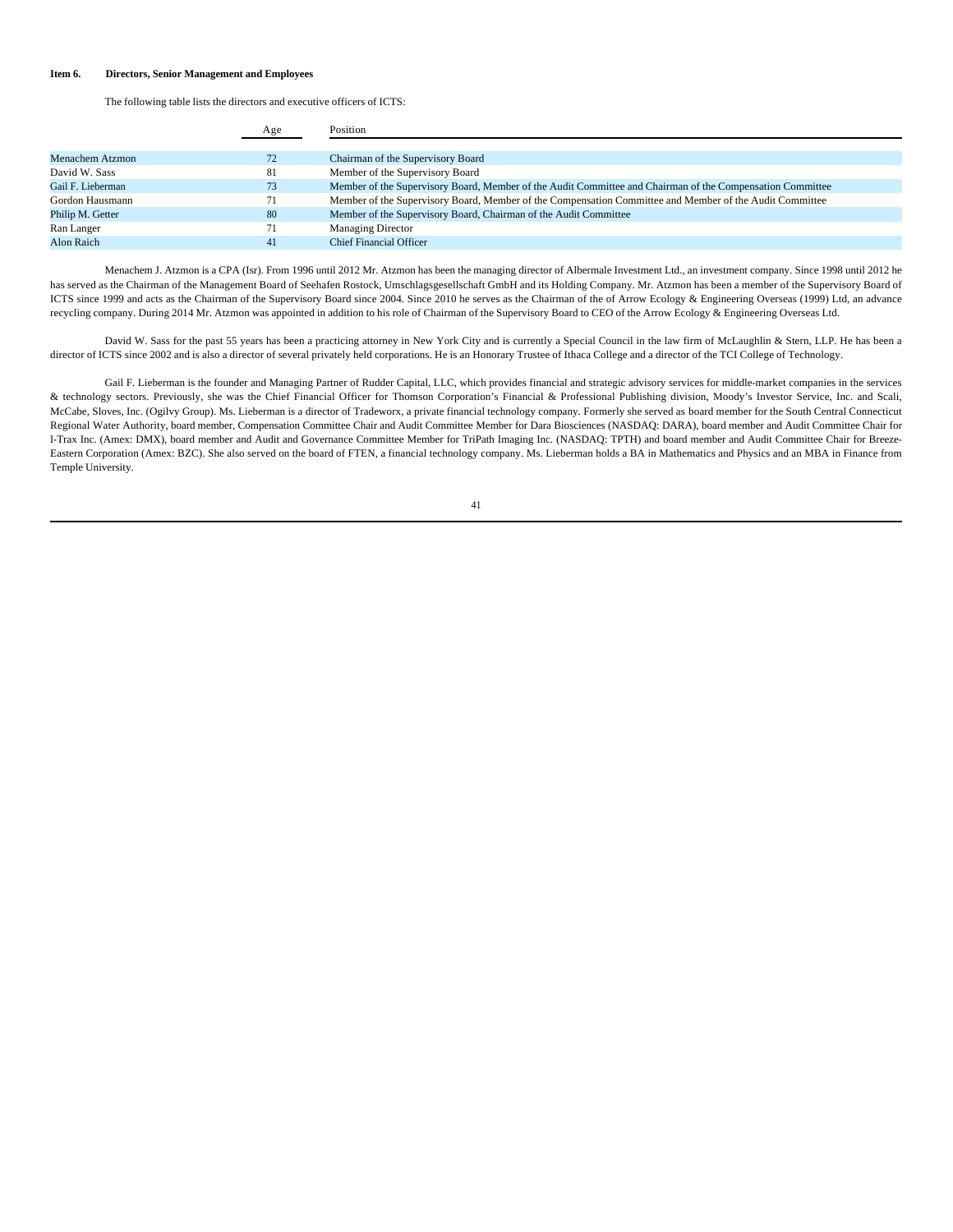Gordon Hausmann is the senior partner of his own law firm, founded in London over 35 years ago. He specializes, amongst other things, in corporate and commercial law, including business finance and banking law, litigation and representation of several substantial family offices. He holds office as a board member of numerous companies and institutions, including listed companies in the UK and abroad. These include an international airline, some Embassies, finance companies (including a company associated with a private Swiss banking group) and other wellknown and governmental entities. He also holds office and advises a number of charities, including Governor of the Hebrew University.

Philip M. Getter has been Chairman of TCI College of Technology since 2012. Since 1985 he has been managing member of GEMPH Development LLC a major shareholder of EVCI Career Colleges and sole shareholder of TCI. Mr. Getter has more than 30 years of corporate finance experience. From 2000 to 2005 he was president of DAMG Capital, LLC Investment Bankers. Prior thereto he was head of Investment Banking and a member of the board of directors of Prime Charter, Ltd. After graduation from Cornell University he served as Administrative Assistant to the Director of United States Atomic Energy Commission. From 1960 to 1969 he was a partner with Shearson, Hammill and from 1969 to 1975 Senior Partner of Devon Securities, an international investment-banking boutique. From 1975 to 1984 he was President/CEO of Generics Corporation of America, then one of the largest generic drug companies in the United States. As Chairman and CEO of Wolins Pharmacal (1977 to 1984) he led the reorganization and restructuring of this distributor of medical supplies. Mr. Getter was Chairman of Inksure Technologies, Inc.a manufacturer of security inks and a founder of KIDSRx an all-natural pharmaceutical company. He has been a member of The Broadway League [League of American Theaters and Producers] Executive Vice Chairman of The Kurt Weill Foundation for Music, and Trustee of the American Theatre Wing [TONY and OBIE Awards]. He has been involved in most aspects of the entertainment industry and has produced for Broadway, television and film.

Ran Langer joined ICTS in 1988 through 1998 as General Manager of the German subsidiaries of ICTS. From 1998 to 2013, he served as General Manager of Seehafen Rostock Umschlagsgesellschaft GmbH, the operator of the Seaport in Rostock, Germany. Mr. Langer became a Managing Director of ICTS in 2004. In 2013 Mr. Langer was appointed also as CEO of I-SEC International Security B.V., a fully owned subsidiary of ICTS.

Alon Raich is a CPA (Isr), joined ICTS in September 2005 as Financial Controller and became Chief Financial Officer (CFO) of the Company in 2008. From 2001 to 2005 he worked in the accounting firm, Kesselman & Kesselman, PriceWaterhouseCoopers (PwC). Mr. Raich holds a BA degree in economics and accounting and an MA degree in law from Bar-Ilan University, Israel.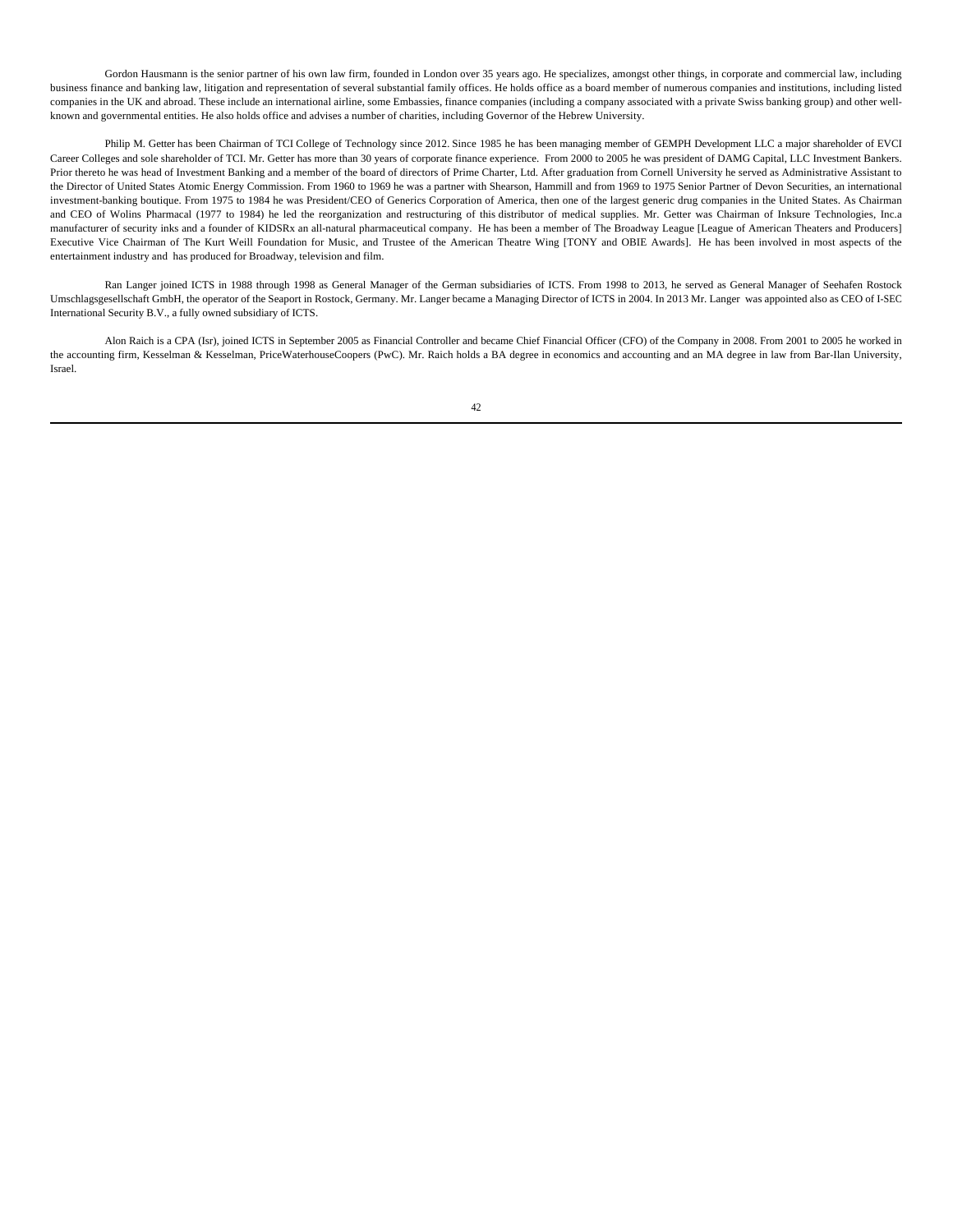### **Summary Compensation Table**

The following table sets forth compensation earned by the Company's Managing Directors and the highest paid executives during the years 2014 through 2016 (U.S. Dollars in thousands):

| Name and<br>Principal<br>Position | Year | Salary | Bonus | All Other<br>Compensations | Non-equity<br>Incentive<br>Plan<br>Compensation | Nonqualified<br>Deferred<br>Compensation<br>Earnings | Number<br>of<br>Option<br>Awards | Number<br>of<br>Stock<br>Awards | Total |
|-----------------------------------|------|--------|-------|----------------------------|-------------------------------------------------|------------------------------------------------------|----------------------------------|---------------------------------|-------|
|                                   |      |        |       |                            |                                                 |                                                      |                                  |                                 |       |
| Managing                          | 2016 | 332    | 1,106 | 60                         | ٠                                               | $\overline{a}$                                       | $\overline{\phantom{a}}$         | ٠                               | 1,498 |
| Director                          | 2015 | 222    | 1,110 | 21                         | $\overline{\phantom{a}}$                        | $\overline{\phantom{a}}$                             | $\sim$                           | $\sim$                          | 1,353 |
| (a)                               | 2014 | 191    |       | 21                         |                                                 |                                                      |                                  |                                 | 212   |
| Managing                          | 2016 |        |       | $\overline{\phantom{a}}$   |                                                 |                                                      |                                  | $\overline{\phantom{a}}$        |       |
| Director                          | 2015 | $\sim$ | ٠     | $\sim$                     | $\overline{\phantom{a}}$                        | $\sim$                                               | $\sim$                           | $\sim$                          |       |
|                                   | 2014 |        |       | 48                         |                                                 |                                                      |                                  | $\overline{\phantom{a}}$        | 48    |
| <b>General Manager</b>            | 2016 | 145    | 28    | 59                         |                                                 |                                                      |                                  |                                 | 232   |
| of a subsidiary                   | 2015 | 128    | 73    | 22                         |                                                 |                                                      |                                  | $\overline{\phantom{a}}$        | 223   |
| (b)                               | 2014 | 153    | 80    | 26                         | $\overline{\phantom{a}}$                        | $\sim$                                               | $\sim$                           | $\overline{\phantom{a}}$        | 259   |

a. Highest paid employee in 2016 and 2015.

#### b. Highest paid employee in 2014.

Each member of the Supervisory Board who is not an employee of the Company receives an annual fee of \$20 and a fee for each Supervisory Board or committee meeting attended of \$2. The Chairman of the Audit Committee receives an additional \$10 per year. The Chairman of the Board receives an annual fee of \$60.

Mr. Langer has been employed as Managing Director without compensation untill 2013. In 2013, the Company signed an employment agreement with Mr. Langer for which he will be entitled to a yearly salary of €144 per year (\$152 as of December 2016). In May 2015 the compensation committee and the Supervisory Board approved to increase Mr. Langer's salary to €240 per year (\$253 as of December 2016) and a bonus of €1,000 (\$1,055 as of December 31, 2016). In May 2016, an additional increase of salary to €300 per year (\$317 as of December 31, 2016) and a bonus of \$1,000 (\$1,055 as of December 31, 2016) was approved by the Supervisory Board.

Mr. Nir has been employed as a Managing Director since 2008 through December 31, 2014, at an annual cost of \$48 during the year ended December 31, 2014.

In December 2015 the compensation committee approved an annual fee of \$60 for the Chairman of the Supervisory Board, in addition to a one time grant of \$660 representing the annual salary for the last eleven years for which he was not compensated. In 2016 the Chairman of the Supervisory Board waived an amount of \$600 of the grant.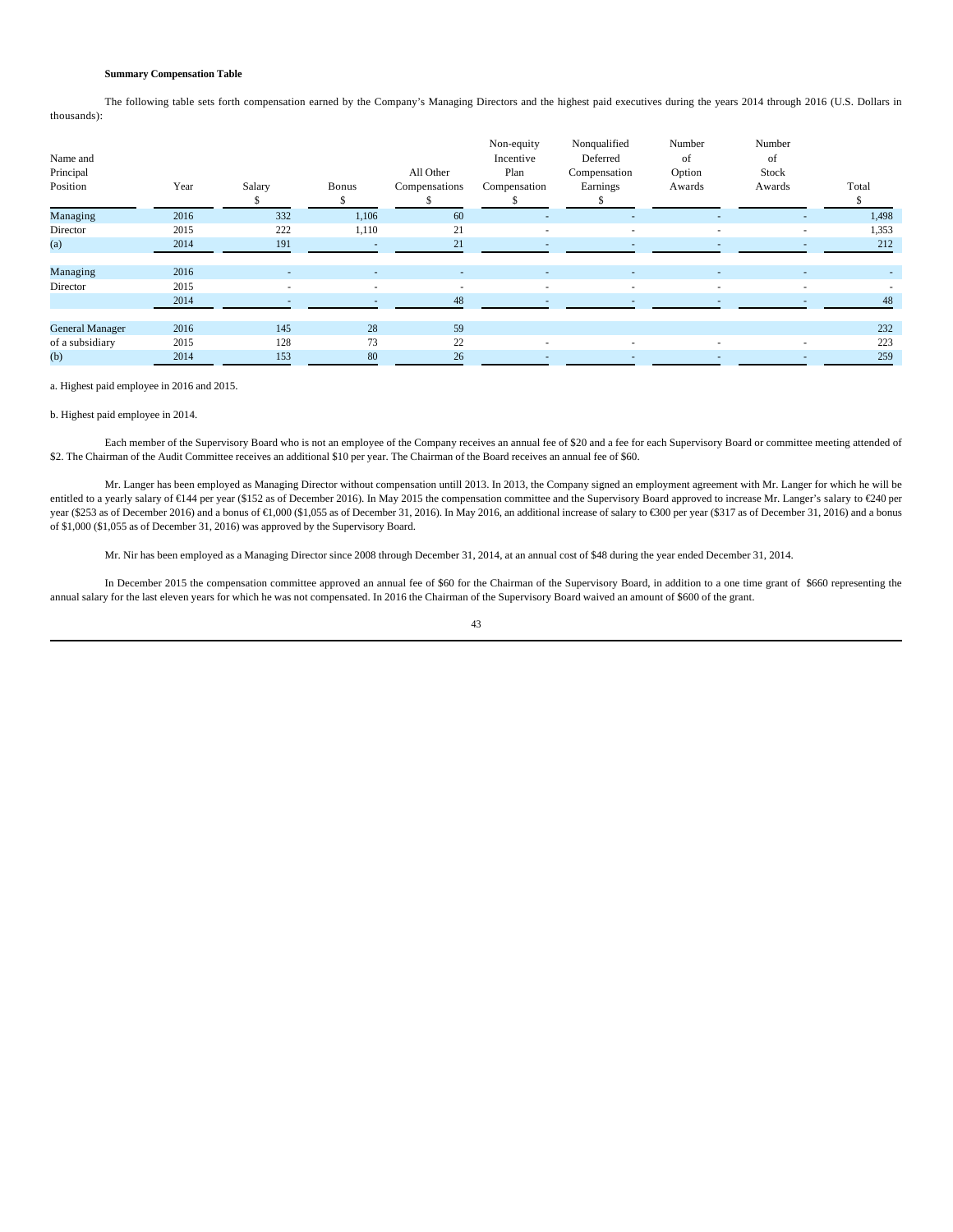The following table sets forth information concerning the aggregate compensation paid or accrued on behalf of all of our directors and executive officers as a group for the year ended December 31, 2016.

|                                              | Salaries, fees,<br>commissions<br>and bonuses |       | and other      | Pension, retirement<br>similar benefits |
|----------------------------------------------|-----------------------------------------------|-------|----------------|-----------------------------------------|
|                                              |                                               |       | (in thousands) |                                         |
| Supervisory Directors as a group (5 persons) |                                               | 185   |                |                                         |
| Officers as a group (4 persons)              |                                               | 1,969 |                | 174                                     |

### **Background and Compensation Philosophy**

Our Compensation Committee consists of Gail Lieberman, Chairman and Gordon Hausmann, all independent directors. The Compensation Committee and, prior to its establishment our Supervisory Board of Directors determined the compensation to be paid to our executive officers based on our financial and operating performance and prospects, the level of compensation paid to similarly situated executives in comparably sized companies, and contributions made by the officers' to our success. Each of the named officers will be measured by a series of performance criteria by the Supervisory Board of directors, or the compensation committee on a yearly basis. Such criteria will be set forth based on certain objective parameters such as job characteristics, required professionalism, management skills, interpersonal skills, related experience, personal performance and overall corporate performance.

Our Supervisory Board of Directors and Compensation Committee have not adopted or established a formal policy or procedure for determining the amount of compensation paid to our executive officers. The Compensation Committee makes an independent evaluation of appropriate compensation of key employees, with input from management. The Compensation Committee has oversight of executive compensation plans, policies and programs.

Our compensation program for our executive officers and all other employees is designed such that it will not incentivize unnecessary risk-taking. The base salary component of our compensation program is a fixed amount and does not depend on performance. Our cash incentive program takes into account multiple metrics, thus diversifying the risk associated with any single performance metric, and we believe it does not incentivize our executive officers to focus exclusively on short-term outcomes. Our equity awards are limited by the terms of our equity plans to a fixed maximum specified in the plan, and are subject to vesting to align the long-term interests of our executive officers with those of our stockholders.

### **Elements of Compensation**

We provide our executive officers with a base salary and certain bonuses to compensate them for services rendered during the year. Our policy of compensating our executives with a cash salary has served us well.

### **Board Practices**

We have a Supervisory Board and a Management Board. The Supervisory Board has the primary responsibility for supervising the policies of the Management Board and the general course of corporate affairs and recommending the adoption of the annual financial statements of ICTS by its shareholders. The Management Board is responsible for the day-to-day operations of ICTS. Members of the Supervisory Board and the Management Board are appointed by the shareholders for a term of one year. Non-executive officers are appointed by and serve at the satisfaction of the Management Board.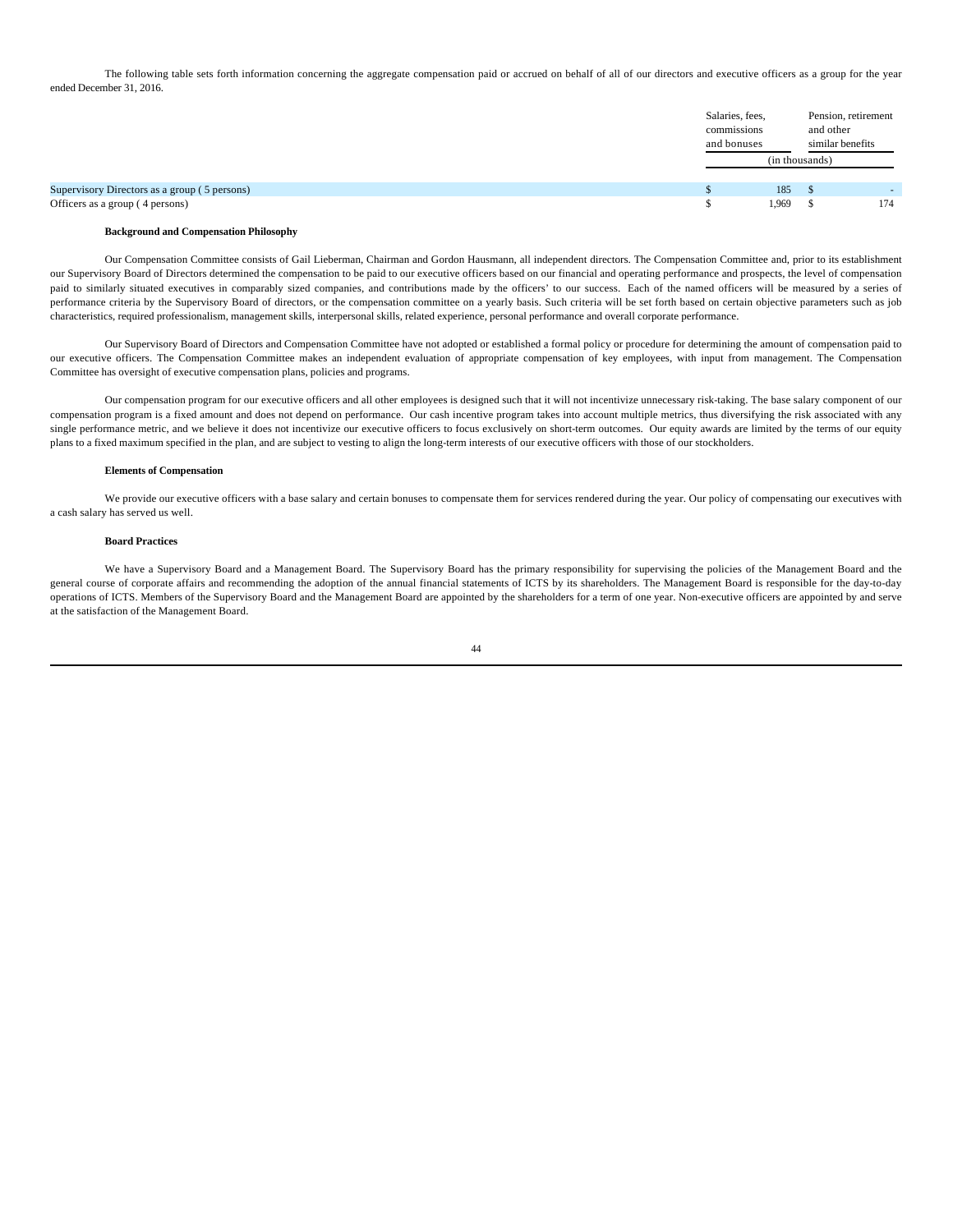The members of the Supervisory Board as of December 31, 2016 and the initial year they joined the Supervisory Board are as follows: Menachem Atzmon (1999), David W. Sass (2002), Philip M. Getter (2003), Gordon Hausmann (2005) and Gail F. Lieberman (2010).

The Audit Committee consists of Philip M. Getter, Chairman, Gail F. Lieberman and Gordon Hausmann, all of whom are independent. Mr. Getter and Ms. Lieberman have financial expertise. The audit committee evaluates ICTS's accounting policies and practices and financial reporting and internal control structures, selects independent auditors to audit the Company's financial statements and confers with the auditors and the officers. The Audit Committee has an Operating Charter as well.

We do not have a Nominating Committee. The members of the Audit Committee and Compensation Committee are all independent and were never officers or employees of the Company.

The Supervisory Board of the Company has adopted a Code of Ethics for principal Executive Officers, Directors and senior financial officers.

The Articles of Association of ICTS require at least one member of both the Management Board and the Supervisory Board, but do not specify a maximum number of members for such boards. The general meeting of shareholders determines the exact number of members of both the Management Board and the Supervisory Board. Under the laws of the Netherlands and the Articles of Association, each member of the Supervisory Board and Management Board holds office until such member's resignation, death or removal, with or without cause, by the shareholders.

### **Employees**

As of December 31, 2016, the Company has 6,603 employees, of which 4,458 employees are located in Europe, Far East and Israel and 2,145 are located in the United States.

### **Share Ownership**

See tables under Item 7: "Major Shareholders" and "Related Party Transactions" below.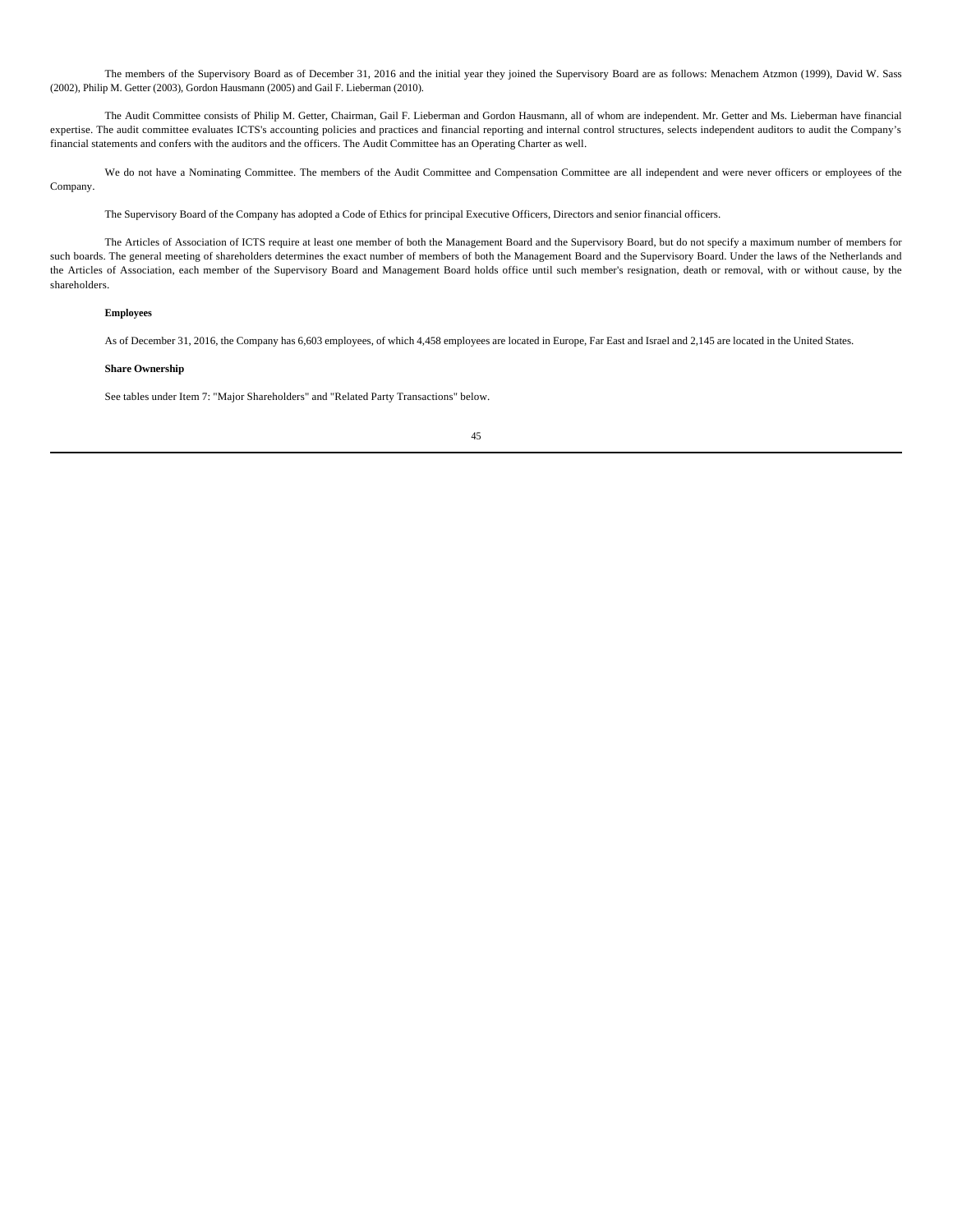#### **Options to Purchase Securities**

In February 2005, the Company adopted the 2005 Equity Incentive Plan and reserved 1,500,000 shares of common stock for future issuance. The plan expired in 2015 (the "Plan").

As of December 31, 2016 there are 150,000 options outstanding under the plan. As the plan expired there are no more options available for grant under this plan.

On December 2008 shareholders adopted the 2008 Employee, Director and Commitment Stock Option Plan (the "Plan"). The Plan provides a means whereby employees, officers, directors, and certain consultants and independent contractors of the Company ("Qualified Grantees") may acquire the Common Shares of the Company pursuant to grants of (i) Incentive Stock Options ("ISO") and (ii) "non-qualified stock options". A summary of the significant provisions of the Plan is set forth below. The following description of the Plan is qualified in its entirety by reference to the Plan itself.

The purpose of the Plan is to further the long-term stability, continuing growth and financial success of the Company by attracting and retaining key employees, directors and selected advisors through the use of stock incentives, while stimulating the efforts of these individuals upon whose judgment and interest the Company is and will be largely dependent for the successful conduct of its business. The Company believes that the Plan will strengthen these individuals' desire to remain with the Company and will further the identification of their interests with those of the Company's shareholders.

The Plan provides that options to purchase up to 1,500,000 Common Shares of the Company may be issued to the employees and outside directors. All present and future employees shall be eligible to receive incentive awards under the Plan, and all present and future non-employee directors shall be eligible to receive non-statutory options under the Plan. An eligible employee or non-employee director shall be notified in writing, stating the number of shares for which options are granted, the option price per share, and conditions surrounding the grant and exercise of the options.

The exercise price of shares of Company Stock covered by an ISO shall not be less than 100% of the fair market value of such shares on the date of grant; provided that if an ISO is granted to an employee who, at the time of the grant, is a 10% shareholder, then the exercise price of the shares covered by the incentive stock option shall not be less than 110% of the fair market value of such shares on the date of the grant. The exercise price of shares covered by a non-qualified stock option shall be not less than 85% of the fair market value of such shares on the date of the grant. The Plan shall be administered by the Compensation Committee

As of December 31, 2016, there were no outstanding options under the plan. Options available for grant under the plan are 1,500,000. The plan expires in 2018.

In June 2016 one of the Company's subsidiaries granted 228,000 options to certain employees of one of the Company's subsidiaries. The fair value of the subsidiary's stock as evaluated by a third party was zero as of the day of the grant. Options were granted at an exercise price of €0.01.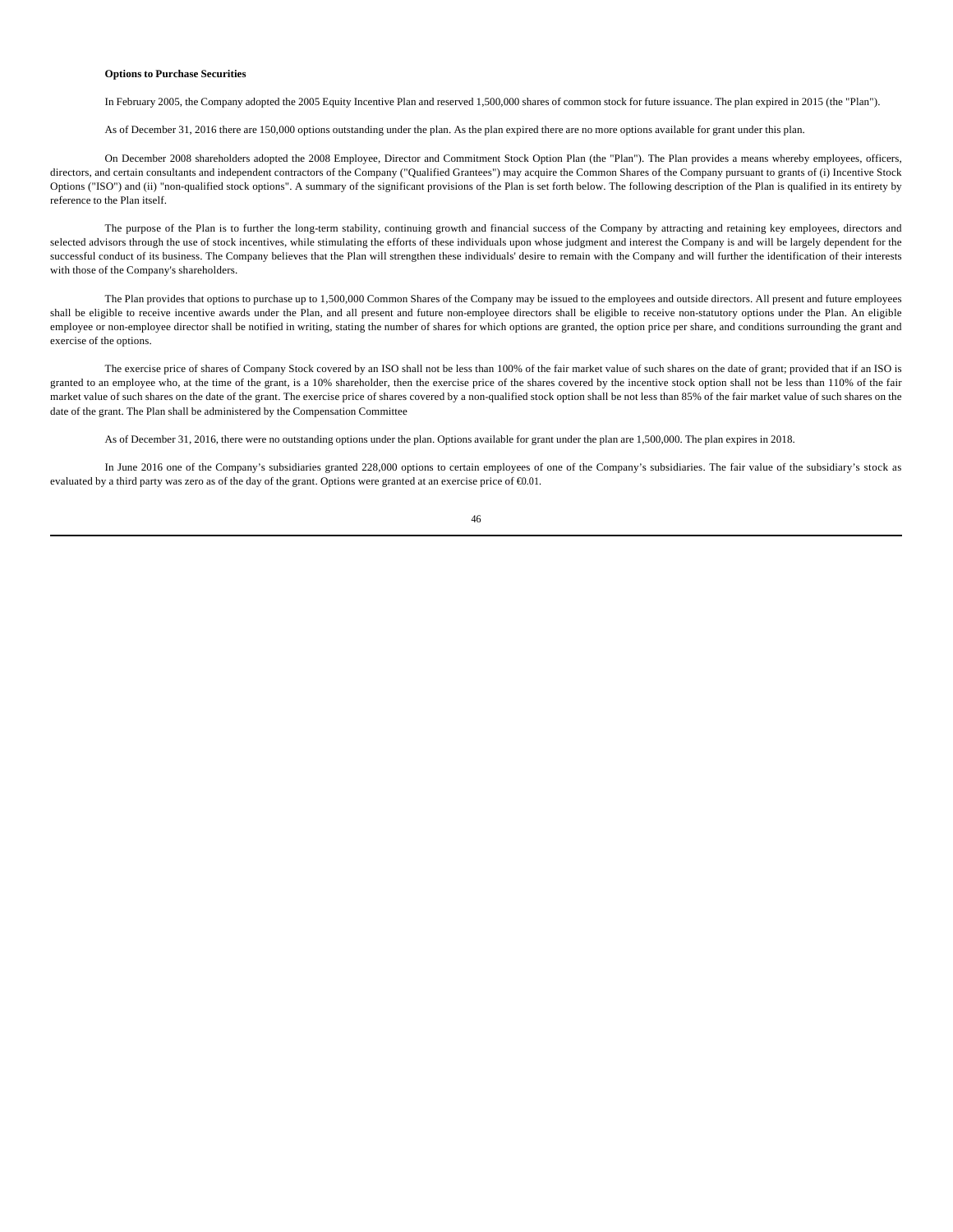### **U.S. Federal Income Tax Consequences**

The rules governing the U.S. federal tax treatment of stock options, restricted stock and shares acquired upon the exercise of stock options are quite technical. Therefore, the description of U.S. federal income tax consequences set forth below is necessarily general in nature and does not purport to be complete.

Moreover, the statutory provisions are subject to change, as are their interpretations, and their application may vary in individual circumstances. In particular, the "American Jobs Creation Act of 2004" imposed rules concerning the taxation of various deferred compensation arrangements. It is not clear whether, and to what extent, these rules apply to awards under the Plan. Although the Comapny does not believe that awards under the Plan are affected by the rules, there can be no assurance to that effect until adequate guidance is forthcoming fromthe U.S. Treasury Department. Finally, the tax consequences under applicable state, local and foreign income tax laws may not be the same as under the U.S. federal income tax laws.

### **Incentive Stock Options**

ISOs granted pursuant to the Plan are intended to qualify as incentive stock options within the meaning of Section 422A of the Internal Revenue Code. If the participant makes no disposition of the shares acquired pursuant to exercise of an ISO within one year after the transfer of shares to such participant and within two years from grant of the option, such participant will realize no taxable income as a result of the grant or exercise of such option, and any gain or loss that is subsequently realized may be treated as long-term capital gain or loss, as the case may be. Under these circumstances, neither the Company nor any subsidiary will be entitled to a deduction for federal income tax purposes with respect to either the issuance of the ISOs or the issuance of shares upon their exercise.

If shares acquired upon exercise of ISOs are disposed of prior to the expiration of the above time periods, the participant will recognize ordinary income in the year in which the disqualifying disposition occurs, the amount of which will generally be the lesser of (i) the excess of the fair market value of the shares on the date of exercise over the option price, or (ii) the gain recognized on such disposition. Such amount will ordinarily be deductible for federal income tax purposes by the Company or subsidiary for which the participant performs services ("service recipient") in the same year, provided that the amount constitutes reasonable compensation for services that would result in a deduction for U.S. federal income tax purposes and that certain federal income tax withholding requirements are satisfied. In addition, the excess, if any, of the amount realized on a disqualifying disposition over the market value of the shares on the date of exercise will be treated as capital gain.

The foregoing discussion does not consider the impact of the alternative minimum tax, which may be particularly applicable to the year in which an ISO is exercised.

#### **Non-qualified Stock Options**

A participant who acquires shares by exercise of Non Qualified Stock Options generally realizes as taxable ordinary income, at the time of exercise, the difference between the exercise price and the fair market value of the shares on the date of exercise. Such amount will ordinarily be deductible by the service recipient for federal income tax purposes in the same year, provided that the amount constitutes reasonable compensation for services that would result in a deduction for U.S. federal income tax purposes and that certain federal income tax withholding requirements are satisfied. Subsequent appreciation or decline in the value of the shares on the sale or other disposition of the shares will generally be treated as capital gain or loss.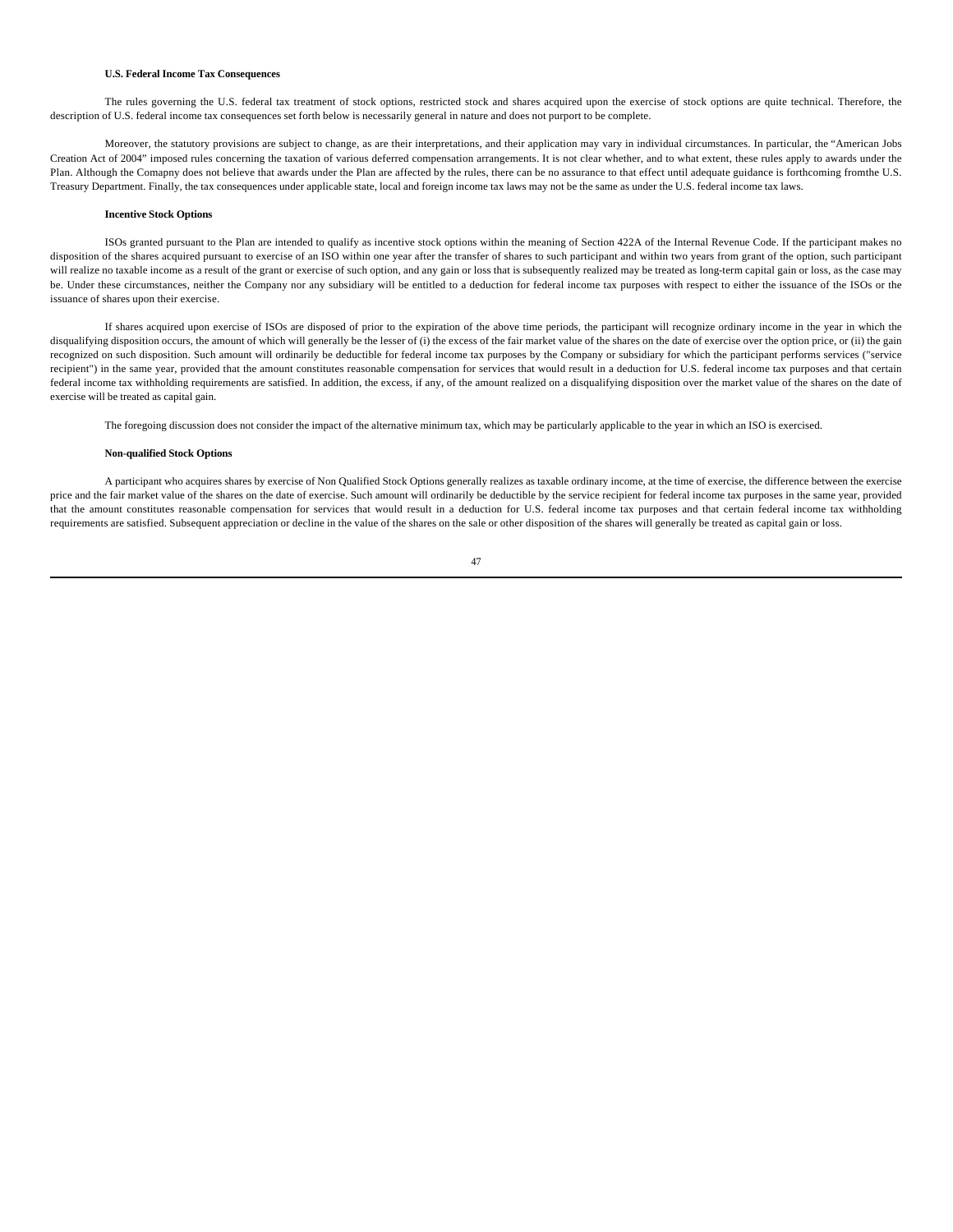#### **Restricted Stock**

A participant granted shares of restricted stock under the Plan is not required to include the value of such shares in ordinary income until the first time such participant's rights in the shares are transferable or are not subject to substantial risk of forfeiture, whichever occurs earlier, unless such participant timely files an election under Section 83(b) of the Internal Revenue Code to be taxed on the receipt of the shares.

In either case, the amount of such income will be equal to the excess of the fair market value of the stock at the time the income is recognized over the amount (if any) paid for the stock.

The service recipient will ordinarily be entitled to a deduction, in the amount of the ordinary income recognized by the participant, for the service recipient's taxable year in which the participant recognizes such income, provided that the amount constitutes reasonable compensation for services that would result in a deduction for U.S. federal income tax purposes and that certain federal income tax withholding requirements are satisfied.

### **Item 7. Major Shareholders and Related Party Transactions**

### **Major Shareholders**

The following table sets forth certain information regarding ownership of the Company's Common Shares as of April 15, 2017 with respect to:

(1) Each person who is known by the Company to own beneficially more than 5% of the Company's outstanding Common Shares.

(2) All directors and officers as a group.

| Percent of<br>Amount |                      |
|----------------------|----------------------|
| Beneficially         | <b>Common Shares</b> |
| Owned (a)            | Outstanding (b)      |
|                      |                      |
| 57.6%                | 12,085,528           |
|                      |                      |
| 14.3%                | 3,000,000            |
|                      |                      |
| 5.7%                 | 1,202,483            |
|                      |                      |
| 85.1%                | 17,871,574           |
|                      |                      |

(a) As to each shareholder, the percentage is calculated using the amount beneficially owned by such shareholder divided by the number of total outstanding common shares and the shares issuable pursuant to the exercise of options exercisable within 60 days from the date of the grant, if any held by such shareholder. Common shares subject to options that are immediately exercisable or exercisable within 60 days of the date of the grant are deemed outstanding for computing the ownership percentage of the shareholder holding such options, but are not deemed outstanding for computing the ownership of any other shareholders.

(b) The amounts include common shares owned by each of the above, directly or indirectly.

(c) 1. The MacPherson Trust ("Trust") was created for the benefit of the family of Mr. Menachem J. Atzmon. The Trust owns Spencer Corporation, Limited, which holds together with the Trust approximately 57.6% of the issued and outstanding Common Shares on behalf of the Trust. Mr. Atzmon disclaims any beneficial interest in the MacPherson Trust. Spencer Corporation, Limited and the MacPherson Trust together with Mr. Atzmon are able to appoint all the directors of ICTS and control the affairs of ICTS.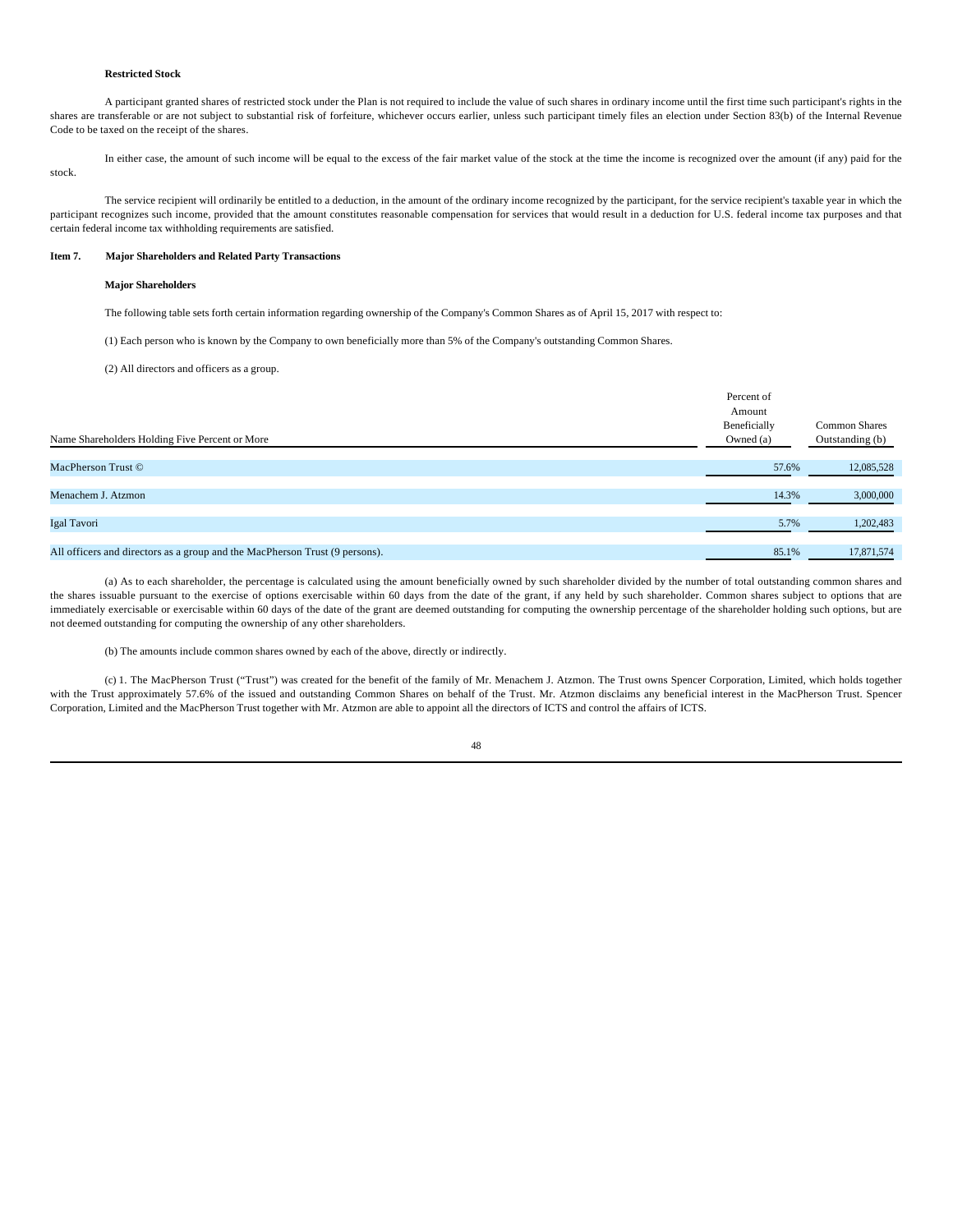2. As of April 15, 2017 the Company received loans from a related party in the total amount of \$25.7 million and accrued interest of \$10.5 million. The principle is convertible to the Company's common stock at a rate of \$1.50 per share and the accrued interest is convertible at a rate of \$0.75 per share. The calculation above does not take into consideration the conversion of those loans.

### **Review, Approval or Ratification of Transactions with Related Persons**

All ongoing and future transactions between the Company and any of our officers and directors and their respective affiliates, including loans by our officers and directors, will be on terms believed by us to be no less favorable than are available from unaffiliated third parties. Such transactions or loans, including any forgiveness of loans, will require prior approval by the Audit Committee (whose members are independent directors) and by a majority of our disinterested independent directors (to the extent we have any) or the members of our Supervisory Board who do not have an interest in the transaction, in either case who had access, at our expense, to our attorneys or independent legal counsel. We will not enter into any such transaction unless our disinterested and independent directors determine that the terms of such transaction are no less favorable to us than those that would be available to us with respect to such a transaction from unaffiliated third parties. We will not enter into a business combination or invest alongside any of our directors, officers, any affiliate of ours or of any of our directors or officers or a portfolio company of any affiliate of our directors or officers.

#### **Related Party Transactions**

Entities related to two of the Company's Supervisory Board members provide legal services to the Company. Legal expense related to these services is \$58 thousand, \$47 thousand and \$58 thousand for the years ended December 31, 2016, 2015 and 2014, respectively. Included in accounts payable on the accompanying consolidated balance sheets is \$6 thousand and \$28 thousand due for these services as of December 31, 2016 and 2015, respectively.

In January 2009, the Company engaged the services of a related party to provide certain selling and management services to its technology segment. The Company incurred expenses of \$227 thousand, \$223 thousand and \$161 thousand for such services for the years ended December 31, 2016, 2015 and 2014, respectively.

In May 2013, an entity related to the Company's main shareholder provided a letter of credit of \$1,000 thousand to a commercial bank to guarantee a borrowing arrangement on behalf of one of the Company's subsidiaries.

In February 2014, the Company engaged the services of a related party to provide certain selling services to its technology segment. The Company incurred expenses of \$52, \$48 and \$49 for such services for the years ended December 31, 2016, 2015 and 2014, respectively.

In May 2014, the Company engaged the services of a related party to provide certain administrative services. The Company incurred expenses of \$0, \$15 and \$15 for such services in each of the years ended December 31, 2016, 2015 and 2014, respectively.

In November 2015, the Company engaged the services of a related party to provide internal audit services. The Company incurred expenses of \$112 thousand and \$13 thousand for such services for the years ended December 31, 2016 and 2015, respectively.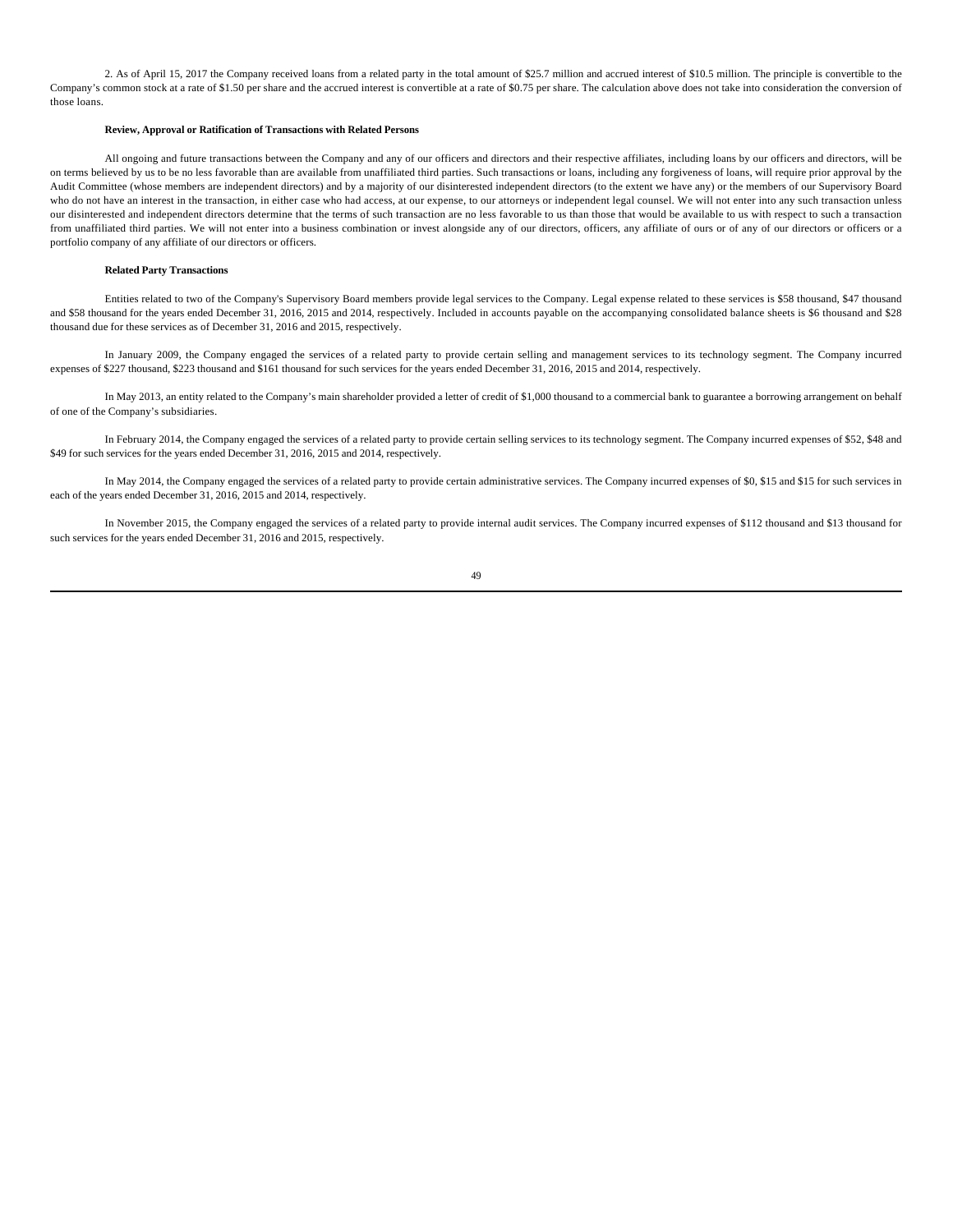In December 2015, the Supervisory Board approved an annual compensation for the Chairman of the Supervisory Board, a related party, of \$60 thousand. In addition, as the Chairman of the Supervisory Board was not compensated for the last eleven years, a one-time grant of \$660 thousand was approved. In September 2016, the chairman of the Supervisory Board forgave \$600 thousand of this grant.

In December 2015, the Company issued 2.9 million shares to certain directors and officers of the Company for a purchase price of \$0.60 per share.

In November and December 2016, the Company issued 2.8 million shares to certain directors and officers of the Company for a purchase price ranging from \$0.40 - \$0.45 per share.

### **Item 8. Financial Information**

The Consolidated Financial Statements and Financial Statement Schedule are included herein on pages F-1 through F-36.

#### **Legal Proceedings**

### September 11, 2001 Terrorist Attacks

As a result of the September 11, 2001 terrorist attacks, numerous lawsuits charging the Company with wrongful death and/or property damage were commenced in the United States District Court, Southern District of New York (the "Court"), resulting from certain airport security services provided by the Company for United Flight 175 out of Logan Airport in Boston, Massachusetts.

All the wrongful death personal injury cases have been settled or dismissed at no cost to the Company because the payments were covered by the Company's insurance. The Court approved the settlements.

All but one of the property loss cases also has been settled at no cost to the Company, because the payments were covered by the Company's insurance. One of the property loss cases remain pending against, among others, the Company. The Court granted defendants motion for summary judgments that the plaintiffs have appealed and oral arguments have been held. The plaintiffs in the case are seeking reimbursement for claimed damages relating to their lease of the towers. The defendants are hopeful that the remaining property loss cases will be dismissed.

In any event, the Company has already paid the limits of its liability insurance in settlement costs. The Company contends that a federal statute passed after the events of September 11, 2001 protects it from having to make any further monetary payments, regardless of whether it is found liable in any of the remaining cases.

### Claims by former employees

The Company is subject to wrongful termination claims made by certain former employees of one of its European subsidiaries. The aggregate amount of such claims is approximately \$711. At the present time, the Company is not able to determine the likelihood of an unfavorable outcome or estimate a range of potential loss related to these matters.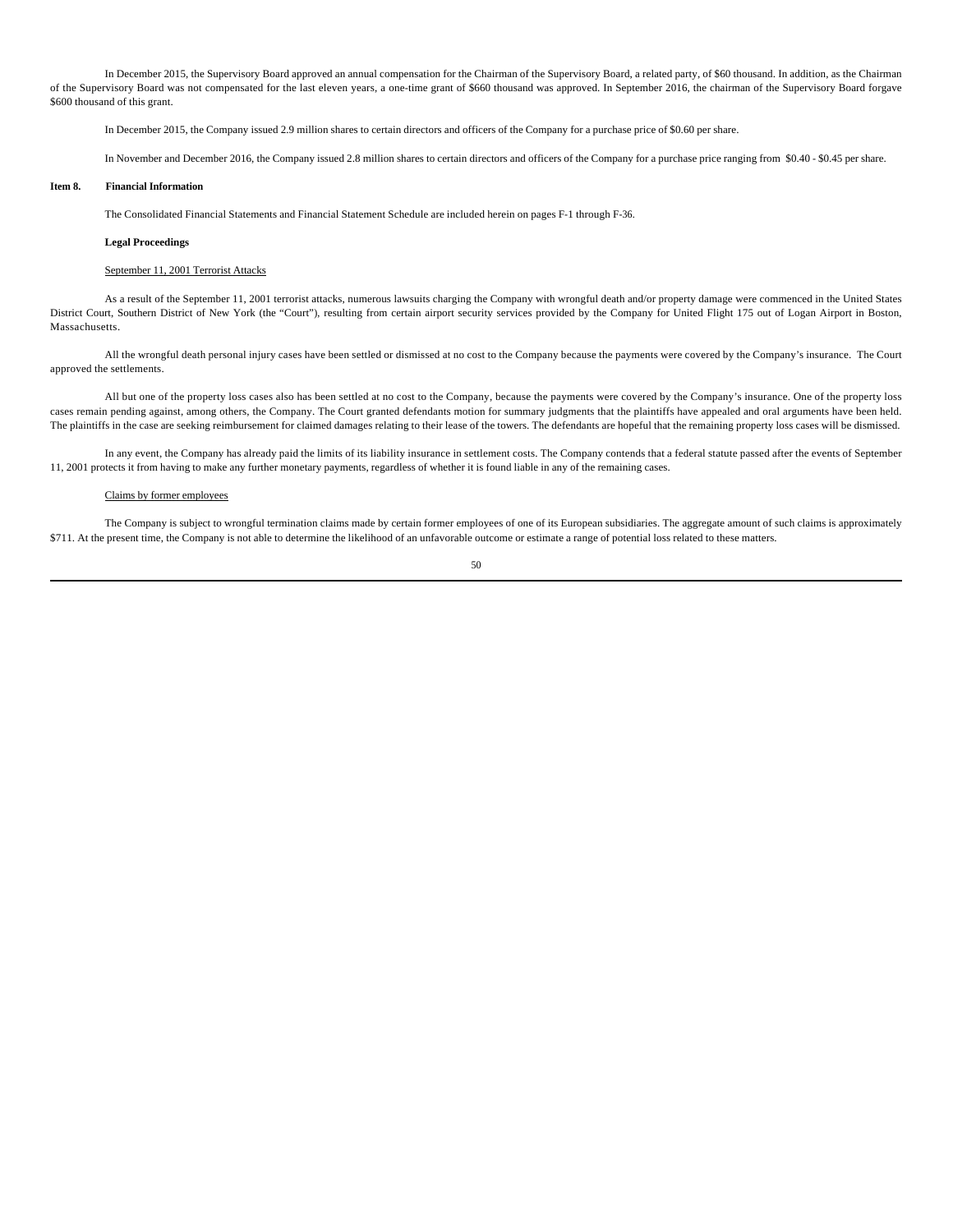### Minimum wage increase

In August 2015, the Company was informed about a court decision, which approved an increase to the minimum wage for the city of SeaTac, Washington (location of Seattle Airport). The increase to the minimum wage was originally approved by a vote in King County, Washington in 2013 (to be effective January 1, 2014). However, a court ruled that SeaTac employees were excluded from this increase because the airport was under the jurisdiction of the Port of Seattle and not the city of SeaTac. In August 2015, this decision was overturned by the State Supreme Court and accordingly, the Company is required to increase the minimum wage of its employees at the SeaTac Airport according to the court decision, effective January 1, 2014. The Company has estimated that it has a total liability of approximately \$3,600 for back wages (inclusive of interest amounting to approximately \$600) as of December 31, 2016 and has recorded an accrual for this liability.

As the increase in minimum wage was not paid yet to the employees, an employee of the Company filed a class action lawsuit against the Company, in the United States District Court, Western District of Washington. The employee alleges the Company failed to pay the proper SeaTac minimum wage. Plaintiffs served written discovery to the individual defendants. Additional two lawsuits were filed against the Company in the Circuit Court for King County, State of Washington, on the same subject.

### **General**

The Company is subject to various investigations, claims and legal proceedings covering a wide range of matters that arise in the ordinary course of its business activities. These claims are primarily related to grievances filed by current and former employees for unfair labor practices or discrimination, and for passenger aviation claims. Management recognizes a liability for any matter when the likelihood of an unfavorable outcome is deemed to be probable and the amount is able to be reasonably estimated. Management has concluded that such claims, in the aggregate, would not have a material adverse effect on the Company's consolidated financial position, results of operations, or cash flows.

### **Item 9. The Offer and Listing**

Our shares of common stock are currently traded on the OTC under the symbol ICTSF.

The reported high and low closing sales prices per shares during the last five years were as follows:

| Year | High |    | Low  |
|------|------|----|------|
| 2012 | 1.60 |    | 0.04 |
| 2013 | 1.39 |    | 0.45 |
| 2014 | 2.39 | ۰D | 0.75 |
| 2015 | 0.85 |    | 0.51 |
| 2016 | 0.71 |    | 0.40 |
|      |      |    |      |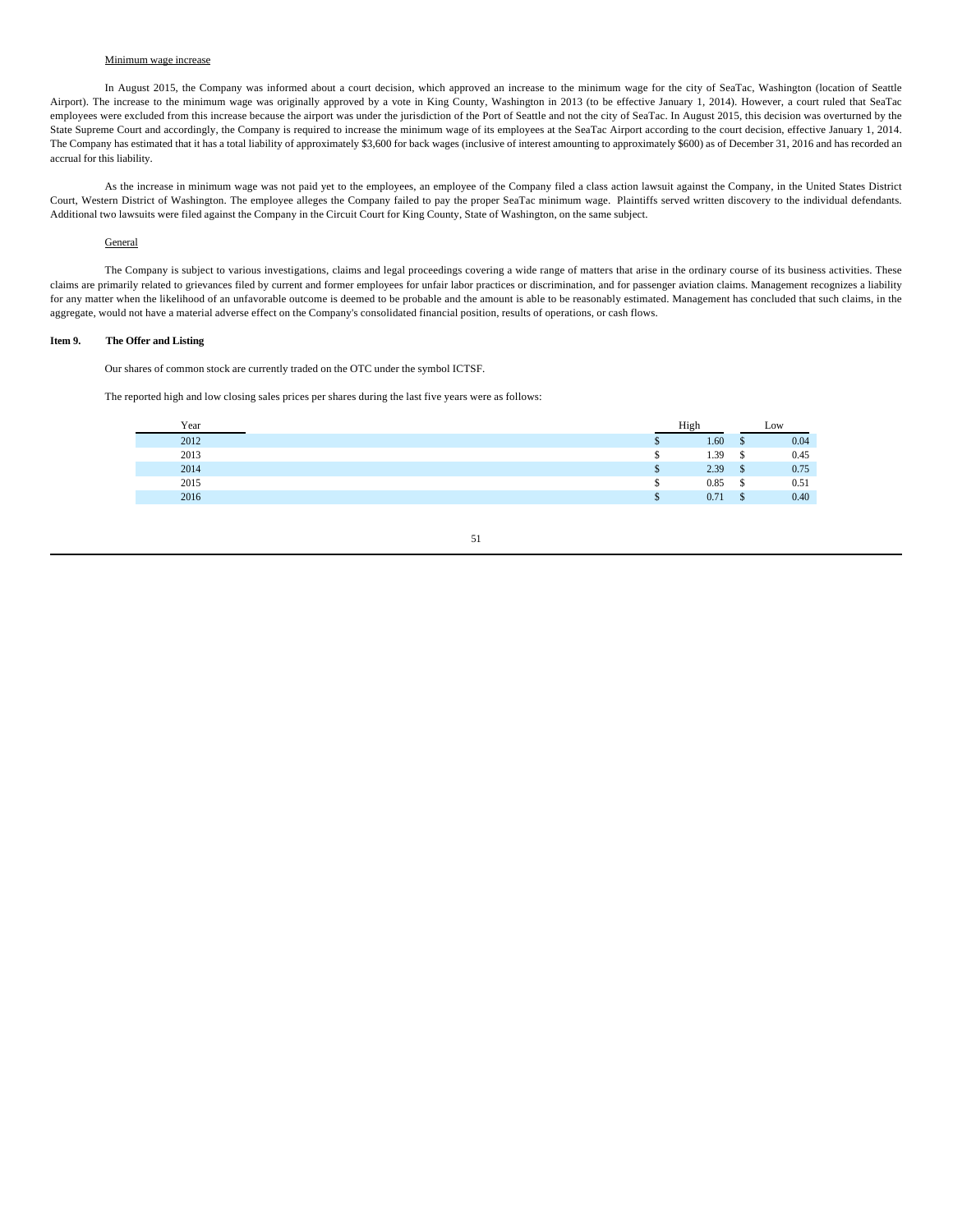The reported high and low closing sales prices per share during each quarter for the last 3 years were as follows:

| 2016                 |              | High |              | Low  |
|----------------------|--------------|------|--------------|------|
| <b>First Quarter</b> | $\mathbb{S}$ | 0.55 | \$           | 0.47 |
| Second Quarter       | \$           | 0.50 | S            | 0.45 |
| <b>Third Quarter</b> | \$           | 0.65 | \$           | 0.40 |
| Fourth Quarter       | \$           | 0.71 | S            | 0.40 |
| 2015                 |              | High |              | Low  |
| <b>First Quarter</b> | S            | 0.85 | S            | 0.59 |
| Second Quarter       | \$           | 0.73 | \$           | 0.55 |
| <b>Third Quarter</b> | \$           | 0.79 | $\mathbf{s}$ | 0.56 |
| Fourth Quarter       | \$           | 0.60 | \$           | 0.51 |
| 2014                 |              | High |              | Low  |
| <b>First Quarter</b> | \$           | 0.90 | \$           | 0.75 |
| Second Quarter       | \$           | 2.39 | S            | 0.87 |
| <b>Third Quarter</b> | \$           | 1.30 | $\mathbf{s}$ | 0.96 |
| Fourth Quarter       | \$           | 1.20 | \$           | 0.85 |

### **Item 10. Additional Information**

### **Articles of Association**

#### Introduction

The material provisions of the Company's Articles of Association are summarized below. Such summaries do not purport to be complete statements of these provisions and are qualified in their entirety by reference to such exhibit. The Company was registered by the Department of Justice at Amstelveen, Netherlands on October 9, 1992. The objectives of the Company are generally to manage and finance businesses, extend loans and invest capital as described in greater detail in Article 2 of the Company's Articles of Association.

### Shares

As a Netherlands "Naamloze Vennootschap" (N.V.), public limited liability company, we are subject to certain requirements not generally applicable to corporations organized under the laws of jurisdictions within the United States. Among other things, the authority to issue shares is vested in the general meeting of shareholders, except to the extent such authority to issue shares has been delegated by the shareholders or by the Articles of Association to another corporate body for a period not exceeding five years.

The issuance of the common shares is generally subject to shareholder pre-emptive rights, except to the extent that such pre-emptive rights have been excluded or limited by the general meeting of shareholders (subject to a qualified majority of two-thirds of the votes if less than 50% of the outstanding share capital is present or represented) or by the corporate body designated to do so by the general meeting of shareholders or the Articles of Association. Such a designation may only take place if such corporate body has also been designated to issue shares. The resolution by with the pre-emptive rights are excluded or limited needs to be filed with the Dutch Trade Registry, which is publically accessible, within 8 days of such resolution.

In this regard, the general meeting of shareholders has authorized our Supervisory Board to issue any authorized and unissued shares at any time up to five years from December 27, 2012, the date of such authorization, and has authorized the Supervisory Board to exclude or limit shareholder pre-emptive rights with respect to any issuance of common shares prior to such date. Such authorizations may be renewed by the general meeting of shareholders from time to time, for up to five years at a time. This authorization would also permit the issuance of shares in an acquisition, provided that shareholder approval is required in connection with a statutory merger (except that, in certain limited circumstances, the board of directors of a surviving company may resolve to legally merge the company). Shareholders do not have pre-emptive rights with respect to shares which are issued against payment other than in cash or which are issued to employees of the Company or subsidiary. Should the Company issue so-called preferred shares, i.e. shares that exclude or only grant to a limited extent its shareholders a right to share in the profits above a certain percentage of the nominal value of their shares or a share in a liquidation surplus above the nominal value of their shares, then these shareholders do not have pre-emptive rights regarding the issuance of ordinary shares; ordinary shareholders do not have pre-emptive rights regarding the issuance of preferred shares.

On December 27, 2012, at the general meeting of shareholders it was approved to increase the authorized share capital to €15 million or 33,333,334 shares. In addition, it was approved at the shareholders' meeting that in the event that at least ninety percent of the authorized share capital is issued, the authorized capital of the Company can be increased to €67,5 million or 150,000,000 shares.

Our authorized share capital is currently divided into 33,333,334 common shares, par value 0.45 Euro per common share. Article 24, of the Articles of Association provide that in the event the Management Board files a declaration with the Dutch Chamber of Commerce that at least ninety percent of the authorized share capital is issued, Article 3 of the Articles of Association will provide as follows: "The authorized capital of the Company amounts to EUR 67,500,000 dividend into one hundred fifty million (150,000,000) shares, each share having a par value of EUR 0.45."

The common shares may be in bearer or registered form. As of December 31, 2016, 21,000,000 shares were issued and outstanding.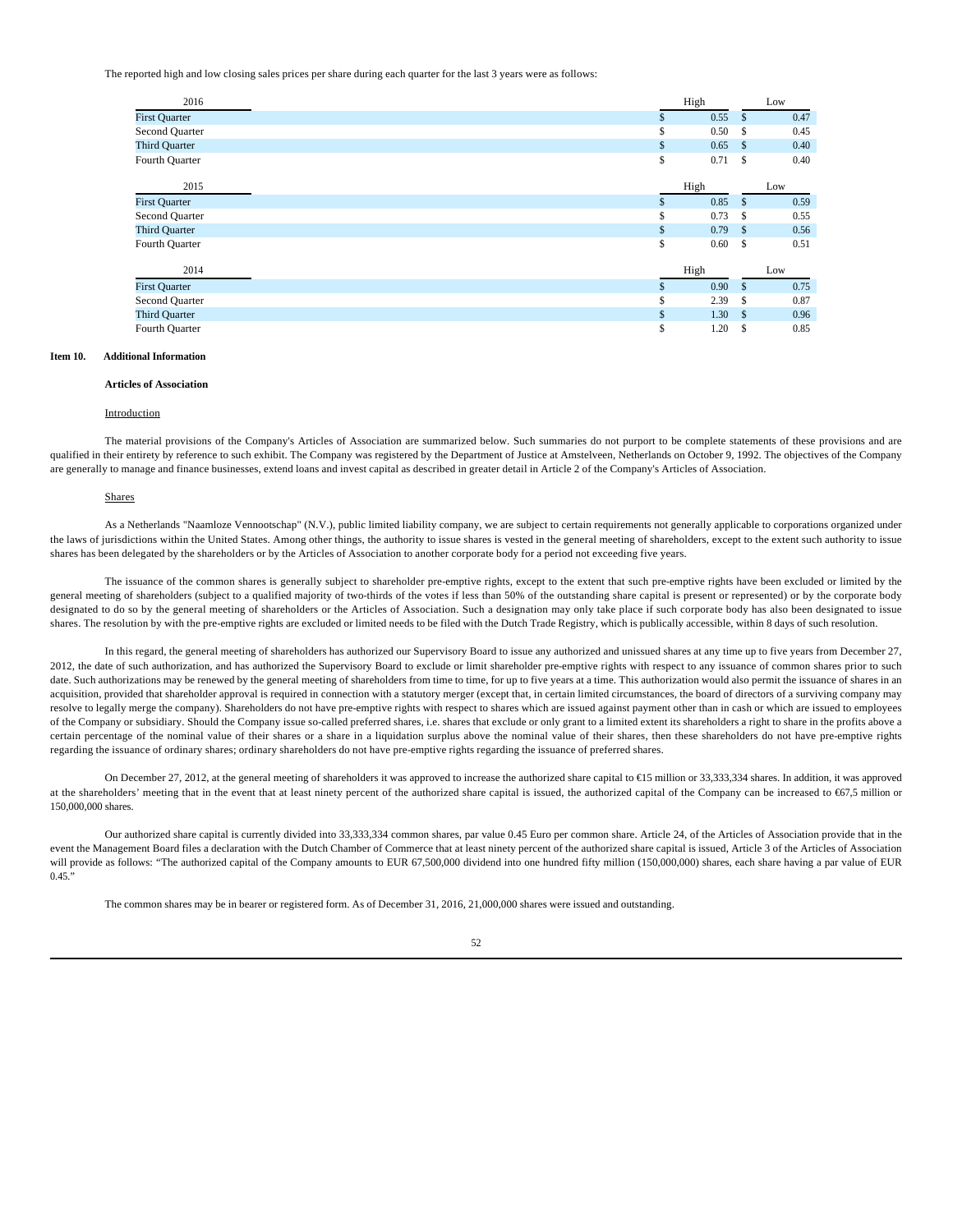### Dividends

The Supervisory Board, may decide that all or part of the Company's profits should be retained and not be made available for distribution to shareholders. Those profits that are not retained shall be distributed to holders of common shares, provided that the distribution does not reduce shareholders' equity below the issued share capital increased by the amount of reserves required by Netherlands law.

Dividends on common shares may be paid out of annual profits shown in the Company's annual accounts, which must be adopted by the general meeting. At its discretion, subject to statutory provisions, the Management Board may, with the prior approval of the Supervisory Board, distribute one or more interim dividends on the common shares before the annual accounts have been adopted by the Company's general meeting. Existing reserves that are distributable in accordance with Netherlands law may be made available for distribution upon proposal by the Management Board, subject to prior approval by the Supervisory Board. With respect to cash payments, the rights to dividends and distributions shall lapse if such dividends or distributions are not claimed within five years following the day after the date on which they were made payable.

#### Supervisory Board

Members of our Supervisory Board are appointed by the general meeting for a term of one year.

### General Meeting of Shareholders

The Company's general meeting of shareholders will be held at least once a year, not later than six months after the end of the fiscal year. Notices convening a general meeting will be mailed to holders of registered shares at least 15 days before the general meeting and will be published in national newspapers in the Netherlands and abroad in countries where the Company's bearer shares are admitted for official quotation.

In order to attend, address and vote at the general meeting of shareholders, the holders of the Company's registered shares must notify it in writing of their intention to attend the meeting and holders of the Company's bearer shares must direct the depository to their bearer shares, each as specified in the published notice. However, shareholders and other persons entitled to attend the general meetings of shareholders may be represented by proxies with written authority.

Other general meetings of shareholders may be held as often as deemed necessary by the Supervisory Board or the Management Board and must be held if one or more shareholders or other persons entitled to attend the general meeting of shareholders jointly representing at least 10% of the Company's issued share capital make a written request to the Supervisory Board or the Management Board that a meeting must be held and specifying in detail the business to be dealt with at such meeting. Resolutions are adopted at general meetings of shareholders by a majority of the votes cast, except where a different proportion of votes are required by the Articles of Association or Netherlands law, in a meeting in which holders of at least fifty percent (50%) of the outstanding common shares are represented. Each share carries one vote.

### Amendment of Articles of Association and Winding Up

A resolution presented to the general meeting amending the Company's Articles of Association or winding up the Company may only be taken when a proposal thereto is stated in the notice of meeting and with respect to amending the Company's Articles of Association, a copy of the proposal in which the modification is stated in full on file and available for inspection.

A resolution to dissolve the Company must be approved by at least a two-third majority of the votes cast, in a meeting in which holders of at least fifty percent (50%) of the outstanding common shares are represented.

### Adoption of Annual Accounts

The Company's annual Netherlands statutory accounts, together with a certificate of its auditors, will be submitted to the general meeting of shareholders for adoption.

Contrary to what is provided in the Company's Articles of Association, approval of the annual accounts by the shareholders does not discharge the Management Board and the Supervisory Board from liability for the performance of their respective duties for the past financial year. In order to discharge the Supervisory Board and Management Board and their members from liability a separate resolution thereto needs to be adopted by the general meeting of shareholders (which resolution can be adopted in the same meeting in which the annual accounts will be adopted). Under Netherlands law, this discharge is not absolute and will not be effective with respect to matters which are not disclosed to the shareholders.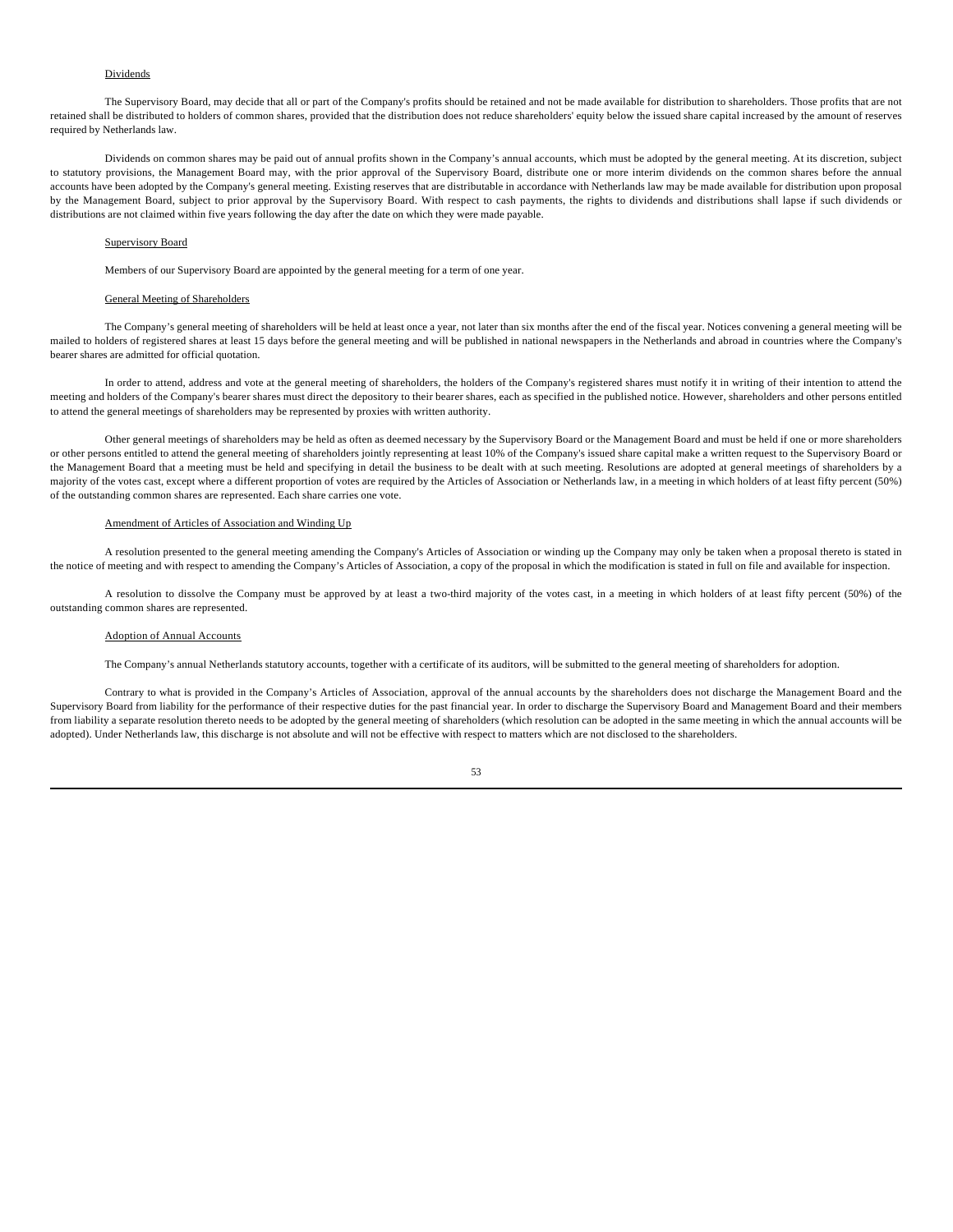### **Liquidation Rights**

In the event of the Company's dissolution and liquidation, the assets remaining after payment of all debts and liquidation expenses are to be divided proportionately among the holders of the common shares.

### **Issues of new shares and pre-emptive rights**

The authority to issue shares is vested in the general meeting of shareholders, except to the extent such authority to issue shares has been delegated by the shareholders to another corporate body for a period not exceeding five years.

The issuance of the common shares is generally subject to shareholder pre-emptive rights, except to the extent that such pre-emptive rights have been excluded or limited by the general meeting of shareholders (subject to a qualified majority of two-thirds of the votes if less than 50% of the outstanding share capital is present or represented) or by the corporate body designated to do so by the general meeting of shareholders. Such a designation may only take place if such corporate body has also been designated to issue shares. In this regard, the general meeting of shareholders has authorized our Supervisory Board to issue any authorized and unissued shares at any time up to five years from December 17, 2012, the date of such authorization, and has authorized the Supervisory Board to exclude or limit shareholder pre-emptive rights with respect to any issuance of common shares prior to such date.

This authorization would also permit the issuance of shares in an acquisition, provided that shareholder approval is required in connection with a statutory merger (except that, in certain limited circumstances, the Supervisory Board of directors of a surviving company may resolve to legally merge the company).

### **Repurchase and Cancellation of Shares**

We may repurchase our common shares, subject to compliance with the requirements of certain laws of the Netherlands (and provided the aggregate nominal value of the Company's common shares acquired by it at any one time amounts to no more than one-tenth of its issued share capital). Common shares owned by the Company may not be voted or counted for quorum purposes. Any such purchases are subject to the authorization of the general meeting of shareholders. Such authorization is not effective for more than 18 months. The Company may resell shares it purchases. Upon a proposal of the Supervisory Board, the Company's general meeting shall have the power to decide to cancel shares acquired by the Company or to reduce the nominal value of the common shares.

Any such proposal is subject to general requirements of Netherlands law with respect to reduction of share capital.

Only shares which the Company holds or for which it holds the depository receipts may be cancelled.

### **Material contracts**

For material contracts See "Item 8 - Financial Information".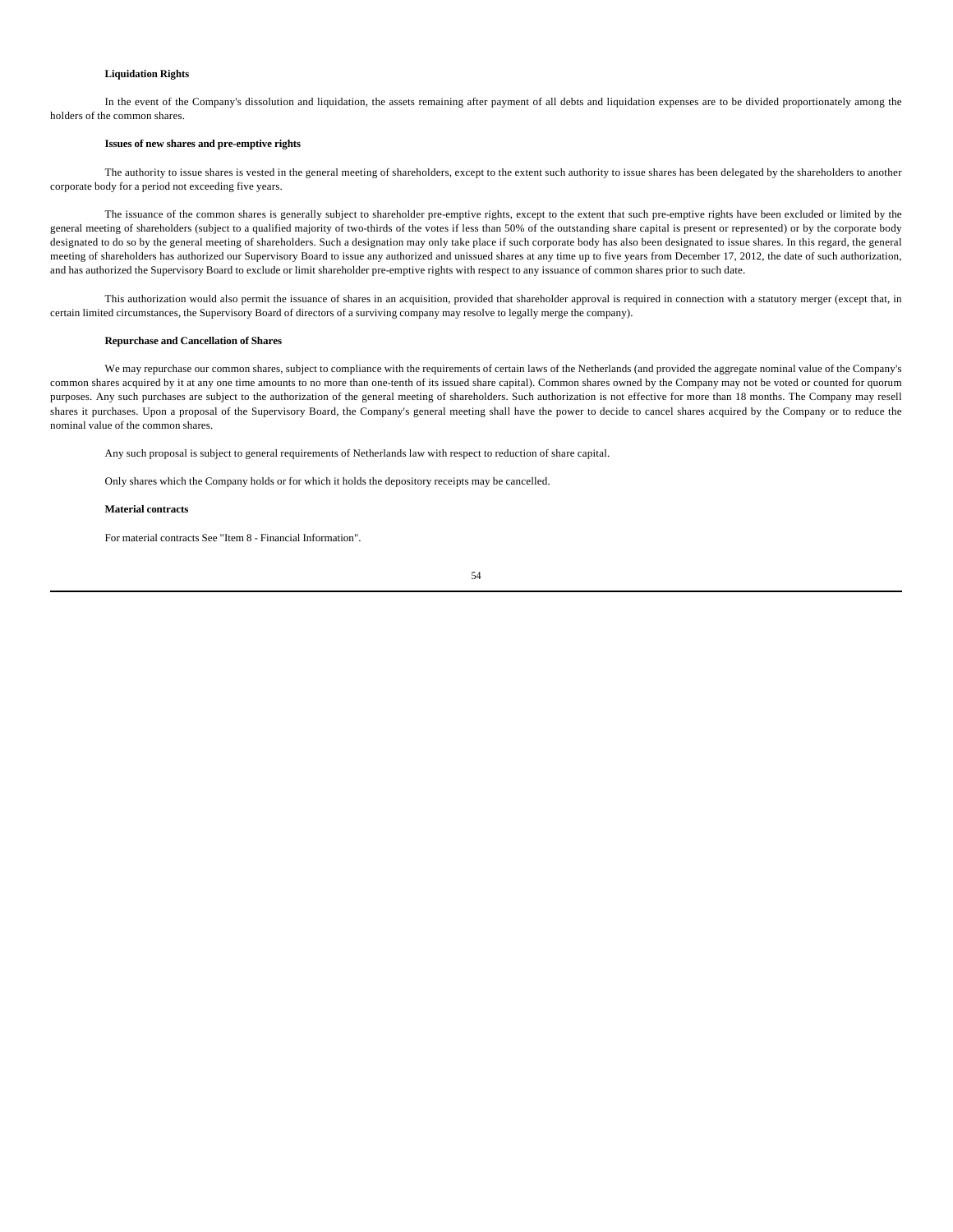#### **Exchange controls**

There are no governmental laws, decrees or regulations in The Netherlands, the Company's jurisdiction of organization, that restrict the Company's export or import of capital in any material respect, including, but not limited to, foreign exchange controls.

There are no limitations imposed by Netherlands law or the Company's charter documents on the right of non-resident or foreign owners to hold or vote Common Shares.

#### **Taxation**

The following discussion summarizes the material anticipated U.S. federal income tax consequences of the acquisition, ownership and disposition of shares by a U.S. Holder (as defined below). This summary deals only with shares held as capital assets and does not deal with the tax consequences applicable to all categories of investors some of which (such as taxexempt entities, banks, broker-dealers, investors who hold shares as part of hedging or conversion transactions and investors whose functional currency is not the U.S. dollar) may be subject to special rules.

The summary does not purport to be a complete analysis or listing of all the potential tax consequences of holding shares, nor does it purport to furnish information in the same detail or with the attention to an investor's specific tax circumstances that would be provided by an investor's own tax adviser. Accordingly, U.S. holders of shares are advised to consult their own tax advisers with respect to their particular circumstances and with respect to the effects of U.S. federal, state, local, or other laws to which they may be subject.

As used herein, the term "U.S. Holder" means a beneficial owner of shares that is (i) for United States federal income tax purposes a citizen or resident of the United States, (ii) a corporation or other entity created or organized in or under the laws of the United States or any political subdivision thereof, (iii) a trust if a court within the United States is able to exercise primary supervision over the administration of the trust and one or more United States persons have the authority to control all substantial decisions of the trust, of (iv) an estate, the income of which is subject to United States federal income taxation regardless of its source.

The summary is based on the Internal Revenue Code of 1986, as amended (the "Code"), judicial decisions, administrative pronouncements, and existing and proposed Treasury Department regulations, changes to any of which after the date of this Annual Report on Form 20-F could apply on a retroactive basis and affect the tax consequences described herein.

### **Taxation of Dividends**

For U.S. federal income tax purposes, the gross amount of distributions, if any, (including any withholding tax thereon) made by the Company out of its current or accumulated earnings and profits (as determined under U.S. federal income tax principles) will be included in the gross income of a direct U.S. Holder as foreign source dividend income on the date of receipt but will not be eligible for the dividends received deduction generally allowed to U.S. corporations.

Subject to the discussion below regarding passive foreign investment companies, the Company should be considered to be a "qualified foreign corporation" so that such dividends should be eligible to be taxed as net capital gains (at a maximum U.S. federal rate of 20 percent).

Distributions in excess of the earnings and profits of the Company will be treated, for U.S. federal income tax purposes, first as a nontaxable return of capital to the extent of the U.S. Holder's basis in the shares (thereby increasing the amount of any gain and decreasing the amount of any loss realized on the subsequent disposition of such shares) and then as a gain from the sale or exchange of the shares. The amount of any dividend paid in Euro will be equal to the U.S. dollar value of the Euro on the date of receipt regardless of whether the U.S. Holder converts the payment into U.S. dollars.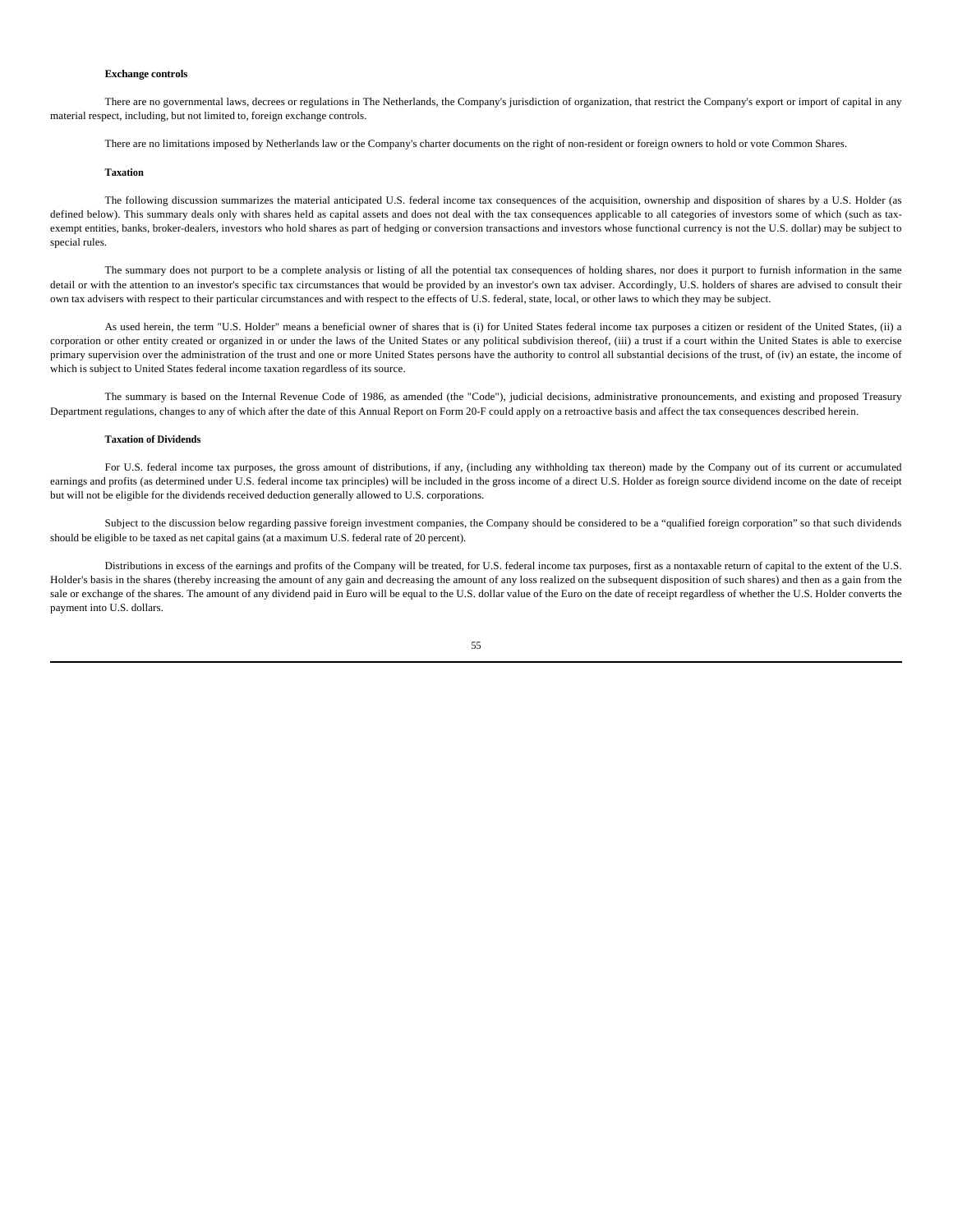The declaration of dividends will be at the discretion of the Company's Supervisory Board of directors and will depend upon the Company's earnings, capital requirements, financial position, general economic conditions, and other pertinent factors. The Company cannot assure Holders that dividends will be paid in the future.

#### **Foreign Tax Credits**

U.S. Holders will generally be entitled to claim a credit against their United States federal income tax liability for the amount of Netherlands dividend withholding tax imposed on dividends paid to U.S. Holders.

See Netherlands Dividend Withholding Tax. U.S. Holders who are entitled to the benefits of a reduced rate of Netherlands dividend withholding tax under the tax treaty between the United States and the Netherlands will be allowed a credit for only the amount of withholding tax provided for under the U.S. Tax Treaty (i.e. 15%).

However, the full amount of the dividend, including any withheld amounts, will be subject to current United States federal income taxation whether or not such Holder obtained a refund of the excess amount withheld. In the event the Company pays a dividend to a U.S. Holder out of the earnings of a non-Dutch subsidiary, however, it is possible that under certain circumstances such U.S. Holder would not be entitled to claim a credit for a portion of any Dutch taxes withheld by the Company from such dividend. The portion of Dutch withholding tax that may not be creditable in this instance equals a maximum of 3% of the gross amount of such dividend (or 20% of the Dutch taxes withheld in the case of a U.S. Holder entitled to claim a 15% withholding rate under the U.S. Tax Treaty). This limitation could potentially apply only under circumstances where the Company pays dividends on the shares.

Depending on the particular circumstances of the U.S. Holder, dividends accrued from shares will generally be classified, for foreign tax credit purposes, as passive income. A U.S. Holder who finds it more advantageous because of such limitations, to claim the Netherlands dividend withholding tax as a deduction instead of a credit may do so, but only for a year for which such Holder does not claim a credit for any foreign taxes. If the U.S. Holder is a U.S. partnership, trust, or estate, any tax credit is available only to the extent that the income derived by such partnership, trust, or estate is subject to U.S. tax on the income of a resident either in its hands or in the hands of its partners or beneficiaries, as the case may be.

#### **Taxation on Sale or Disposition of Shares**

Subject to the discussion below regarding passive foreign investment companies, U.S. Holders will recognize capital gain or loss for U.S. federal income tax purposes on the sale or other disposition of shares in an amount equal to the difference between the U.S. dollar value of the amount realized and the U.S. Holder's adjusted tax basis in the shares. In general, a U.S. Holder's adjusted tax basis in the shares will be equal to the amount paid by the U.S. Holder for such shares reduced by any distribution in excess of the earnings and profits of the Company.

For shares held for one year or less, any such gain or loss will generally be treated as short-term gain or loss. Short-term capital gains are taxed at the same rate as ordinary income.

If the shares have been held for more than a year, any such gain or loss will generally be treated as long-term capital gain or loss. U.S. Holders are advised to consult a competent tax adviser regarding applicable capital gains tax provisions and sourcing of capital gains and losses for foreign tax credit purposes.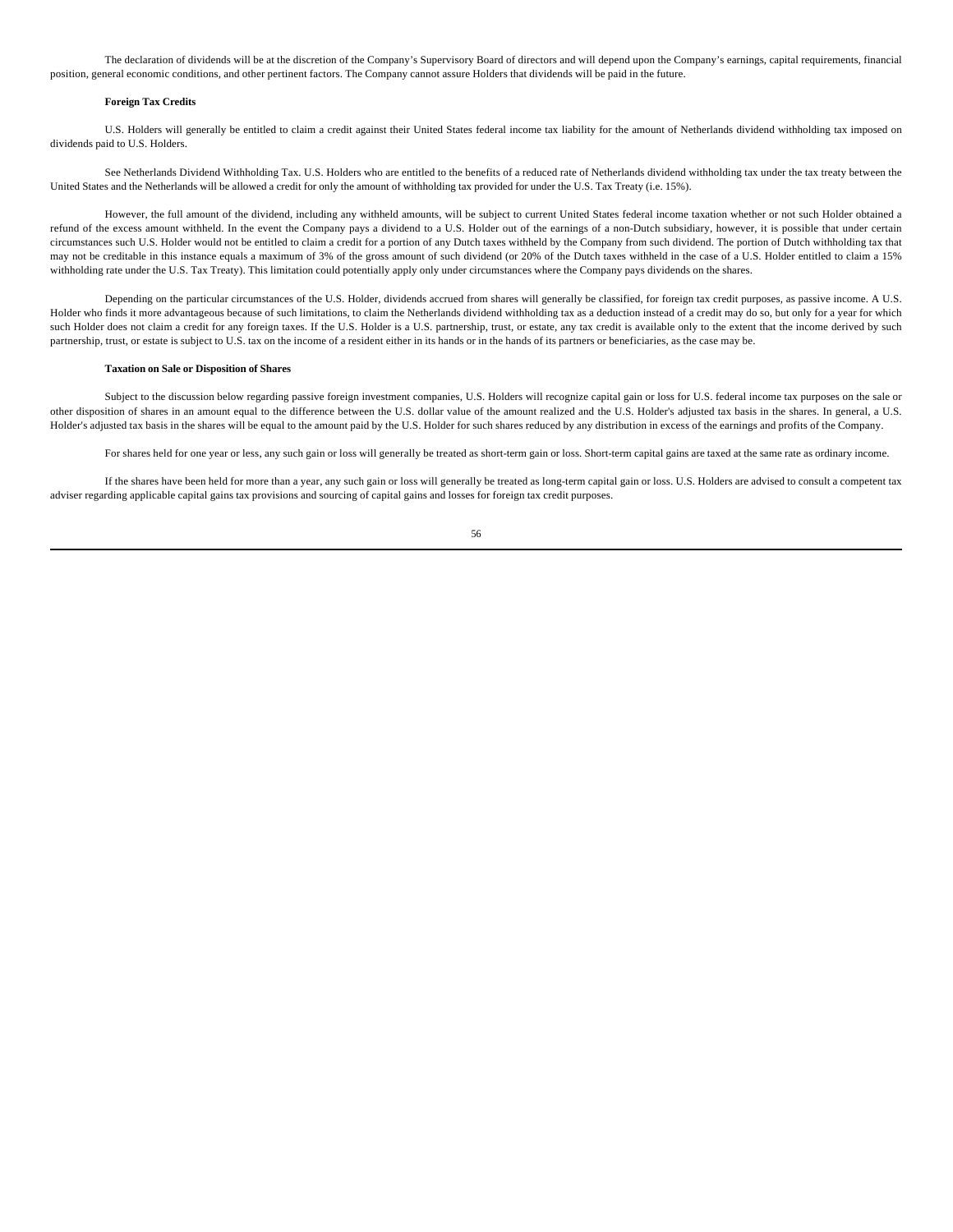#### **Gift and Estate Tax**

An individual U.S. Holder may be subject to U.S. gift and estate taxes on shares in the same manner and to the same extent as on other types of personal property.

### **Backup Withholding and Information Reporting**

Payments in respect of the shares may be subject to information reporting to the IRS and to a 31% U.S. backup withholding tax. Backup withholding generally will not apply, however, to a Holder who furnishes a correct taxpayer identification number or certificate of foreign status and makes any other required certification or who is otherwise exempt from backup withholding. Generally, a U.S. Holder will provide such certification on Form W-9 (Request for Taxpayer Identification Number and Certification) and a non-US Holder will provide such certification on a version of Form W-8 (Certificate of Foreign Status).

#### **Passive Foreign Investment Company**

Management has determined that the Company has not been a passive foreign investment company ("PFIC") for United States federal income tax purposes for prior taxable years and believes that the Company will not be treated as a PFIC for the current and future taxable years, but this conclusion is a factual determination made annually and thus subject to change. The Company would be a PFIC with respect to a U.S. Holder if, for any taxable year in which such U.S. Holder held shares, either (i) at least 75% of the Company's gross income for the taxable year is passive income, or (ii) at least 50% of the Company's assets are assets that produce or are held for the production of passive income. Under a "look-through" rule, a corporation takes into account a pro rata share of the income and the assets of any corporation in which it owns, directly or indirectly, 25% or more of the stock by value.

Passive income generally includes dividends, interest, royalties, rents (other than rents and royalties derived from the active conduct of a trade or business and not derived from a related person), annuities, and gains from assets that produce passive income. The 50% asset test would apply to the Company based on fair market values.

If the Company is a PFIC for any taxable year during which a U.S. Holder holds shares, the U.S. Holder will be subject to special tax rules with respect to:

Any "excess distribution" that the U.S. Holder receives on shares, and

Any gain the U.S. Holder realizes from a sale or other disposition (including a pledge) of the shares unless the U.S. Holder makes a "qualified electing fund" or "mark-to-market" election as discussed below.

Distributions the U.S. Holder receives in a taxable year that are greater than 125% of the average annual distributions the U.S. Holder received during the shorter of the three preceding taxable years or the U.S. Holder's holding period for the shares will be treated as an excess distribution. Under these special tax rules:

The excess distribution or gain will be allocated ratably over the U.S. Holder's holding period for the shares,

The amount allocated to the current taxable year, and any taxable year prior to the first taxable year in which the Company was a PFIC, will be treated as ordinary income, and

The amount allocated to each other year will be subject to tax at the highest tax rate in effect for that year and the interest charge generally applicable to underpayments of tax will be imposed on the resulting tax attributable to each such year.

The tax liability for amounts allocated to years prior to the year of disposition or "excess distribution" cannot be offset by any net operating losses, and gains (but not losses) realized on the sale of the shares cannot be treated as capital, even if the U.S. Holder holds the shares as capital assets.

If the Company were to become a PFIC, a U.S. Holder may avoid taxation under the excess distribution rules discussed above by making a "qualified electing fund" election to include the U.S. Holder's share of the Company's income on a current basis. However, a U.S. Holder may make a qualified electing fund election only if the Company, as a PFIC, agrees to furnish the shareholder annually with certain tax information. Management has not decided whether, under such circumstances, the Company would prepare or provide such information.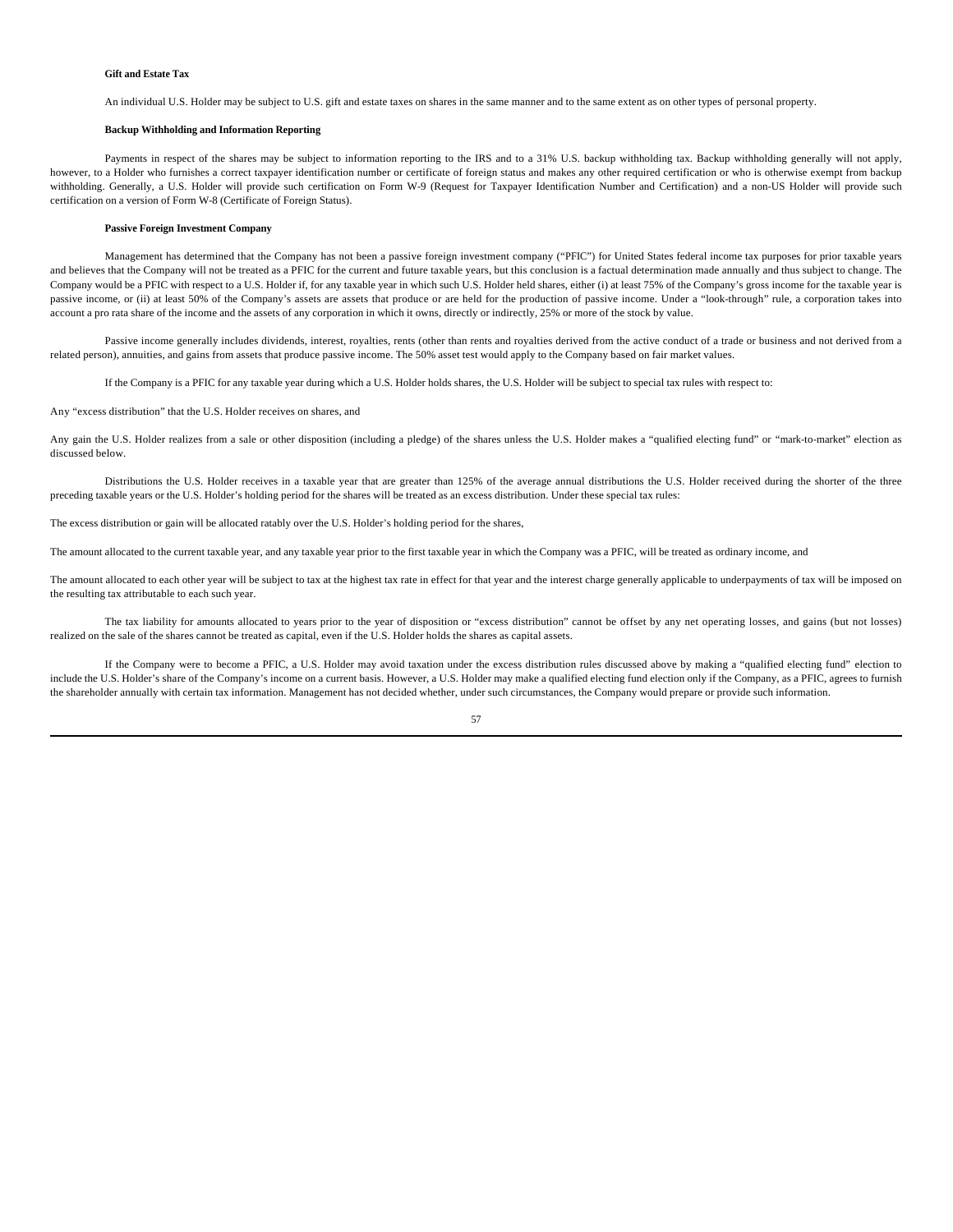Alternatively, if the Company were to become a PFIC, a U.S. Holder might, depending on the volume of trading of our stock, make a mark-to-market election to elect out of the excess distribution rules discussed above.

If a U.S. Holder made a mark-to-market election for the shares, the U.S. Holder would include in income each year an amount equal to the excess, if any, of the fair market value of the shares as of the close of the U.S. Holder's taxable year over the U.S. Holder's adjusted basis in such shares. A U.S. Holder is allowed a deduction for the excess, if any, of the adjusted basis of the shares over their fair market value as of the close of the taxable year only to the extent of any net mark-to-market gains on the shares included in the U.S. Holder's income for prior taxable years. Amounts included in a U.S. Holder's income under a mark-to-market election, as well as gain on the actual sale or other dispositions of the shares are treated as ordinary income. Ordinary loss treatment also applies to the deductible portion of any mark-to-market loss on the shares, as well as to any loss realized on the actual sale or disposition of the shares, to the extent that the amount of such loss does not exceed the net mark-to-market gains previously included for such shares. A U.S. Holder's basis in the shares will be adjusted to reflect any such income or loss amounts.

The mark-to-market election is available only for stock which is regularly traded on a national securities exchange that is registered with the Securities and Exchange Commission, or the national market system established pursuant to section 11A of the Exchange Act, or any exchange or market that the IRS has determined has rules sufficient to carry out the purposes of the income tax rules. There can be no assurance that the Company will continue to satisfy the requirements of the mark-to-market election.

### Taxes in the Netherlands

The following is a general non-exhaustive discussion of the tax laws in the Netherlands as they relate to the operations of the Company.

### Corporate Income Taxes

We are incorporated under the laws of the Netherlands and are therefore subject to the tax laws of the Netherlands. In 2016 the standard corporate income tax rate was 20% on profits up to  $60.2$  million (\$0.2 million as of December 31, 2016) and 25% on the excess. In 2017 the standard corporate income tax rate will be the same as in 2016.

ICTS International and a number of our Dutch resident subsidiary companies form a fiscal unity for Dutch corporate income tax purposes. As a result, Dutch corporate income tax is levied from these entities on a consolidated basis at the level of ICTS.

For Dutch corporate income tax purposes business affiliates should calculate their profits on an "at arm's length" basis. In case transactions between such affiliates are made or imposed on conditions (transfer prices) which differ from those conditions which would have been made or imposed between independent entities in the free market, the profits of those entities are determined as if the latter conditions had been agreed.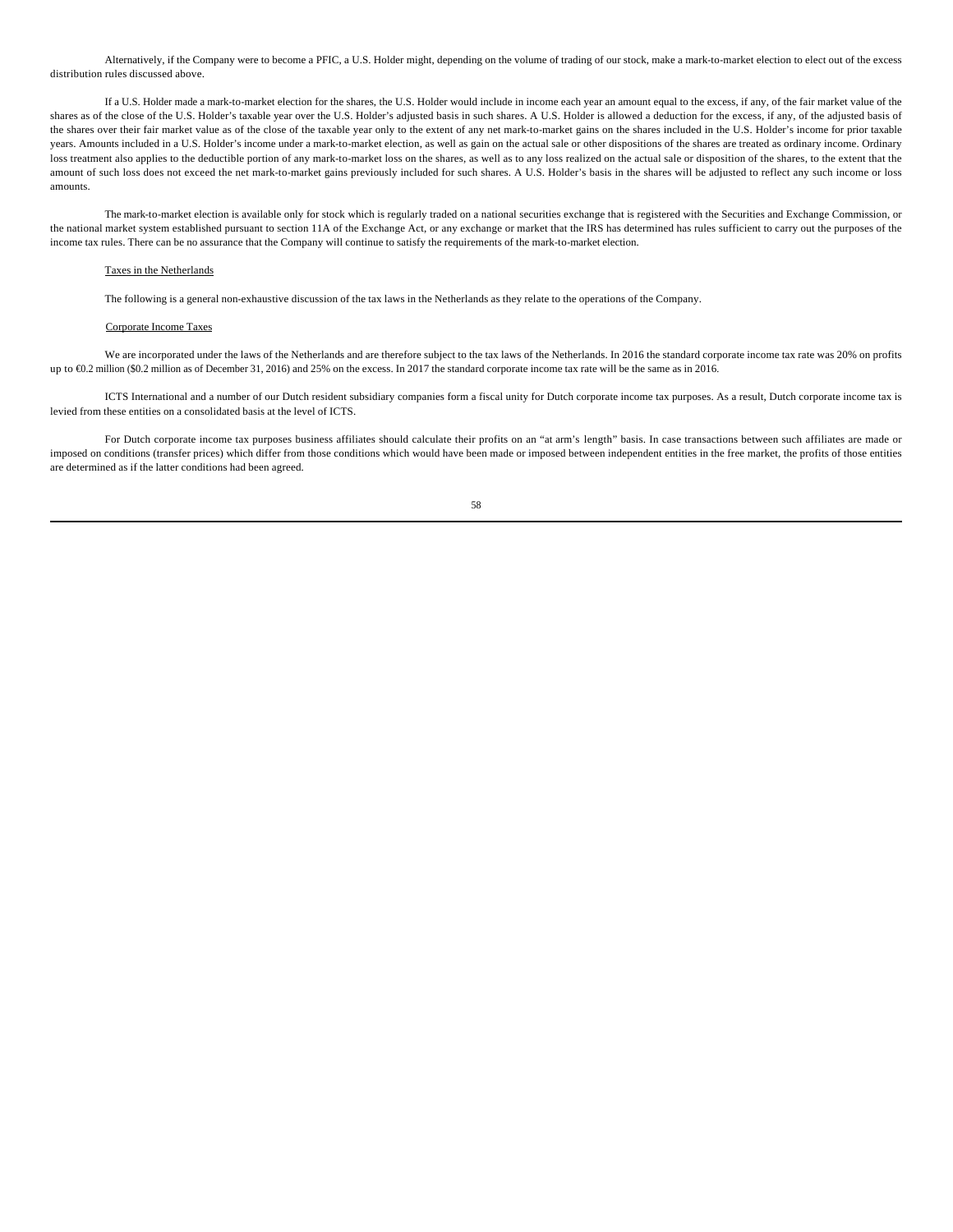### Participation Exemption

Under the Dutch participation exemption regime that is applicable as from 1 January 2010, roughly summarized, when determining whether or not the participation exemption is applicable, it should first be considered with what objective the parent company holds its participation in the subsidiary company.

If the parent company holds its participation in the subsidiary company as a portfolio investment, the participation exemption is not applicable, unless it is a "qualifying portfolio investment". This is a subjective test and should be determined on a case by case basis taking into account all of the relevant facts and circumstances.

The parent company would be considered to hold the participation in the subsidiary company as a portfolio investment, if holding this participation is merely aimed at receiving a return therefrom that could be expected for normal asset management. The parent company would generally not be considered to hold the participation in the subsidiary company as a portfolio investment, if the business carried on by the subsidiary company is in line with the business carried on by the parent company. This should normally also apply to a holding company, which, based on its activities on a managerial, policy-making or financial level, performs a material function for the benefit of the group of companies that it forms part of, or to an intermediate holding company in case this company plays a linking role between the business activities of its parent company and the business activities of its subsidiary companies.

The subsidiary company would be deemed to be held as a portfolio investment by the parent company if (i) generally the subsidiary company's assets consist on a consolidated basis for more than 50% of interests of less than 5% in other entities, or (ii) the subsidiary company's activities consist for more than 50% of group financing activities. Group finance includes loans, credit instruments and also leasing of equipment, intangibles and other assets.

If the parent company would (be deemed to) hold the participation in the subsidiary company as a portfolio investment, the participation exemption would still be applicable if the investment is a "qualifying portfolio investment". That would be the case if the "subject-to-tax" test or the "asset test" is met. We will not elaborate on these tests.

In case the participation exemption is applicable, income in the hands of ICTS arising from dividends paid by subsidiaries or capital gains from the disposal of its shares in such subsidiaries is exempt from corporate income tax in The Netherlands. Apart from special provisions in relation to certain liquidation losses, capital losses incurred in relation to qualifying participations are not deductible for Dutch corporate income tax purposes.

As of 2016, the participation exemption will no longer be applicable to (interest) income that is tax-deductible in country of the debtor, whereas the corresponding income is exempt under the scope of the paricipation exemption. This will be the case e.g. if the country of the debtor qualifies the distribution as an interst expense, whereas the Netherlands qualifies the income as a dividend.

In case the participation exemption is not applicable, income derived from a subsidiary company will be taxed in the hands of ICTS against ordinary corporate income tax rates, while a (partial) credit may be allowed for underlying taxes. In certain cases, a yearly revaluation of the participation to its fair market value is required.

Costs related to the acquisition of qualifying participations are generally added to the cost price of the participation and are as such not deductible.

Costs related to the disposal of participations falling within the scope of the participation exemption are also not deductible. Other expenses relating to participations (e.g. the cost of financing) are in principle deductible.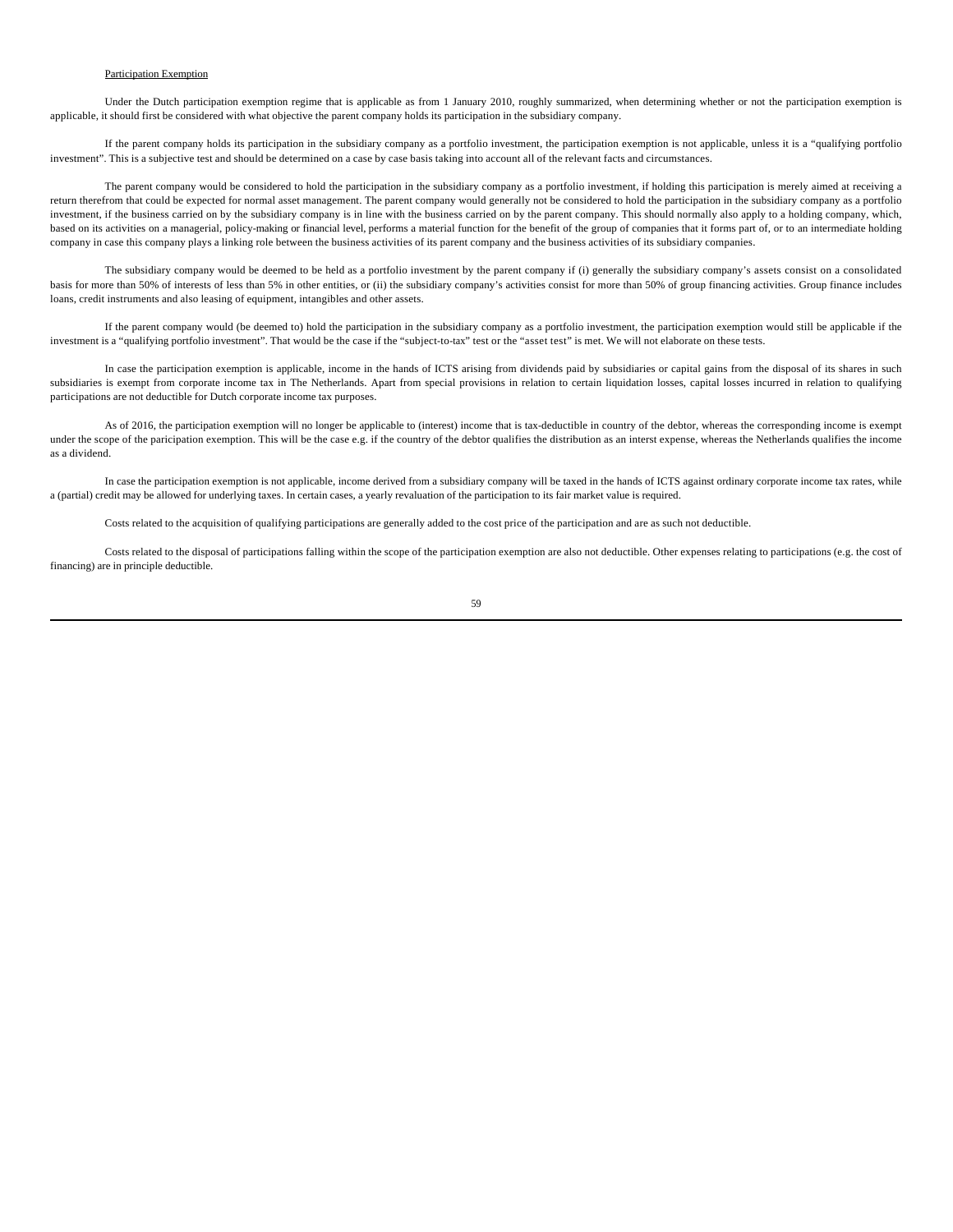### Interest deduction limitations

As per January 1, 2013, the thin capitalization rules have been abandoned. Instead, as per the same date the "participation debt interest limitation" was introduced in the Netherlands.

The participation debt interest limitation applies to interest and costs of loans that are (deemed to be) related to the financing of subsidiaries ("participation debt"). The interest limitation only affects the tax deductibility of the so called "excessive participation interest", whereby excessive relates to the fiscal value of participations exceeding the taxpayer's equity for tax purposes. Financing of subsidiaries includes the acquisition of subsidiaries and capital injections in subsidiaries.

Investments in subsidiaries that relate to the operational expansion of the activities of the group are excluded from the participation debt interest limitation. The participation debt interest limitation only applies to groups that qualify for the participation exemption.

The first  $60.8$  million (\$0.8 million as of December 31, 2016) of "excessive participation interest" is exempt from the interest deduction limitation and is therefore deductible (unless other interest limitation rules apply). "Excessive participation interest" that exceeds the €0.8 million threshold is not tax deductible; it makes no difference if this interest is paid to related entities or to third parties.

According to the definition of the interest limitation, interest costs include: foreign exchange results, the costs of hedging currency risks and the costs of hedging interest risks. The interest costs also include, besides the cost of loans, the costs of financial lease contracts and hire-purchase contracts.

An investment can never be considered to be an expansion of the operational activities in case the financing is artificially constructed in order to obtain a tax advantage, if the interest can be deducted twice in the group (double dip) or when a hybrid loan is used (e.g. a profit participating loan).

In case of ICTS, there is no excessive debt at this stage, since its equity exceeds the cost price of the participations. Insofar this is the situation, participation debt interest limitation rules in principle do not apply.

Besides the participation debt interest limitation, Dutch tax law includes various other sets of anti-abuse provisions in relation to deduction of interest. Further, interest deduction may be disallowed based on case law.

#### Loss compensation

As of 2007 the term for carry-back of operating losses is reduced to one year. Further, the term for carry-forward of losses is restricted to nine years, subject to certain anti-abuse provisions. Not yet compensated losses will disappear after these terms have lapsed.

Limitations on loss compensation may also apply in the case of so-called "holding losses", being losses incurred in a book year during which the activities of ICTS (jointly with the subsidiary companies that form part of the fiscal unity for Dutch corporate income tax purposes) for the entire or almost entire year, entirely or almost entirely consist of the holding of participations or the financing of related companies. This will be deemed not to be the case if at least 25 employees are engaged in other activities on a full-time basis.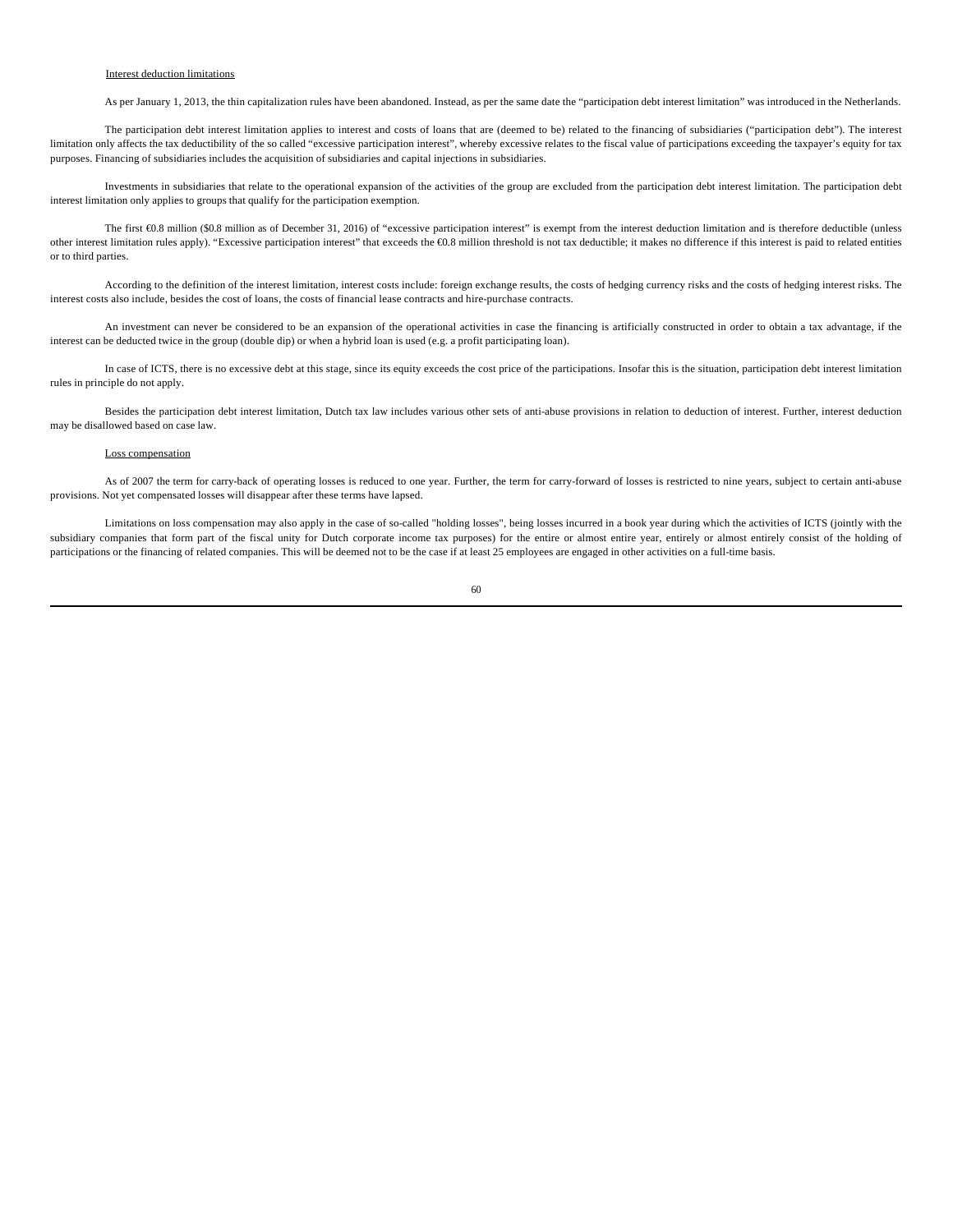### Innovation box

In the innovation box regime, which has entered into force as per 2010, income from self-developed intangible assets will be taxed against an effective tax rate of 5%. The innovation box is not only applicable to intangible assets for which a patent was granted, but also to intangible assets which are eligible for an R&D certificate (S&O verklaring). Further, application of the innovation box regime is subject to the condition that the income generated with an intangible asset, can for 30% or more, be attributed to the intangible. Brands, images and similar assets are excluded from the innovation box regime.

Application of the innovation box regime is optional on a product by product basis. ICTS may also decide to deduct R&D costs against other regularly taxed income when determining its taxable income. At a later stage and subject to certain conditions aiming at avoiding that costs are deducted against regular corporate income tax rates whereas income is taxed under the innovation box regime against an effective rate of 5%, ICTS may in this case still decide to apply the innovation box regime.

### Depreciation limitations; depreciation at will

As of January 1, 2007 restrictions apply on the depreciation amount for goodwill and other business assets. The maximum yearly depreciation charge for goodwill is 10% of the cost price. The maximum yearly depreciation charge for other business assets is 20% of the cost price of said assets. It should still be possible to value assets at lower going-concern value. Further, restrictions have been introduced on the depreciation of real estate property. Depreciation of investment property is no longer allowed in case the book value of the property falls below the official fair market value of the property for tax purposes. The depreciation of real estate property used as part of a trade or business is allowed as long as the book value of the real estate property does not fall below 50% of the official fair market value of the property for tax purposes.

### Dutch Tax Consequences of Holding Shares by a non-Dutch resident shareholder

The following is a general, non-exhaustive summary of Dutch tax consequences to a holder of Common Shares who is not, or is not deemed to be, a resident of the Netherlands for purposes of the relevant tax codes (a "non-resident Shareholder") and is based upon laws and relevant interpretations thereof in effect as of the date of this Annual Report, all of which are subject to change, possibly on a retroactive basis.

The summary does not address taxes imposed by the Netherlands other than dividend withholding tax, personal income tax, corporate income tax and gift and inheritance tax. The discussion does not address the tax consequences under tax laws of any other jurisdiction than the Netherlands.

### Dividend Withholding Tax in the Netherlands

We currently do not anticipate distributing any dividends in the foreseeable future. To the extent that dividends are distributed by ICTS, such dividends ordinarily would be subject, under the tax laws of the Netherlands, to a withholding tax at a rate of 15%. Dividends include distributions in cash or in kind, deemed dividends and redemption and liquidation proceeds in excess of, for Dutch tax purposes, recognized paid-in capital.

In case there are profits or in case profits can be anticipated, the repayment of ICTS' share premium is also subject to dividend withholding tax. Further, stock dividends are subject to Dutch dividend withholding tax, unless distributed out of the paid-in share premium of ICTS as recognized for tax purposes in the Netherlands.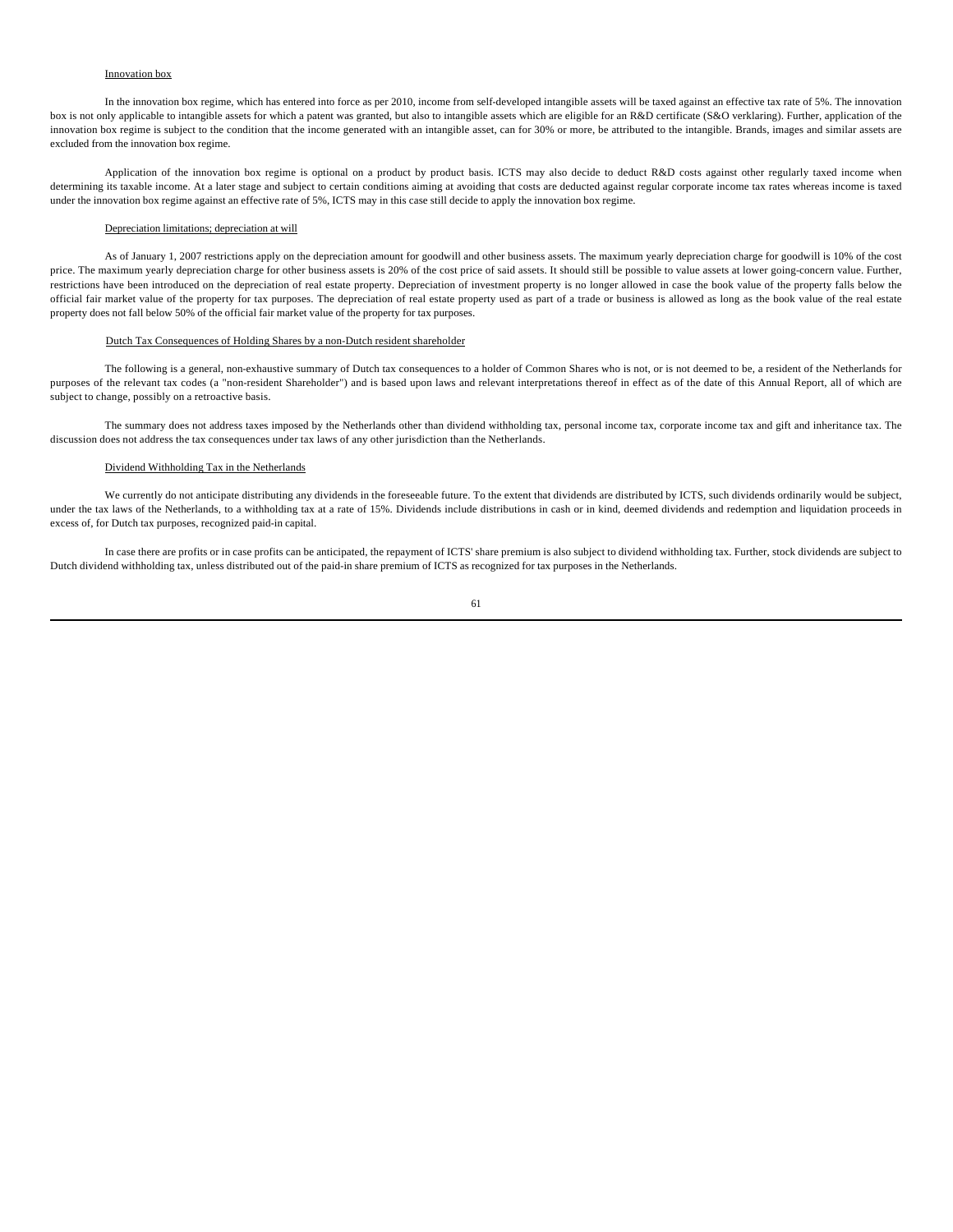A non-resident Shareholder could be eligible for a reduction or a refund of Dutch dividend withholding tax under a tax convention which is in effect between the country of residence of the shareholder and the Netherlands, or under provisions similar to the EU Parent/Subsidiary Directive. The Netherlands has concluded such conventions with, among others, the United States, most European Union member states, Canada, Switzerland and Japan. Under most of these conventions, dividend withholding tax in the Netherlands is effectively set at a rate of 15% (primarily applicable to individual shareholder) and may be further reduced to lower rates in the case of a corporate shareholder with a certain percentage of shareholding interest, depending on the applicable tax treaty. Based on Dutch domestic law, a 0% withholding tax rate applies to certain (corporate) shareholders.

Under the tax convention currently in force between the United States and the Netherlands (the "Treaty"), dividends paid by us to an individual shareholder resident in the United States or a corporate shareholder organized under the laws of the United States or any State or territory thereof holding less than 10% of the voting power in ICTS (each, a "U.S. Treaty Shareholder"), are subject to Dutch dividend withholding tax of 15%, unless such U.S. Treaty Shareholder has a permanent establishment or permanent representative in the Netherlands to which or to whom the Common Shares are attributable. Subject to certain conditions, the dividend withholding tax rate may be reduced to 5% or 0% in case a qualifying U.S. resident corporate shareholder would hold at least 10% respectively at least 80% of the voting power in ICTS.

Generally, there is no dividend withholding tax applicable in the Netherlands on the sale or disposition of Common Shares to persons other than ICTS or its subsidiaries or affiliates. In case of sale or disposition of Common Shares to ICTS or any of its subsidiaries, dividend withholding tax in the Netherlands may apply.

In addition, in an effort to prevent the practice of dividend stripping, strict beneficial ownership rules are incorporated in the Dutch dividend withholding tax act, which may have an impact on the levy of dividend withholding taks.

### Non-resident shareholders; Income Tax and Corporate Income Tax in the Netherlands

Based on Dutch domestic tax law, a non-resident Shareholder is subject to Dutch personal income tax or Dutch corporate income tax with respect to dividends distributed by us on the Common Shares or with respect to capital gains derived from the sale or disposal of Common Shares in case:

(a) the non-resident Shareholder carries on a business in the Netherlands through a permanent establishment or a permanent representative to which or to whom the Common Shares are attributable; or

(b) the non-resident Shareholder has a direct or indirect substantial interest or deemed substantial interest in the share capital of ICTS as defined in the tax code of the Netherlands, which interest does not form part of the assets of an enterprise of that non-resident Shareholder and the interest is held with the main purpose, or one of the main purposes, to prevent the levy of personal income tax or dividend withholding tax at the level of another (legal) person; or

(c) the non-resident Shareholder is entitled to a share in the profits of an enterprise effectively managed in The Netherlands, other than through ownership of securities or, in the case of an individual shareholder, through employment, to which enterprise the Common Shares are attributable.

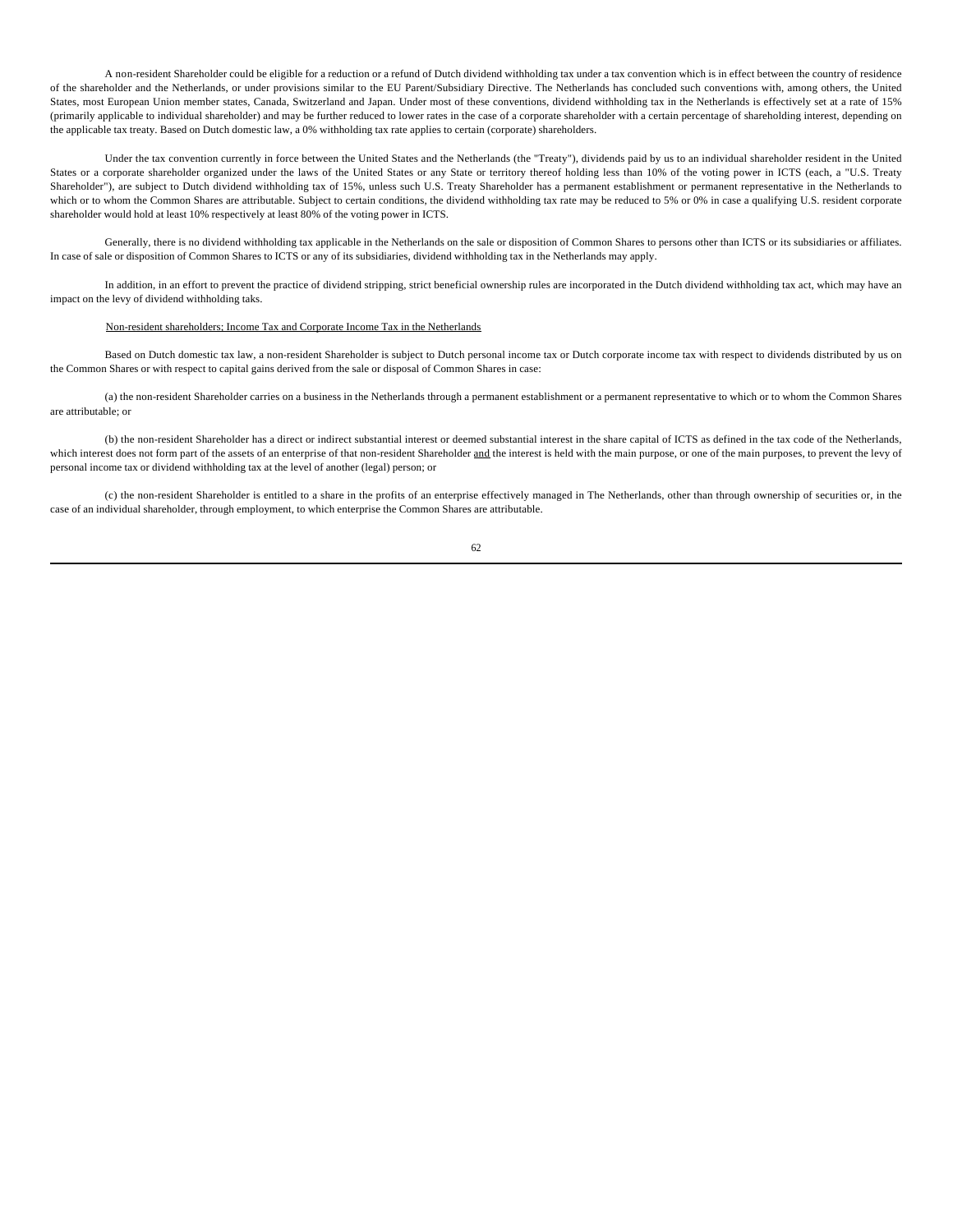Generally, there is a substantial interest in the share capital of ICTS if the Shareholder, alone or together with his or her partner (spouse, registered partner or other individuals as defined in Dutch tax law), owns, directly or indirectly, (i) 5% or more of the issued capital of any class of shares in ICTS, (ii) options to acquire 5% or more of the issued capital of any class of shares or (iii) profit-sharing rights to 5% or more of the annual profits or liquidation distributions of ICTS. If an individual, alone or together with his partner, does not have a substantial interest based on these tests, he or she may nevertheless be deemed to have a substantial interest in case certain relatives hold a substantial interest in ICTS. In case of a substantial interest held by a corporate shareholder, a receivable the non-resident Shareholder has from ICTS may also belong to such substantial interest. Non-resident Shareholders owning a substantial interest in ICTS may be subject to income tax upon the occurrence of certain events, for example when they cease to own a substantial interest.

The Netherlands' right to levy tax with respect to dividends distributed by ICTS to a non-resident Shareholder or capital gains derived from the sale or disposal of shares in ICTS by a non-resident Shareholder may be limited under a tax convention which may be in effect between the country of residence of the shareholder and the Netherlands.

In case Dutch income tax is due with respect to dividends distributed by ICTS, Dutch dividend withholding tax levied with respect to such dividends can generally be credited against the income tax due as a pre-tax.

### Netherlands Gift and Inheritance Tax

A gift or inheritance of Common Shares received from a non-resident Shareholder will be subject to Dutch gift or inheritance tax in case:

(a) the non-resident Shareholder has been a resident of the Netherlands at any time during the ten years preceding the time of the gift or death and is a national of the Netherlands at the time of the gift or death; or

(b) for purposes of the tax on gifts, the non-resident Shareholder has been a resident of the Netherlands at any time during the twelve months preceding the time of the gift.

Please note that this summary of Dutch gift and inheritance tax is not exhaustive.

#### **Documents on display**

We are subject to the informational requirements of the Securities Exchange Act of 1934, as amended. In accordance with these requirements, the Company files reports and other information with the United States Securities and Exchange Commission ("SEC").

These materials may be inspected at the Company's office in Schiphol-Oost, The Netherlands. Documents filed with the SEC may also be read and copied at the SEC's public reference room at 100 F Street N.E. Room 1580 Washington, DC 20549 USA.

For further information please call the SEC at 1-800-SEC-0330. All the SEC filings made electronically by ICTS are available to the public on the SEC web site at http://www.sec.gov (commission file number 0-28542). Those reports are also available free of charge at www.icts-int.com.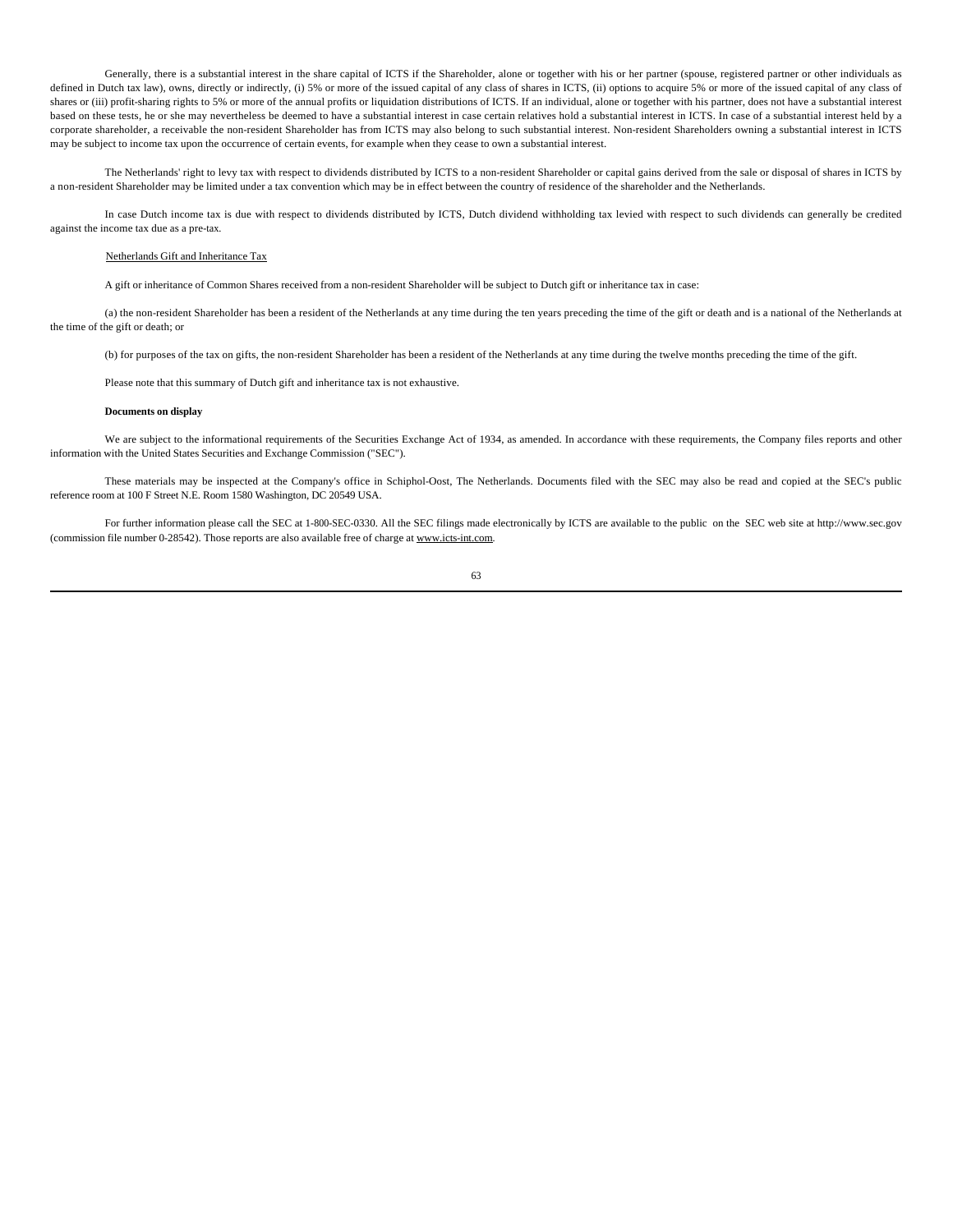#### **Subsidiary Information**

Not applicable

### **Item 11. Quantitative and Qualitative Disclosure About Market Risk**

Foreign Currency Exchange Risk - applies to our operations outside the USA. In 2016, approximately 19% of the Companies revenues were derived in the United States, and approximately 81% was derived in Europe and the Far East. The Company is subject to market risks associated with foreign currency exchange rate fluctuations.

We do not utilize derivative instruments to manage the exposure to such market risk. As such, significant foreign currency exchange rate fluctuations can have a material impact of the Company's financial position, results of operations, and cash flows.

Interest Rate Risk - We are subject to changes in interest rates based on Federal Reserve actions and general market conditions. The Company does not utilize derivative instruments to manage its exposure to interest rate risk. We believe that moderate interest rate increases will not have a material impact on the Company's consolidated financial position, result of operations and cash flows. An increase of 1% in the interest rate would have increased the Company's interest expense for bank loans, convertible notes payable to a related party and other parties, by approximately \$0.6 million in the year ended December 31, 2016.

### **Item 12. Description of Securities Other than Equity Securities**

Not applicable.

## **PART II**

#### **Item 13. Defaults, Dividend Arrearages and Delinquencies**

Not applicable.

### **Item 14. Material Modifications to the Rights of Security Holders and Use of Proceeds**

Not applicable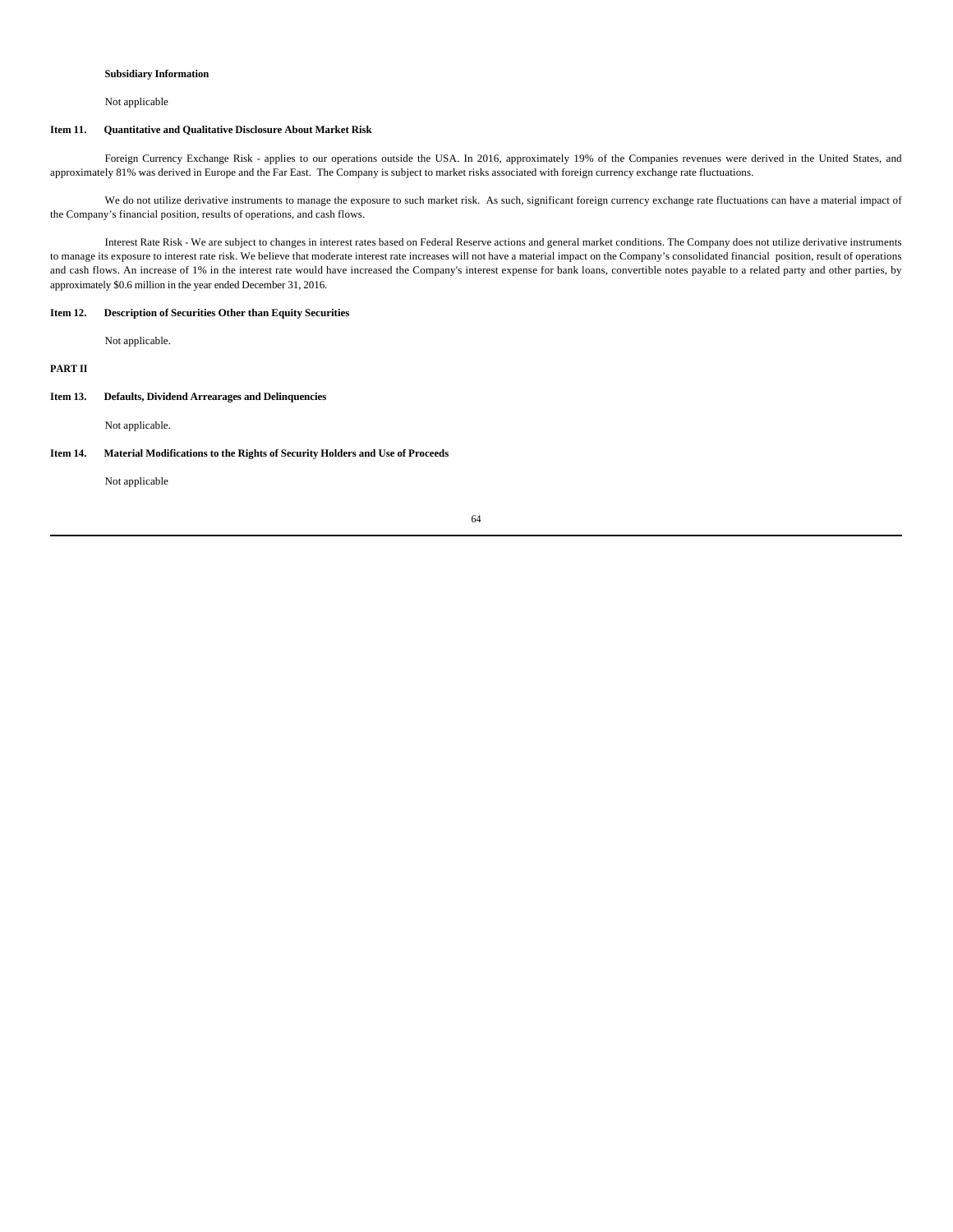#### **Item 15. Controls and Procedures**

### **Management's report on internal control over financial reporting**

(a) Our management, including our Managing Director and Chief Financial Officer have evaluated the effectiveness of our disclosure controls and procedures (as such term is defined in Rules 13a-15(d) and 15d-15(d) of the Exchange Act) as of the end of the period covered by this annual report (the "Evaluation Date").

Based on such evaluation, the Managing Director and the Chief Financial Officer have concluded that, as of the Evaluation Date, the Company's disclosure controls and procedures are effective.

(b) Our management is responsible for establishing and maintaining adequate internal control over financial reporting, as such term is defined in Rules 13a-15(f) and 15d-15(f) of the Exchange Act. Our management, including our Managing Director and our Chief Financial Officer, conducted an evaluation of the effectiveness of our internal control over financial reporting based on the framework and criteria established in Internal Control—Integrated Framework (2013) issued by the Committee of Sponsoring Organizations of the Treadway Commission (COSO) as of the end of the period covered by this report. Based on that evaluation, our management has concluded that our internal control over financial reporting was effective as of December 31, 2016. Notwithstanding the foregoing, there can be no assurance that our internal control over financial reporting will detect or uncover all failures of persons within the Company to comply with our internal procedures, as all internal control systems, no matter how well designed, have inherent limitations. Therefore, even those systems determined to be effective may not prevent or detect misstatements.

This annual report does not include an attestation report of our registered public accounting firm regarding internal control over financial reporting. Management's report was not subject to attestation by our registered public accounting firm pursuant to rules of the SEC that permit us to provide only management's report in this annual report.

(c) On the evaluation conducted by our Managing Director and our Chief Financial Officer pursuant to Rules 13a-15(d) and 15d-15(d) under the Exchange Act, our management has concluded that there was no change in our internal control over financial reporting that occurred during the year ended December 31, 2016 that materially affected, or is reasonably likely to materially affect, our internal control over financial reporting.

### **Item 16A. Audit Committee Financial Experts**

The members of the Audit Committee consist of Philip M. Getter, Gordon Hausmann and Gail F. Lieberman. All members are independent, with no relationship with management. Mr. Getter and Ms. Lieberman have financial expertise. Mr. Getter is the Chairman of the Audit Committee.

### **Item 16B. Code of Ethics**

The Company has adopted a Code of Ethics for principal's executive officers and senior financial officers.

### **Item 16C. Fees Paid to Our Independent Registered Public Accounting Firm**

The following table sets forth the aggregate fees billed by our independent registered public accounting firms, Mayer Hoffman McCann CPAs ("MHM"), for services rendered to us during the years ended December 31, 2016 and 2015.

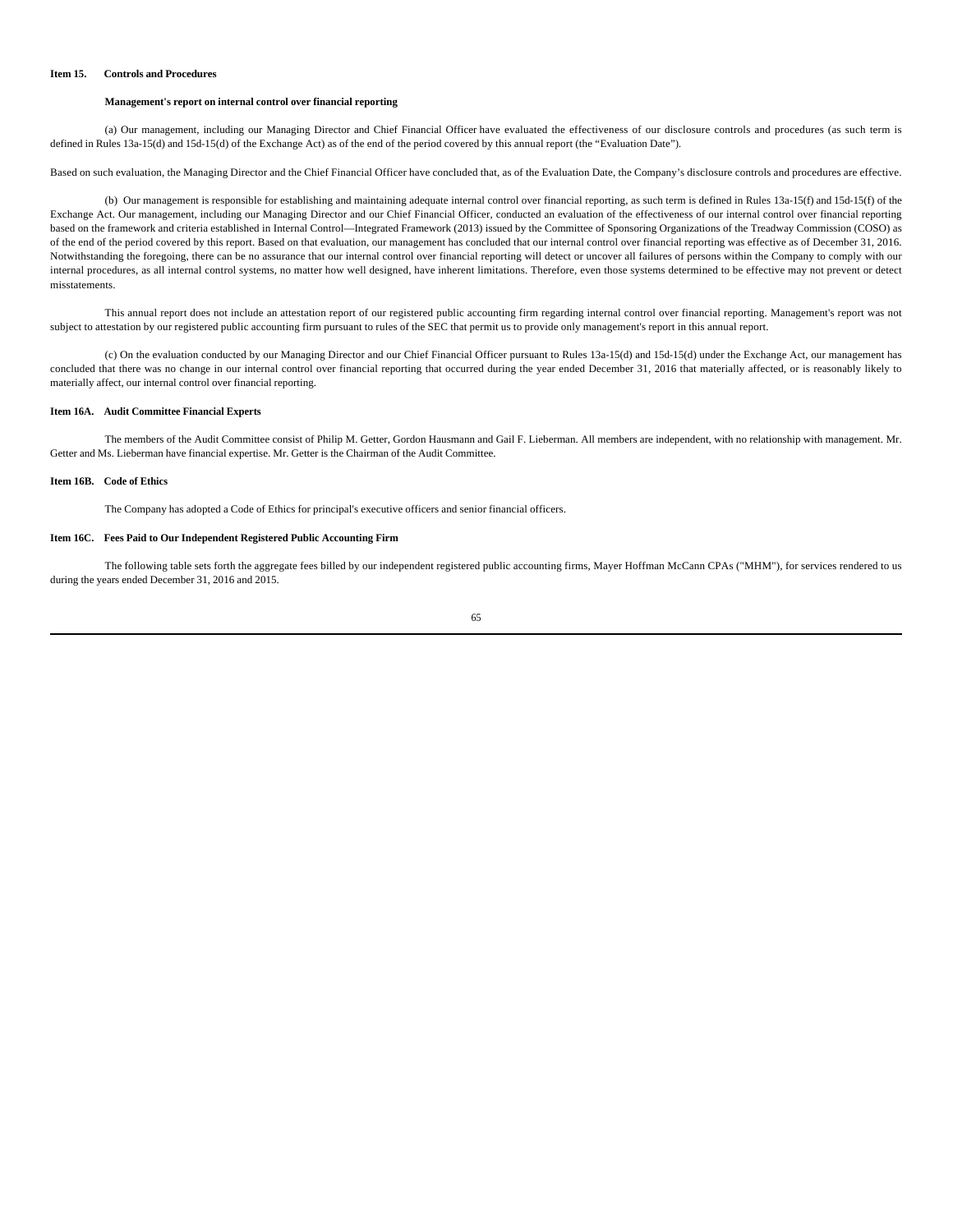The audit committee has considered whether the provision of these services is compatible with maintaining the principal accountant's independence and has concluded that such services are compatible. All fees were reviewed and pre-approved by the audit committee (U.S. Dollars in thousands).

|                    | 2016 |     | 2015 |
|--------------------|------|-----|------|
| <b>Audit fees</b>  | 250  |     | 205  |
| Audit related fees |      | . . |      |
| Tax fees           |      |     |      |
| <b>Total Fees</b>  | 250  |     | 205  |

### **Item 16D. Purchase of Equity Securities by the Issuer and Affiliated Purchasers**

Not applicable.

### **Item 16E. Change in Accountants Disclosure**

Not applicable.

## **Item 16F. Corporate Governance.**

There are no significant differences between the corporate governance practices in the Netherlands and the U.S. The Company has adopted the U.S. practices.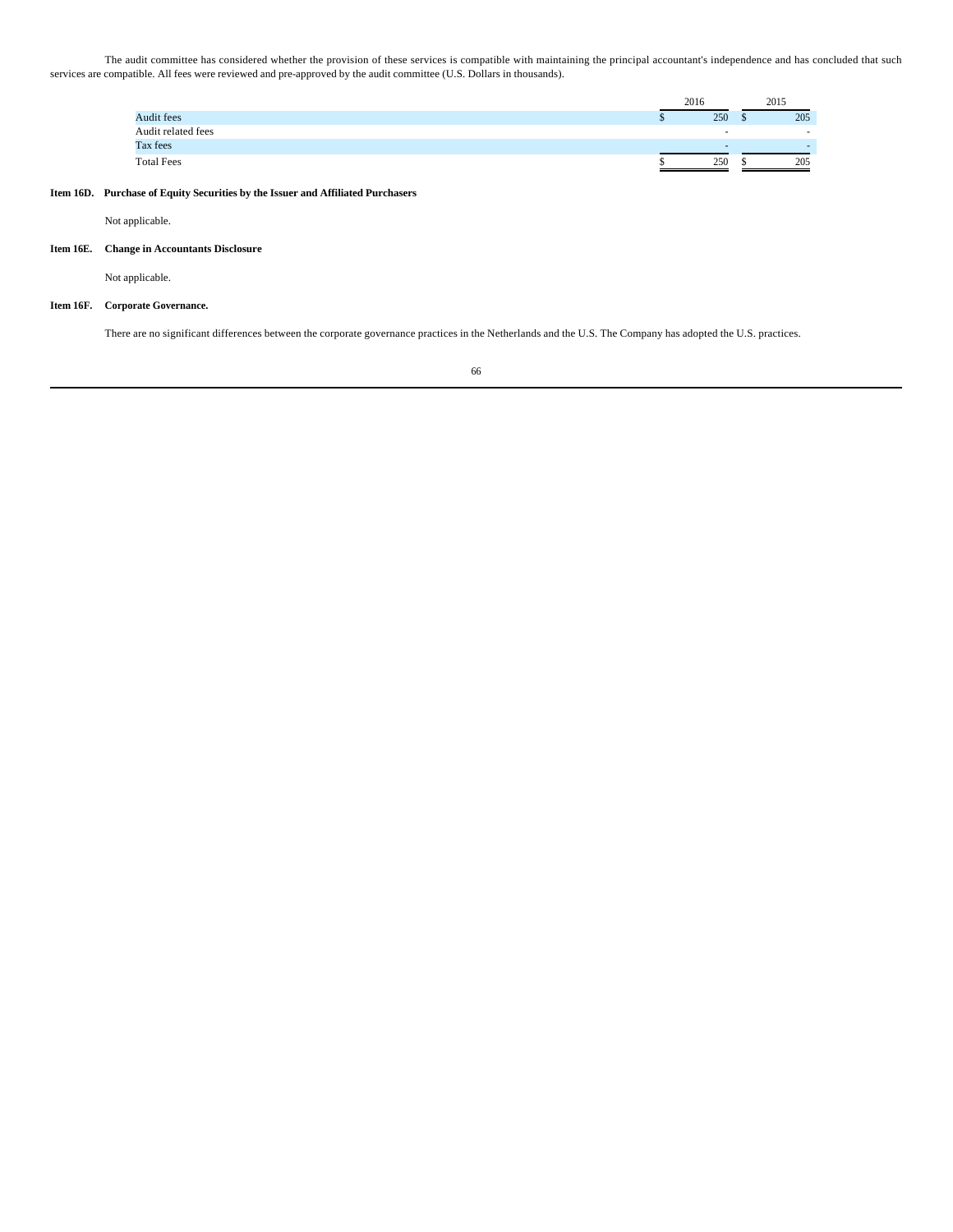### **PART III**

### **Item 17. Financial Statements**

See Item 18.

### **Item 18. Financial Statements**

The Consolidated Financial Statements and Financial Statement Schedule of the Company as of December 31, 2016 and 2015 and for each of the three years in the period ended December 31, 2016, including the report of our independent registered public accounting firm thereon are set forth on pages F-1 to F-36.

### **Item 19. Exhibits**

- 1. Articles of Association of the Company.\*
- 2. Articles of Amendment of the Articles of Association filed as Exhibit to Form 6K dated April 22, 2009.
- 3. Articles of Amendment of the Articles of Association filed as exhibit to Form 20-F for the year ended December 31, 2012.
- 4. Specimen of the Company's Common Stock.\*
- 5. Code of Ethics for Principal Executive Officers and Senior Financial Officers.

Certification by the Registrant's Chief Executive Officer pursuant to 18 U.S.C. Section 1350, as adopted pursuant to Section 906 of the Sarbanes-Oxley Act of 2002.

Certification by the Registrant's Chief Financial Officer pursuant to 18 U.S.C. Section 1350, as adopted pursuant to Section 906 of the Sarbanes-Oxley Act of 2002.

\* Incorporated by reference to the Company's 1999 annual report filed with the Commission on Form 20-F.

### \*\* Incorporated by reference to the Company's 2003 annual report filed with the Commission on Form 20-F.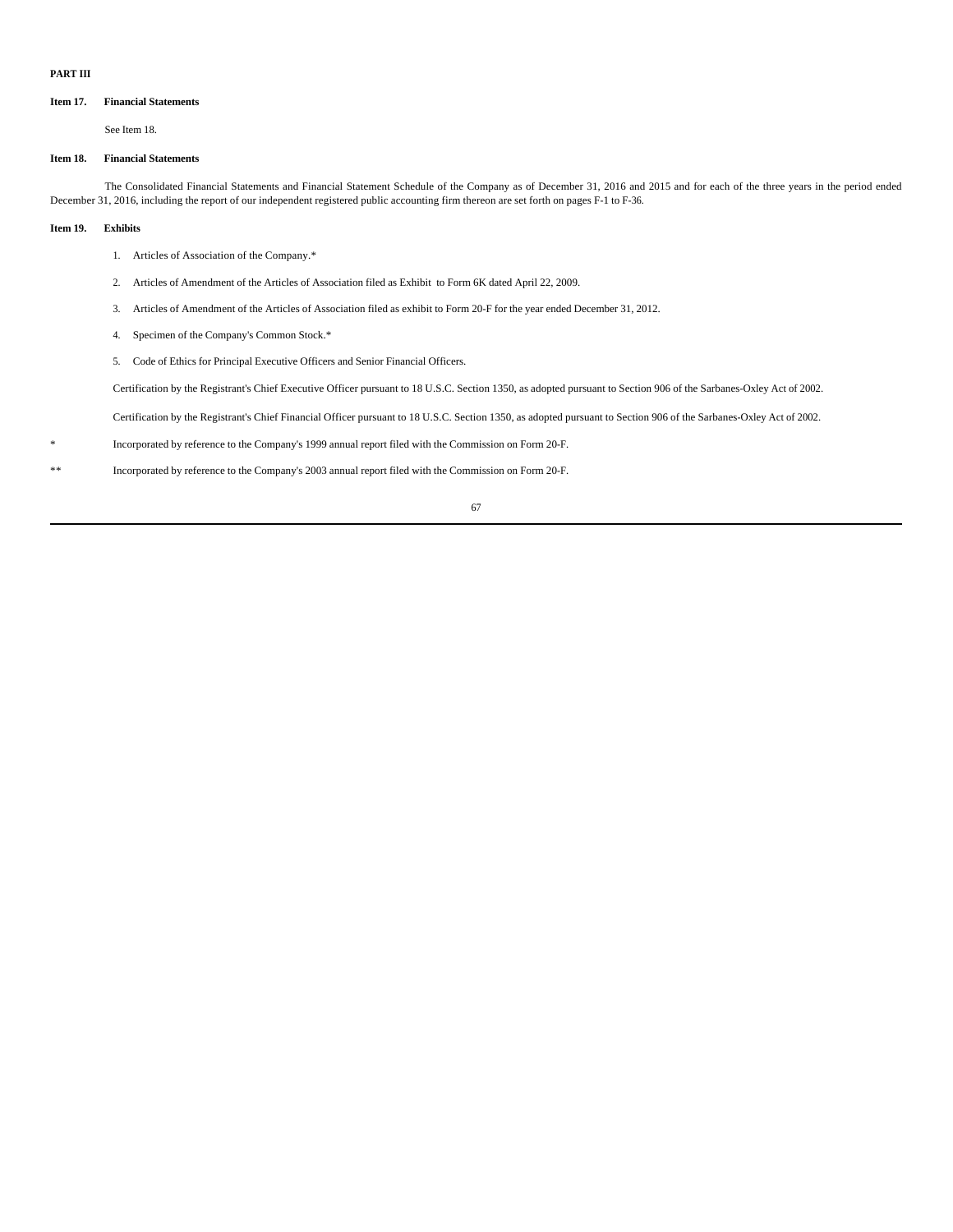### SIGNATURES

The registrant hereby certifies that it meets all of the requirements for filing on Form 20-F and that it has duly caused and authorized the undersigned to sign this annual report on its

behalf.

ICTS INTERNATIONAL N.V. AND SUBSIDIARIES

By: /s/ Ran Langer Name: Ran Langer Title: Managing Director

Date: May 8, 2017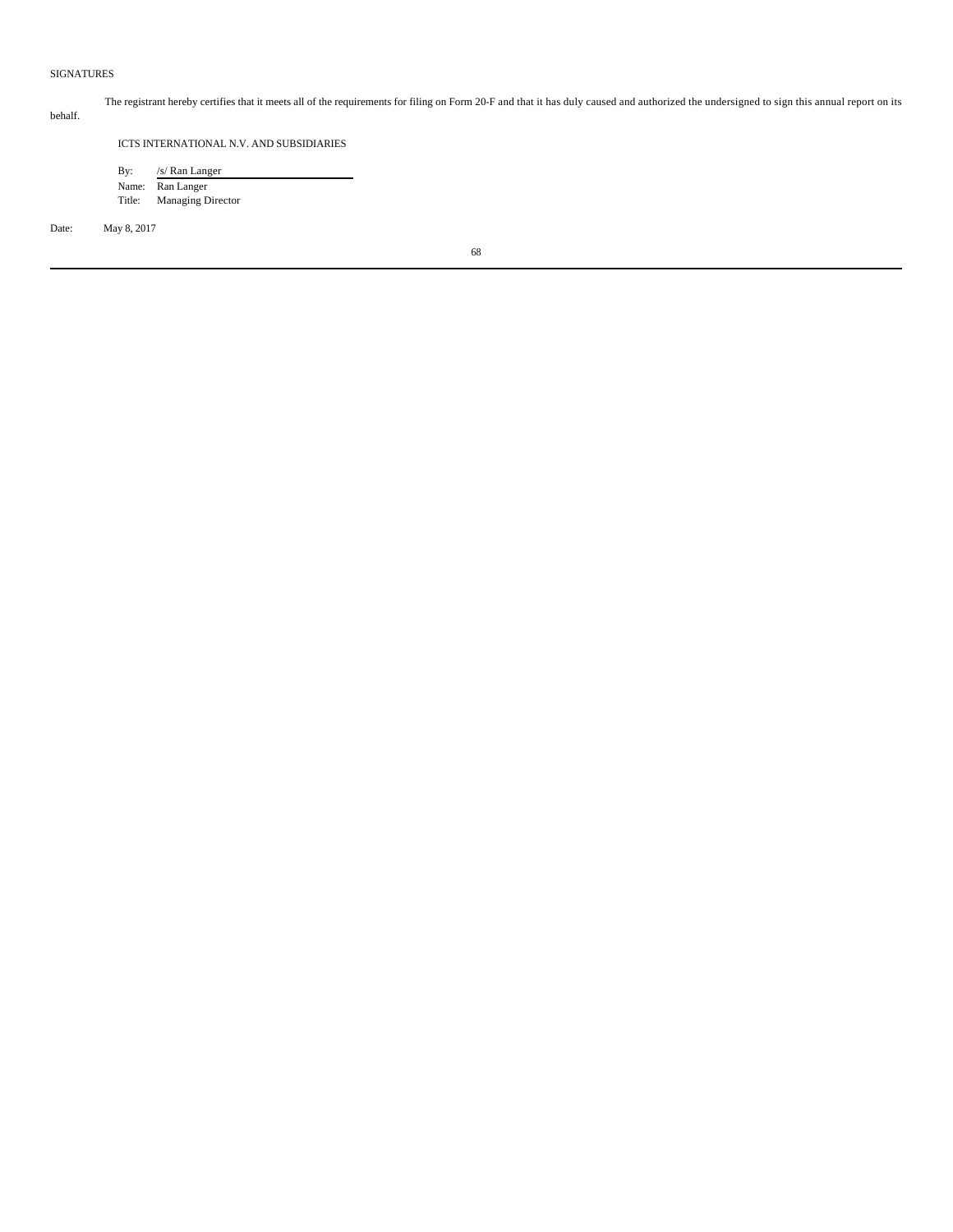## ICTS INTERNATIONAL N.V. AND SUBSIDIARIES

# 2016 ANNUAL REPORT

### INDEX TO CONSOLIDATED FINANCIAL STATEMENTS

Page

| <b>Consolidated Financial Statements:</b>                                                                                            |        |
|--------------------------------------------------------------------------------------------------------------------------------------|--------|
| Report of Independent Registered Public Accounting Firm                                                                              | $F-2$  |
| Consolidated Balance Sheets as of December 31, 2016 and 2015                                                                         | $F-3$  |
| <b>Consolidated Statements of Operations and Comprehensive Income (Loss)</b><br>for the Years Ended December 31, 2016, 2015 and 2014 | $F-4$  |
| <b>Consolidated Statements of Shareholders' Deficit</b><br>for the Years Ended December 31, 2016, 2015 and 2014                      | $F-5$  |
| <b>Consolidated Statements of Cash Flows for the Years Ended</b><br>December 31, 2016, 2015 and 2014                                 | $F-6$  |
| <b>Notes to Consolidated Financial Statements</b>                                                                                    | $F-8$  |
| <b>Financial Statement Schedule:</b>                                                                                                 |        |
| <b>Valuation and Qualifying Accounts</b>                                                                                             | $F-36$ |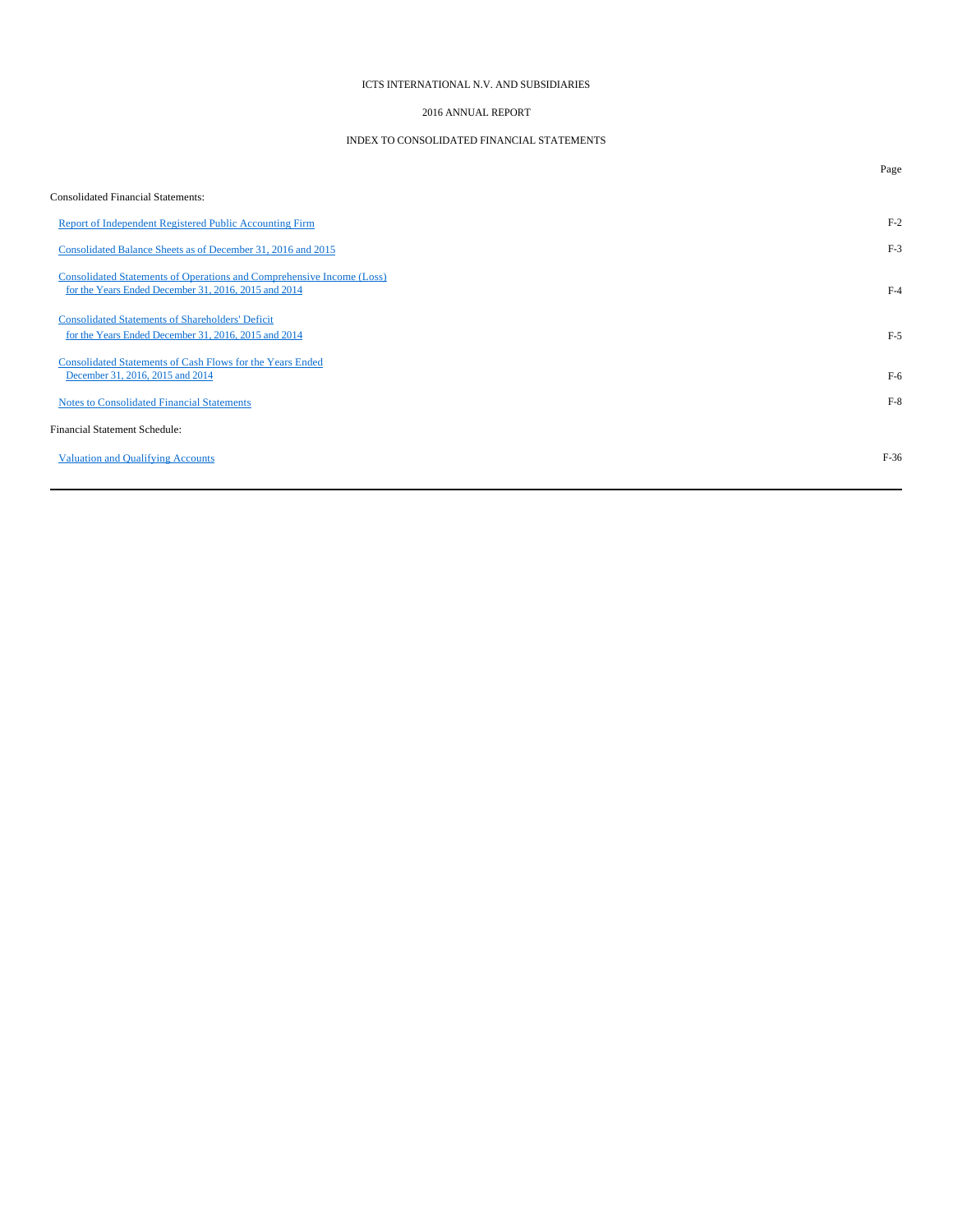#### REPORT OF INDEPENDENT REGISTERED PUBLIC ACCOUNTING FIRM

### To the Supervisory Board of Directors and Shareholders of ICTS INTERNATIONAL N.V. AND SUBSIDIARIES

We have audited the accompanying consolidated balance sheets of ICTS International N.V. and Subsidiaries (the "Company") as of December 31, 2016 and 2015 and the related consolidated statements of operations and comprehensive income (loss), shareholders' deficit, and cash flows for each of the three years in the period ended December 31, 2016. Our audits also included the financial statement schedule presented on page F34 for each of the three years in the period ended December 31, 2016. These consolidated financial statements and financial statement schedule are the responsibility of the Company's management. Our responsibility is to express an opinion on these consolidated financial statements and on the financial statement schedule based on our audits.

We conducted our audits in accordance with the standards of the Public Company Accounting Oversight Board (United States of America). Those standards require that we plan and perform the audit to obtain reasonable assurance about whether the financial statements are free of material misstatement. The Company is not required to have, nor were we engaged to perform, an audit of its internal control over financial reporting. Our audit included consideration of internal control over financial reporting as a basis for designing audit procedures that are appropriate in the circumstances, but not for the purpose of expressing an opinion on the effectiveness of the Company's internal control over financial reporting. Accordingly, we express no such opinion. An audit includes examining, on a test basis, evidence supporting the amounts and disclosures in the financial statements. An audit also includes assessing the accounting principles used and significant estimates made by management, as well as evaluating the overall financial statement presentation. We believe that our audits provide a reasonable basis for our opinion.

In our opinion, the consolidated financial statements referred to above present fairly, in all material respects, the financial position of ICTS International N.V. and Subsidiaries as of December 31, 2016 and 2015 and the results of their operations and their cash flows for each of the three years in the period ended December 31, 2016 in conformity with accounting principles generally accepted in the United States of America. Also, in our opinion, the related financial statement schedule, when considered in relation to the basic financial statements taken as whole, presents fairly, in all material respects, the information set forth therein.

/s/ Mayer Hoffman McCann CPAs (The New York Practice of Mayer Hoffman McCann P.C.) New York, New York May 8, 2017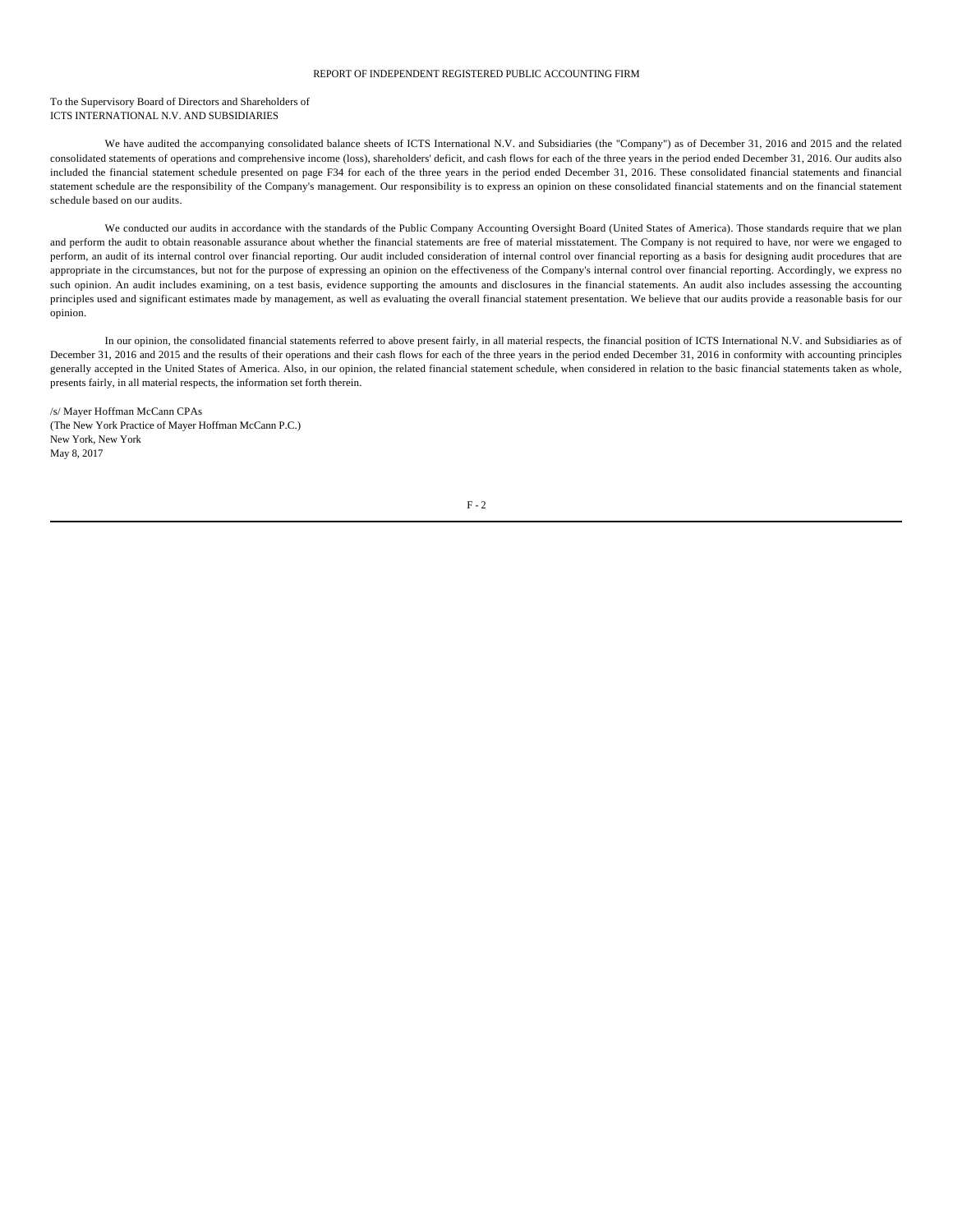### ICTS INTERNATIONAL N.V. AND SUBSIDIARIES CONSOLIDATED BALANCE SHEETS (US \$ in thousands, except share data)

|                                                                                                               | December 31,    |              |  |  |
|---------------------------------------------------------------------------------------------------------------|-----------------|--------------|--|--|
| <b>ASSETS</b>                                                                                                 | 2016            | 2015         |  |  |
| <b>CURRENT ASSETS:</b>                                                                                        |                 |              |  |  |
| Cash and cash equivalents                                                                                     | \$<br>3,892     | \$<br>7,912  |  |  |
| Restricted cash                                                                                               | 3,787           | 4,388        |  |  |
| Accounts receivable, net                                                                                      | 34,128          | 25,715       |  |  |
| Prepaid expenses and other current assets                                                                     | 2,101           | 1,987        |  |  |
| Total current assets                                                                                          | 43,908          | 40,002       |  |  |
|                                                                                                               |                 |              |  |  |
| Deferred tax assets, net                                                                                      | 337             | 92           |  |  |
| Property and equipment, net                                                                                   | 1,784           | 1,493        |  |  |
| Goodwill                                                                                                      | 712             | 314          |  |  |
| Other assets                                                                                                  | 415             | 448          |  |  |
| Total assets                                                                                                  | s.<br>47,156    | \$<br>42,349 |  |  |
| LIABILITIES AND SHAREHOLDERS' DEFICIT                                                                         |                 |              |  |  |
|                                                                                                               |                 |              |  |  |
| <b>CURRENT LIABILITIES:</b>                                                                                   |                 |              |  |  |
| Notes payable-banks                                                                                           | \$<br>8,352     | \$<br>11,412 |  |  |
| Accounts payable                                                                                              | 3,211           | 3,079        |  |  |
| Accrued expenses and other current liabilities                                                                | 26,502<br>1.130 | 25,065<br>89 |  |  |
| Income tax payable                                                                                            |                 |              |  |  |
| Value added tax (VAT) payable                                                                                 | 6,170           | 5,362        |  |  |
| Total current liabilities                                                                                     | 45,365          | 45,007       |  |  |
| Convertible notes payable to a related party, including                                                       |                 |              |  |  |
| accrued interest                                                                                              | 34.511          | 39,403       |  |  |
| Other liabilities                                                                                             | 757             | 147          |  |  |
| <b>Total liabilities</b>                                                                                      | 80,633          | 84,557       |  |  |
|                                                                                                               |                 |              |  |  |
| <b>COMMITMENTS AND CONTINGENCIES (NOTE 14)</b>                                                                |                 |              |  |  |
| <b>SHAREHOLDERS' DEFICIT:</b>                                                                                 |                 |              |  |  |
| Common stock, €0.45 par value;                                                                                |                 |              |  |  |
| 33,333,334 shares authorized as of December 31, 2016 and 2015;                                                |                 |              |  |  |
| $21,000,000$ and $10,961,698$ shares issued and outstanding as of<br>December 31, 2016 and 2015, respectively | 10.655          | 5,928        |  |  |
|                                                                                                               | 23,128          | 21,267       |  |  |
| Additional paid-in capital<br>Accumulated deficit                                                             | (59, 554)       | (61, 896)    |  |  |
| Accumulated other comprehensive loss                                                                          | (7, 859)        | (7,507)      |  |  |
| Non controlling interest in subsidiaries                                                                      | 153             |              |  |  |
|                                                                                                               |                 |              |  |  |
| Total shareholders' deficit                                                                                   | (33, 477)       | (42, 208)    |  |  |
| Total liabilities and shareholders' deficit                                                                   | \$<br>47,156    | 42,349<br>\$ |  |  |

See accompanying notes to the consolidated financial statements.

F - 3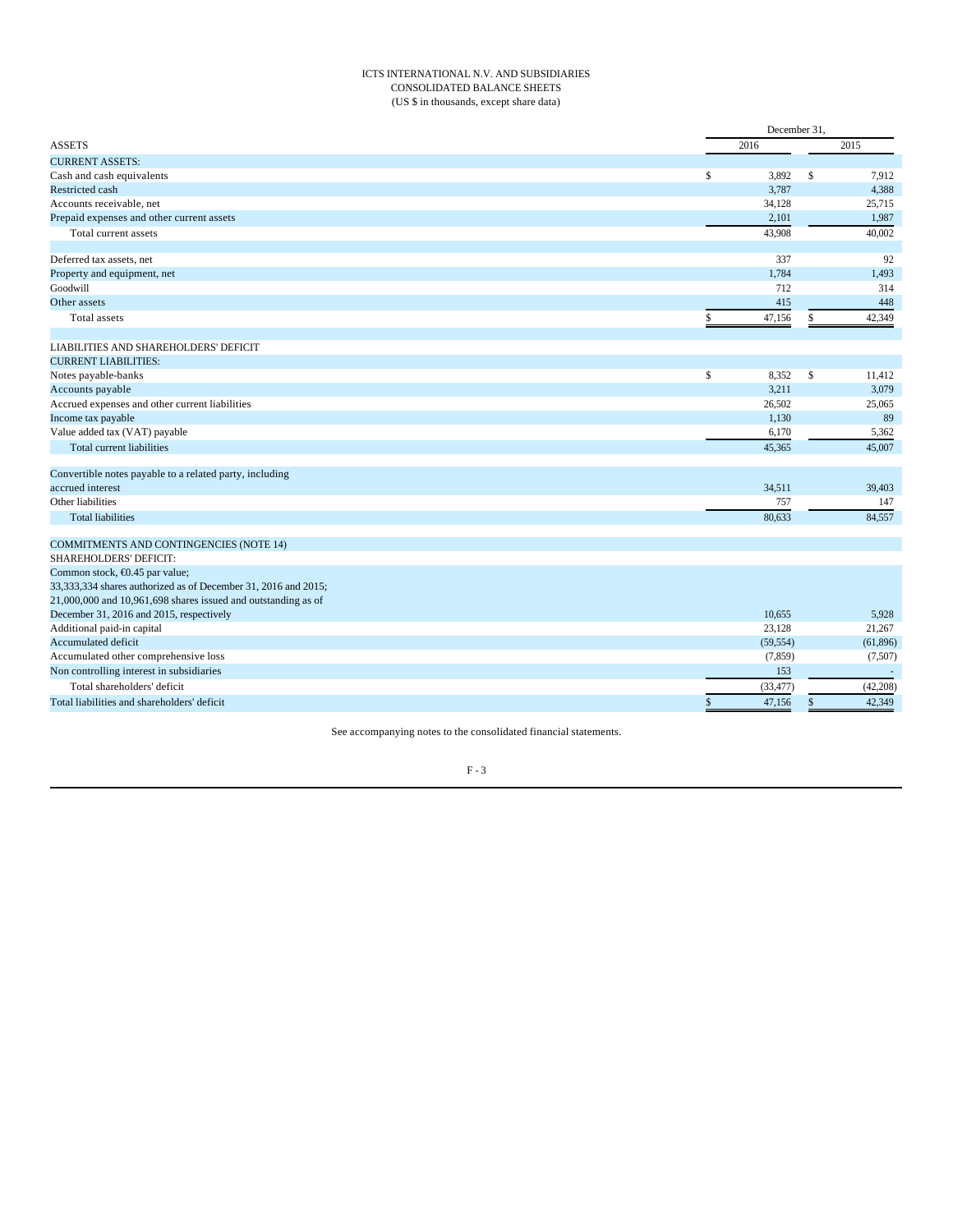# ICTS INTERNATIONAL N.V. AND SUBSIDIARIES CONSOLIDATED STATEMENTS OF OPERATIONS AND COMPREHENSIVE INCOME (LOSS) (US \$ in thousands, except share data)

|                                               |              | For the Years Ended December 31. |              |           |               |           |
|-----------------------------------------------|--------------|----------------------------------|--------------|-----------|---------------|-----------|
|                                               |              | 2016                             | 2015         |           |               | 2014      |
| Revenue                                       | $\mathbb{S}$ | 255,576                          | $\mathbf{s}$ | 187,022   | $\mathbb{S}$  | 172,929   |
| Cost of revenue                               |              | 222,927                          |              | 167,844   |               | 152,224   |
| <b>GROSS PROFIT</b>                           |              | 32,649                           |              | 19.178    |               | 20,705    |
| Operating expenses:                           |              |                                  |              |           |               |           |
| Research and development                      |              | 2,660                            |              | 2.565     |               | 2.207     |
| Selling, general and administrative           |              | 22,142                           |              | 20,406    |               | 17,316    |
| Total operating expenses                      |              | 24,802                           |              | 22,971    |               | 19,523    |
| <b>OPERATING INCOME (LOSS)</b>                |              | 7,847                            |              | (3,793)   |               | 1,182     |
| Other income (expense), net                   |              | (4,501)                          |              | (760)     |               | 448       |
| INCOME (LOSS) BEFORE INCOME TAX EXPENSE       |              | 3,346                            |              | (4, 553)  |               | 1,630     |
| Income tax expense                            |              | (1,004)                          |              | (149)     |               | (90)      |
| INCOME (LOSS) FROM CONTINUING OPERATIONS      |              | 2,342                            |              | (4,702)   |               | 1,540     |
| Loss from discontinued operations,            |              | $\Omega$                         |              | $\Omega$  |               | (109)     |
| NET INCOME (LOSS)                             |              | 2,342                            | S            | (4,702)   | \$            | 1,431     |
| INCOME (LOSS) PER SHARE - BASIC AND DILUTED   |              |                                  |              |           |               |           |
| Continuing operations                         | $\mathbb{S}$ | 0.20                             | $\mathbf{s}$ | (0.58)    | $\mathsf{\$}$ | 0.19      |
| Discontinued operations                       |              |                                  |              |           |               | (0.01)    |
| Net income (loss)                             |              | 0.20                             | $\mathbb{S}$ | (0.58)    | \$            | 0.18      |
| Weighted average number of shares outstanding |              | 11,518,929                       |              | 8,085,599 |               | 8,054,390 |
| <b>COMPREHENSIVE INCOME (LOSS)</b>            |              |                                  |              |           |               |           |
| Net income (loss)                             | \$           | 2,342                            | \$           | (4,702)   | \$            | 1,431     |
| <b>Translation adjustment</b>                 |              | (352)                            |              | (186)     |               | (168)     |
| Comprehensive income (loss)                   |              | 1,990                            | S            | (4,888)   | \$            | 1,263     |

See accompanying notes to the consolidated financial statements.

 $\rm{F}$  -  $4$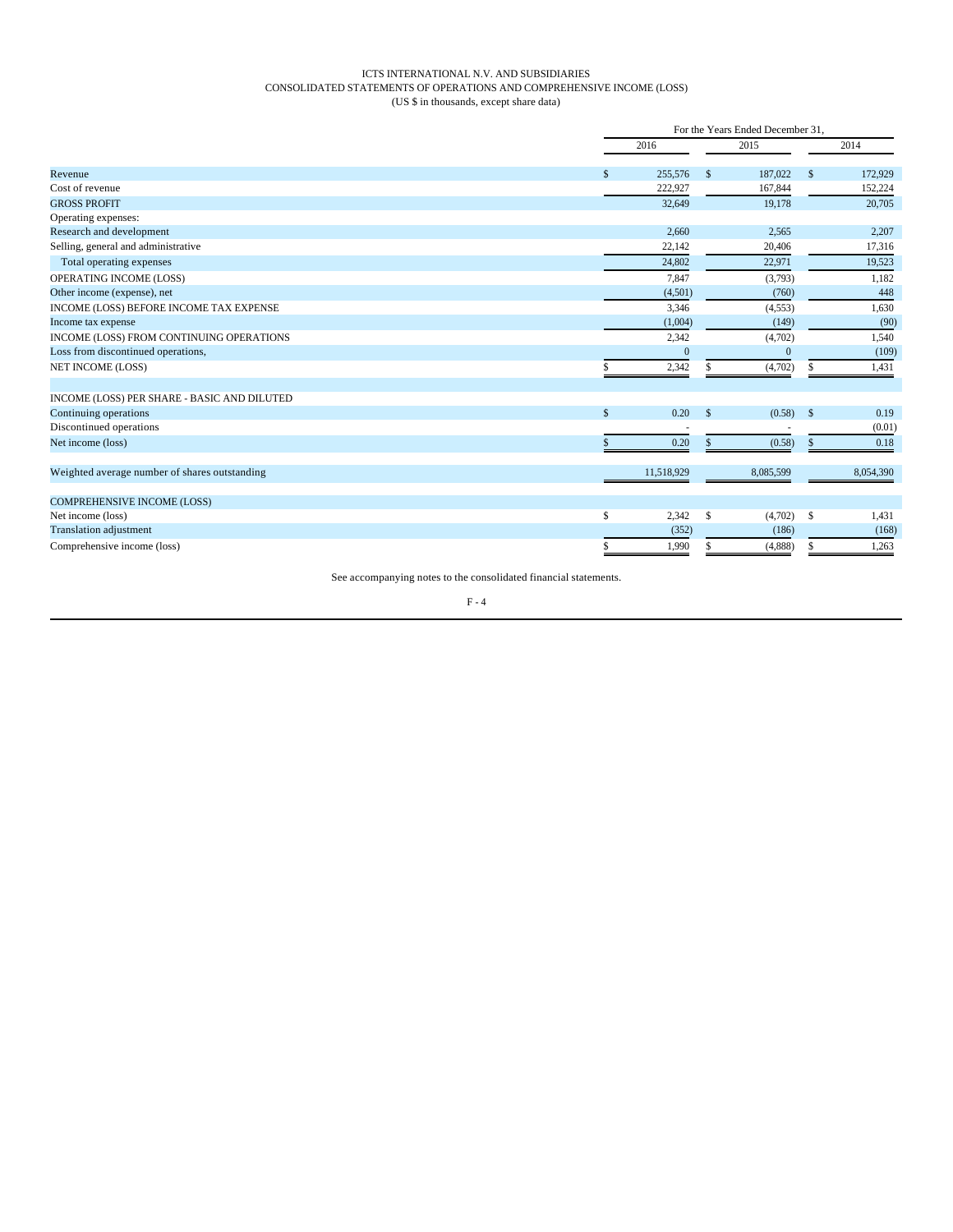# ICTS INTERNATIONAL N.V. AND SUBSIDIARIES CONSOLIDATED STATEMENTS OF SHAREHOLDERS' DEFICIT (US \$ in thousands, except share data)

|                               |               |              | Additional               |                           | Accumulated<br>Other      | Non                    | Total                     |
|-------------------------------|---------------|--------------|--------------------------|---------------------------|---------------------------|------------------------|---------------------------|
|                               |               | Common Stock | Paid-In                  | Accumulated               | Comprehensive             | Controlling            | Shareholders'             |
|                               | <b>Shares</b> | Amount       | Capital                  | Deficit                   | Loss                      | Interest               | Deficit                   |
| <b>BALANCE AT DECEMBER</b>    |               |              |                          |                           |                           |                        |                           |
| 31, 2013                      | 8,041,698     | \$<br>4,495  | 20,927<br>$\mathsf{\$}$  | $\mathbf{s}$<br>(58, 625) | (7, 153)<br>$\sqrt[6]{3}$ | $\mathbf{s}$<br>$\sim$ | $\mathsf{s}$<br>(40, 356) |
| Exercise of stock options     | 20,000        | 12           | 8                        |                           |                           |                        | 20                        |
| Stock based compensation      |               | ٠            | 14                       |                           |                           |                        | 14                        |
| Net income                    | ٠             | $\sim$       | $\sim$                   | 1,431                     | $\overline{a}$            |                        | 1,431                     |
| <b>Translation adjustment</b> |               | ٠            | $\overline{\phantom{a}}$ |                           | (168)                     |                        | (168)                     |
| <b>BALANCE AT DECEMBER</b>    |               |              |                          |                           |                           |                        |                           |
| 31, 2014                      | 8.061.698     | 4,507        | 20,949                   | (57, 194)                 | (7, 321)                  |                        | (39,059)                  |
| Issuance of common stock      | 2,900,000     | 1,421        | 318                      |                           |                           |                        | 1,739                     |
| Net loss                      |               |              |                          | (4,702)                   |                           |                        | (4,702)                   |
| Translation adjustment        |               |              |                          |                           | (186)                     |                        | (186)                     |
| <b>BALANCE AT DECEMBER</b>    |               |              |                          |                           |                           |                        |                           |
| 31, 2015                      | 10,961,698    | 5,928        | 21,267                   | (61, 896)                 | (7,507)                   |                        | (42, 208)                 |
| Issuance of common stock      | 10,038,302    | 4,727        | 1,861                    |                           |                           |                        | 6,588                     |
| Non controlling interest in   |               |              |                          |                           |                           |                        |                           |
| subsidiaries                  |               | ÷,           | ٠                        |                           |                           | 153                    | 153                       |
| Net income                    |               |              |                          | 2,342                     |                           |                        | 2,342                     |
| Translation adjustment        |               |              |                          |                           | (352)                     |                        | (352)                     |
| <b>BALANCE AT DECEMBER</b>    |               |              |                          |                           |                           |                        |                           |
| 31, 2016                      | 21,000,000    | \$<br>10,655 | 23,128<br>\$             | (59, 554)<br>\$           | (7, 859)<br>\$            | 153<br>\$.             | (33, 477)                 |

See accompanying notes to the consolidated financial statements.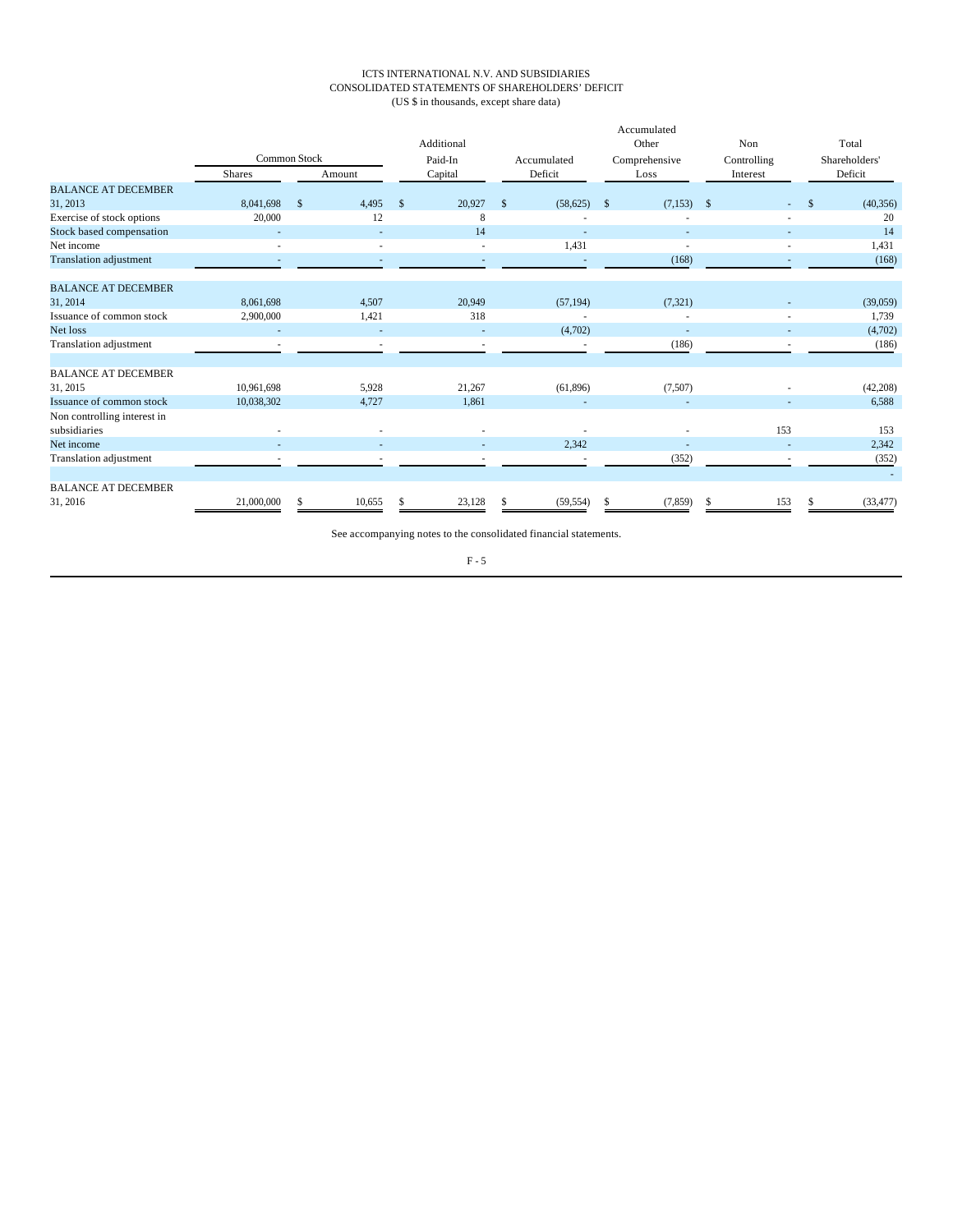# ICTS INTERNATIONAL N.V. AND SUBSIDIARIES CONSOLIDATED STATEMENTS OF CASH FLOWS (US \$ in thousands, except share data)

|                                                                    | Year Ended December 31, |    |         |    |         |
|--------------------------------------------------------------------|-------------------------|----|---------|----|---------|
|                                                                    | 2016                    |    |         |    | 2014    |
| CASH FLOW FROM OPERATING ACTIVITIES:                               |                         |    |         |    |         |
| Net income (loss)                                                  | \$<br>2,342             | \$ | (4,702) | \$ | 1,431   |
| Loss from discontinued operations                                  |                         |    |         |    | (109)   |
| Income (loss) from continuing operations                           | 2.342                   |    | (4,702) |    | 1.540   |
| Adjustments to reconcile net income (loss) to net cash provided by |                         |    |         |    |         |
| operating activities:                                              |                         |    |         |    |         |
| Depreciation and amortization                                      | 893                     |    | 713     |    | 761     |
| Accrued interest on convertible notes payable to a related party   | 4,801                   |    | 2,601   |    | 2,321   |
| Gain on the sale of property and equipment                         |                         |    |         |    | (10)    |
| Bad debt expense (income)                                          | 34                      |    | (43)    |    | 30      |
| Deferred income taxes                                              | (248)                   |    | 26      |    | (30)    |
| Stock-based compensation                                           |                         |    |         |    | 14      |
| Stock issued for services                                          |                         |    |         |    | 20      |
| Changes in assets and liabilities, net of acquisition:             |                         |    |         |    |         |
| Accounts receivable                                                | (8,755)                 |    | (6,279) |    | (6,926) |
| Prepaid expenses and other current assets                          | (71)                    |    | (1,020) |    | (72)    |
| Other assets                                                       | 93                      |    | (15)    |    | 16      |
| Accounts payable                                                   | 155                     |    | 463     |    | 659     |
| Accrued expenses and other current liabilities                     | 2.006                   |    | 9.102   |    | 5,354   |
| Income tax payable                                                 | 1,043                   |    | 40      |    | (3)     |
| Value added tax (VAT) payable                                      | 926                     |    | 491     |    | 1.242   |
| Liability to United States Department of Labor                     |                         |    |         |    | (259)   |
| Other liabilities                                                  | 293                     |    | 66      |    | (406)   |
| Net cash provided by (used in) discontinued operations             |                         |    | 27      |    | (124)   |
| Net cash provided by operating activities                          | 3,512                   |    | 1,470   |    | 4,127   |
| CASH FLOWS FROM INVESTING ACTIVITIES:                              |                         |    |         |    |         |
| Purchase of property and equipment                                 | (1,236)                 |    | (1,037) |    | (645)   |
| Purchase of subsidiary in Cyprus                                   | (164)                   |    | $\sim$  |    |         |
| Proceeds from sale of property and equipment                       |                         |    |         |    | 9       |
| Change in restricted cash                                          | 470                     |    | (91)    |    | 1,859   |
| Net cash provided by (used in) investing activities                | \$<br>(930)             | -S | (1,128) | \$ | 1,223   |

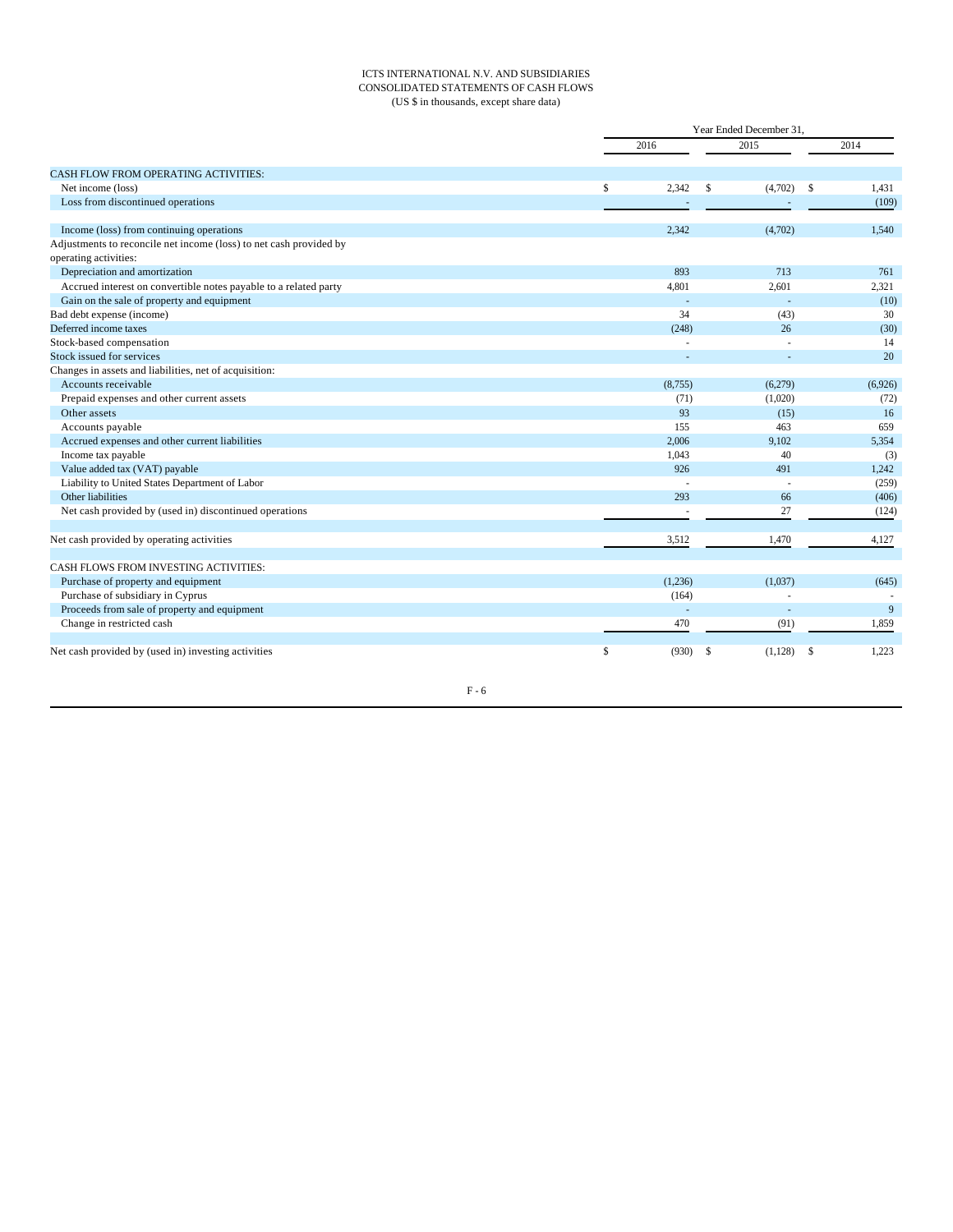# ICTS INTERNATIONAL N.V. AND SUBSIDIARIES CONSOLIDATED STATEMENTS OF CASH FLOWS (US \$ in thousands, except share data)

|                                                                                    |     | Year Ended December 31, |    |         |               |          |
|------------------------------------------------------------------------------------|-----|-------------------------|----|---------|---------------|----------|
|                                                                                    |     | 2016                    |    | 2015    |               | 2014     |
| <b>CASH FLOW FROM FINANCING ACTIVITIES:</b>                                        |     |                         |    |         |               |          |
| Borrowings (repayments) under lines of credit, net                                 | \$  | $(2,874)$ \$            |    | 1,877   | -S            | (2, 194) |
| Net proceeds (repayments) from convertible notes payable to a related party        |     | (3,282)                 |    | 1.364   |               | 3,354    |
| Proceeds from stock issuance                                                       |     | 1,159                   |    | 1,739   |               |          |
| Increase (decrease) in cash overdraft                                              |     | (181)                   |    | 264     |               | 800      |
| Net cash provided by (used in) financing activities                                |     | (5,178)                 |    | 5.244   |               | 1.960    |
| EFFECT OF CHANGES IN FOREIGN CURRENCY EXCHANGE                                     |     |                         |    |         |               |          |
| RATES ON CASH AND CASH EQUIVALENTS                                                 |     | (1,424)                 |    | (3,647) |               | (4, 471) |
| INCREASE (DECREASE) IN CASH AND CASH EQUIVALENTS                                   |     | (4,020)                 |    | 1,939   |               | 2,839    |
| CASH AND CASH EQUIVALENTS, BEGINNING OF YEAR                                       |     | 7,912                   |    | 5,973   |               | 3,134    |
| CASH AND CASH EQUIVALENTS, END OF YEAR                                             | \$. | 3,892                   |    | 7,912   |               | 5,973    |
| SUPPLEMENTAL DISCLOSURE OF NON-CASH INVESTING AND                                  |     |                         |    |         |               |          |
| <b>FINANCING ACTIVITIES</b>                                                        |     |                         |    |         |               |          |
| Conversion of accrued interest to related party to shares of common stock          |     | 5,429                   |    |         |               |          |
| Purchase of Cyprus Subsidiary included in accrued expenses and other liabilities   |     | 421                     |    |         |               |          |
| Acquisition of subsidiary funded by non controlling interest                       |     | 153                     |    |         |               |          |
| SUPPLEMENTAL DISCLOSURES OF CASH FLOW ACTIVITIES<br>Cash paid during the year for: |     |                         |    |         |               |          |
| Interest                                                                           | \$  | 678                     | \$ | 543     | \$            | 748      |
|                                                                                    |     |                         |    |         |               |          |
| Income taxes                                                                       | \$  | 164                     | -S | 305     | <sup>\$</sup> | 100      |

See accompanying notes to the consolidated financial statements.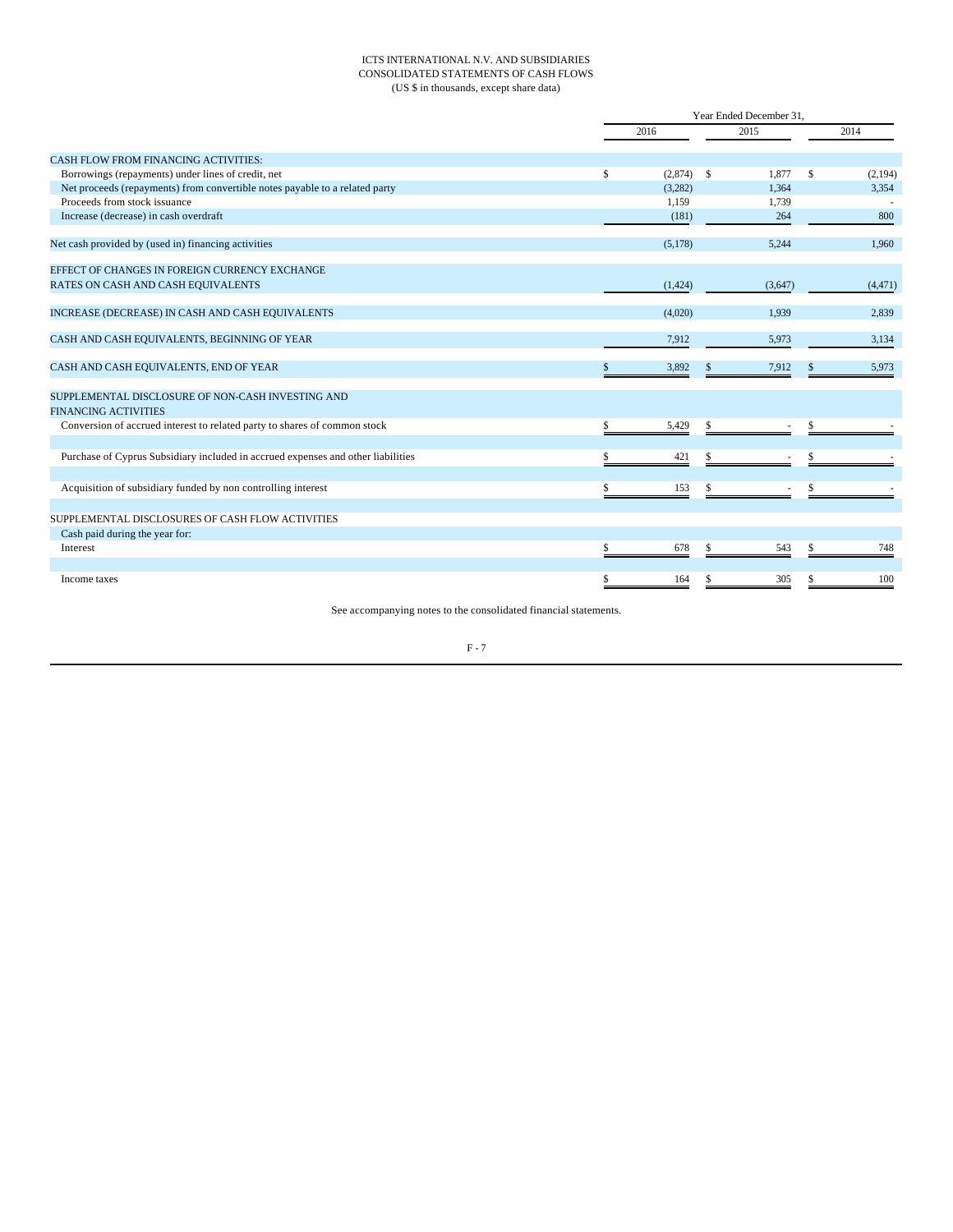### **NOTE 1 – ORGANIZATION**

#### **Description of Business**

ICTS International N.V. was registered at the Department of Justice in Amstelveen, Netherlands on October 9, 1992. ICTS and subsidiaries (collectively referred to as "ICTS" or the "Company") operate in three reportable segments: (a) corporate (b) airport security and other aviation services and (c) technology. The corporate segment does not generate revenue and contains primarily non-operational expenses. The airport security and other aviation services segment provides security and other services to airlines and airport authorities, predominantly in Europe and the United States. The technology segment is predominantly involved in the development and sale of identity security software to financial and other institutions, predominantly in Europe and the United States of America.

#### **Liquidity and Financial Condition**

In August 2014, FASB issued ASU 2014-15, *Disclosure of Uncertainties about an Entity's Ability to Continue as a Going Concern*, or ASU 2014-15. ASU 2014-15 explicitly requires a company's management to assess an entity's ability to continue as a going concern, and to provide related footnote disclosures in certain circumstances. The new standard became effective in the first annual period ending after December 15, 2016. Management has evaluated the potential impact of the adoption of this standard and believes the following disclosure is appropriate relating to the Company's financial position, results of operations or cash flows.

As of December 31, 2016 and 2015, the Company has a working capital deficit of \$1,457 and \$5,005, respectively and shareholders' deficit of \$33,477 and \$42,208 respectively. During the years ended December 31, 2016, 2015 and 2014, the Company incurred income (loss) from continuing operations of \$2,342, (\$4,702) and \$1,540, respectively, and positive cash flows from operations of \$3,512, \$1,470 and \$4,127, respectively. The Company's business plan projects income from operations and compliance with all financial covenants. Management believes that this plan is achievable and that they will continue to generate positive cash flows from operations. Management also believes that it will receive continued support from their lenders and majority shareholder in financing operations. There can be no assurance that management will be successful in achieving its business plan.

## **NOTE 2 - SIGNIFICANT ACCOUNTING POLICIES**

The consolidated financial statements have been prepared in accordance with accounting principles generally accepted in the United States of America ("US GAAP"). The significant accounting policies are as follows:

#### **Functional Currency**

The accompanying consolidated financial statements are presented in United States dollars. The Company has determined that the functional currency of its foreign subsidiaries is the local currency, which is predominantly the Euro. For financial reporting purposes, the assets and liabilities of such subsidiaries are translated into United States dollars using exchange rates in effect at the balance sheet date. The revenue and expenses of such subsidiaries are translated into United States dollars using average exchange rates in effect during the reporting period. Resulting translation adjustments are presented as a separate category in shareholders' deficit called accumulated other comprehensive loss.

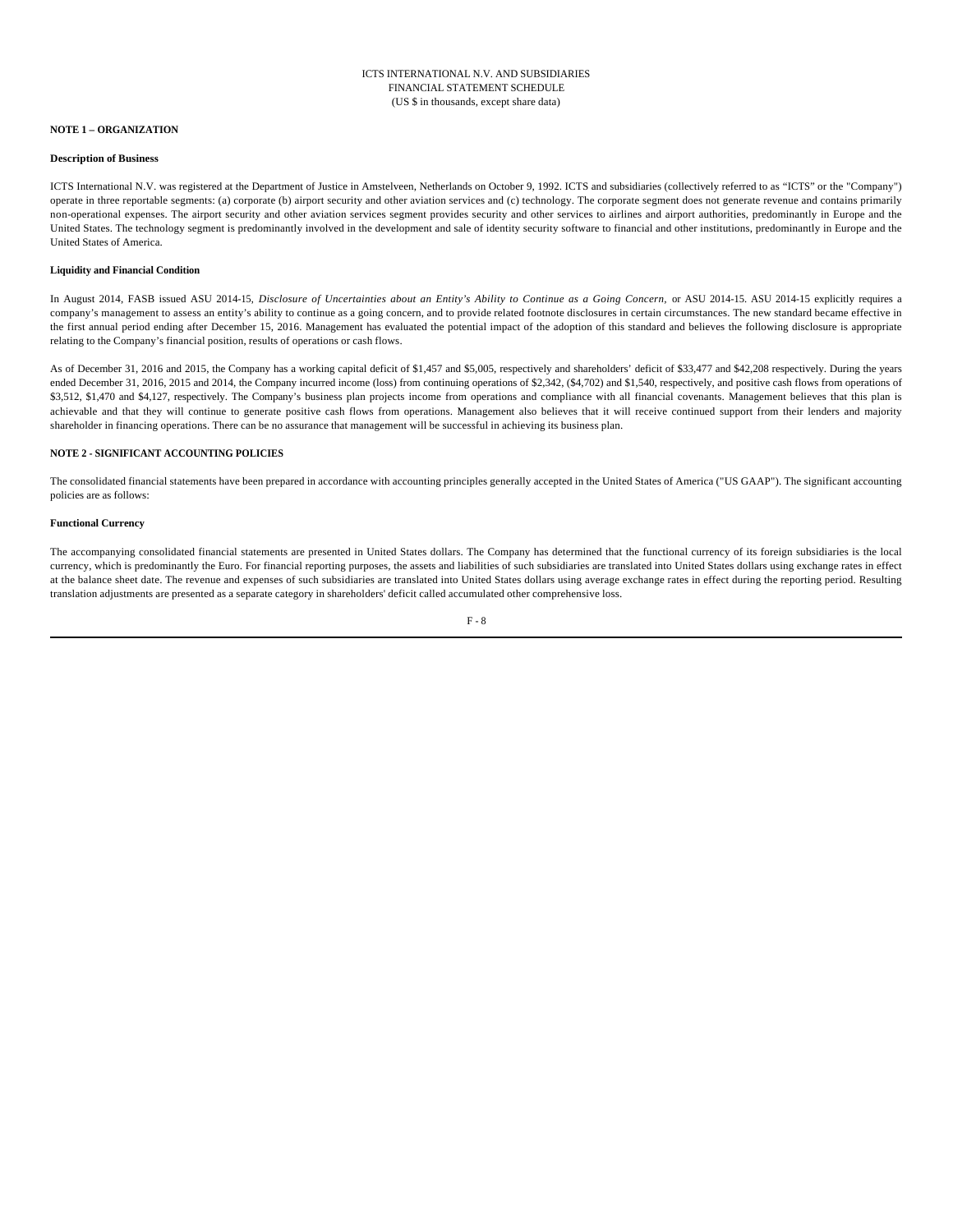### **NOTE 2 - SIGNIFICANT ACCOUNTING POLICIES (CONTINUED)**

#### **Use of Estimates**

The preparation of financial statements in conformity with US GAAP requires management to make estimates and assumptions that affect the reported amounts of assets and liabilities and disclosure of contingent assets and liabilities at the date of the financial statements and the reported amounts of revenue and expenses during the reporting period. Actual results could differ from these estimates. The most significant estimates and assumptions included in these consolidated financial statements consist of the: (a) calculation of the allowance for doubtful accounts, (b) determination of the fair value of stock options, (c) recognition of contingent liabilities, and (d) valuation of deferred income taxes.

#### **Principles of Consolidation**

The consolidated financial statements include the accounts of ICTS International N.V. and its wholly owned and majority-owned subsidiaries. All significant intercompany balances and transactions have been eliminated in consolidation.

#### **Cash and Cash Equivalents**

The Company considers all highly liquid investments with an original maturity of three months or less when purchased to be cash and cash equivalents.

#### **Restricted Cash**

Restricted cash as of December 31, 2016 consists of: (a) \$233 held in a bank account that serves as cash collateral for outstanding letters of credit, which is to be released from restriction on various dates from September 2017 to December 2017 and (b) \$3,554 held in several bank accounts in the Netherlands, which is restricted for payments to local tax authorities.

Restricted cash as of December 31, 2015 consists of: (a) \$274 held in a bank account that serves as cash collateral for outstanding letters of credit, which is to be released from restriction on various dates from October 2016 to December 2016 and (b) \$4,114 held in several bank accounts in the Netherlands, which is restricted for payments to local tax authorities.

#### **Accounts Receivable**

Accounts receivable represent amounts due to the Company for services rendered and are recorded net of an allowance for doubtful accounts. The allowance for doubtful accounts is based on historical collection experience, factors related to a specific customer and current economic trends. The Company writes off accounts receivable against the allowance for doubtful accounts when the balance is determined to be uncollectible. As of December 31, 2016 and 2015, the allowance for doubtful accounts is \$84 and \$50, respectively.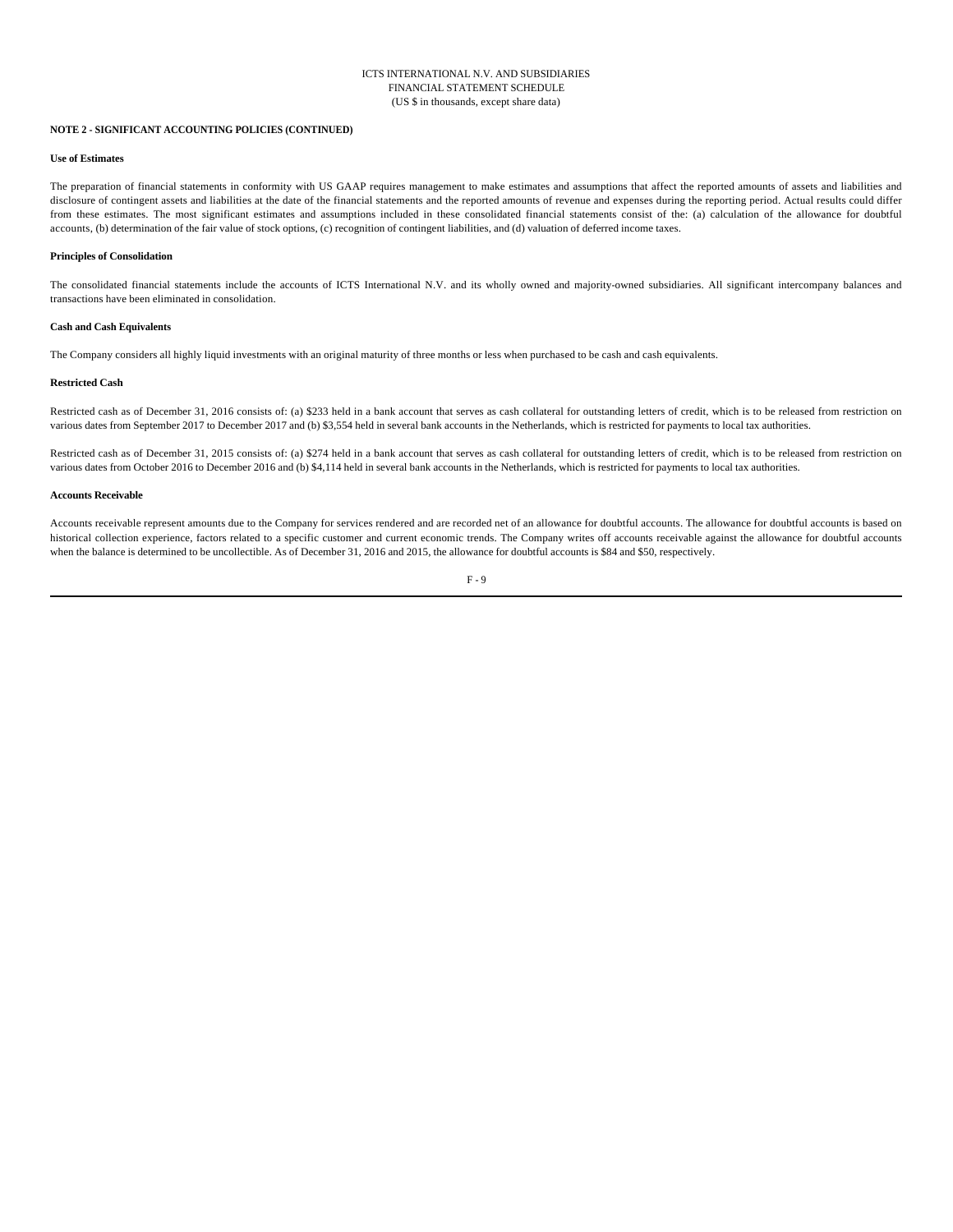#### **NOTE 2 - SIGNIFICANT ACCOUNTING POLICIES (CONTINUED)**

# **Investments**

The Company follows Topic 820, "Fair Value Measurement", of FASB ASC. Topic 820 defines fair value, establishes a framework for measuring fair value and expands disclosures about fair value measurements. Topic 820 defines fair value as the price that would be received to sell an asset or paid to transfer a liability in an orderly transaction between market participants at the measurement date. The fair value should be based on assumptions that market participants would use.

In determining the fair value, the Company assesses the inputs used to measure fair value using a three-tier hierarchy, as follows:

| Level $1 -$ | Inputs to the valuation methodology are unadjusted quoted prices for identical assets or liabilities in active markets that the Companies have the ability to access at<br>the measurement date.                                                                                                                                                                                                                                                                                                                                                                                 |
|-------------|----------------------------------------------------------------------------------------------------------------------------------------------------------------------------------------------------------------------------------------------------------------------------------------------------------------------------------------------------------------------------------------------------------------------------------------------------------------------------------------------------------------------------------------------------------------------------------|
| Level $2 -$ | Inputs to the valuation methodology include:<br>Quoted prices for similar assets or liabilities in active markets;<br>Ouoted prices for identical or similar assets or liabilities in inactive markets;<br>Inputs other than quoted prices that are observable for the asset or liability;<br>Inputs that are derived principally from or corroborated by observable market data by correlation or other means.<br>If the asset or liability has a specified (contractual) term, the Level 2 input must be observable for substantially the full term of the asset or liability. |

Level 3 - Inputs to the valuation methodology are unobservable and significant to the fair value measurement.

As of December 31, 2016 the Company owns 14.2 percent ownership interest in an entity which was originally valued at approximately \$162 using Level 1 inputs; however, the Company has determined that value of the investment is impaired (see Note 5).

The Company accounts for investments in the equity securities of companies which represent an ownership interest of 20% to 50% and the ability to exercise significant influence, provided that ability does not represent control, using the equity method. The equity method requires the Company to recognize its share of the net income (loss) of its investees in the consolidated statement of operations until the carrying value of the investment is zero.

#### **Property and Equipment**

Equipment and furniture, internal-use software, and vehicles are stated at cost less accumulated depreciation. Depreciation is computed using the straight-line method over the estimated useful lives of the assets. The estimated useful lives used in determining depreciation are as follows:

|                                | Years |
|--------------------------------|-------|
| <b>Equipment and furniture</b> |       |
| Internal- use software         |       |
| Vehicles                       |       |

Leasehold improvements are amortized using the straight-line method over the shorter of the term of the lease or the estimated useful lives of the assets.

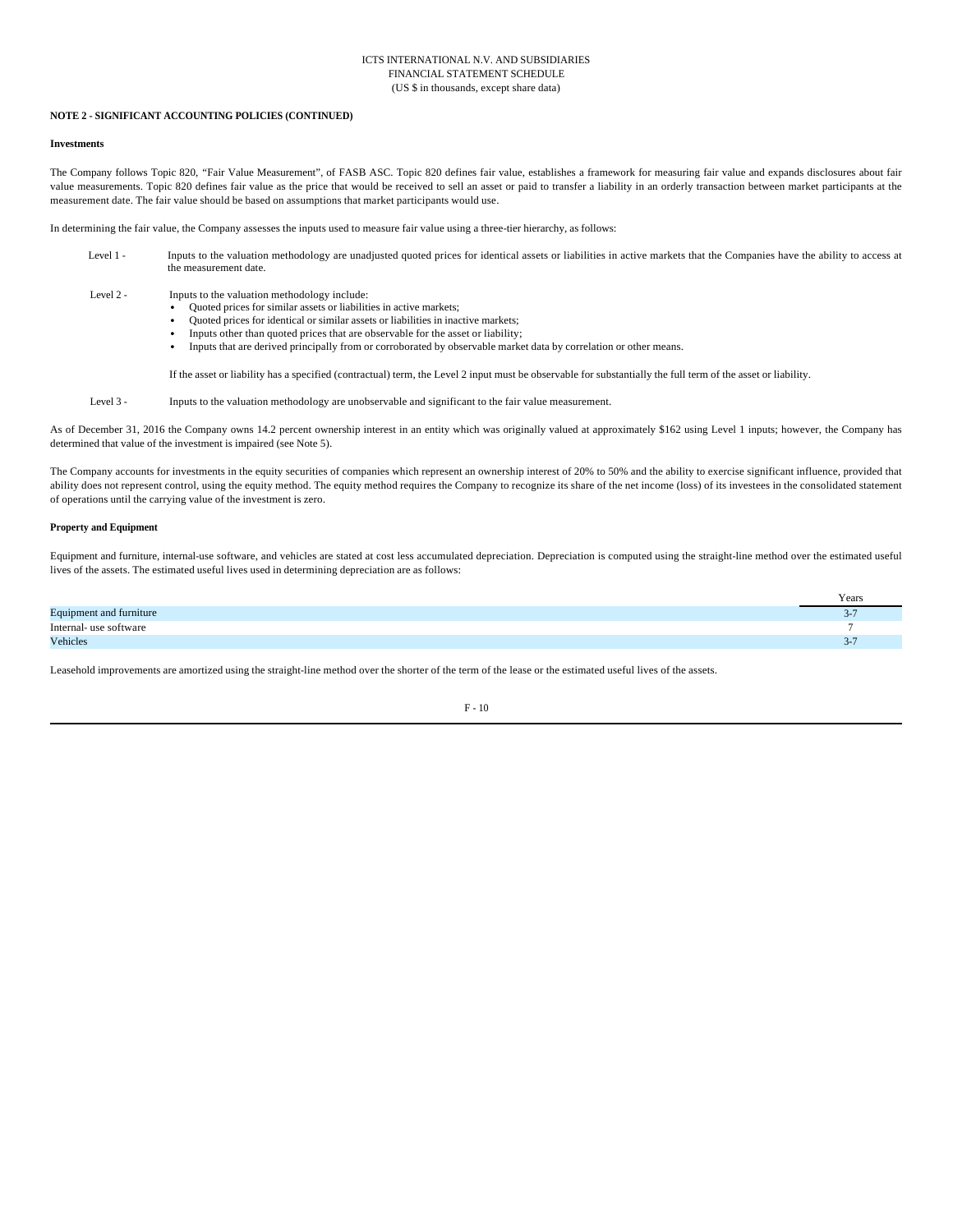#### **NOTE 2 - SIGNIFICANT ACCOUNTING POLICIES (CONTINUED)**

## **Capitalized Internal-Use Software Costs**

The Company capitalizes the cost of internal-use software that has a useful life in excess of one year in property and equipment. These costs consist of payments made to third party consultants for the installation and integration of software and related travel costs. Software maintenance and training costs, including related travel costs, are expensed in the period in which they are incurred.

#### **Goodwill**

Goodwill represents the excess purchase price over the fair value of the net tangible and intangible assets of an acquired business. Goodwill is assessed for impairment by reporting unit on an annual basis or when events or changes in circumstances indicate that the carrying value may not be recoverable. The assessment begins with an analysis of qualitative factors as a basis for determining whether it is necessary to perform the two-step goodwill impairment test. If it is determined that goodwill should be reviewed for impairment, then a discounted cash flow analysis is performed to determine whether the goodwill is recoverable. If the carrying value of the goodwill is not recoverable based upon the discounted cash flow analysis, then an impairment charge is recorded for the difference between the carrying value and the fair value of the goodwill. During the years ended December 31, 2016, 2015 and 2014, the Company has not recorded any impairment charges on its goodwill.

#### **Long-Lived Assets**

The Company reviews long-lived assets, other than goodwill, for impairment whenever events or changes in circumstances indicate that the carrying value of an asset may not be recoverable. The Company assesses recoverability by determining whether the net book value of the related asset will be recovered through the projected undiscounted future cash flows of the asset. If the Company determines that the carrying value of the asset may not be recoverable, it measures any impairment based on the fair value of the asset as compared to its carrying value. During the years ended December 31, 2016, 2015, and 2014, the Company did not record any impairment charges on its long-lived assets.

#### **Convertible Debt Instruments**

The Company evaluates convertible debt instruments to determine whether the embedded conversion option needs to be bifurcated from the debt instrument and accounted for as a freestanding derivative instrument or considered a beneficial conversion option. An embedded conversion option is considered to be a freestanding derivative when: (a) the economic characteristics and risks of the embedded conversion option are not clearly and closely related to the economic characteristics and risks of the host instrument, (b) the hybrid instrument that embodies both the embedded conversion option and the host instrument is not re-measured at fair value under otherwise applicable US GAAP with changes in fair value reported in earnings as they occur, and (c) a separate instrument with the same terms as the embedded conversion option would be considered a derivative instrument subject to certain requirements (except when the host instrument is deemed to be conventional). When it is determined that an embedded conversion option should not be bifurcated from its host instrument, the embedded conversion option is evaluated to determine whether it contains any intrinsic value which needs to be discounted from the carrying value of the convertible debt instrument.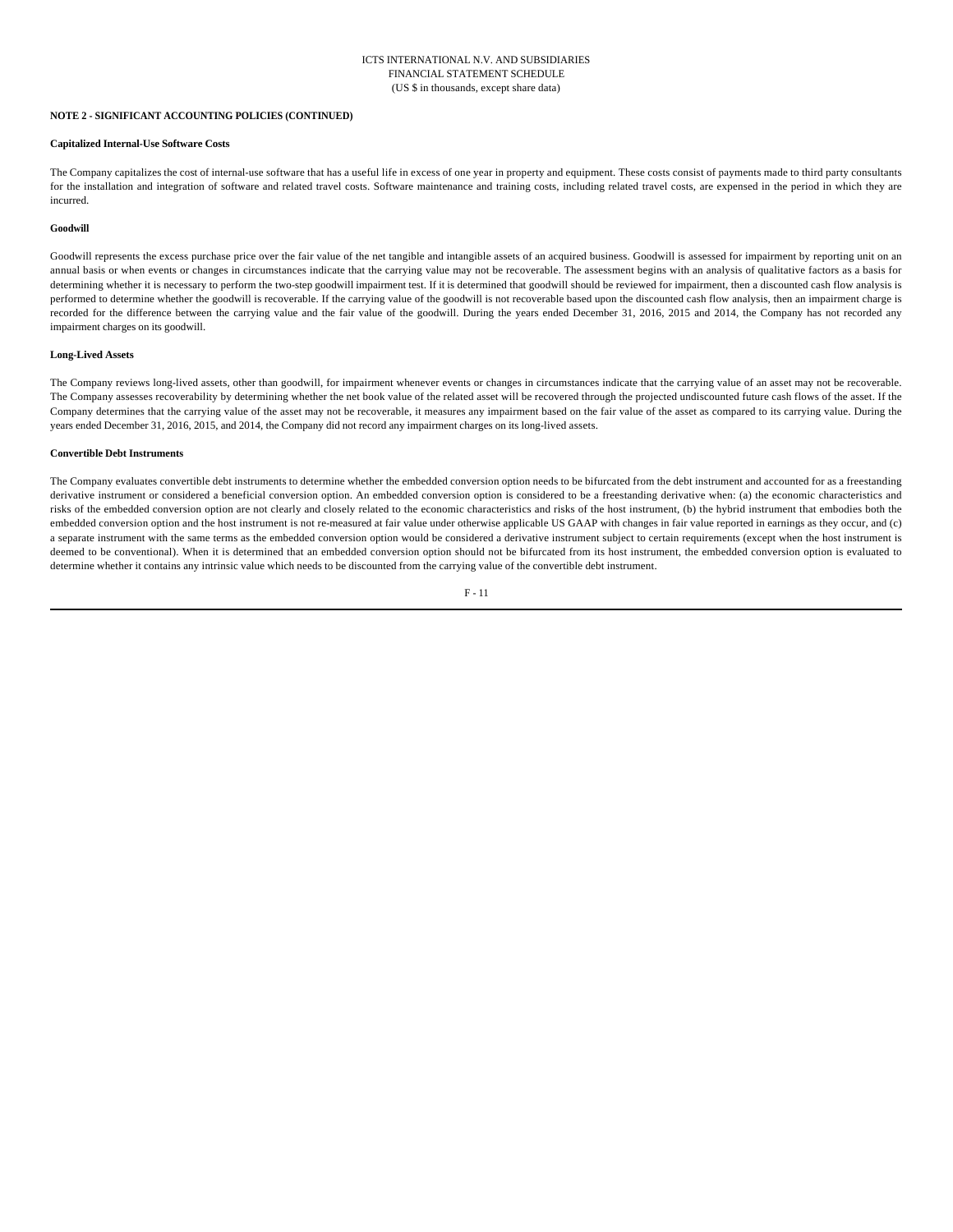#### **NOTE 2 - SIGNIFICANT ACCOUNTING POLICIES (CONTINUED)**

# **Convertible Debt Instruments (continued)**

The intrinsic value of an embedded conversion option is considered to be the difference between the fair value of the underlying security on the commitment date of the debt instrument and the effective conversion price embedded in the debt instrument.

### **Contingent Liabilities**

The Company is subject to various investigations, claims and legal proceedings covering a wide range of matters that arise in the normal course of its business activities. Liabilities for such contingencies are recognized when: (a) information available prior to the issuance of the consolidated financial statements indicates that it is probable that a liability had been incurred at the date of the consolidated financial statements and (b) the amount of loss can reasonably be estimated.

#### **Comprehensive Income (Loss) and Accumulated Other Comprehensive Loss**

The Company's comprehensive income (loss) for the years ended December 31, 2016, 2015 and 2014 consists of the Company's net income (loss) and foreign currency translation adjustments.

Accumulated other comprehensive loss consist of the Company's foreign exchange currency adjustments.

## **Stock-Based Compensation**

Stock-based compensation to employees, including stock options, are measured at the fair value of the award on the date of grant based on the estimated number of awards that are ultimately expected to vest. The compensation expense resulting from stock-based compensation to management and administrative employees is recorded over the vesting period of the award in selling, general and administrative expense on the accompanying consolidated statements of operations and comprehensive income (loss). Compensation expense resulting from stock-based compensation to operational employees is recorded over the vesting period of the award in cost of revenue.

Stock-based compensation issued to non-employees for services rendered are recorded at either the fair value of the services rendered or the fair value of the stock-based compensation, whichever is more readily determinable.

#### **Non controlling interest**

The Company's non controlling interest represent the minority shareholder's ownership interest related to the Company's subsidiaries. The Company reports its non controlling interest in subsidiaries as a separate component of equity in the consolidated balance sheets and reports net income (loss) attributable to the non controlling interest in the consolidated statement of operations.

### **Revenue Recognition**

Revenue is recognized as services are rendered based on the terms contained in the Company's contractual arrangements with customers, provided that services have been rendered, the fee is fixed or determinable, and collection of the related receivable is reasonably assured.

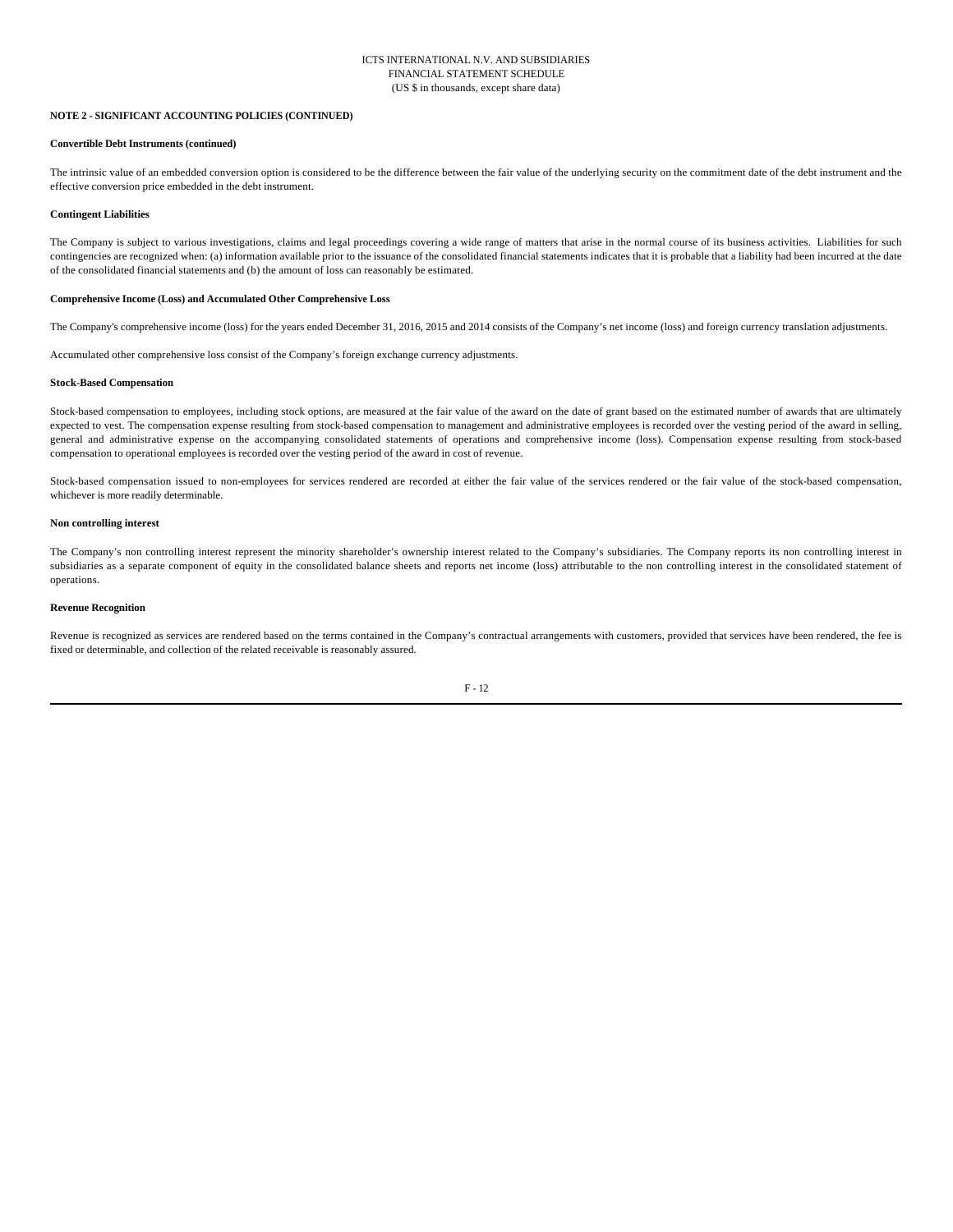### **NOTE 2 - SIGNIFICANT ACCOUNTING POLICIES (CONTINUED)**

#### **Cost of Revenue**

Cost of revenue represents primarily payroll and related costs associated with employees who provide services under the terms of the Company's contractual arrangements, insurance and depreciation and amortization.

#### **Research and Development Costs**

Research and development costs are expensed as incurred and consist primarily of payroll and related costs.

#### **Advertising Costs**

Advertising costs are expensed as incurred. Advertising costs during the years ended December 31, 2016, 2015 and 2014 are \$247, \$202 and \$130, respectively.

## **Value Added Tax**

Certain of the Company's operations are subject to Value Added Tax ("VAT") applied on the services sold in those respective countries. The Company is required to remit the VAT collected to the tax authorities, but may deduct the VAT paid on certain eligible purchases.

### **Income Taxes**

The Company accounts for income taxes using the liability method. Under this method, deferred tax assets and liabilities are recognized for the future tax consequences attributable to temporary differences between the financial statement carrying amounts of existing assets and liabilities and their respective tax bases. Deferred tax assets and liabilities are measured using enacted tax rates expected to apply to taxable income in the years in which those temporary differences are expected to be recovered or settled. The effect on deferred tax assets and liabilities resulting from a change in tax rates is recognized in the period that includes the enactment date.

A valuation allowance is established when realization of net deferred tax assets is not considered more likely than not.

Uncertain income tax positions are determined based upon the likelihood of the positions being sustained upon examination by taxing authorities. The benefit of a tax position is recognized in the consolidated financial statements in the period during which management believes it is more likely than not that the position will not be sustained. Income tax positions taken are not offset or aggregated with other positions. Income tax positions that meet the more-likely-than-not recognition threshold are measured as the largest amount of income tax benefit that is more than 50 percent likely of being realized if challenged by the applicable taxing authority. The portion of the benefits associated with income tax positions taken that exceeds the amount measured is reflected as income taxes payable.

The Company recognizes interest related to uncertain tax positions in interest expense. The Company recognizes penalties related to uncertain tax positions in selling, general and administrative expenses.

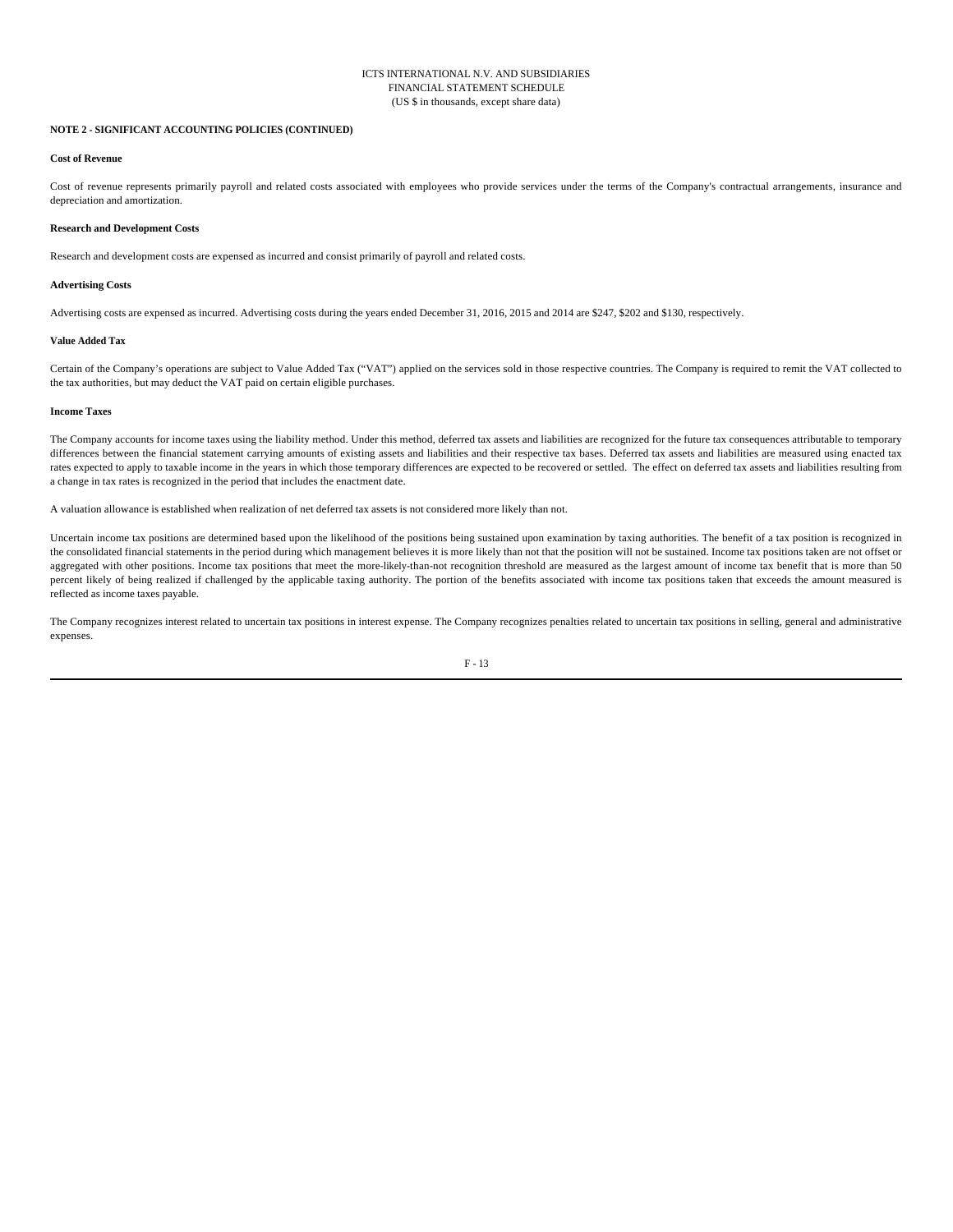#### **NOTE 2 - SIGNIFICANT ACCOUNTING POLICIES (CONTINUED)**

# **Income (Loss) Per Share**

Basic income (loss) per share is computed by dividing net income (loss) available to common shareholders by the weighted average number of shares of common stock outstanding during the period. Diluted income (loss) per share is determined in the same manner as basic income (loss) per share, except that the number of shares is increased to include potentially dilutive securities using the treasury stock method.

The following table summarizes the number of shares of common stock attributable to potentially dilutive securities outstanding for each of the periods which were excluded from the calculation of diluted income (loss) per share:

|                                              | Year Ended December 31, |              |            |  |  |
|----------------------------------------------|-------------------------|--------------|------------|--|--|
|                                              | 2016                    | 2014         |            |  |  |
|                                              |                         |              |            |  |  |
| <b>Stock Options</b>                         | 150,000                 | 150,000      | 150,000    |  |  |
| Shares Issuable upon Conversion of           |                         |              |            |  |  |
| Convertible Notes Payable to a Related Party | 29.162.598              | 33,171,710   | 25,669,039 |  |  |
| Total                                        | 29,312,598              | 33, 321, 710 | 25,819,039 |  |  |

#### **Fair Value of Financial Instruments**

The fair values of cash and cash equivalents, restricted cash, accounts receivable, prepaid expenses and other current assets, accounts payable, accrued expenses and other current liabilities, income taxes payable, value added tax (VAT) payable and notes payable - banks approximate their carrying values due to the short-term nature of the instruments. The carrying values of the convertible notes payable to a related party and other liabilities are not readily determinable because: (a) these instruments are not traded and, therefore, no quoted market prices exist upon which to base an estimate of fair value and (b) there were no readily determinable similar instruments on which to base an estimate of fair value.

#### **Concentration of Credit Risk**

Financial instruments which are subject to concentrations of credit risk consist primarily of cash and cash equivalents, restricted cash and accounts receivable.

The Company maintains cash and cash equivalents and restricted cash in accounts with financial institutions in the United States, Europe, Japan and Israel. As of December 31, 2016, accounts at financial institutions located in the United States are insured by the Federal Deposit Insurance Corporation ("FDIC") up to \$250 per institution. As of December 31, 2016, cash and cash equivalents and restricted cash of \$871 is being held in the United States. Bank accounts located in Europe, Japan and Israel, totaling \$6,808 as of December 31, 2016, are uninsured.

The Company renders services to a limited number of airlines and airports through service contracts and provides credit without collateral. Some of these airlines and airports may have difficulties in meeting their financial obligations, which can have a material adverse effect on the Company's consolidated financial position, results of operations and cash flows. To mitigate this risk, the Company regularly reviews the creditworthiness of its customers through its credit evaluation process.

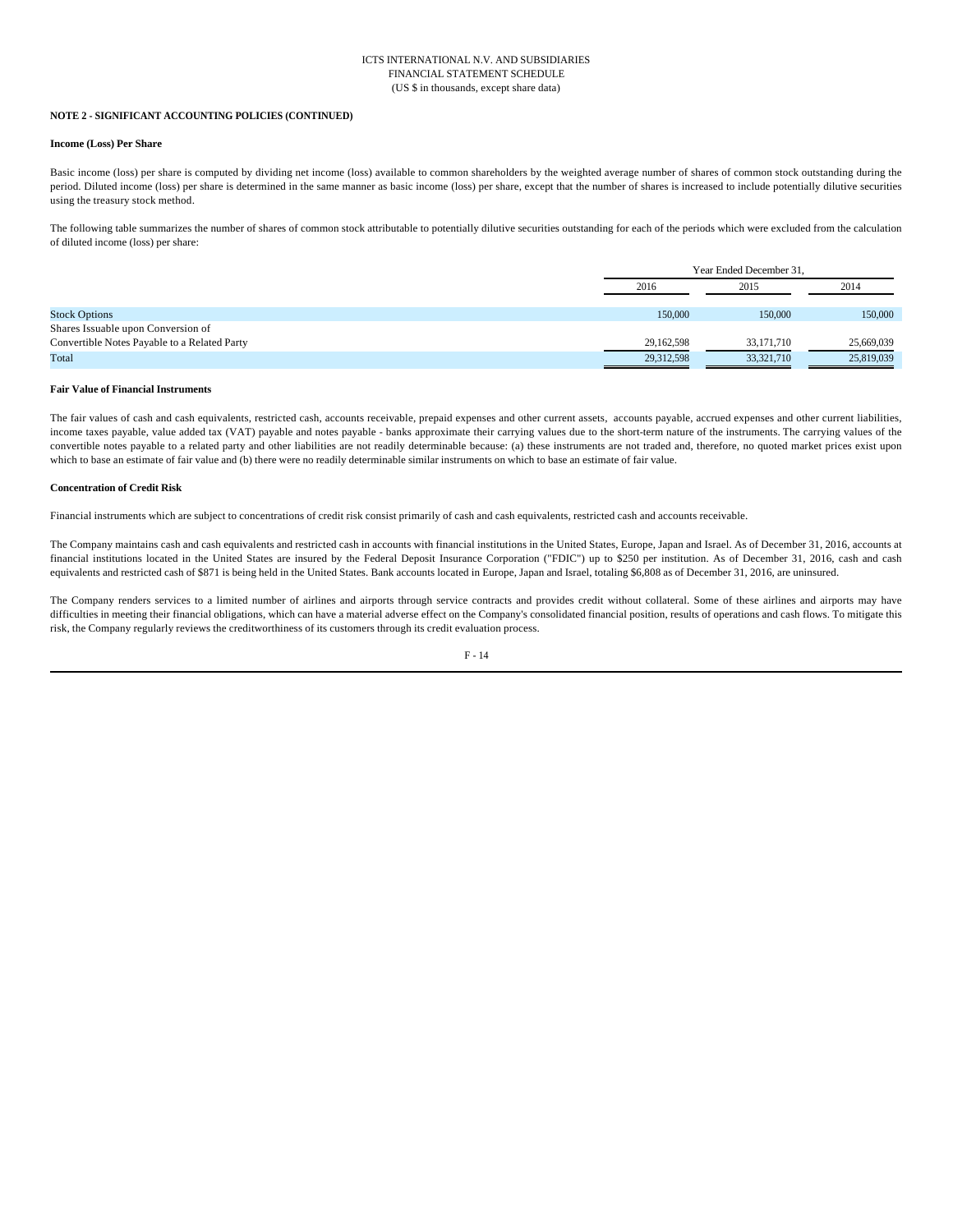### **NOTE 2 - SIGNIFICANT ACCOUNTING POLICIES (CONTINUED)**

# **Concentration of Credit Risk (continued)**

Revenue from two customers represented 75% of total revenue during the year ended December 31, 2016, of which one customer accounted for 42% and the other customer accounts for 33% of total revenue. Accounts receivable from these two customers represented 70% of total accounts receivable as of December 31, 2016.

Revenue from two customers represented 70% of total revenue during the year ended December 31, 2015, of which one customer accounted for 37% and the other customer accounts for 33% of total revenue. Accounts receivable from these two customers represented 64% of total accounts receivable as of December 31, 2015.

Revenue from two customers represented 67% of total revenue during the year ended December 31, 2014, of which one customer accounted for 38% and the other customer accounted for 29% of total revenue. Accounts receivable from these two customers represented 65% of total accounts receivable as of December 31, 2014.

Both customers mentioned above, have been principle customers in the last three years.

#### **Risks and Uncertainties**

The Company is currently engaged in direct operations in numerous countries and is therefore subject to risks associated with international operations (including economic and/or political instability and trade restrictions). Such risks can cause the Company to have significant difficulties in connection with the sale or provision of its services in international markets and have a material impact on the Company's consolidated financial position, results of operations and cash flows.

The Company is subject to changes in interest rates based on Federal Reserve actions and general market conditions. The Company does not utilize derivative instruments to manage its exposure to interest rate risk.

Furthermore, as a result of its international operations, the Company is subject to market risks associated with foreign currency exchange rate fluctuations. The Company does not utilize derivative instruments to manage its exposure to such market risk. As such, significant foreign currency exchange rate fluctuations can have a material impact on the Company's consolidated financial position, results of operations and cash flows.

#### **Reclassification**

Certain amounts have been reclassified in prior years statements of cash flows between operating activities and financing activities to conform with current year presentation.

#### **Recently Issued Accounting Pronouncements**

#### **Accounting Standards Update 2015-03**

In April 2015 the Financial Accounting Standard Board (FASB) has issued Accounting Standards Update (ASU) No. 2015-03, *Interest - Imputation of Interest (Subtopic 835-30): Simplifying the*  Presentation of Debt Issuance Costs. The amendments in this ASU require that debt issuance costs related to a recognized debt liability be presented in the balance sheet as a direct deduction from the carrying amount of that debt liability, consistent with debt discounts. The recognition and measurement guidance for debt issuance costs are not affected by the amendments in this ASU.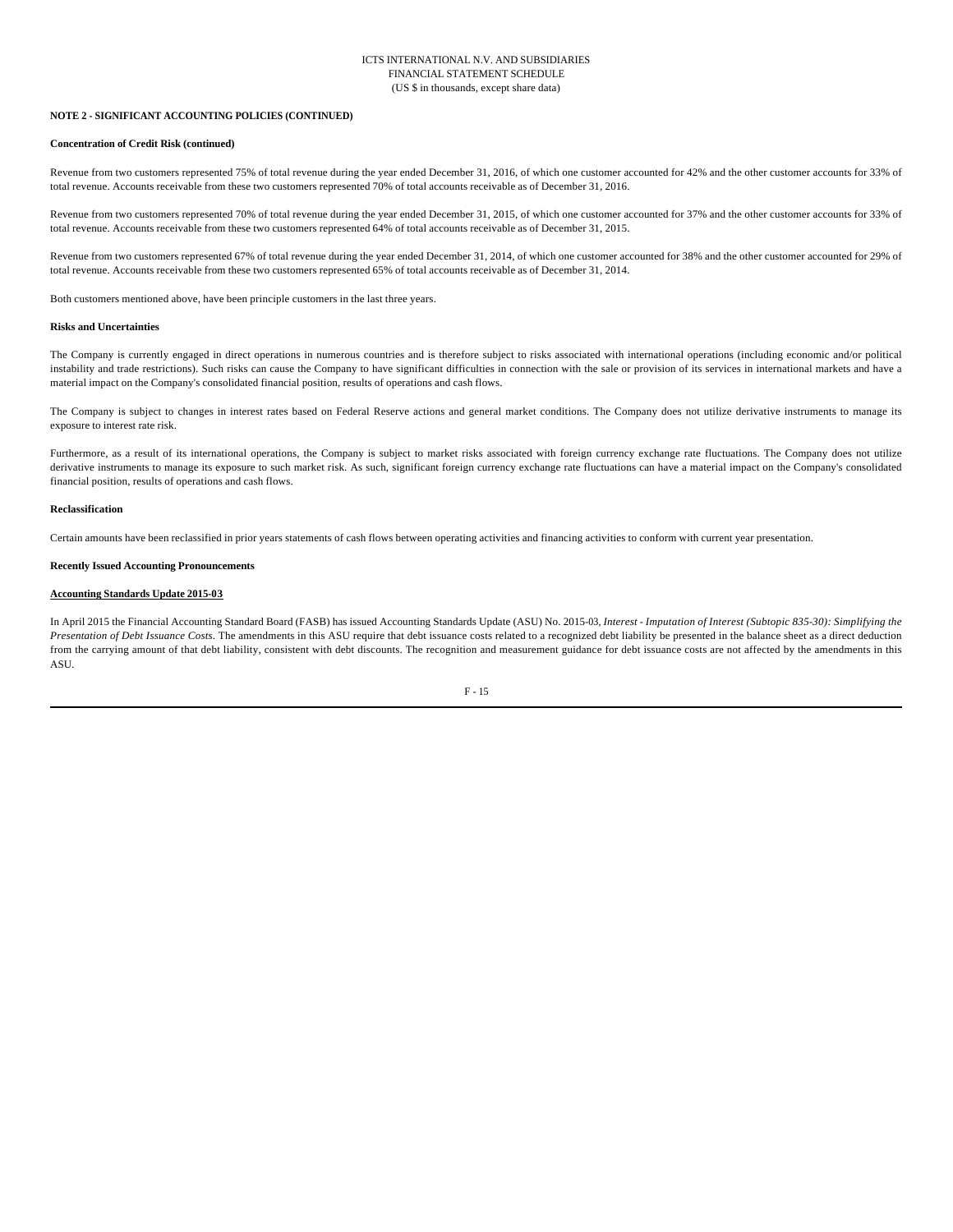### **NOTE 2 - SIGNIFICANT ACCOUNTING POLICIES (CONTINUED)**

# **Recently Issued Accounting Pronouncements (continued)**

## **Accounting Standards Update 2015-03 (continued)**

For public business entities, the amendments are effective for financial statements issued for fiscal years beginning after December 15, 2015, and interim periods within those fiscal years.

The amendments should be applied on a retrospective basis, wherein the balance sheet of each individual period presented should be adjusted to reflect the period-specific effects of applying the new guidance. Upon transition, an entity is required to comply with the applicable disclosures for a change in an accounting principle.

These disclosures include the nature of and reason for the change in accounting principle, the transition method, a description of the prior-period information that has been retrospectively adjusted, and the effect of the change on the financial statement line items (i.e., debt issuance cost asset and the debt liability).

This update did not have a material impact on the Company's financial statements.

## **Accounting Standards Update 2015-14**

In May 2014, the FASB issued ASU No. 2014-09, Revenue from Contracts with Customers (Topic 606). The core principle of the guidance is that an entity should recognize revenue to depict the transfer of promised goods or services to customers in an amount that reflects the consideration to which the entity expects to be entitled in exchange for those goods or services, and the guidance defines a five-step process to achieve this core principle. In August 2015, the FASB issued ASU No. 2015-14, which deferred the effective date of ASU 2014-09 by one year. The ASU, as amended, is effective for the Company's 2018 fiscal year and may be applied either (i) retrospectively to each prior reporting period presented with an election for certain specified practical expedients, or (ii) retrospectively with the cumulative effect of initially applying the ASU recognized at the date of initial application, with additional disclosure requirements.

This update did not have a material impact on the Company's financial statements.

#### **Accounting Standards Update 2015-15**

The FASB has issued Accounting Standards Update (ASU) No. 2015-15, *Interest - Imputation of Interest (Subtopic 835-30): Presentation and Subsequent Measurement of Debt Issuance Costs Associated with Line-of-Credit Arrangements - Amendments to SEC Paragraphs Pursuant to Staff Announcement at June 18, 2015 EITF Meeting.* This ASU adds SEC paragraphs pursuant to the SEC Staff Announcement at the June 18, 2015, Emerging Issues Task Force meeting about the presentation and subsequent measurement of debt issuance costs associated with line-of-credit arrangements.

In April 2015, the FASB issued ASU No. 2015-03, *Interest - Imputation of Interest (Subtopic 835-30): Simplifying the Presentation of Debt Issuance Costs,* which requires the presentation of debt issuance costs related to a recognized debt liability as a direct deduction from the carrying amount of that debt liability. ASU 2015-03 does not address presentation or subsequent measurement of debt issuance costs related to line-of-credit arrangements.

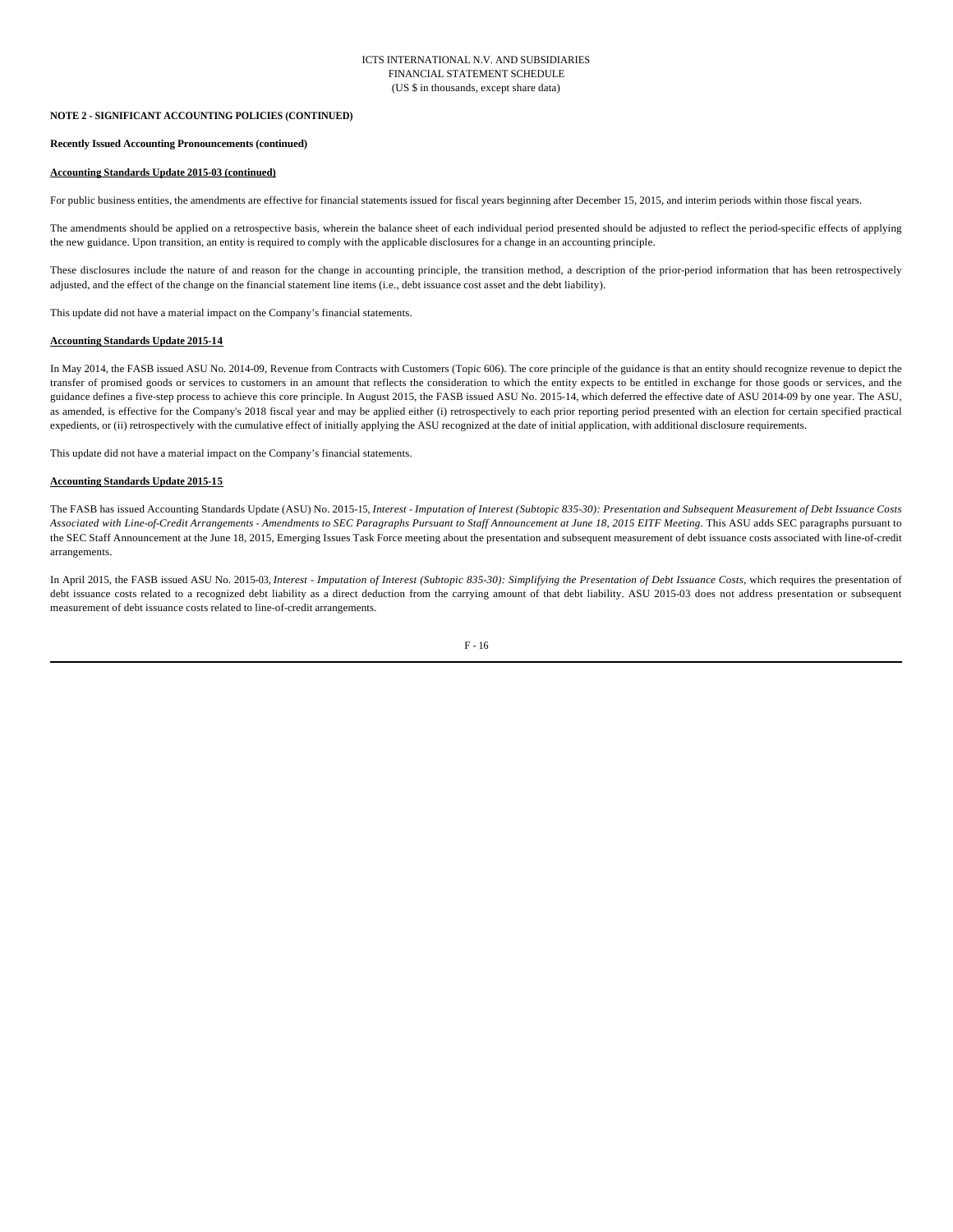## **NOTE 2 - SIGNIFICANT ACCOUNTING POLICIES (CONTINUED)**

## **Recently Issued Accounting Pronouncements (continued)**

### **Accounting Standards Update 2015-15 (continued)**

Given the absence of authoritative guidance within ASU 2015-03 for debt issuance costs related to line-of-credit arrangements, the SEC staff would not object to an entity deferring and presenting debt issuance costs as an asset and subsequently amortizing the deferred debt issuance costs ratably over the term of the line-of-credit arrangement, regardless of whether there are any outstanding borrowings on the line-of-credit arrangement.

This update did not have a material impact on the Company's financial statements.

#### **Accounting Standards Update 2015-16**

The FASB has issued Accounting Standards Update (ASU) No. 2015-16, *Business Combinations (Topic 805): Simplifying the Accounting for Measurement-Period Adjustments.* To simplify the accounting for adjustments made to provisional amounts recognized in a business combination, the amendments eliminate the requirement to retrospectively account for those adjustments.

U.S. GAAP currently requires that during the measurement period, the acquirer retrospectively adjust the provisional amounts recognized at the acquisition date with a corresponding adjustment to goodwill.

Those adjustments are required when new information is obtained about facts and circumstances that existed as of the acquisition date that, if known, would have affected the measurement of the amounts initially recognized or would have resulted in the recognition of additional assets or liabilities.

The acquirer also must revise comparative information for prior periods presented in financial statements as needed, including revising depreciation, amortization, or other income effects as a result of changes made to provisional amounts.

The amendments require that an acquirer recognize adjustments to provisional amounts that are identified during the measurement period in the reporting period in which the adjustment amounts are determined. The amendments require that the acquirer record, in the same period's financial statements, the effect on earnings of changes in depreciation, amortization, or other income effects, if any, as a result of the change to the provisional amounts, calculated as if the accounting had been completed at the acquisition date.

The amendments require an entity to present separately on the face of the income statement or disclose in the notes the portion of the amount recorded in current-period earnings by line item that would have been recorded in previous reporting periods if the adjustment to the provisional amounts had been recognized as of the acquisition date.

For public business entities, the amendments are effective for fiscal years beginning after December 15, 2015, including interim periods within those fiscal years. The amendments should be applied prospectively to adjustments to provisional amounts that occur after the effective date with earlier application permitted for financial statements that have not been issued.

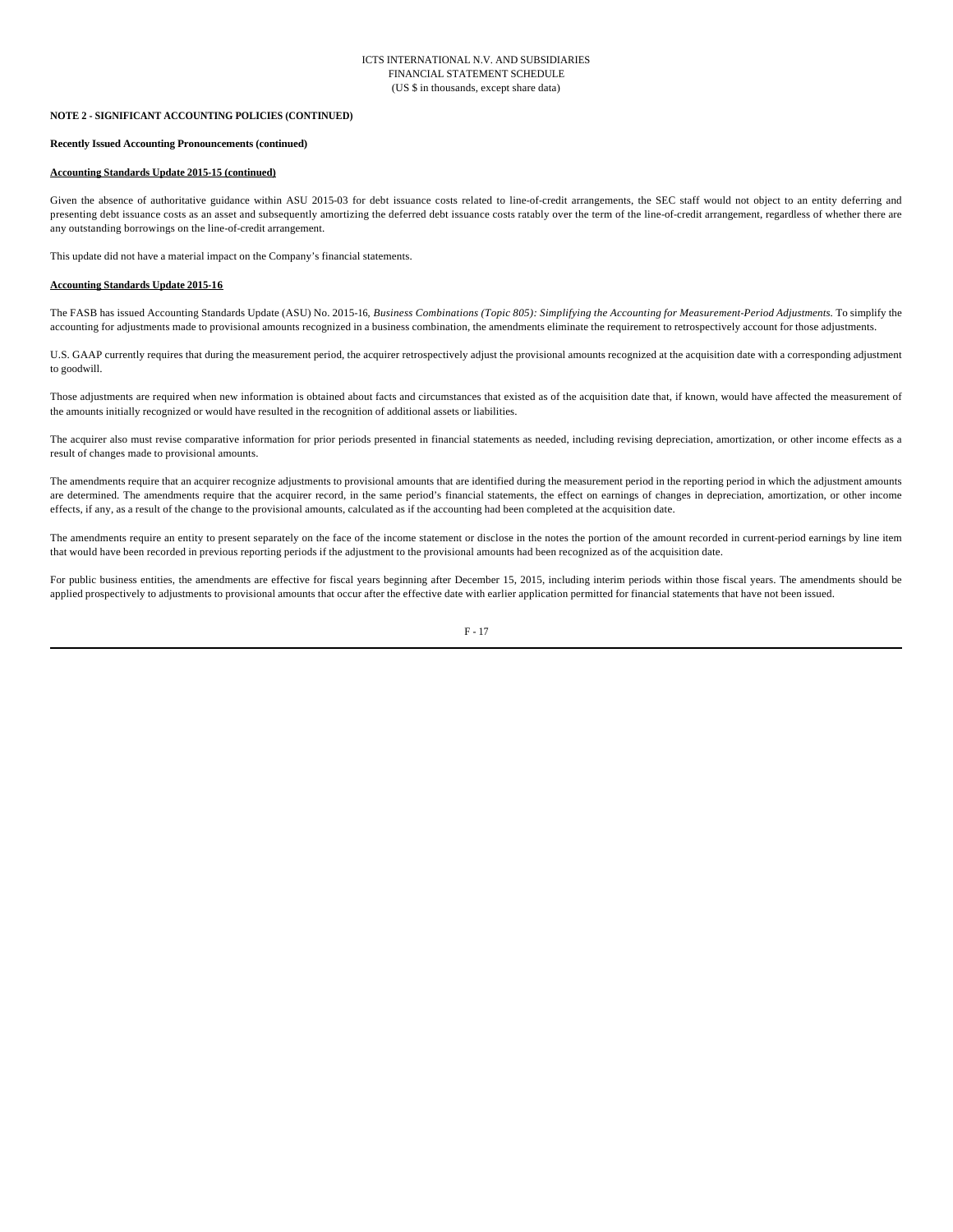### **NOTE 2 - SIGNIFICANT ACCOUNTING POLICIES (CONTINUED)**

# **Recently Issued Accounting Pronouncements (continued)**

## **Accounting Standards Update 2015-16 (continued)**

The only disclosures required at transition should be the nature of and reason for the change in accounting principle. An entity should disclose that information in the first annual period of adoption and in the interim periods within the first annual period if there is a measurement-period adjustment during the first annual period in which the changes are effective.

The update is not expected to have material impact on the Company's financial statement.

#### **Accounting Standards Updates 2015-17**

The FASB has issued ASU No. 2015-17, *Income Taxes (Topic 740): Balance Sheet Classification of Deferred Taxes*, which changes how deferred taxes are classified on organizations' balance sheets.

The ASU eliminates the current requirement for organizations to present deferred tax liabilities and assets as current and noncurrent in a classified balance sheet. Instead, organizations will be required to classify all deferred tax assets and liabilities as noncurrent.

The amendments apply to all organizations that present a classified balance sheet. For public companies, the amendments are effective for financial statements issued for annual periods beginning after December 15, 2016, and interim periods within those annual periods. The Company adopted the amendment already in its financials as of December 31, 2015.

#### **Accounting Standards Update 2016-02**

The FASB has issued its new lease accounting guidance in Accounting Standards Update (ASU) No. 2016-02, *Leases (Topic 842).*

Under the new guidance, lessees will be required to recognize the following for all leases (with the exception of short-term leases) at the commencement date:

A lease liability, which is a lessee's obligation to make lease payments arising from a lease, measured on a discounted basis; and

A right-of-use asset, which is an asset that represents the lessee's right to use, or control the use of, a specified asset for the lease term.

The new lease guidance simplified the accounting for sale and leaseback transactions primarily because lessees must recognize lease assets and lease liabilities. Lessees will no longer be provided with a source of off-balance sheet financing.

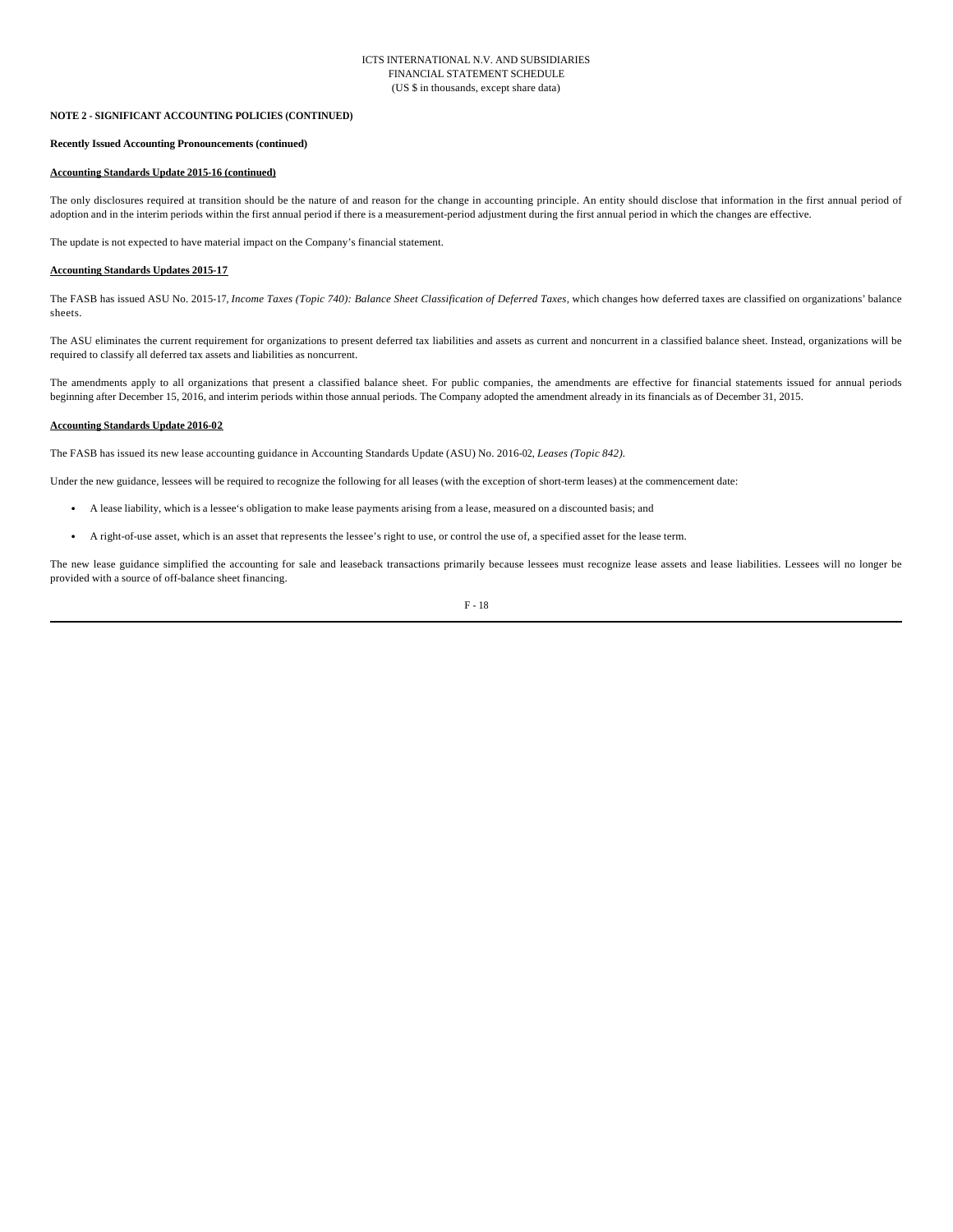## **NOTE 2 - SIGNIFICANT ACCOUNTING POLICIES (CONTINUED)**

# **Recently Issued Accounting Pronouncements (continued)**

## **Accounting Standards Update 2016-02 (continued)**

Public companies should apply the amendments in ASU 2016-02 for fiscal years beginning after December 15, 2018, including interim periods within those fiscal years. Early application is permitted for all public companies upon issuance.

Lessees (for capital and operating leases) and lessors (for sales-type, direct financing, and operating leases) must apply a modified retrospective transition approach for leases existing at, or entered into after, the beginning of the earliest comparative period presented in the financial statements. The modified retrospective approach would not require any transition accounting for leases that expired before the earliest comparative period presented. Lessees and lessors may not apply a full retrospective transition approach.

The Company is currently evaluating the impact on the Company's financial statement.

### **Accounting Standards Update 2016-16**

The FASB has issued Topic 740, Intra-Entity of Assets Other than Inventory. The amendment, prohibits the recognition of current and deferred income taxes for an intra-entity asset transfer until the asset has been sold to an outside party. In addition, interpretations of this guidance have developed in practice for transfers of certain intangible and tangible assets. This prohibition on recognition is an exception to the principle of comprehensive recognition of current and deferred income taxes in GAAP. To more faithfully represent the economics of intra-entity asset transfers, the amendments in this update require that entities recognize the income tax consequences of an intra-entity transfer of an asset other than inventory when the transfer occurs. The amendments in this Update do not change GAAP for the pre-tax effects of an intra-entity asset transfer under Topic 810, Consolidation, or for an intra-entity transfer of inventory. The amendments are effective for public business entities for fiscal years beginning after December 15, 2016.

The Company is currently evaluating the impact on the financial statements.

#### **Accounting Standards Update 2016-18**

The FASB has issued Accounting Standards Update (ASU) No. 2016-18, *Statement of Cash Flows (Topic 230): Restricted Cash*. The amendments apply to all entities that have restricted cash or restricted cash equivalents and are required to present a statement of cash flows. The amendments address diversity in practice that exists in the classification and presentation of changes in restricted cash on the statement of cash flows.

The amendments require that a statement of cash flows explain the change during the period in the total of cash, cash equivalents, and amounts generally described as restricted cash or restricted cash equivalents. As a result, amounts generally described as restricted cash and restricted cash equivalents should be included with cash and cash equivalents when reconciling the beginning-of-period and end-of-period total amounts shown on the statement of cash flows. The amendments do not provide a definition of restricted cash or restricted cash equivalents.

The amendments are effective for public companies for fiscal years beginning after December 15, 2017, and interim periods within those fiscal years. Early adoption is permitted. The amendments should be applied using a retrospective transition method to each period presented.

The Company is currently evaluating the impact on the financial statements.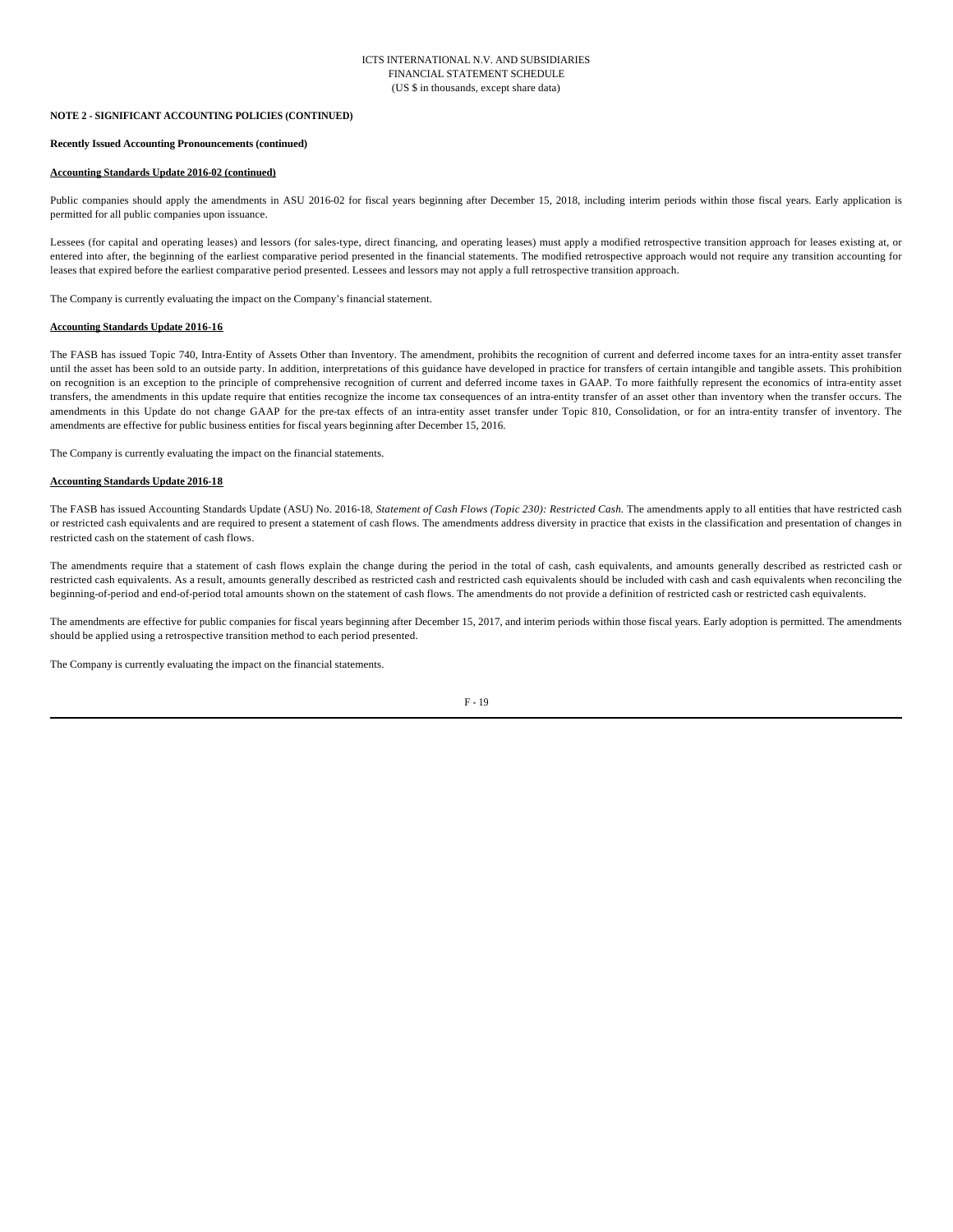### **NOTE 2 - SIGNIFICANT ACCOUNTING POLICIES (CONTINUED)**

# **Recently Issued Accounting Pronouncements (continued)**

#### **Accounting Standards Update 2017-04**

The FASB has issued Accounting Standards Update (ASU) No. 2017-04, *Intangibles - Goodwill and Other (Topic 350): Simplifying the Test for Goodwill Impairment.*

To simplify the subsequent measurement of goodwill, the amendments eliminate Step 2 from the goodwill impairment test. The annual, or interim, goodwill impairment test is performed by comparing the fair value of a reporting unit with its carrying amount. An impairment charge should be recognized for the amount by which the carrying amount exceeds the reporting unit's fair value; however, the loss recognized should not exceed the total amount of goodwill allocated to that reporting unit. In addition, income tax effects from any tax deductible goodwill on the carrying amount of the reporting unit should be considered when measuring the goodwill impairment loss, if applicable.

The amendments also eliminate the requirements for any reporting unit with a zero or negative carrying amount to perform a qualitative assessment and, if it fails that qualitative test, to perform Step 2 of the goodwill impairment test. An entity still has the option to perform the qualitative assessment for a reporting unit to determine if the quantitative impairment test is necessary.

The amendments should be applied on a prospective basis. The nature of and reason for the change in accounting principle should be disclosed upon transition.

A public business entity that is a U.S. Securities and Exchange Commission (SEC) filer should adopt the amendments for its annual or any interim goodwill impairment tests in fiscal years beginning after December 15, 2019.

Early adoption is permitted for interim or annual goodwill impairment tests performed on testing dates after January 1, 2017.

The Company is currently evaluating the impact on the financial statements.

#### **NOTE 3 – BUSINESS COMBINATION**

On December 7, 2016, the Company acquired 51% of the outstanding shares of Easyserve Ltd ("New Subsidiary") in Cyprus together with third party, which holds the additional 49% of the New Subsidiary. Consideration of the acquisition for the 100% shares included €300 (\$317 as of December 31, 2016) in cash upon the signing of the purchase contract.

The Company with its New Subsidiary participated in a tender for services in Cyprus. Upon winning the tender, the Company will pay additional €100 (\$106 as of December 31, 2016). In addition, the purchase price will include a maximum of €300 (\$317 as of December 31, 2016) out of the net profits of the New Subsidiary, which relate to the business of the New Subsidiary as it is presently carried out and which does not relate to the business resulting from the award of the tender or any other new business.

In the event that the New Subsidiary is not successful with the tender, then the seller will repay to the Company the payments made by the Company, in return the Company will transfer the shares back to the seller. As of the day of this report, the results of the tender are not known.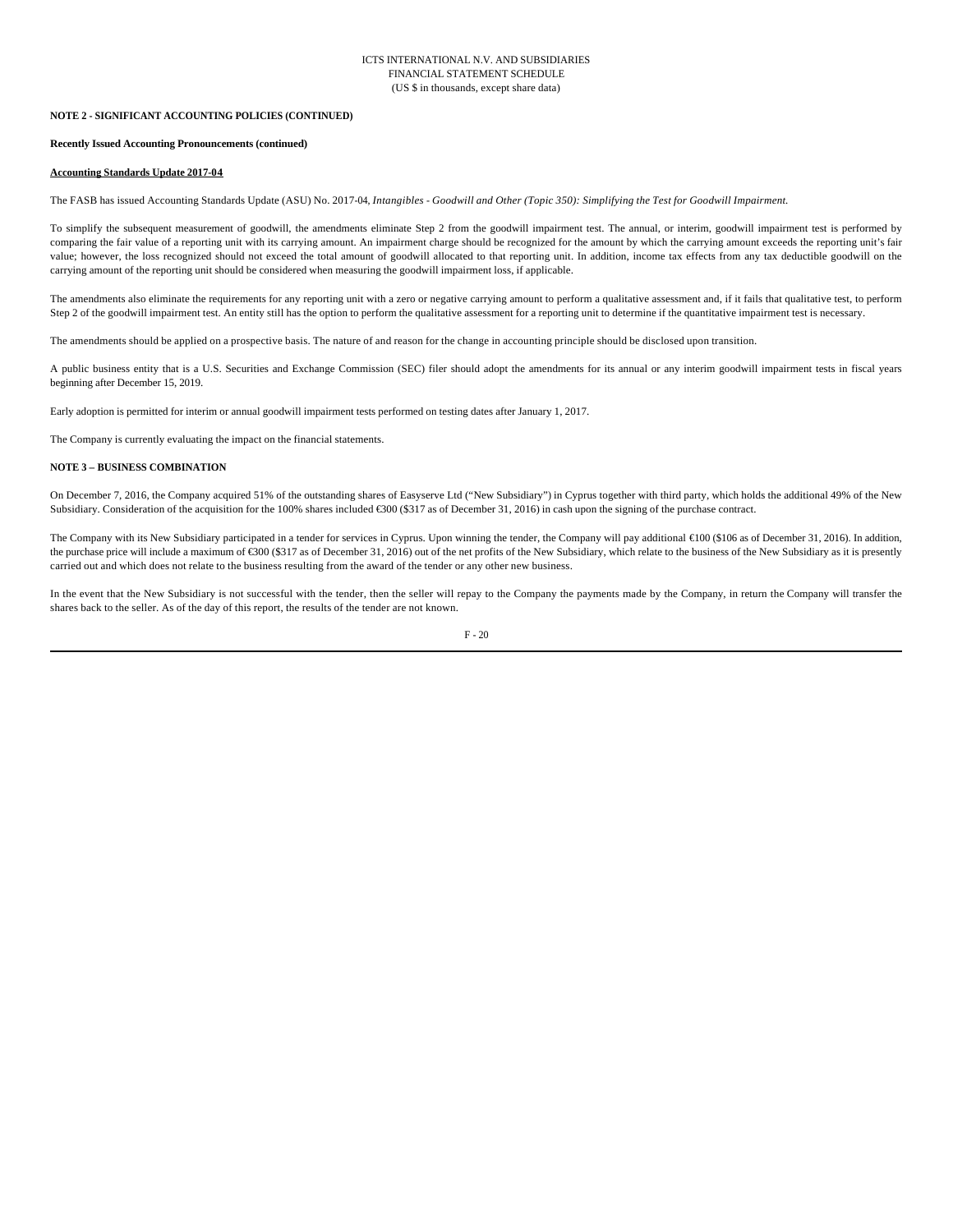# **NOTE 3 – BUSINESS COMBINATION (CONTINUED)**

The acquisition was accounted for as a purchase and, accordingly, the purchase price was allocated to the assets acquired and liabilities assumed at their fair values. The Company has not finalized the allocation of the purchase price and, accordingly the excess of the purchase price over the net assets acquired of €377 (\$398 as of December 31, 2016) was recorded all as goodwill. The results of operations from the date of acquisition to December 31, 2016 are not significant.

The following is the allocation of the purchase price as of December 31, 2016:

|                                                                             | Euro | Dollar |
|-----------------------------------------------------------------------------|------|--------|
| Cash                                                                        | 300  | 317    |
| Due at obtaining contract tender*                                           | 100  | 106    |
| Earn out liability**                                                        | 300  | 317    |
| Total consideration given                                                   | 700  | 740    |
|                                                                             |      |        |
| Recognized amounts of identifiable assets acquired and liabilities assumed: |      |        |
|                                                                             |      |        |
| Accounts receivable                                                         | 269  | 284    |
| Prepaid expenses                                                            | 53   | 56     |
| Property and equipment                                                      | 25   | 26     |
| Other assets                                                                | 84   | 89     |
| Goodwill                                                                    | 377  | 398    |
| Total identifiable assets acquired                                          | 808  | 853    |
|                                                                             |      |        |
| Accounts payable and accrued expenses                                       | 57   | 60     |
| Other current liabilities                                                   | 51   | 53     |
| Total liabilities assumed                                                   | 108  | 113    |
|                                                                             |      |        |
|                                                                             | 700  | 740    |

\*Amounts are reflected in accrued expenses and other liabilities on the balance sheet at December 31, 2016.

\*\*Amounts are reflected in other liabilities on the balance sheet at December 31, 2016.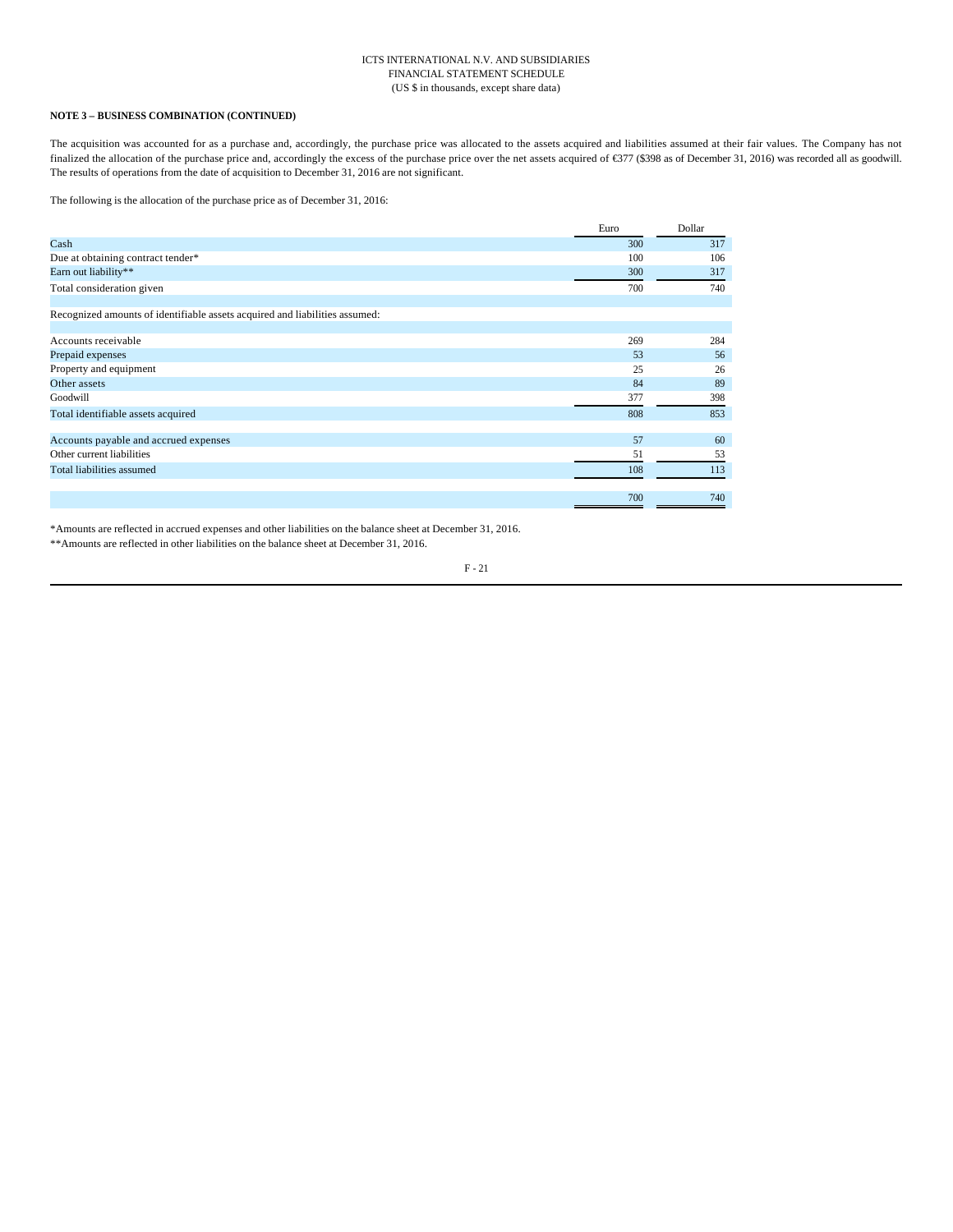#### **NOTE 4 – DISCONTINUED OPERATIONS**

During the year end December 31, 2013, the Company ceased the operations of its subsidiaries in the United Kingdom (I-SEC UK) and Denmark (I-SEC Denmark). In addition, the Company committed to a plan to cease operations of its subsidiary in Belgium (I-SEC Belgium). All of the subsidiaries provided aviation security services in the respective countries.

During the year ended December 31, 2014, the Company committed to a plan to cease the operations of its subsidiary in Switzerland (I-SEC Switzerland), which provided aviation security services.

As of December 31, 2016 and 2015, the Company had no assets or liabilities from discontinued operations.

A summary of the Company's statement of operations from the above discontinued operations for the year ended December 31, 2016, 2015 and 2014 are as follows:

|                                              | Year Ended December 31, |                          |      |    |  |       |  |
|----------------------------------------------|-------------------------|--------------------------|------|----|--|-------|--|
|                                              | 2016                    |                          | 2015 |    |  | 2014  |  |
| Revenue                                      |                         | $\overline{\phantom{a}}$ |      | 97 |  | 1,152 |  |
| Cost of revenue                              |                         |                          |      | 94 |  | 1,132 |  |
| <b>GROSS PROFIT</b>                          |                         |                          |      |    |  | 20    |  |
| Selling, general and administrative expenses |                         |                          |      |    |  | 114   |  |
| <b>OPERATING LOSS</b>                        |                         |                          |      |    |  | (94)  |  |
| Other income (expense), net                  |                         |                          |      |    |  | (15)  |  |
| Loss from discontinued operations            |                         |                          |      |    |  | (109) |  |

## **NOTE 5 – INVESTMENT**

#### **Artemis Therapeutics, Inc. (formerly New York Global Innovations, Inc.)**

As of December 31, 2016, the Company owns 198,311 shares or 14.2% of the outstanding common stock of Artemis Therapeutics, Inc ("ATMS") (formerly New York Global Innovations – "NYGI").

In August 2016, NYGI merged with ATMS. In November 2016, ATMS decreased the issued and outstanding common shares – a one for fifty reverse stock split, such that each fifty shares of common stock held by stockholders be combined into one share of common stock.

As of December 31, 2015 and 2014, the Company owned 9,915,555 shares or 23% of the outstanding common stock of NYGI (formerly Inksure Technologies, Inc. – "Inksure"). Following the merger of NYGI with ATMS the ownership percentage of the Company in ATMS was reduced to 14.2%.

The Company suspended its use of the equity method to accounting for this investment in 2007 after its investment balance was reduced to zero.

As of December 31, 2016 and 2015, the Company's share of the underlying net assets of ATMS exceeds the Company's carrying value of its investment in ATMS (\$0 at December 31, 2016 and 2015) by \$130 and \$150, respectively. The market value of the Company's investment in NYGI as of December 31, 2016 and 2015 is \$162 and \$99 respectively.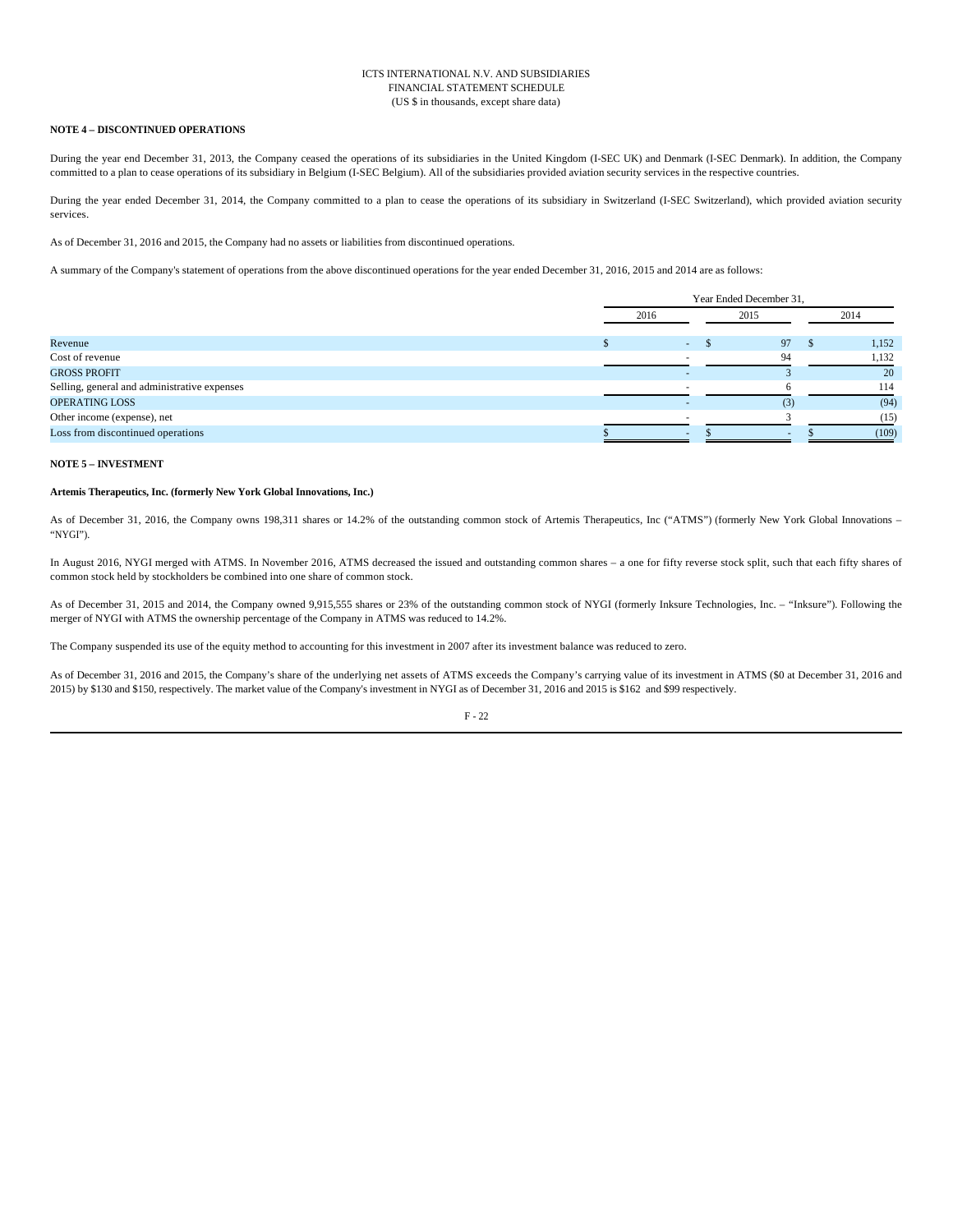# **NOTE 5 – INVESTMENT (CONTINUED)**

# **Artemis Therapeutics, Inc. (formerly New York Global Innovations, Inc.) (continued)**

The Company evaluated the increase in the stock price in 2016 of ATMS but as the amount of shares that are being traded is low, and as ATMS still does not have any revenue, the Company determined that the value of the investment is impaired and accordingly, valued the investment at zero as of December 31, 2016.

Balance sheet data for ATMS is summarized below:

|                                          | December 31, |  |      |  |
|------------------------------------------|--------------|--|------|--|
|                                          | 2016         |  | 2015 |  |
| Current assets                           | 972          |  | 706  |  |
| Total assets                             | 972          |  | 706  |  |
| <b>Current liabilities</b>               | 58           |  | 50   |  |
| Non-current liabilities                  |              |  |      |  |
| Stockholders' equity                     | 914          |  | 651  |  |
| Total liability and stockholders' equity | 972          |  | 706  |  |

## Statement of operations data for ATMS is summarized below:

|                        | Year Ended December 31, |  |        |  |      |  |  |
|------------------------|-------------------------|--|--------|--|------|--|--|
|                        | 2016                    |  | 2015   |  | 2014 |  |  |
|                        |                         |  |        |  |      |  |  |
| Revenue                | $\sim$                  |  | $-$    |  | 244  |  |  |
| Gross profit           | $\sim$                  |  | $\sim$ |  | 204  |  |  |
| Gain on sale of assets | $\sim$                  |  | $\sim$ |  | 754  |  |  |
| Net income (loss)      | (264)                   |  | (139)  |  | 342  |  |  |

# **NOTE 6 - PROPERTY AND EQUIPMENT**

Property and equipment is as follows:

|                                                 | December 31. |  |       |  |
|-------------------------------------------------|--------------|--|-------|--|
|                                                 | 2016         |  | 2015  |  |
| <b>Equipment and facilities</b>                 | 5,207        |  | 4,360 |  |
| Internal-use software                           | 531          |  | 531   |  |
| Vehicles                                        | 1,127        |  | 1,031 |  |
| Leasehold improvements                          | 257          |  | 262   |  |
|                                                 | 7,122        |  | 6,184 |  |
| Less: accumulated depreciation and amortization | 5,338        |  | 4,691 |  |
| Total property and equipment, net               | 1,784        |  | 1,493 |  |

Depreciation and amortization expense is \$893, \$713 and \$761 for the years ended December 31, 2016, 2015 and 2014, respectively.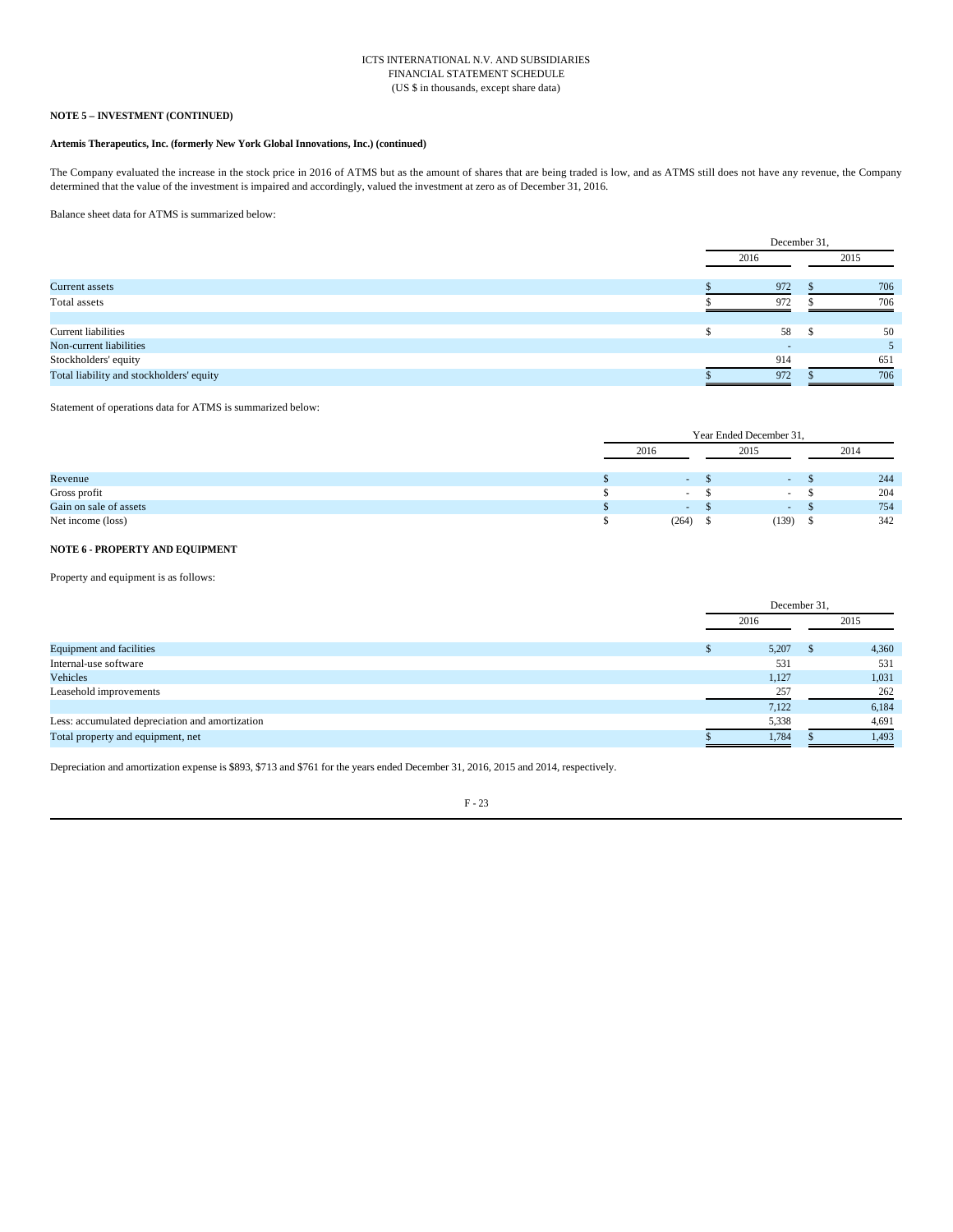## **NOTE 7 – NOTES PAYABLE – BANKS**

# **United States**

The Company was a party to a credit facility with a commercial lender, which provided it with up to \$10,500 in borrowings subject to a borrowing base limitation. The borrowing base limitation was equivalent to: (i) 80% of eligible accounts receivable, as defined, plus (ii) 70% of eligible unbilled receivables, as defined, plus (iii) 100% of the Company's \$3,500 in cash collateral plus (iv) 95% of a \$1,000 standby letter of credit that was provided to the lender by an entity related to the Company's main shareholder (see note 13). Borrowings under the credit facility were secured by the Company's accounts receivable, unbilled receivables, equipment, cash, a \$3,500 certificate of deposit, and the \$1,000 letter of credit that was provided to the lender by an entity related to the Company's main shareholder.

In June 2014, the Company amended the credit facility to decrease the maximum borrowing capacity to \$6,500 and amend existing financial and non-financial covenants, including the maintenance of a specified fixed charge coverage ratio. The borrowing base limitation was also amended and is equivalent to: (i) 85% of eligible accounts receivable, as defined, plus (ii) 75% of eligible unbilled receivables, as defined, plus (iii) 95% of a \$1,000 standby letter of credit that was provided to the lender by an entity related to the Company's main shareholder. In addition, as part of the amendment, the Company's \$3,500 cash collateral was released and used to reduce outstanding borrowings under the credit facility.

In March 2015, the Company amended it's credit facility with its lender. The amendment revised existing financial covenants, including the maintenance of a specified fix charge coverage ratio and maintenance of minimum monthly EBITDA requirements. As of December 31, 2015 the Company was in violation of its financial covenants. As of March 2016, the lender waived the violation.

On July 2016, the Company amended the credit facility to increase the maximum borrowing capacity to \$8,500. The amendment also revised the existing fixed charge coverage ratio financial covenant. The credit facility expires on June 24, 2018. As of December 31, 2016, the company was in compliance with all required debt covenants.

Borrowings made under the credit facility bear interest, which is payable monthly, at LIBOR (subject to a floor of 1.375%) plus 4.25% per annum (5.625% as of December 31, 2016).

The Company's weighted average interest rate in the United States during the years ended December 31, 2016, 2015 and 2014 is 5.76%, 5.88% and 6.02% respectively.

The company evaluated the terms of the amendments and concluded that they do not constitute substantive modification.

As of December 31, 2016 and 2015, the Company had approximately \$6,301 and \$5,569 respectively, outstanding under line of credit arrangements. As of December 31, 2016 and 2015, the Company had \$833, and \$572, respectively, in unused borrowing capacity under the line of credit facility.

#### **Europe**

In June 2014, the Company extended a line of credit arrangement with a commercial bank to provide it with up to  $\epsilon$ , 508 (\$1,592 as of December 31, 2016) in borrowings. Borrowings under the line of credit arrangement bear interest at 1.2% per annum, which is payable quarterly. The line of credit is secured by a guarantee provided by an entity related to the Company's main shareholder. In December 2015 the borrowing capacity was reduced to €350 (\$369 as of December 31, 2016).

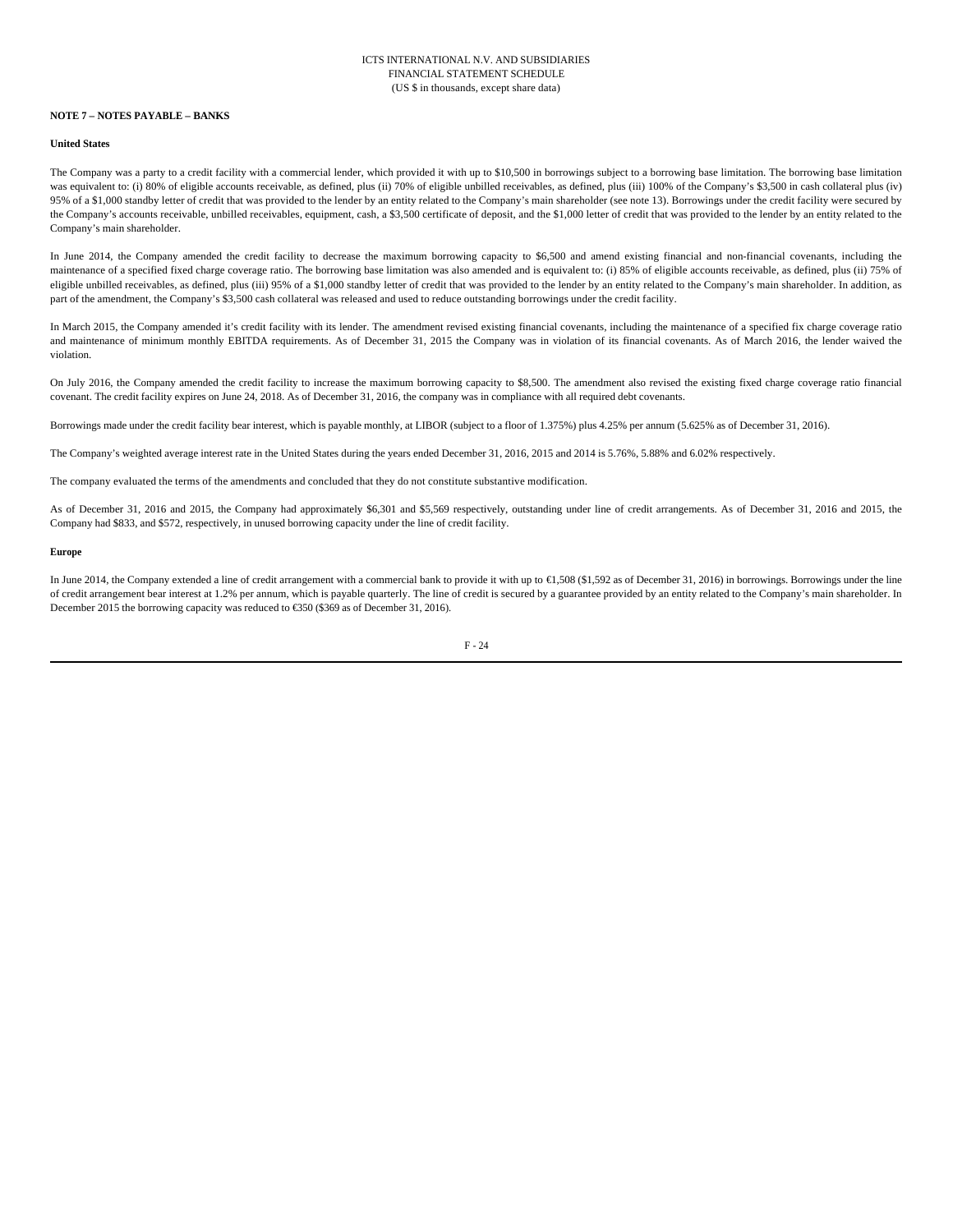### **NOTE 7 – NOTES PAYABLE – BANKS (CONTINUED)**

#### **Europe (continued)**

As of December 31, 2015 the Company had €350 (\$384 as of December 31, 2015) in outstanding borrowings under the line of credit arrangement. There were no outstanding borrowings as of December 31, 2016. The line of credit expired in January 2017.

In April 2015, the Company entered into a line of credit arrangement with a commercial bank, replacing all previous lines of credit, to provide it with up to €5,500 (\$5,996 as of December 31, 2015) in borrowings until further notice. Borrowings under the line of credit bear interest at EURIBOR plus 3.75% (3.75% as of December 31, 2015) per annum. The Company is also subject to an unused line fee of 0.75% per annum, which is payable quarterly. The line of credit is secured by accounts receivable of five of the Company's European subsidiaries and tangible fixed assets of three of the Company's European subsidiaries. The line of credit cannot exceed 80% of the borrowing base. As of December 31, 2015 the Company had €5,007(\$5,459 as of December 31, 2015) in outstanding borrowings under the line of credit arrangement.

In January 2016, the Company entered into a new line of credit arrangement with the same commercial bank, replacing the previous line of credit, to provide it with up to €10,000 (\$10,555 as of December 31, 2016) in borrowings until further notice. Borrowings under the line of credit bear interest at one month EURIBOR plus 3.75% with a minimum of 3.5% per annum (3.5% as of December 31, 2016). The Company is also subject to an unused line fee of 0.75% per annum, which is payable quarterly. The line of credit is secured by accounts receivable of five of the Company's European subsidiaries and tangible fixed assets of three of the Company's European subsidiaries. The line of credit cannot exceed 80% of the borrowing base. As of December 31, 2016 the Company had €1,943 (\$2,051 as of December 31, 2016) in outstanding borrowings under the line of credit arrangement. In December 2016, the Company and the same commercial bank agreed under the same terms and conditions to raise the existing line of credit to  $\text{E2,000}$  (\$12,666 as of December 31, 2016).

In addition to the line of credit arrangement, a guarantee facility of €2,500 (\$2,639 as of December 31, 2016) is provided to the Company by the same commercial bank. As of December 31, 2016 the Company had €2,289 (\$2,415 as of December 31, 2016) of outstanding guarantees under the guarantee facility.

The Company evaluated the terms of the amendments and concluded that they do not constitute a substantive modification.

The Company's weighted average interest rate in Europe during the years ended December 31, 2016, 2015 and 2014 is 3.5%, 3.2% and 3.5%, respectively.

#### **NOTE 8 - ACCRUED EXPENSES AND OTHER CURRENT LIABILITIES**

Accrued expenses and other current liabilities are as follows:

|                                                      | December 31, |  |        |  |  |
|------------------------------------------------------|--------------|--|--------|--|--|
|                                                      | 2016         |  | 2015   |  |  |
| Accrued payroll and related costs                    | 14,328       |  | 12,363 |  |  |
| Accrued vacation                                     | 3,415        |  | 4,522  |  |  |
| Accrual for minimum wage increase                    | 3,581        |  | 3,284  |  |  |
| Cash overdraft                                       | 1,109        |  | 1,300  |  |  |
| Labor union contribution                             | 1,564        |  | 920    |  |  |
| Other                                                | 2,505        |  | 2,676  |  |  |
| Total accrued expenses and other current liabilities | 26,502       |  | 25,065 |  |  |

The cash overdraft balance above represents outstanding checks as of December 31, 2016 and 2015.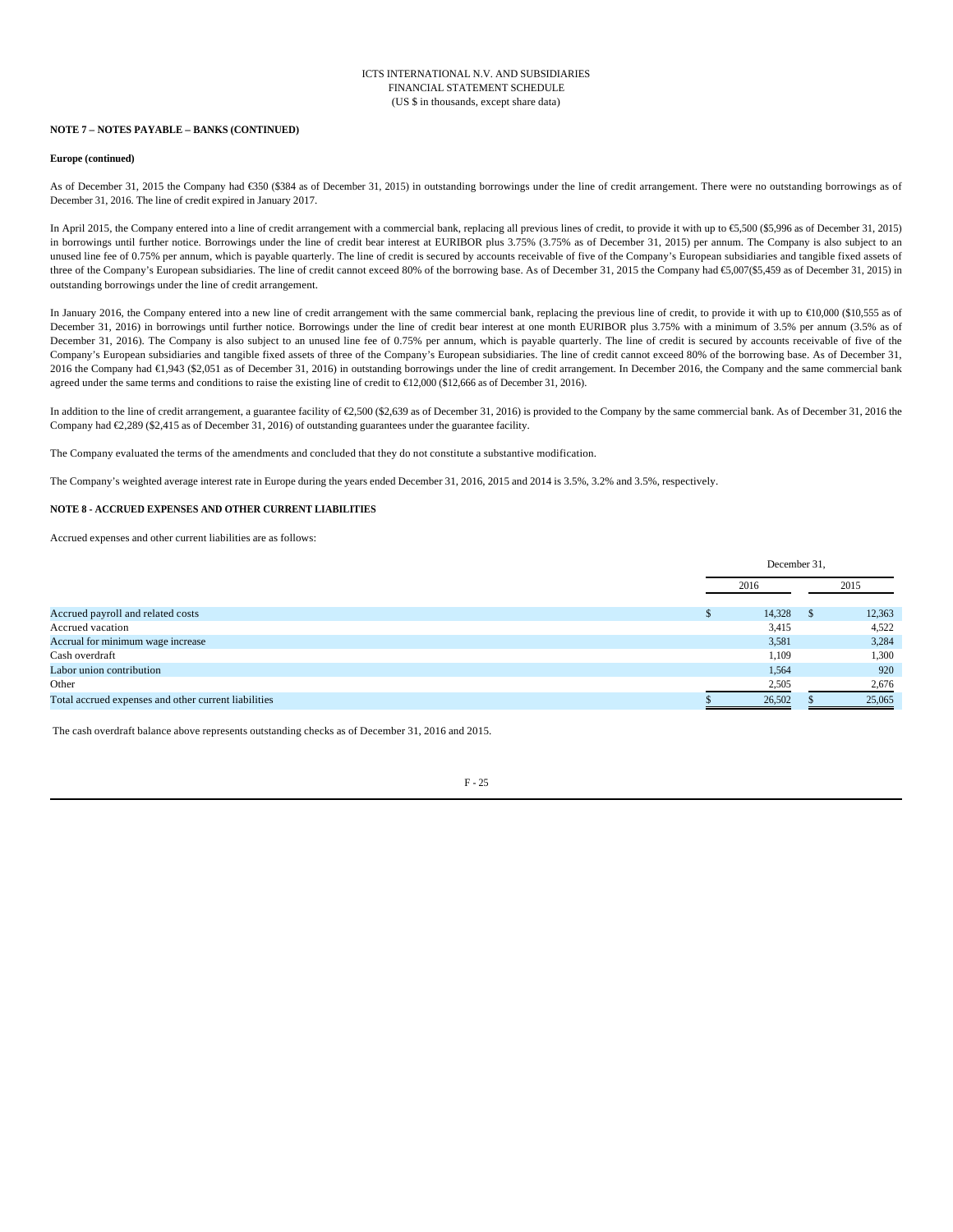### **NOTE 9 – CONVERTIBLE NOTES PAYABLE TO A RELATED PARTY**

In May 2014, the Company entered into an arrangement with an entity related to its main shareholder, which replaced all previous arrangements between the parties, to provide it with up to \$37,000 in revolving loans through December 2016. The term of the arrangement can be automatically extended for four additional six-month periods at the option of the holder. All outstanding borrowings from previous arrangements were applied to the borrowing capacity of the new arrangement. Loans received under the arrangement bear interest, which is compounded semi-annually and payable at maturity, at the interest rate charged by the Company's European commercial bank (LIBOR plus 6% for U.S. dollar-denominated loans and the base rate plus 2% for Eurodenominated loans). The arrangement is secured by a 26% interest in one of the Company's European subsidiaries. In connection with the arrangement, the holder was granted an option to convert outstanding notes payable (including accrued interest) under the arrangement into the Company's common stock at a price of \$1.50 per share. The Company determined that the new arrangement did not represent a substantive modification and, therefore, it was not necessary to evaluate whether the conversion feature qualified as a free-standing derivative instrument or contained any intrinsic value which would be considered beneficial.

In October 2015, the Supervisory Board of Directors approved to reduce the convertible price of the unpaid interest from \$1.50 per share to \$0.75 per share. In addition, the loan period was extended until January 1, 2018. The terms of the arrangement can be automatically extended for four additional six months periods at the option of the holder. The Company determined that the new arrangement did not represent a substantive modification and therefore it was not necessary to evaluate whether the conversion feature qualifies as a free-standing derivative instrument or contained any intrinsic value which would be considered beneficial.

In September 2016, the Supervisory Board of Directors approved an increase in the interest rate of the loan from the entity related to the main shareholder, by one percent, retroactively for the whole period of the loan. The Company determined that the new arrangement did not represent a substantive modification and therefore it was not necessary to evaluate whether the conversion feature qualifies as a freestanding derivative instrument or contained any intrinsic value, which would be considered beneficial. The interest recognized in 2016 regarding increase of the previous years interest rate totaled \$1,159.

In December 2016, the entity related to the main shareholder converted \$5,429 accrued interest into 7,238,302 shares at a price of \$0.75 per share.

The Company's weighted average interest during the years ended December 31, 2016, 2015 and 2014 is 7.05%, 5.99% and 6.06%, respectively.

At December 31, 2016 and 2015, convertible notes payable to a related party consist of \$25,078 and \$29,048, respectively, in principal and \$9,433 and \$10,355, respectively, in accrued interest. Interest expense related to these notes is \$4,171, \$2,601 and \$2,321 for the years ended December 31, 2016, 2015 and 2014, respectively .

### **NOTE 10 – STOCK-BASED COMPENSATION**

In February 2005, the Company adopted the 2005 Equity Incentive Plan and reserved 1,500,000 shares of common stock for future issuance. The plan expired in 2015.

In December 2008, the Company adopted the 2008 Employees and Directors Commitment Stock Option Plan and reserved 1,500,000 shares of common stock for future issuance. The plan expires in 2018.

Under the Company's stock option plans, stock options may be granted to employees, officers, directors and consultants of the Company at an exercise price equivalent to at least the fair market value of the Company's common stock on the date of grant with expiration terms of not more than ten years. Options granted under the plans generally vest over a period of three years.

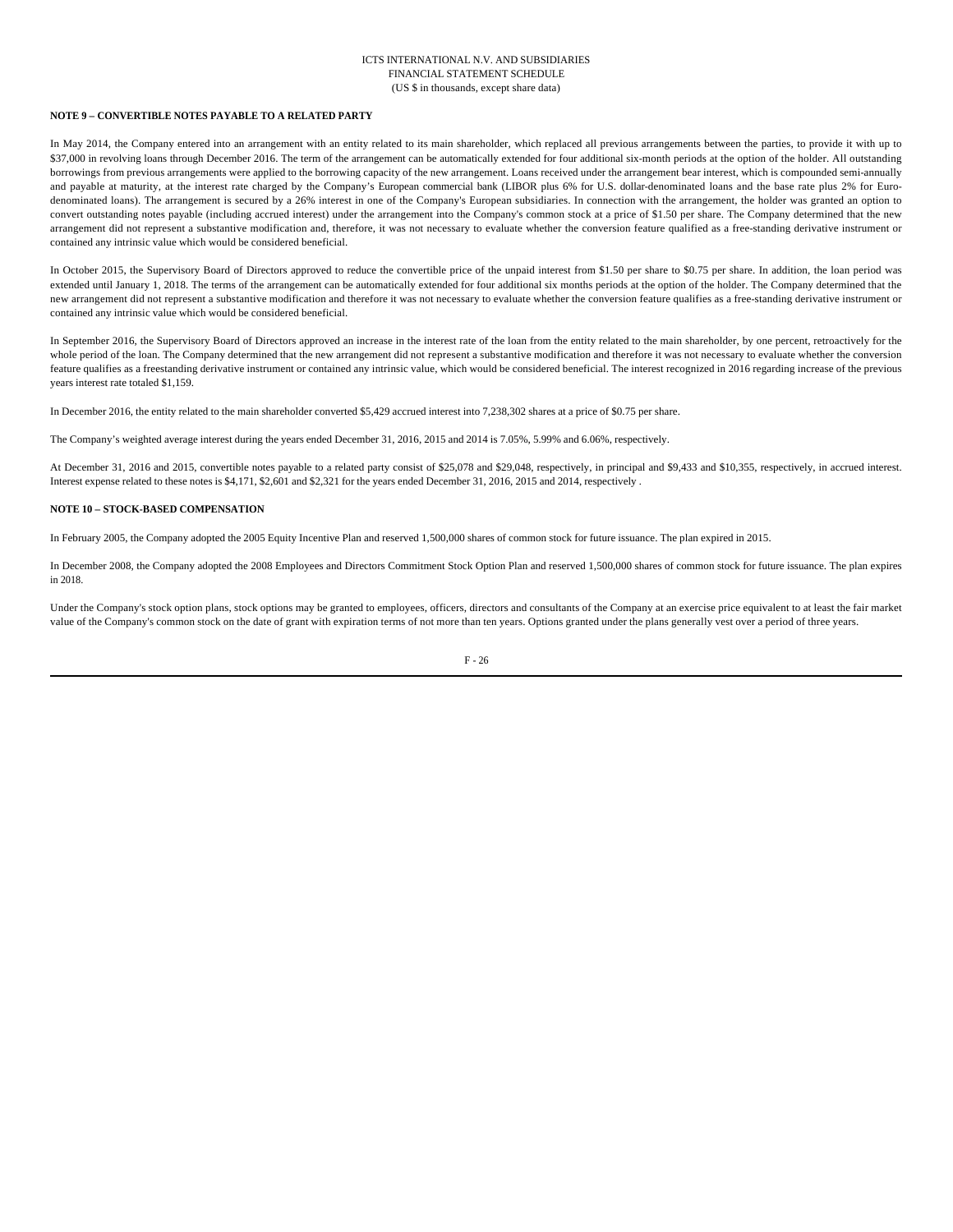# **NOTE 10 – STOCK-BASED COMPENSATION (CONTINUED)**

Options were granted to certain directors, under the Employees and Directors Commitment Stock Option Plan. The fair value of the stock at the grant date was \$1.05. The Company used the Binominal lattice pricing model to estimate the fair value of the options granted. The Company believes this model provides the best estimate of fair value due to its ability to incorporate inputs that change over time. There were no stock options granted, exercised or forfeited / expired during the years ended December 31, 2016 and 2015.

As of December 31, 2016, the Company has 1,500,000 options available for future grants.

A summary of the Company's stock option activity is as follows:

|                                     |                          |               |                | Weighted           |   |                          |  |
|-------------------------------------|--------------------------|---------------|----------------|--------------------|---|--------------------------|--|
|                                     |                          |               |                | Average            |   |                          |  |
|                                     |                          |               | Weighted       | Remaining          |   |                          |  |
|                                     |                          |               | Average        | Contractual        |   |                          |  |
|                                     |                          |               | Exercise       | Term<br>(in years) |   | Intrinsic                |  |
|                                     | Number                   |               | Price          |                    |   | Value                    |  |
|                                     |                          |               |                |                    |   |                          |  |
| Outstanding as of January 1, 2016   | 150,000                  | <sup>\$</sup> | 1.05           | 1.33               | S | $\overline{\phantom{a}}$ |  |
| Granted                             | $\overline{\phantom{a}}$ |               | $\sim$         |                    |   |                          |  |
| Exercised                           | -                        |               | $\overline{a}$ |                    |   | $\sim$                   |  |
| Forfeited / Expired                 | $\overline{\phantom{a}}$ |               | $\sim$         |                    |   |                          |  |
| Outstanding as of December 31, 2016 | 150,000                  |               | 1.05           | 0.33               |   | $\overline{a}$           |  |

In June 2016 one of the Company's subsidiaries granted 228,000 options to certain employees of the Company. The fair value of the stock as evaluated by a third party was zero as of the day of the grant. Options were granted at an exercise price of €0.01.

As of December 31, 2016 and 2015, the Company does not have unrecognized compensation cost related to stock options granted under the stock option plans.

During the years ended December 31, 2016, 2015 and 2014 the Company recognized compensation expense related to the issuance of stock options under the stock option plans of \$0, \$0 and \$14 respectively**.**

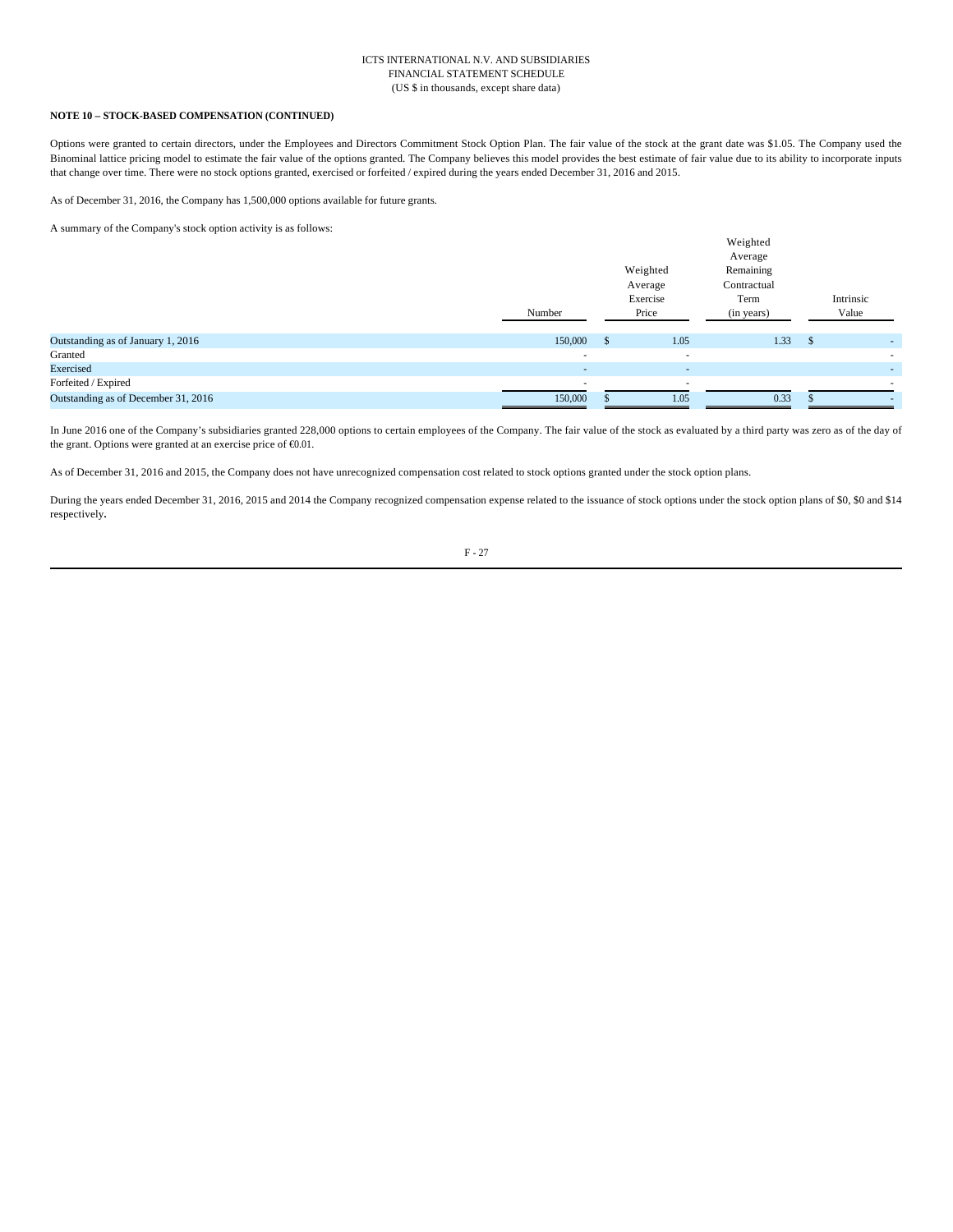# **NOTE 11 – OTHER INCOME (EXPENSE)**

Other expense is summarized as follows:

|                                                | 2016 |              | 2015 |          | 2014    |  |
|------------------------------------------------|------|--------------|------|----------|---------|--|
| Interest expense to related party (see Note 9) |      | $(4,171)$ \$ |      | (2,601)  | (2,321) |  |
| Interest expense and other bank charges        |      | (1,430)      |      | (1, 374) | (1,064) |  |
| Interest income                                |      | 116          |      | 169      | 104     |  |
| Foreign currency gain                          |      | 1,005        |      | 3,066    | 3,749   |  |
| Other expense                                  |      | (21)         |      | (20)     | (20)    |  |
| Total other income (expense), net              |      | (4.501)      |      | (760)    | 448     |  |

# **NOTE 12 – INCOME TAXES**

The components of income (loss) before income tax benefit (expense) are as follows:

|                                         | Year Ended December 31. |  |         |  |         |  |  |  |
|-----------------------------------------|-------------------------|--|---------|--|---------|--|--|--|
|                                         | 2016                    |  | 2015    |  | 2014    |  |  |  |
| The Netherlands                         | (631)                   |  | (2,048) |  | 3,574   |  |  |  |
| Subsidiaries outside of the Netherlands | 3.977                   |  | (2,505) |  | (1,944) |  |  |  |
| Income (loss) before income tax expense | 3,346                   |  | (4,553) |  | 1,630   |  |  |  |

The current income tax expense from subsidiaries outside of the Netherlands is \$759, \$110 and \$107 for the years ended December 31, 2016, 2015 and 2014, respectively. There was no current income tax expense for the Netherlands for the years ended December 31, 2016, 2015 and 2014, respectively.

The deferred income tax benefit (expense) from subsidiaries outside of the Netherlands is \$(245), \$(39) and \$17 for the years ended December 31, 2016, 2015 and 2014, respectively. There was no deferred income tax benefit (expense) for the Netherlands for the years ended December 31, 2016, 2015 and 2014.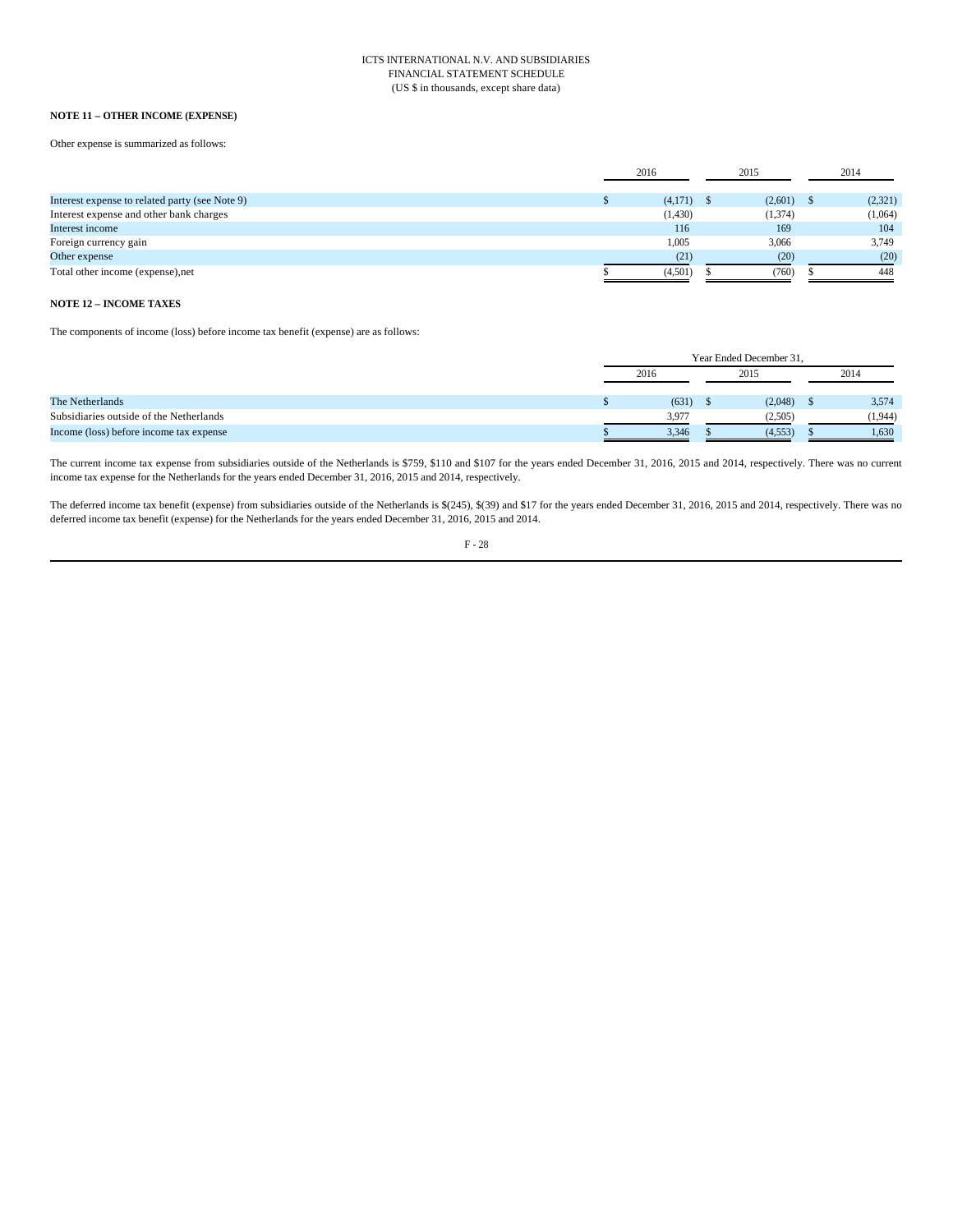# **NOTE 12 – INCOME TAXES (CONTINUED)**

The components of deferred tax assets and liabilities are as follows:

|                                        | December 31, |     |           |  |  |
|----------------------------------------|--------------|-----|-----------|--|--|
|                                        | 2016         |     | 2015      |  |  |
| Deferred tax assets:                   |              |     |           |  |  |
| Operating loss carryforwards           | \$<br>18,907 | \$. | 19,890    |  |  |
| Capital loss carryforwards             | 145          |     | 143       |  |  |
| Allowance for doubtful accounts        | 20           |     | 21        |  |  |
| Tax credit carryforwards               | 558          |     | 568       |  |  |
| Accrued expenses                       | 2,032        |     | 1,669     |  |  |
| Total deferred tax assets              | 21,662       |     | 22,291    |  |  |
| Deferred tax liabilities:              |              |     |           |  |  |
| Depreciation of property and equipment | (56)         |     | (56)      |  |  |
| Total deferred tax liabilities         | 21,606       |     | 22,235    |  |  |
| Valuation allowance                    | (21,269)     |     | (22, 143) |  |  |
| Deferred tax assets, net               | 337          |     | 92        |  |  |

The ultimate realization of the net deferred tax assets in each jurisdiction the Company does business in is dependent upon the generation of future taxable income in that jurisdiction during the periods in which net operating loss carry forwards are available and items that gave rise to the net deferred tax assets become deductible. At present, the Company does not have a sufficient history of generating taxable income in the various jurisdictions it does business in to conclude that it is more likely than not that the Company will be able to realize its net deferred tax assets in the near future and, therefore, a valuation allowance was established for the carrying value of the net deferred tax assets, with the exception of two locations, which are currently generating taxable income. A valuation allowance will be maintained until sufficient positive evidence exists to support the reversal of any portion of the valuation allowance in other jurisdictions.

As of December 31, 2016, the Company has net operating loss carry forwards of \$24,719 in the Netherlands, which will expire in 2017 through 2025. As of December 31, 2016, the Company has net operating loss carry forwards of \$29,746 in the United States, which will expire in 2025 through 2034 and \$4,507 in Israel, which do not expire. The ultimate utilization of such net operating loss carry forwards is limited in certain situations.

As of December 31, 2016, the Company has capital loss carry forwards of \$580 in Israel. Such capital loss carry forwards do not expire and can be offset against future capital gains generated in Israel.

As of December 31, 2016, the Company has \$558 in tax credits for the welfare to work and work opportunity programs in the United States that expire in 2024 through 2029.

During the year ended December 31, 2016 and 2015 the valuation allowance decreased (increased) by \$874 and \$(2,868), respectively.

$$
F - 29
$$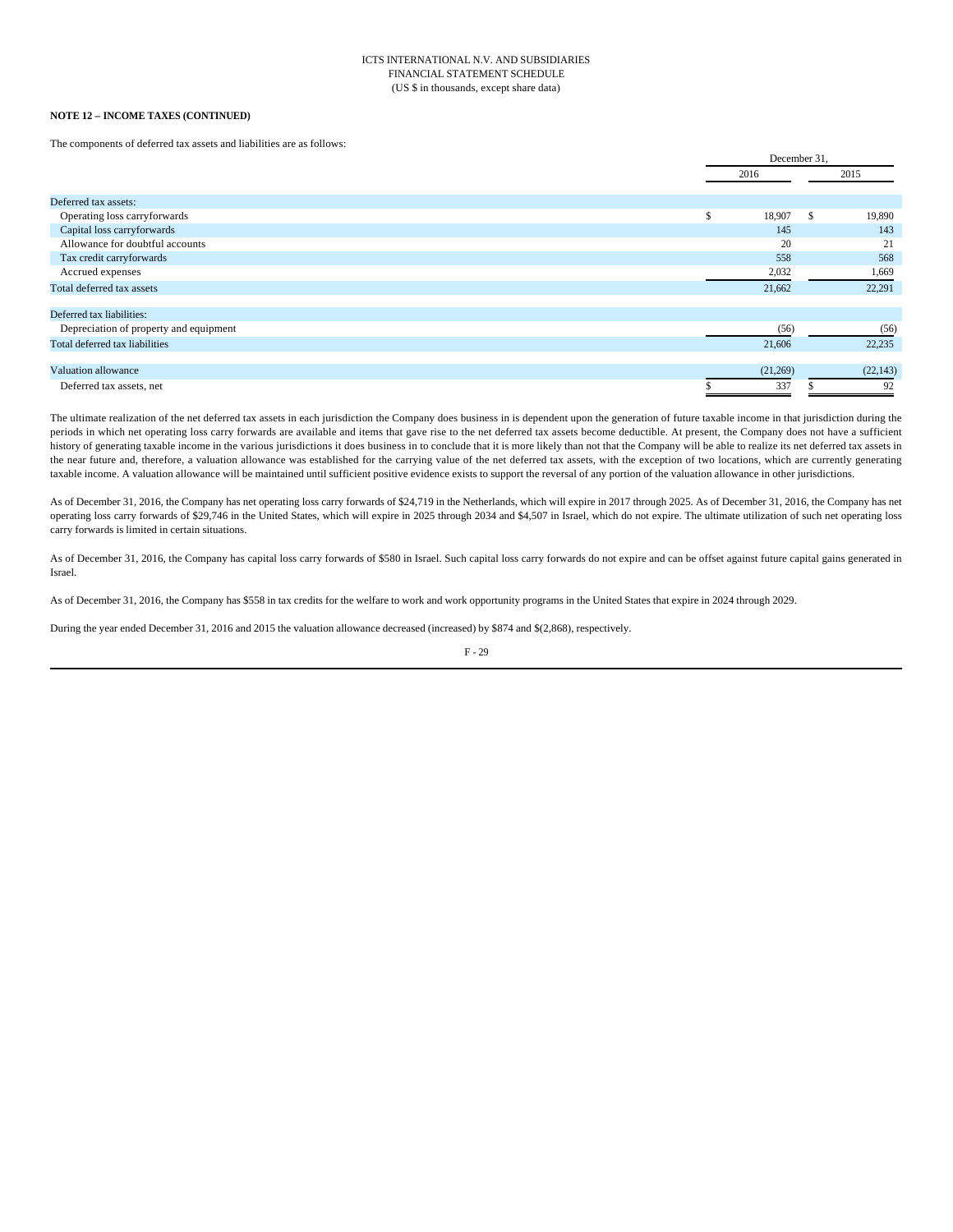## **NOTE 12 – INCOME TAXES (CONTINUED)**

The Company's effective income tax rate differs from The Netherlands' statutory rate of 25% as follows:

|                                                                                  | Year Ended December 31. |            |      |         |  |         |  |
|----------------------------------------------------------------------------------|-------------------------|------------|------|---------|--|---------|--|
|                                                                                  | 2016                    |            | 2015 |         |  | 2014    |  |
| Effective loss (income) tax benefit from continuing operations at statutory rate |                         | $(837)$ \$ |      | 1,138   |  | (408)   |  |
| Rate differential                                                                |                         | (493)      |      | 334     |  | 104     |  |
| Non-deductible expenses                                                          |                         | (89)       |      | (162)   |  | (46)    |  |
| Adjustments to prior year tax losses                                             |                         |            |      | 1,097   |  | (1,053) |  |
| Changes in valuation allowance                                                   |                         | 457        |      | (2,868) |  | 1,569   |  |
| Other                                                                            |                         | (42)       |      | 312     |  | (256)   |  |
| Income tax expense from continuing operations                                    |                         | (1,004)    |      | (149)   |  | (90)    |  |

As of December 31, 2016 and 2015 there are no unrecognized tax benefits. As of December 31, 2016 and 2015, the Company has \$1,130 and \$89, respectively, included in income tax payable.

The Company files income tax returns in the Netherlands and other foreign jurisdictions. Income tax returns for the tax years 2013 to 2015 are subject to examination in the Netherlands. Income tax returns for the tax years 2012 to 2015 are subject to examination in foreign jurisdictions.

# **NOTE 13 - RELATED PARTY TRANSACTIONS**

Entities related to two of the Company's Supervisory Board members provide legal services to the Company. Legal expense related to these services is \$58, \$47 and \$58 for the years ended December 31, 2016, 2015 and 2014, respectively. Included in accounts payable on the accompanying consolidated balance sheets is \$6 and \$28 due for these services as of December 31, 2016 and 2015, respectively.

In January 2009, the Company engaged the services of a related party to provide certain selling and management services to its technology segment. The Company incurred expenses of \$227, \$223 and \$161 for such services for the years ended December 31, 2016, 2015 and 2014, respectively.

In May 2013, an entity related to the Company's main shareholder provided a letter of credit of \$1,000 to a commercial bank to guarantee a borrowing arrangement on behalf of one of the Company's subsidiaries (see Note 7).

In February 2014, the Company engaged the services of a related party to provide certain selling services to its technology segment. The Company incurred expenses of \$52, \$48 and \$49 for such services for the years ended December 31, 2016, 2015 and 2014, respectively.

In May 2014, the Company engaged the services of a related party to provide certain administrative services. The Company incurred expenses of \$0, \$15 and \$15 for such services in each of the years ended December 31, 2016, 2015 and 2014, respectively.

In November 2015, the Company engaged the services of a related party to provide internal audit services. The Company incurred expenses of \$112 and \$13 for such services for the years ended December 31, 2016 and 2015, respectively.

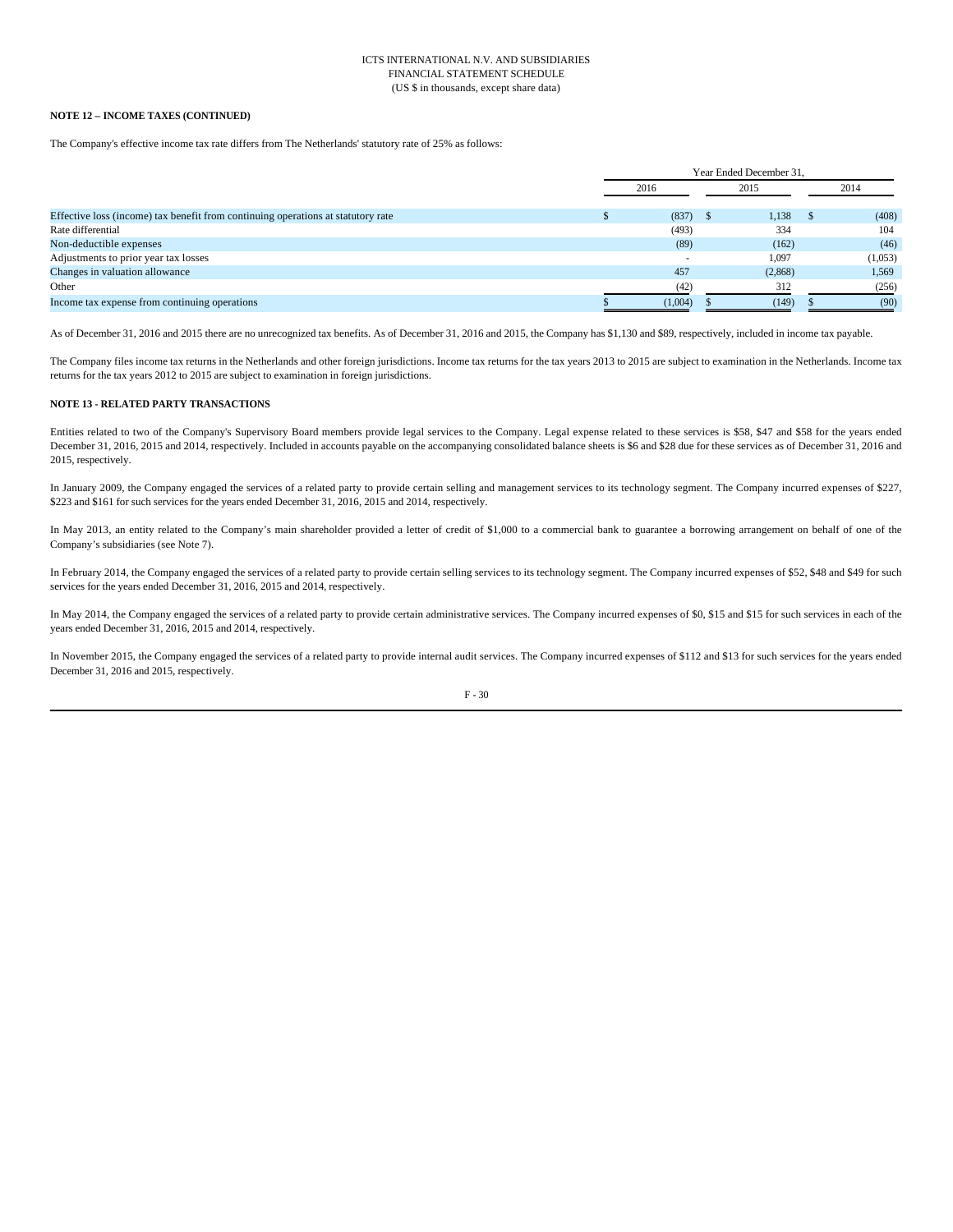# **NOTE 13 - RELATED PARTY TRANSACTIONS (CONTINUED)**

In December 2015, the Supervisory Board approved an annual compensation for the Chairman of the Supervisory Board, a related party, of \$60. In addition, as the Chairman of the Supervisory Board was not compensated for the last eleven years, a one-time grant of \$660 was approved. In September 2016, the chairman of the Supervisory Board forgave \$600 of this grant.

In December 2015, the Company issued 2.9 million shares to certain directors and officers of the Company for a purchase price of \$0.60 per share.

In November and December 2016, the Company issued 2.8 million shares to certain directors and officers of the Company for a purchase price ranging from \$0.40 - \$0.45 per share.

#### **NOTE 14 - COMMITMENTS AND CONTINGENCIES**

#### **Operating Leases**

The Company leases certain premises under various operating leases.

Future minimum lease payments under such operating leases are as follows:

| Year ending  |       |
|--------------|-------|
| December 31, |       |
|              |       |
| 2017         | 1,929 |
| 2018         | 740   |
| 2019         | 582   |
| 2020         | 334   |
| 2021         | 13    |
|              | 3,598 |

Rent expense for the years ended December 31, 2016, 2015 and 2014 is \$3,900, \$3,409, and \$3,257, respectively.

#### **Letters of Credit and Guarantees**

As of December 31, 2016 and 2015, the Company has approximately \$233 in outstanding letters of credit. Such letters of credit are being secured by the same amounts in restricted cash with a commercial bank (see Note 2).

As of December 31, 2016 and 2015 the Company has €2,289 and €266 (\$2,415 and \$290 as of December 31, 2016 and 2015 respectively) in outstanding guarantees on its lines of credit arrangement in Europe (see Note 7).

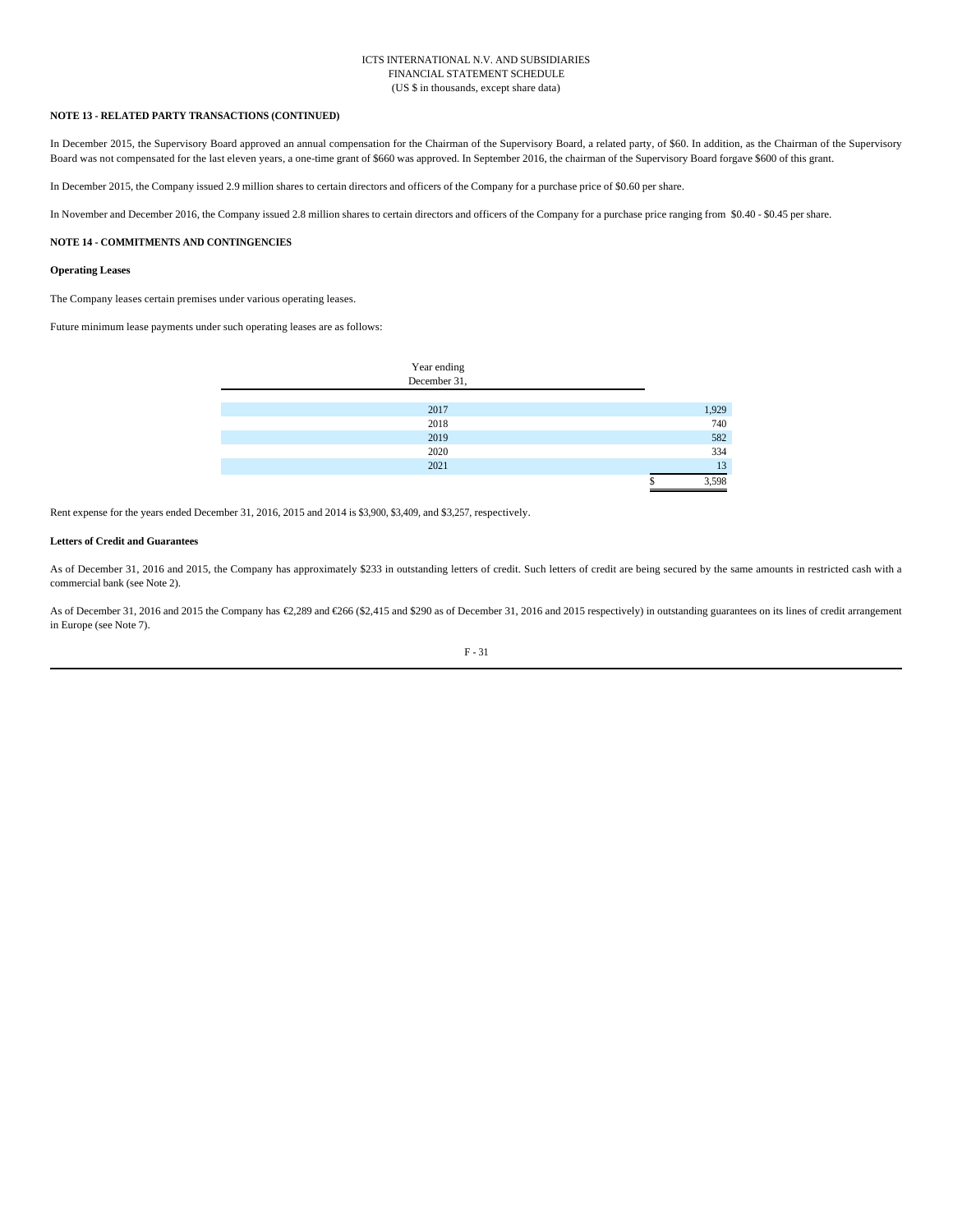#### **NOTE 14 - COMMITMENTS AND CONTINGENCIES (CONTINUED)**

# **Legal Proceedings**

## September 11, 2001 Terrorist Attacks

As a result of the September 11, 2001 terrorist attacks, numerous lawsuits charging the Company with wrongful death and/or property damage were commenced in the United States District Court, Southern District of New York (the "Court"), resulting from certain airport security services provided by the Company for United Flight 175 out of Logan Airport in Boston, Massachusetts.

All the wrongful death personal injury cases have been settled or dismissed at no cost to the Company because the payments were covered by the Company's insurance. The Court approved the settlements.

All but one of the property loss cases also has been settled at no cost to the Company, because the payments were covered by the Company's insurance. One of the property loss cases remain pending against, among others, the Company. The Court granted defendants motion for summary judgments that the plaintiffs have appealed and oral arguments have been held. The plaintiffs in the case are seeking reimbursement for claimed damages relating to their lease of the towers. The defendants are hopeful that the remaining property loss cases will be dismissed.

In any event, the Company has already paid the limits of its liability insurance in settlement costs. The Company contends that a federal statute passed after the events of September 11, 2001 protects it from having to make any further monetary payments, regardless of whether it is found liable in any of the remaining cases.

#### Claims by former employees

The Company is subject to wrongful termination claims made by certain former employees of one of its European subsidiaries. The aggregate amount of such claims is approximately \$711. At the present time, the Company is not able to determine the likelihood of an unfavorable outcome or estimate a range of potential loss related to these matters.

### Minimum wage increase

In August 2015, the Company was informed about a court decision, which approved an increase to the minimum wage for the city of SeaTac, Washington (location of Seattle Airport). The increase to the minimum wage was originally approved by a vote in King County, Washington in 2013 (to be effective January 1, 2014). However, a court ruled that SeaTac employees were excluded from this increase because the airport was under the jurisdiction of the Port of Seattle and not the city of SeaTac. In August 2015, this decision was overturned by the State Supreme Court and accordingly, the Company is required to increase the minimum wage of its employees at the SeaTac Airport according to the court decision, effective January 1, 2014. The Company has estimated that it has a liability of approximately \$3,600 for back wages (inclusive of interest amounting to approximately \$600) as of December 31, 2016 and has recorded an accrual for this liability.

A class action lawsuit was filed against the Company in the United States District Court for the Western District of Washington, Seattle, by an employee of the Company. The employee alleges the Company failed to pay the proper minimum wage in violation of the City of Sea Tax Municipal Code. The case is currently in the discovery phase.

Additional two lawsuits were filed against the Company in the District Court for the Southern District of Texas, Huston Division and in the Superior Court of Washington, King County, on the same subject. These cases are currently in the discovery phase.

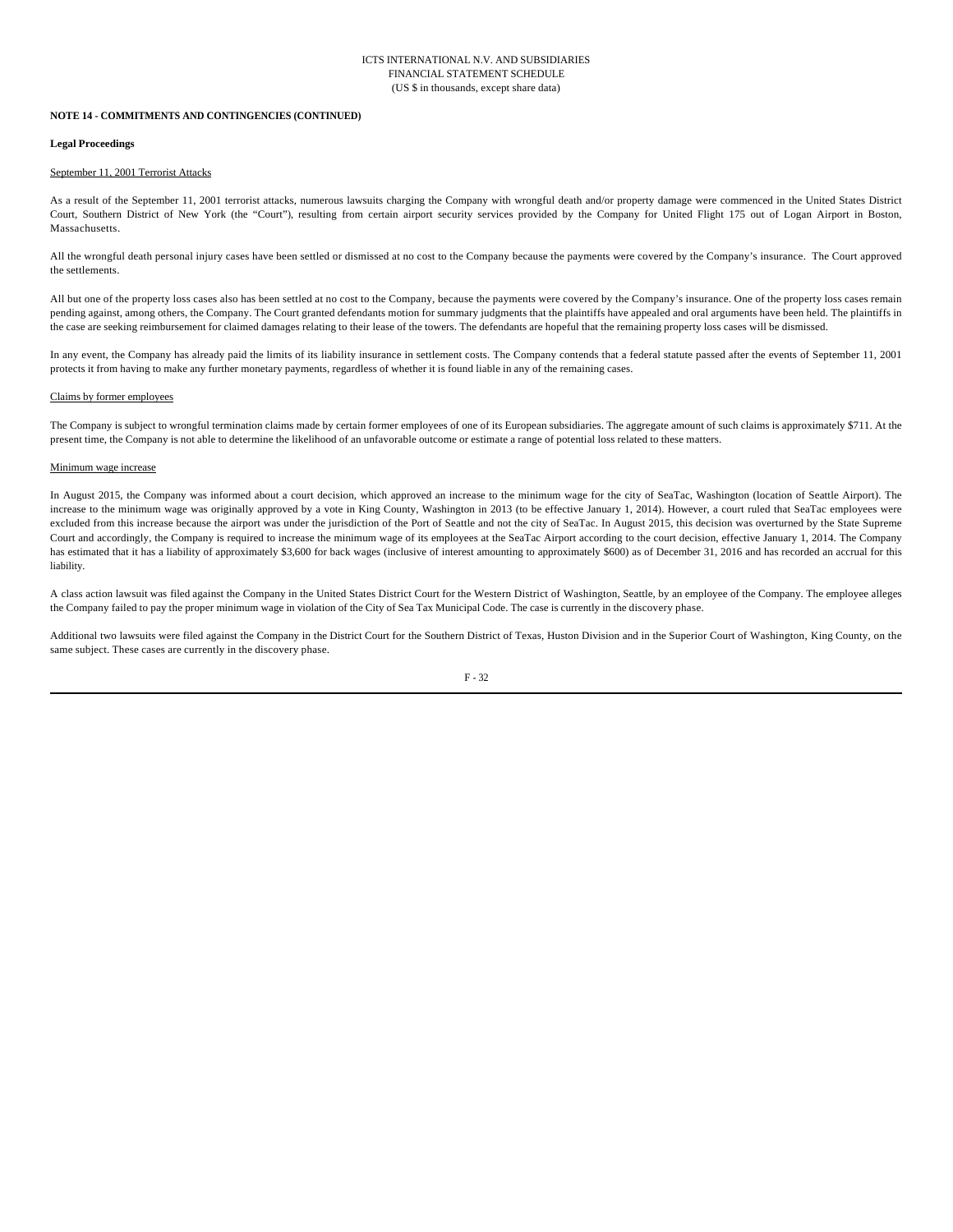#### **NOTE 14 - COMMITMENTS AND CONTINGENCIES (CONTINUED)**

### **General**

The Company is subject to various investigations, claims and legal proceedings covering a wide range of matters that arise in the ordinary course of its business activities. These claims are primarily related to grievances filed by current and former employees for unfair labor practices or discrimination, and for passenger aviation claims. Management recognizes a liability for any matter when the likelihood of an unfavorable outcome is deemed to be probable and the amount is able to be reasonably estimated. Management has concluded that such claims, in the aggregate, would not have a material adverse effect on the Company's consolidated financial position, results of operations, or cash flows.

#### **Consulting and Service Agreements**

In April 2013, prior to the purchase of one of the current subsidiaries in Europe, the Company entered into an agency agreement with a third party to assist it with this transaction. According to the agreement, in the event that the operations of the subsidiary are sold in the future, the third party agent is entitled to a payment of €2,000 (\$2,111 as of December 31, 2016)

In June 2015, the Agency agreement was amended. As part of the changes, in the event that the Company's operations in that country are sold, the third party agent is entitled to a payment of €3,000 (\$3,167 as of December 31, 2016) instead of €2,000 (\$2,111 as of December 31, 2016).

#### **NOTE 15 – SEGMENT AND GEOGRAPHICAL INFORMATION**

The Company operates in three reportable segments: (a) corporate (b) airport security and other aviation services and (c) technology. The corporate segment does not generate revenue and contains primarily non-operational expenses. The airport security and other aviation services segment provides security and other aviation services to airlines and airport authorities, predominantly in Europe and the United States of America. The technology segment is predominantly involved in the development and sale of identity security software to customers, predominantly in Europe and the United States of America. All inter-segment transactions are eliminated in consolidation. The accounting policies of the segments are the same as the accounting policies of the Company as a whole.

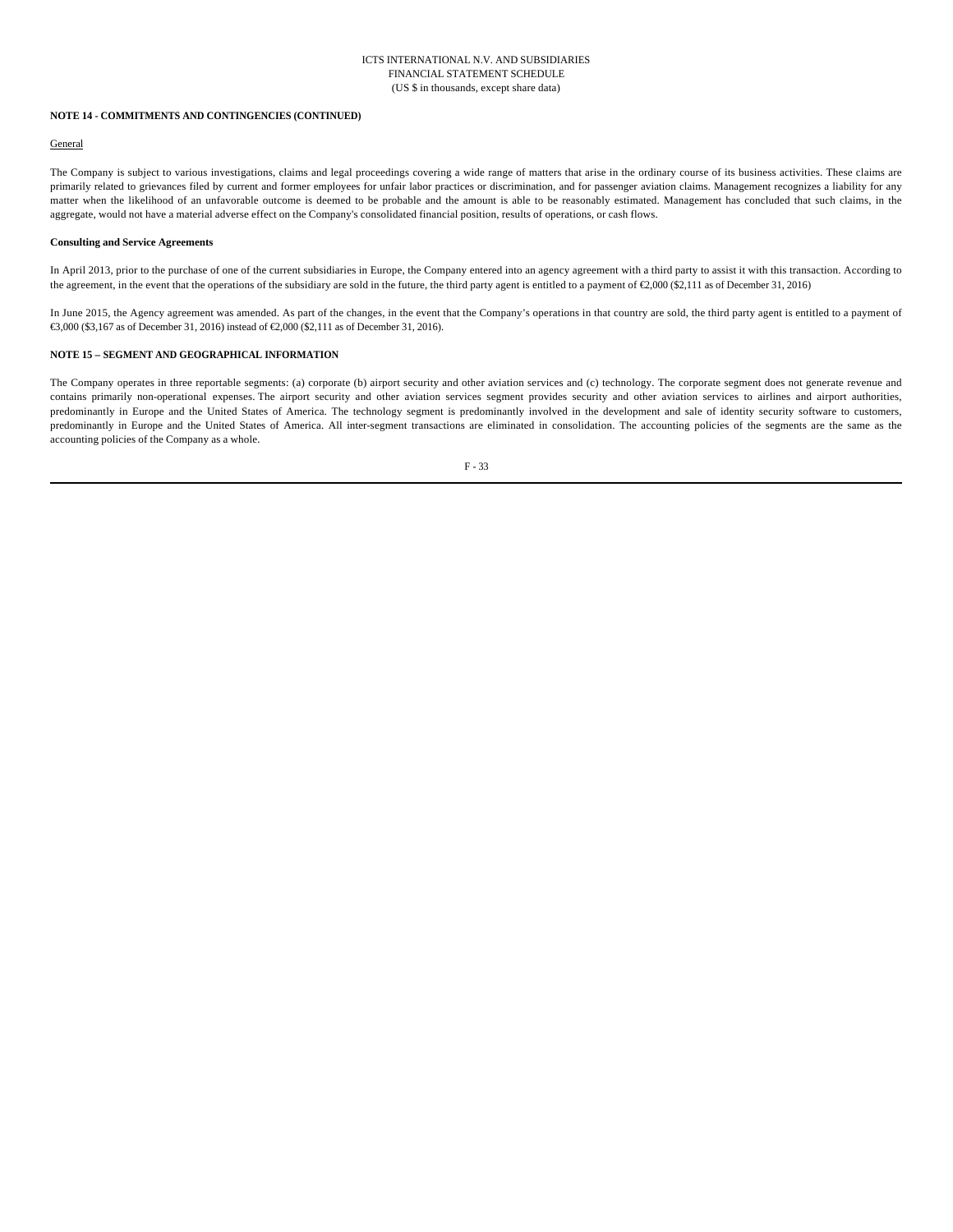# ICTS INTERNATIONAL N.V. AND SUBSIDIARIES FINANCIAL STATEMENT SCHEDULE

(US \$ in thousands, except share data)

# **NOTE 15 – SEGMENT AND GEOGRAPHICAL INFORMATION (CONTINUED)**

The operating results of these reportable segments are regularly reviewed by the chief operating decision.

|                                          |    |                |    | Airport<br>Security<br>and Other<br>Aviation |      |            |               |         |
|------------------------------------------|----|----------------|----|----------------------------------------------|------|------------|---------------|---------|
|                                          |    | Corporate      |    | Services                                     |      | Technology |               | Total   |
| Year ended December 31, 2016:            |    |                |    |                                              |      |            |               |         |
| Revenue                                  | S  | $\sim$         | S  | 252,878                                      | -S   | 2,698      | S             | 255,576 |
| Depreciation and amortization            |    | 10             |    | 846                                          |      | 37         |               | 893     |
| Income (loss) from continuing operations |    | (6,052)        |    | 10,654                                       |      | (2,260)    |               | 2,342   |
| Total assets from continuing operations  |    | 431            |    | 45,945                                       |      | 780        |               | 47,156  |
|                                          |    |                |    |                                              |      |            |               |         |
| Year ended December 31, 2015:            |    |                |    |                                              |      |            |               |         |
| Revenue                                  | \$ | $\sim$         | \$ | 185,519                                      | - \$ | 1,503      | -S            | 187,022 |
| Depreciation and amortization            |    |                |    | 655                                          |      | 57         |               | 713     |
| Income (loss) from continuing operations |    | (3,182)        |    | 1,597                                        |      | (3,117)    |               | (4,702) |
| Total assets from continuing operations  |    | 440            |    | 41,056                                       |      | 853        |               | 42,349  |
|                                          |    |                |    |                                              |      |            |               |         |
| Year ended December 31, 2014:            |    |                |    |                                              |      |            |               |         |
| Revenue                                  |    | $\sim$         | \$ | 172,102                                      | -S   | 827        | <sup>\$</sup> | 172,929 |
| Depreciation and amortization            |    | $\overline{3}$ |    | 689                                          |      | 69         |               | 761     |
| Income (loss) from continuing operations |    | (99)           |    | 5,106                                        |      | (3, 467)   |               | 1,540   |
| Total assets from continuing operations  |    | 404            |    | 34,006                                       |      | 461        |               | 34,871  |

Revenue by country is summarized as follows:

|                      | Year Ended December 31, |  |         |   |         |  |  |
|----------------------|-------------------------|--|---------|---|---------|--|--|
|                      | 2016                    |  | 2015    |   | 2014    |  |  |
| <b>United States</b> | 47,733                  |  | 41,817  | ъ | 39,983  |  |  |
| The Netherlands      | 87,348                  |  | 72,231  |   | 69,667  |  |  |
| Germany              | 108,692                 |  | 61,765  |   | 49,771  |  |  |
| Other                | 11,803                  |  | 11,209  |   | 13,508  |  |  |
| Total                | 255,576                 |  | 187,022 |   | 172,929 |  |  |
|                      |                         |  |         |   |         |  |  |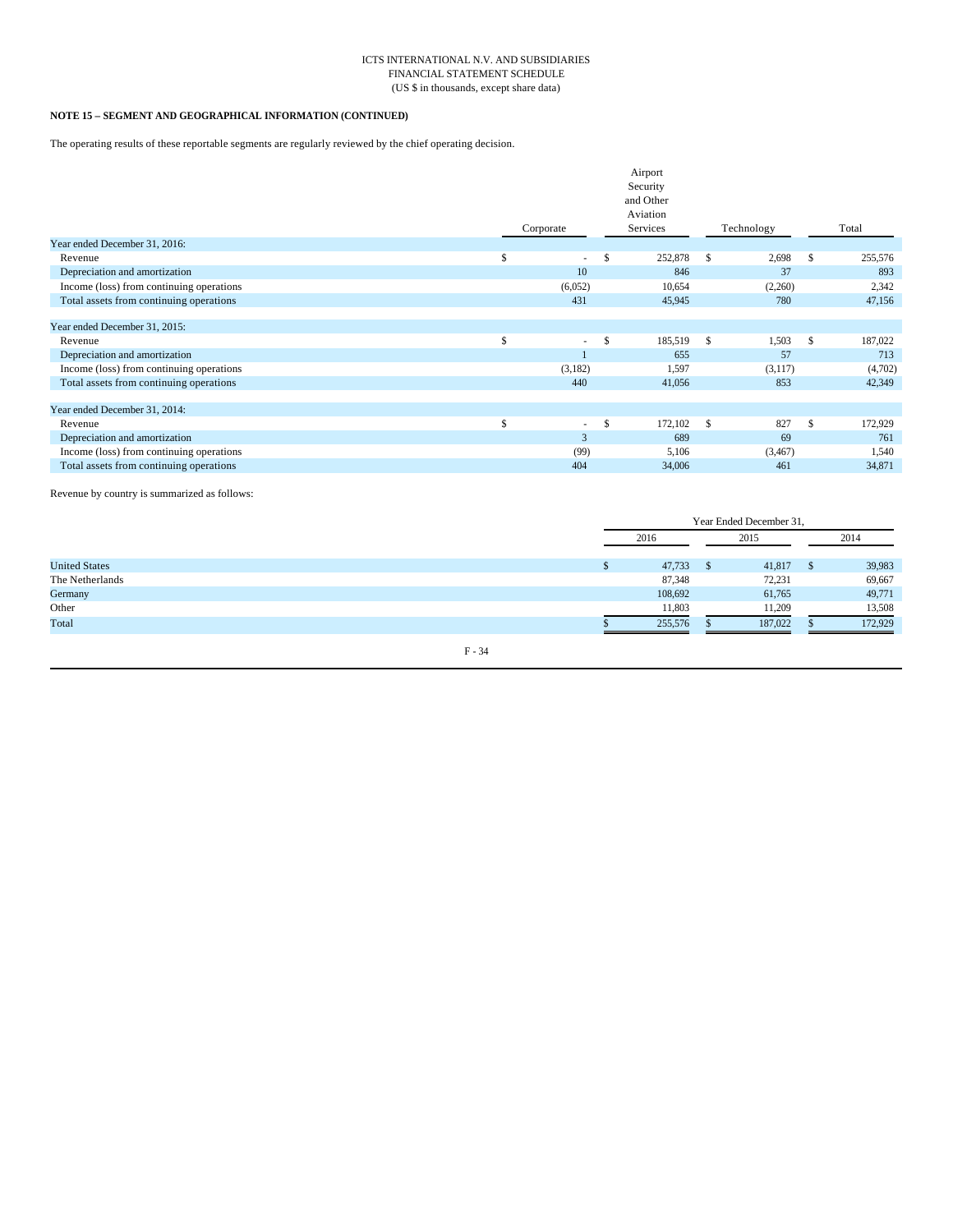# ICTS INTERNATIONAL N.V. AND SUBSIDIARIES FINANCIAL STATEMENT SCHEDULE

(US \$ in thousands, except share data)

# **NOTE 15 – SEGMENT AND GEOGRAPHICAL INFORMATION (CONTINUED)**

Property and equipment, net of accumulated depreciation and amortization, by country is summarized as follows:

|                      | December 31, |      |       |  |  |  |
|----------------------|--------------|------|-------|--|--|--|
|                      | 2016         |      | 2015  |  |  |  |
| <b>United States</b> | 487          | - 35 | 385   |  |  |  |
| The Netherlands      | 729          |      | 673   |  |  |  |
| Germany              | 359          |      | 235   |  |  |  |
| Other                | 209          |      | 200   |  |  |  |
| Total                | 1.784        |      | 1,493 |  |  |  |

# **NOTE 16 - SUBSEQUENT EVENTS**

In March 2017, the Company received a reimbursement of approximately \$1,600 from one of its customers in connection with the minimum wage increase referred to in Note 13. The Company will record this reimbursement in income in 2017.

On March 2017 the Company received a loan of \$2,000 from a company related to one of the Company's shareholders, for a term of one year. The loan bears interest at 7% per annum.

On February 2017 the Company committed to invest an aggregate amount of \$3,500 for 10% of White Line B.V., a limited company incorporated in the Netherlands. The Company paid \$2,000 on March 2017 and is expected to pay additional \$1,500 in August 2017.

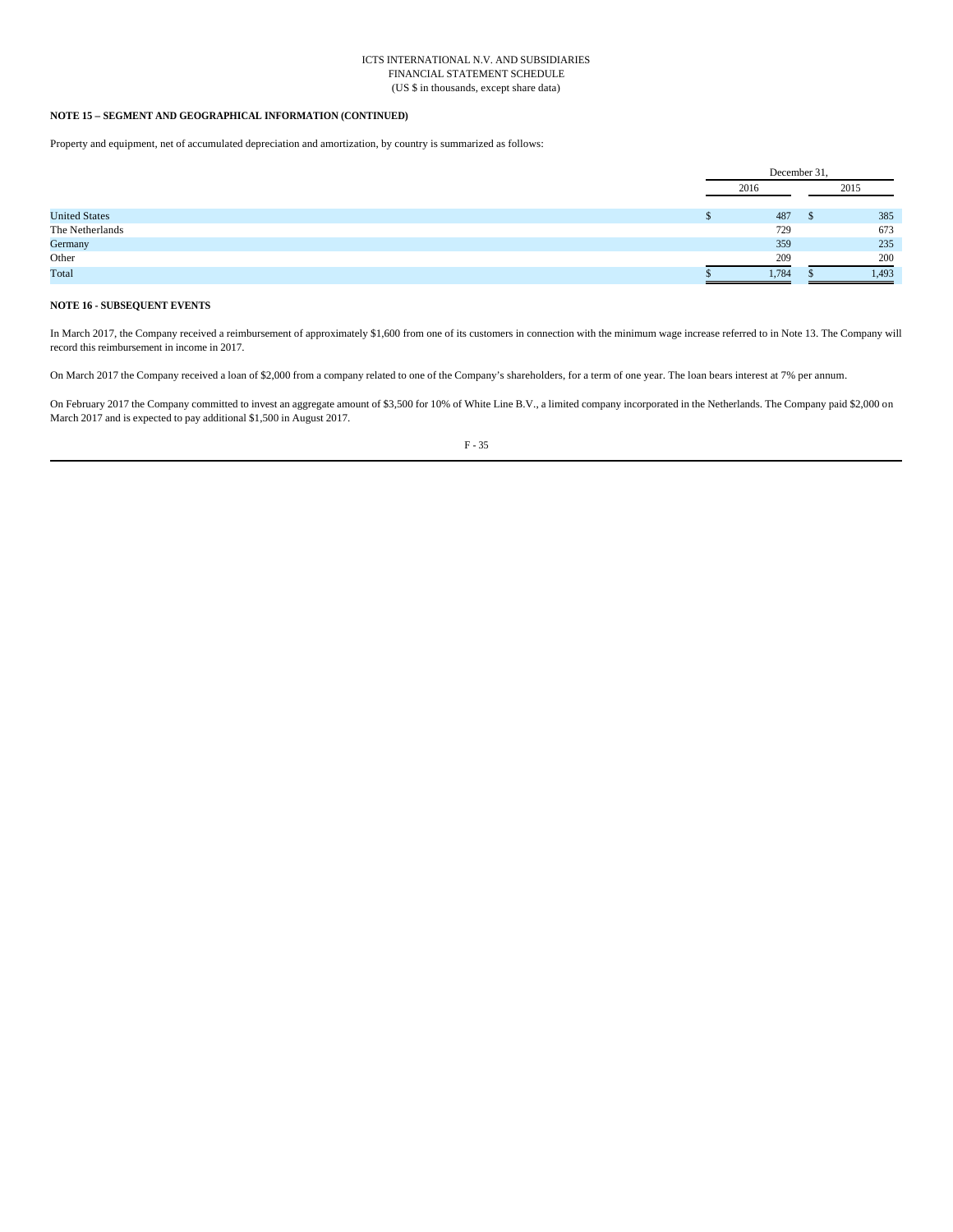# ICTS INTERNATIONAL N.V. AND SUBSIDIARIES FINANCIAL STATEMENT SCHEDULE

(US \$ in thousands, except share data)

# **Valuation and Qualifying Accounts**

(US \$ in thousands)

|                                        | Beginning<br>of year | Charges<br>(credit)<br>to<br>Costs and<br>Expenses | Charges<br>to<br>other<br>accounts |                | Additions<br>(Deductions) | End of<br>Year          |
|----------------------------------------|----------------------|----------------------------------------------------|------------------------------------|----------------|---------------------------|-------------------------|
| Allowance for doubtful accounts (1):   |                      |                                                    |                                    |                |                           |                         |
| Year ended December 31, 2014           | 57                   | 74                                                 |                                    | $\overline{a}$ | (15)                      | 116                     |
| Year ended December 31, 2015           | 116                  | (65)                                               |                                    | $\overline{a}$ | (1)                       | 50                      |
| Year ended December 31, 2016           | 50                   | 34                                                 |                                    | $\sim$         | $\sim$                    | 84                      |
|                                        |                      |                                                    |                                    |                |                           |                         |
| Allowance for net deferred tax assets: |                      |                                                    |                                    |                |                           |                         |
| Year ended December 31, 2014           | 20,844               | $\overline{a}$                                     |                                    | $\overline{a}$ | (1,569)                   | 19,275                  |
| Year ended December 31, 2015           | 19,275               | $\overline{\phantom{a}}$                           |                                    | $\overline{a}$ | 2,868                     | 22,143                  |
| Year ended December 31, 2016           | 22,143               | $\sim$                                             | - \$                               | $-$ \$         | (874)                     | 21.269<br>$\mathcal{L}$ |

(1) Write-off net of recoveries for the allowance for doubtful accounts.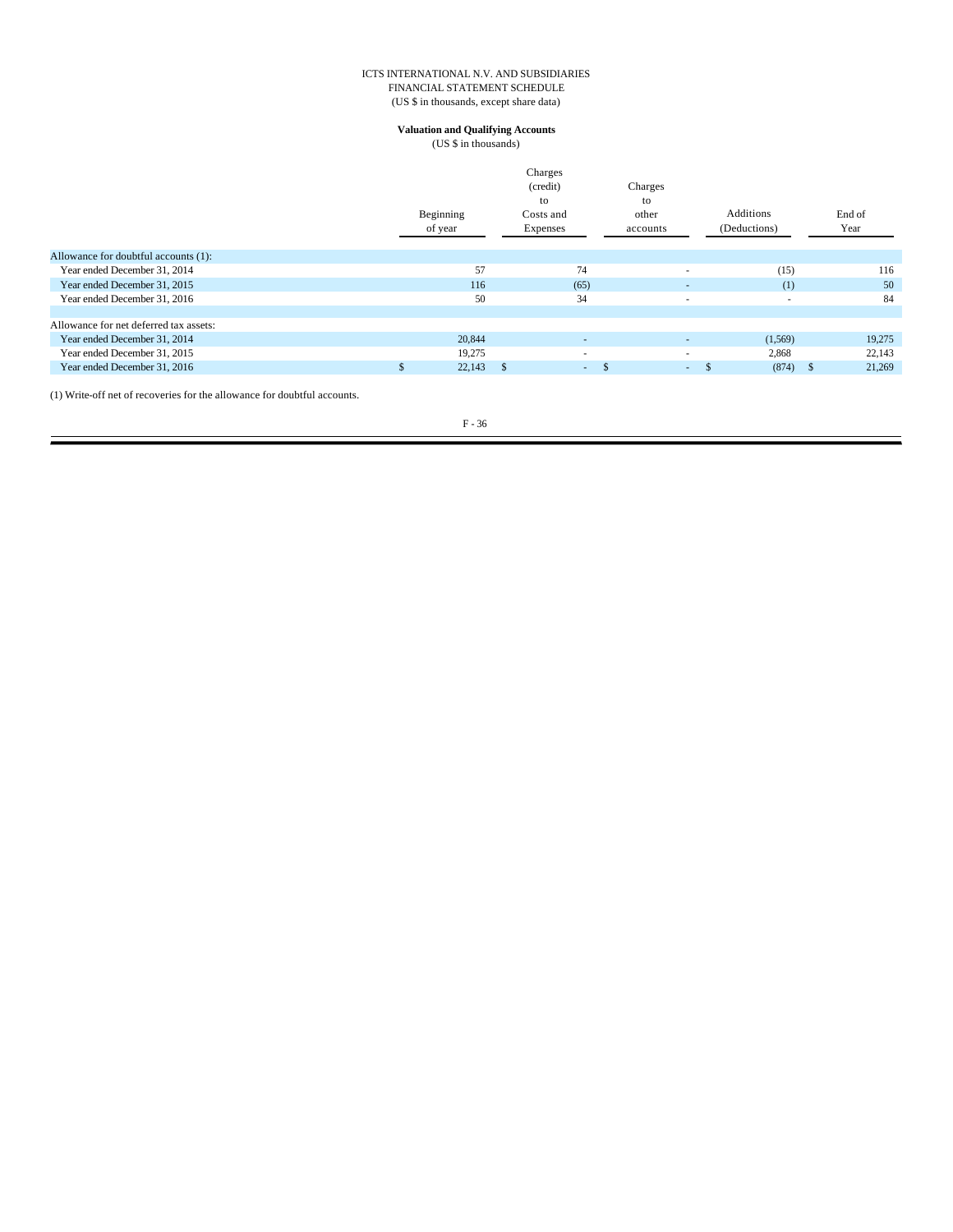# **CERTIFICATIONS\***

- I, Ran Langer, certify that:
- 1. I have reviewed this annual report on Form 20-F of ICTS International, N.V. (the "Company") for the year ended December 31, 2016;

2. Based on my knowledge, this report does not contain any untrue statement of a material fact or omit to state a material fact necessary to make the statements made, in light of the circumstances under which such statements were made, not misleading with respect to the period covered by this report;

3. Based on my knowledge, the financial statements, and other financial information included in this report, fairly present in all material respects the financial condition, results of operations and cash flows of the company as of, and for, the periods presented in this report;

4. The Company's other certifying officer(s) and I are responsible for establishing and maintaining disclosure controls and procedures (as defined in Exchange Act Rules 13a-15(e) and 15d-15(e)) and internal control over financial reporting (as defined in Exchange Act Rules 13a-15(f) and 15d-15(f)) for the company and have:

- (a) Designed such disclosure controls and procedures, or caused such disclosure controls and procedures to be designed under our supervision, to ensure that material information relating to the company, including its consolidated subsidiaries, is made known to us by others within those entities, particularly during the period in which this report is being prepared;
- (b) Designed such internal control over financial reporting, or caused such internal control over financial reporting to be designed under our supervision, to provide reasonable assurance regarding the reliability of financial reporting and the preparation of financial statements for external purposes in accordance with generally accepted accounting principles;
- (c) Evaluated the effectiveness of the company's disclosure controls and procedures and presented in this report our conclusions about the effectiveness of the disclosure controls and procedures, as of the end of the period covered by this report based on such evaluation; and
- (d) Disclosed in this report any change in the company's internal control over financial reporting that occurred during the period covered by the annual report that has materially affected, or is reasonably likely to materially affect, the company's internal control over financial reporting; and

5. The company's other certifying officer(s) and I have disclosed, based on our most recent evaluation of internal control over financial reporting, to the company's auditors and the audit committee of the company's Supervisory Board of directors (or persons performing the equivalent functions):

- (a) All significant deficiencies and material weaknesses in the design or operation of internal control over financial reporting which are reasonably likely to adversely affect the company's ability to record, process, summarize and report financial information; and
- (b) Any fraud, whether or not material, that involves management or other employees who have a significant role in the company's internal control over financial reporting.

### Dated: May 8, 2017

## By: /s/ Ran Langer

Ran Langer, Managing Director and Principal Executive Officer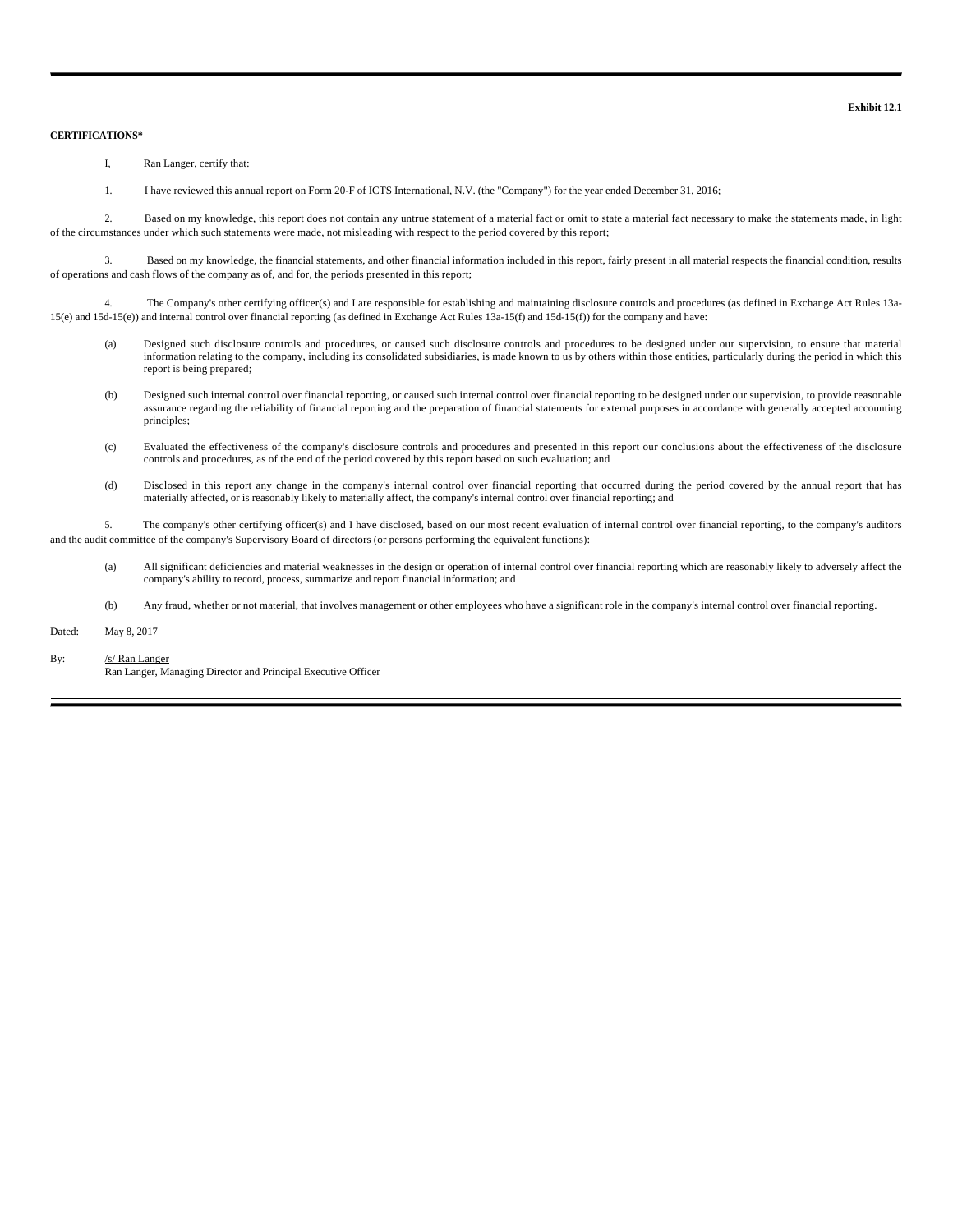# **CERTIFICATIONS\***

- I, Alon Raich, certify that:
- 1. I have reviewed this annual report on Form 20-F of ICTS International, N.V. (the "Company") for the year ended December 31, 2016;

2. Based on my knowledge, this report does not contain any untrue statement of a material fact or omit to state a material fact necessary to make the statements made, in light of the circumstances under which such statements were made, not misleading with respect to the period covered by this report;

3. Based on my knowledge, the financial statements, and other financial information included in this report, fairly present in all material respects the financial condition, results of operations and cash flows of the company as of, and for, the periods presented in this report;

4. The Company's other certifying officer(s) and I are responsible for establishing and maintaining disclosure controls and procedures (as defined in Exchange Act Rules 13a-15(e) and 15d-15(e)) and internal control over financial reporting (as defined in Exchange Act Rules 13a-15(f) and 15d-15(f)) for the company and have:

- (a) Designed such disclosure controls and procedures, or caused such disclosure controls and procedures to be designed under our supervision, to ensure that material information relating to the company, including its consolidated subsidiaries, is made known to us by others within those entities, particularly during the period in which this report is being prepared;
- (b) Designed such internal control over financial reporting, or caused such internal control over financial reporting to be designed under our supervision, to provide reasonable assurance regarding the reliability of financial reporting and the preparation of financial statements for external purposes in accordance with generally accepted accounting principles;
- (c) Evaluated the effectiveness of the company's disclosure controls and procedures and presented in this report our conclusions about the effectiveness of the disclosure controls and procedures, as of the end of the period covered by this report based on such evaluation; and
- (d) Disclosed in this report any change in the company's internal control over financial reporting that occurred during the period covered by the annual report that has materially affected, or is reasonably likely to materially affect, the company's internal control over financial reporting; and

5. The company's other certifying officer(s) and I have disclosed, based on our most recent evaluation of internal control over financial reporting, to the company's auditors and the audit committee of the company's Supervisory Board of directors (or persons performing the equivalent functions):

- (a) All significant deficiencies and material weaknesses in the design or operation of internal control over financial reporting which are reasonably likely to adversely affect the company's ability to record, process, summarize and report financial information; and
- (b) Any fraud, whether or not material, that involves management or other employees who have a significant role in the company's internal control over financial reporting.

Dated: May 8, 2017

Alon Raich, Principal Financial Officer By: /s/ Alon Raich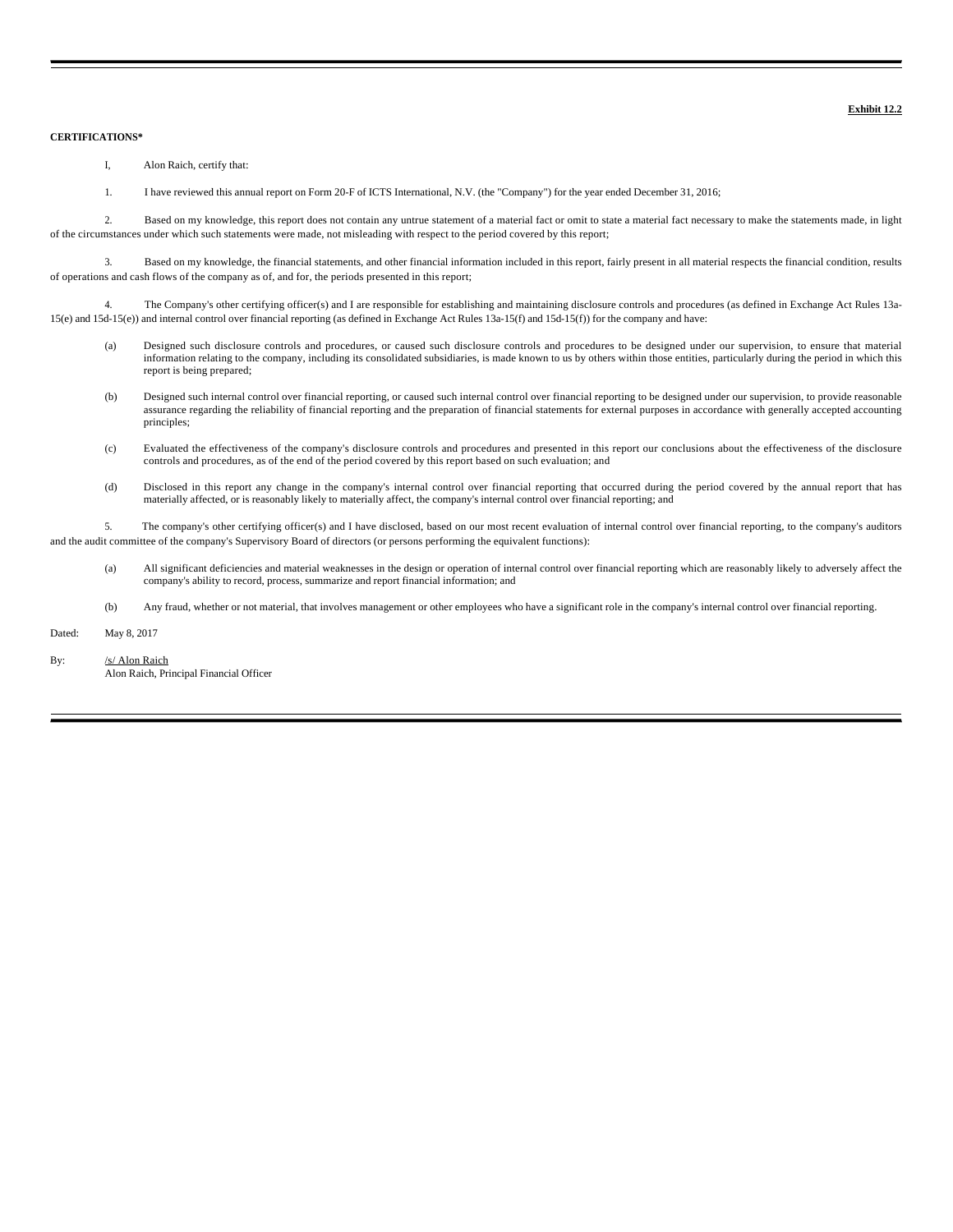# **EXHIBIT 13.1**

# **CERTIFICATION**

In connection with the annual report of ICTS International, N.V. (the "Company") on Form 20-F for the period ending December 31, 2016 as filed with the Securities and Exchange Commission on the date hereof (the "Report"), I, Ran Langer, Managing Director and Principal Executive Officer of the Company, certify, pursuant to 18 U.S.C. ss. 1350, as adopted pursuant to ss. 906 of the Sarbanes-Oxley Act of 2002, that:

(1) The Report fully complies with the requirements of Section 13(a) or 15(d) of the Securities and Exchange Act of 1934; and

(2) The information contained in the Report fairly presents, in all material respects, the financial condition and results of operations of the Company.

By: /s/ Ran Langer

Ran Langer, Managing Director and Principal Executive Officer

Dated: May 8, 2017